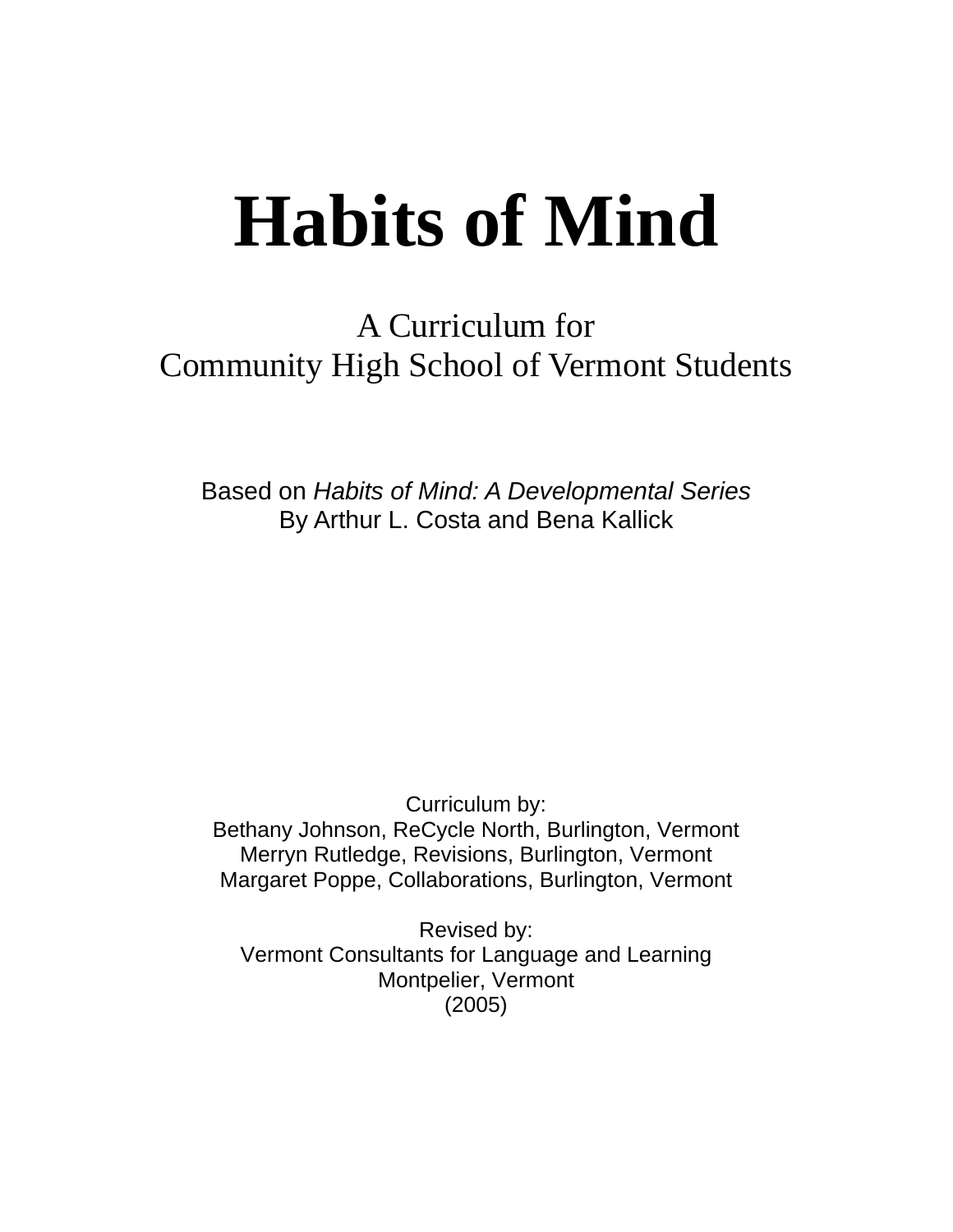# **Table of Contents**

## **Habits of Mind**

| Lesson 10: Thinking and Communicating with Clarity and Precision (Habit 9) 48 |  |  |  |  |  |  |  |
|-------------------------------------------------------------------------------|--|--|--|--|--|--|--|
|                                                                               |  |  |  |  |  |  |  |
|                                                                               |  |  |  |  |  |  |  |
|                                                                               |  |  |  |  |  |  |  |
| Lesson 14: Applying Past Knowledge to New Situations (Habit 13)75             |  |  |  |  |  |  |  |
|                                                                               |  |  |  |  |  |  |  |
|                                                                               |  |  |  |  |  |  |  |
|                                                                               |  |  |  |  |  |  |  |
|                                                                               |  |  |  |  |  |  |  |
|                                                                               |  |  |  |  |  |  |  |
| Appendix A: Lessons and Worksheets to be Included as a Student Manual 97      |  |  |  |  |  |  |  |
|                                                                               |  |  |  |  |  |  |  |
| Appendix C: Pre- and Post-Self-Assessment of Habits of Mind 101               |  |  |  |  |  |  |  |
|                                                                               |  |  |  |  |  |  |  |
|                                                                               |  |  |  |  |  |  |  |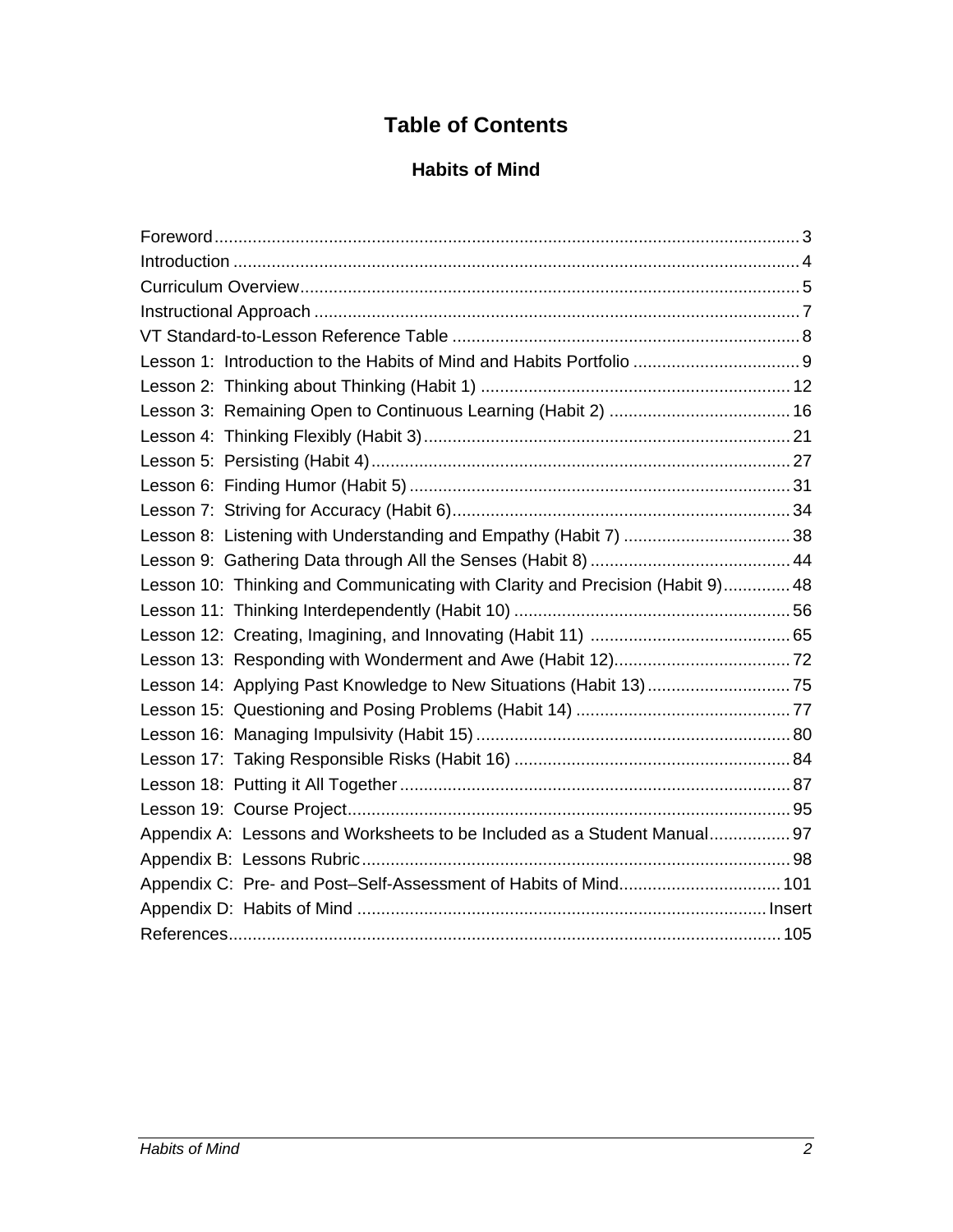# **Habits of Mind for Community High School of Vermont**

# **Foreword**

This curriculum was authored in 2004 by Bethany Johnson, ReCycle North, Burlington, Vermont, Merryn Rutledge, Revisions, Burlington, Vermont, and Margaret Poppe, Collaborations, Burlington, Vermont. The curriculum was initially offered only at facilities where the Workforce Development Program was operating. After being used successfully in those facilities for a full year, the curriculum was revised in 2005 by Vermont Consultants for Language and Learning, so that the curriculum could be offered at any Community High School of Vermont site as a vocational education class.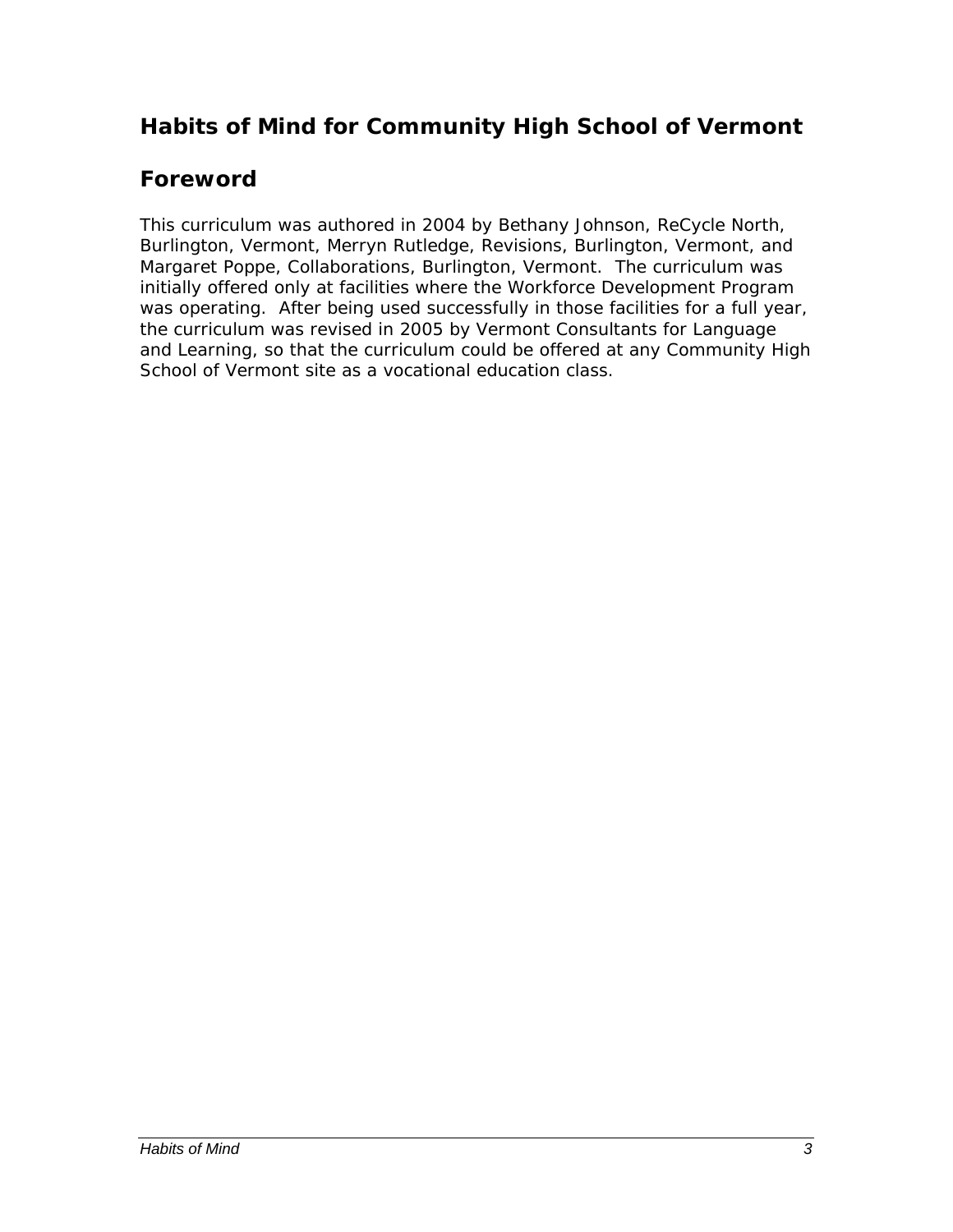# **Habits of Mind for Community High School of Vermont Introduction**

A classroom environment provides many opportunities to influence behavior, cognitive behavior, learning, and growth. The focused, intentional way students interact in class with high school faculty and other students can be extended to interactions outside class with work supervisors and correctional staff. The residential, school, and work environments together will support and enhance social and life skills development of offenders.

This course aims to:

- Support successful community reintegration
- Improve employability
- Improve job retention
- Enhance by offender choice a reconnection to society
- Build a sense of empowerment through the application of new skills
- Improve collaboration both in the facility and out in the community

#### *Habits of Mind*

The 16 Habits of Mind are habits of thought and action that help people manage uncertain or challenging situations. They can help people take action when there is no known solution to a problem. The Habits support thoughtful and intelligent action.

The 16 Habits of Mind are:

- Thinking about Thinking
- Remaining Open to Continuous Learning
- Thinking Flexibly
- Persisting
- Finding Humor
- Striving for Accuracy
- Listening with Understanding and Empathy
- Gathering Data through All the Senses
- Thinking and Communicating with Clarity and Precision
- Thinking Interdependently
- Creating, Imagining, and Innovating
- Responding with Wonderment and Awe
- Applying Past Knowledge to New Situations
- Questioning and Posing Problems
- Managing Impulsivity
- Taking Responsible Risks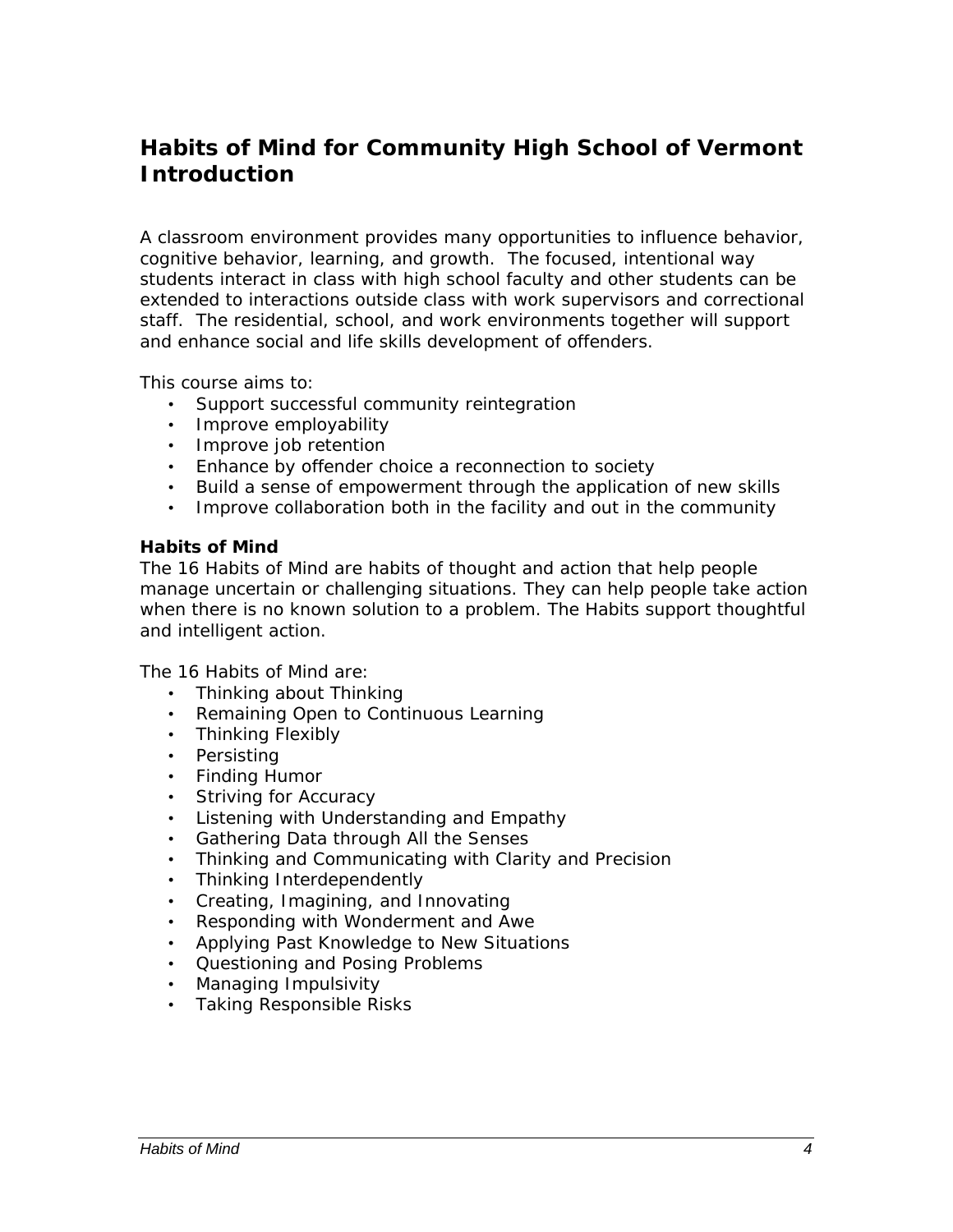# **Habits of Mind for Community High School of Vermont Curriculum Overview**

#### *Purposes and goals of the course*

The purposes of this class are to:

- Explore definitions for each of the 16 Habits of Mind.
- Provide practice in using and thinking about the Habits of Mind.
- Support offenders in making behavior changes that reflect the Habits of Mind.

#### *Lesson numbers, length of lessons, and suggested schedule*

The curriculum is divided into nineteen modules. Modules are designed either as one-hour sessions or as two one-hour sessions and should be adaptable to the different schedules of individual facilities. The format of the course will vary by facility, as some may meet twice a week, others only once. Experienced instructors will realize that some activities can be shortened or lengthened, depending upon presentation style, learner interest, and the time available. Lessons can be rearranged to suit the needs of the Department of Corrections that is using the curriculum.

This course ends with a final project. While introducing the project early on gives students time to think about the form their project will take, instructors should not be bound to start it at any particular point. Students should count project work as outside of class time. Lesson 13 includes built-in time for working on the final project, and the last lesson describes the project and suggests project ideas (for example, a skit or series of skits, a cartoon book, a board or card game, a collage, or a quilt). There are many options. Instructors should dedicate at least one class at the end of the course to completing and sharing project work.

The course is designed to be not less than 20 hours long but could be as long as 30 hours, based on each facility's schedule and instructor choices.

The lessons are presented in the recommended order:

- 1. Introduction to the Habits of Mind and Habits Portfolio
- 2. Thinking about Thinking
- 3. Remaining Open to Continuous Learning
- 4. Thinking Flexibly
- 5. Persisting
- 6. Finding Humor
- 7. Striving for Accuracy
- 8. Listening with Understanding and Empathy
- 9. Gathering Data through All the Senses
- 10.Thinking and Communicating with Clarity and Precision
- 11.Thinking Interdependently
- 12.Creating, Imagining, and Innovating
- 13.Responding with Wonderment and Awe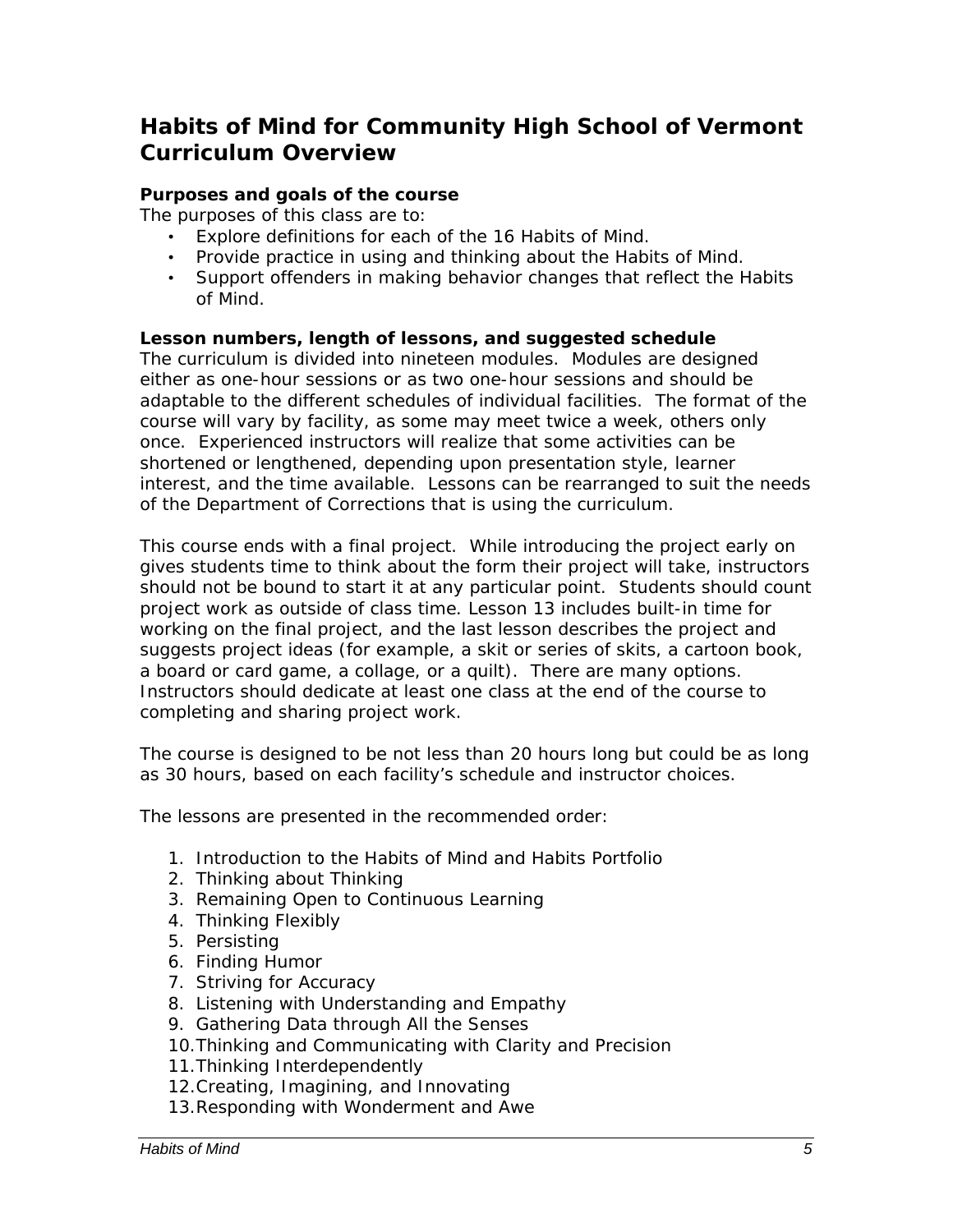- 14.Applying Past Knowledge to New Situations
- 15.Questioning and Posing Problems
- 16.Managing Impulsivity
- 17.Taking Responsible Risks
- 18.Putting It All Together
- 19.Course Project

#### *Module Components*

Each lesson contains all the information, directions, and worksheets that instructors need, unless otherwise indicated.

Lessons are organized with the following headers:

- Lesson Objectives
- Lesson Overview
- Materials
- Methodology
- Activity
- Guided Group Discussion
- Reflection
- Optional Ways to Teach
- Worksheets

Notes to Instructor are inserted throughout the manual to clarify or highlight points.

#### *Habits Portfolio*

Students are introduced to the Habits Portfolio in Lesson 1 and build it over the succeeding lessons. The beginning Habits Portfolio is included as Appendix D. All students should keep their Habits Portfolio with additional pages in a plastic binder, folder, or notebook. Journal activities are/may be part of the portfolio.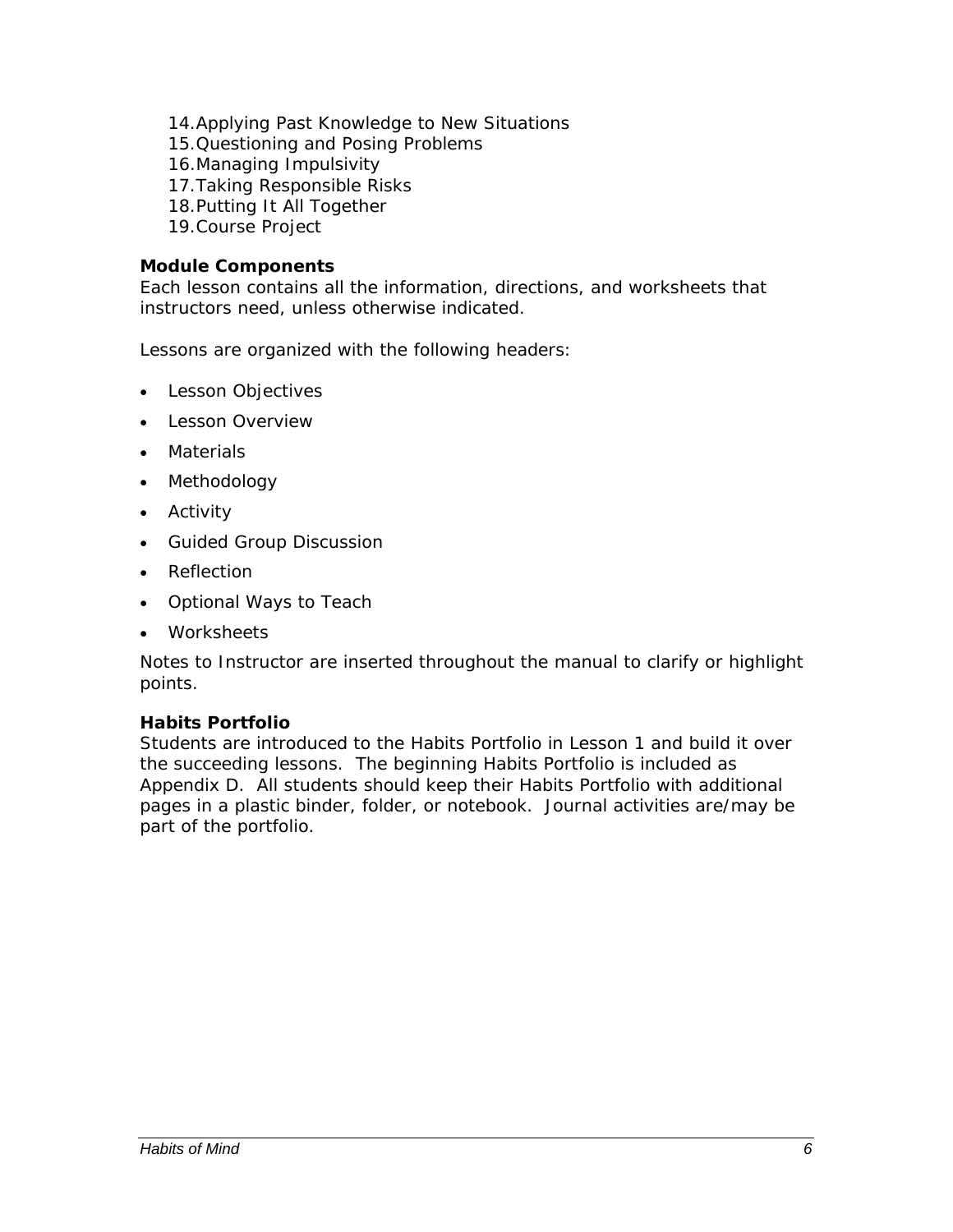# **Habits of Mind for Community High School of Vermont Instructional Approach**

This class design emphasizes experiential learning and reflection. Accordingly, presentation of concepts is kept to a minimum and is embedded in Guided Group Discussion. Participants are encouraged to learn through practice first and then followed by discussion.

Similarly, most lessons end with one or more kinds of structured reflection. Students should keep reflection worksheets in their Habits Portfolio. Instructors may also choose to have students share their reflections in a large group. Reflection activity helps offenders personalize and internalize their learning and apply this learning to life outside the classroom.

Not all students learn the same way, and in any classroom there will be students who are comfortable writing and students who are not. For this reason, many lessons include optional teaching activities to accommodate a variety of learning styles, ages, genders, abilities, and reading grade levels. Instructors should adapt their teaching methods and activities to meet their students' needs.

Department of Corrections residents are called "offenders" or "students," because they all are enrolled in the Community High School of Vermont. Instructors should use another name, such as "inmates," according to the custom of their corrections system.

#### *Appendix A*

This is a list of handouts that should be included in a student handbook.

*Appendix B*  Lessons Rubric

*Appendix C*  Pre– and Post–Self-Assessment

*Appendix D*  16 Habits of Mind Portfolio (PowerPoint)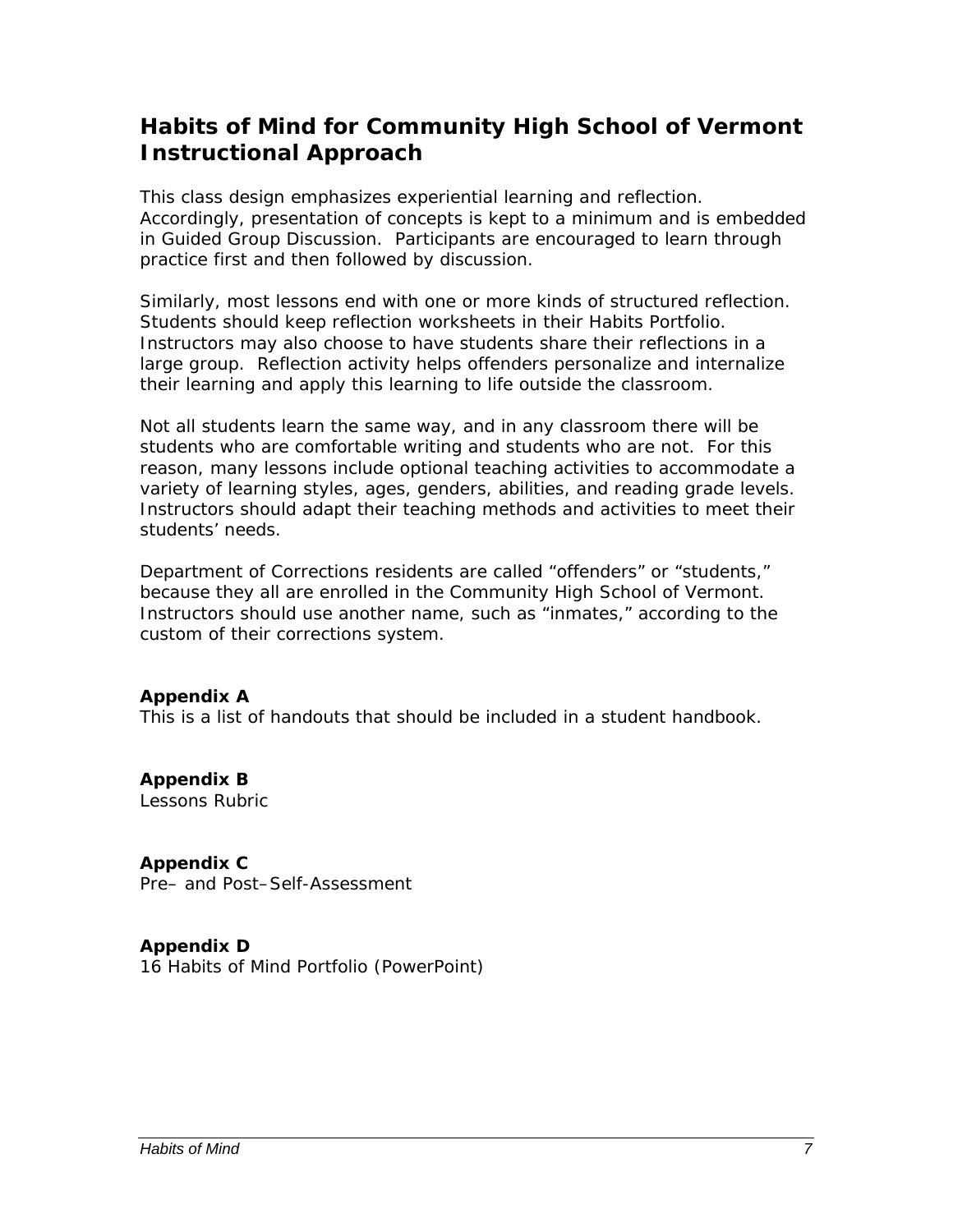## **Vermont Standard-to-Lesson Reference Chart**

|                                                          | ٣                       | N                       | ω                       | 4                       | ю                       | ဖ                       | r                       | ထ                       | თ                       |                         |                         | $\frac{2}{3}$           | 13                      |                         |                         |                         | 17                      | $\frac{8}{1}$           |                         |
|----------------------------------------------------------|-------------------------|-------------------------|-------------------------|-------------------------|-------------------------|-------------------------|-------------------------|-------------------------|-------------------------|-------------------------|-------------------------|-------------------------|-------------------------|-------------------------|-------------------------|-------------------------|-------------------------|-------------------------|-------------------------|
| <b>VERMONT<br/>STANDARD</b>                              | LESSON                  | LESSON                  | LESSON                  | <b>LESSON</b>           | LESSON                  | LESSON                  | LESSON                  | <b>LESSON</b>           | LESSON                  | LESSON 10               | LESSON 11               | LESSON                  | LESSON                  | <b>LESSON 14</b>        | LESSON 15               | LESSON 16               | <b>LESSON</b>           | <b>LESSON</b>           | LESSON 19               |
|                                                          |                         |                         |                         |                         |                         |                         |                         |                         |                         |                         |                         |                         |                         |                         |                         |                         |                         |                         |                         |
| 1.13                                                     | X                       | $\mathsf X$             | X                       | $\mathsf X$             | Χ                       | Χ                       | Χ                       | Χ                       | $\mathsf X$             | $\mathsf X$             | $\sf X$                 | X                       | $\mathsf X$             | $\sf X$                 | $\sf X$                 | $\mathsf X$             | X                       | X                       | $\overline{X}$          |
| 1.14                                                     | $\overline{\mathsf{X}}$ | Χ                       | $\overline{\mathsf{x}}$ | $\overline{\mathsf{x}}$ | $\overline{\mathsf{x}}$ | $\overline{\mathsf{x}}$ | $\overline{\mathsf{x}}$ | $\overline{\mathsf{x}}$ | $\overline{\mathsf{X}}$ | $\overline{\mathsf{x}}$ | $\overline{\mathsf{X}}$ | $\overline{\mathsf{x}}$ | $\overline{\mathsf{x}}$ | $\overline{\mathsf{x}}$ | $\overline{\mathsf{x}}$ | $\overline{\mathsf{x}}$ | $\overline{\mathsf{x}}$ | $\overline{\mathsf{x}}$ | $\overline{\mathsf{X}}$ |
| 1.15                                                     |                         | X                       | $\overline{X}$          |                         | X                       | X                       | X                       | X                       | $\overline{\mathsf{x}}$ | X                       |                         |                         |                         | $\overline{\mathsf{x}}$ |                         | $\overline{\mathsf{x}}$ | $\overline{\mathsf{x}}$ | X                       |                         |
| 1.16                                                     |                         |                         |                         |                         |                         |                         |                         |                         |                         |                         |                         | X                       | X                       |                         |                         |                         |                         |                         | $\mathsf X$             |
| 1.17                                                     |                         |                         |                         |                         |                         |                         |                         |                         |                         | $\overline{\mathsf{x}}$ |                         |                         |                         |                         |                         |                         |                         |                         |                         |
| 1.20                                                     |                         |                         |                         |                         |                         |                         |                         |                         | Χ                       | $\overline{\mathsf{X}}$ |                         |                         |                         |                         |                         |                         |                         |                         |                         |
| 2.1                                                      |                         | X                       |                         |                         |                         |                         |                         |                         |                         |                         |                         |                         |                         |                         |                         |                         |                         |                         |                         |
| $\frac{2.2}{2.3}$                                        |                         | $\overline{\mathsf{x}}$ |                         |                         |                         |                         |                         |                         | $\overline{\mathsf{X}}$ | $\overline{\mathsf{X}}$ | X                       | X                       |                         |                         | $\overline{\mathsf{X}}$ |                         |                         |                         |                         |
|                                                          |                         |                         |                         | $\mathsf X$             |                         |                         |                         |                         |                         |                         |                         |                         |                         |                         |                         |                         |                         |                         |                         |
| $\frac{2.6}{2.7}$                                        |                         |                         |                         | $\overline{\mathsf{x}}$ | X                       |                         | X                       |                         |                         |                         |                         | X                       |                         | X                       |                         |                         |                         |                         |                         |
|                                                          | X                       |                         |                         | $\overline{\mathsf{x}}$ |                         |                         |                         |                         |                         |                         |                         |                         |                         |                         | $\overline{\mathsf{x}}$ |                         |                         |                         |                         |
| $\frac{2.8}{2.9}$ $\frac{2.9}{2.10}$ $\frac{2.11}{2.11}$ |                         |                         |                         |                         |                         |                         |                         | $\sf X$                 |                         |                         |                         |                         |                         |                         |                         | $\pmb{\mathsf{X}}$      | X                       |                         |                         |
|                                                          |                         |                         |                         |                         | Χ                       |                         |                         |                         |                         |                         |                         |                         |                         |                         |                         |                         |                         |                         |                         |
|                                                          |                         |                         |                         |                         |                         |                         |                         |                         |                         |                         |                         | $\overline{X}$          |                         |                         |                         |                         |                         |                         |                         |
|                                                          |                         |                         |                         |                         |                         |                         |                         |                         |                         |                         |                         | $\overline{\mathsf{x}}$ |                         |                         |                         |                         |                         |                         |                         |
| 2.12                                                     |                         |                         |                         | $\mathsf X$             |                         |                         |                         |                         |                         |                         |                         | $\overline{\mathsf{x}}$ |                         |                         |                         |                         |                         |                         |                         |
| 2.14                                                     |                         |                         |                         |                         |                         |                         |                         |                         |                         |                         |                         |                         |                         |                         |                         |                         |                         | Χ                       | X                       |
| 3.1                                                      |                         |                         | $\pmb{\mathsf{X}}$      | $\mathsf X$             | $\sf X$                 |                         | X                       |                         |                         |                         |                         |                         |                         |                         |                         |                         |                         | $\overline{\mathsf{x}}$ |                         |
| 3.2                                                      |                         |                         | $\overline{\mathsf{x}}$ | $\overline{\mathsf{X}}$ |                         |                         |                         |                         |                         |                         |                         |                         |                         |                         |                         |                         |                         | $\overline{\mathsf{x}}$ |                         |
| 3.3                                                      | Χ                       |                         |                         |                         |                         | $\overline{X}$          |                         | X                       |                         |                         |                         |                         |                         |                         |                         |                         |                         |                         |                         |
| 3.4                                                      |                         |                         |                         |                         | $\overline{\mathsf{x}}$ |                         |                         |                         |                         |                         |                         |                         |                         |                         |                         |                         |                         |                         |                         |
| 3.5                                                      |                         |                         |                         |                         |                         | X                       |                         |                         |                         |                         |                         |                         |                         |                         |                         | X                       | Χ                       |                         |                         |
| $\overline{3.7}$                                         |                         |                         |                         |                         | $\overline{\mathsf{x}}$ |                         |                         |                         |                         |                         |                         |                         |                         |                         |                         |                         |                         |                         |                         |
| 3.10                                                     |                         |                         |                         |                         |                         |                         |                         |                         |                         |                         |                         | X                       |                         |                         |                         |                         |                         |                         | X                       |
| 3.11                                                     | X                       | $\sf X$                 | X                       | $\underline{X}$         | $\sf X$                 | X                       | $\sf X$                 | $\sf X$                 | X                       | X                       | $\sf X$                 | $\overline{\mathsf{x}}$ | X                       | $\sf X$                 | $\sf X$                 | X                       | X                       | $\sf X$                 | $\overline{\mathsf{x}}$ |
| 3.12                                                     |                         |                         |                         | $\overline{\mathsf{x}}$ |                         |                         |                         |                         |                         |                         |                         |                         |                         |                         |                         | $\overline{\mathsf{x}}$ | $\overline{\mathsf{x}}$ |                         |                         |
| 3.13                                                     |                         |                         |                         | $\overline{X}$          |                         |                         |                         |                         |                         |                         |                         |                         |                         | Χ                       |                         | $\overline{\mathsf{x}}$ | Χ                       | Χ                       |                         |
| 3.14                                                     |                         |                         |                         | $\overline{\mathsf{x}}$ |                         |                         |                         |                         |                         |                         |                         |                         |                         |                         |                         |                         |                         |                         | $\frac{x}{x}$           |

(Standards addressed – Standards actually achieved are determined by the teacher.)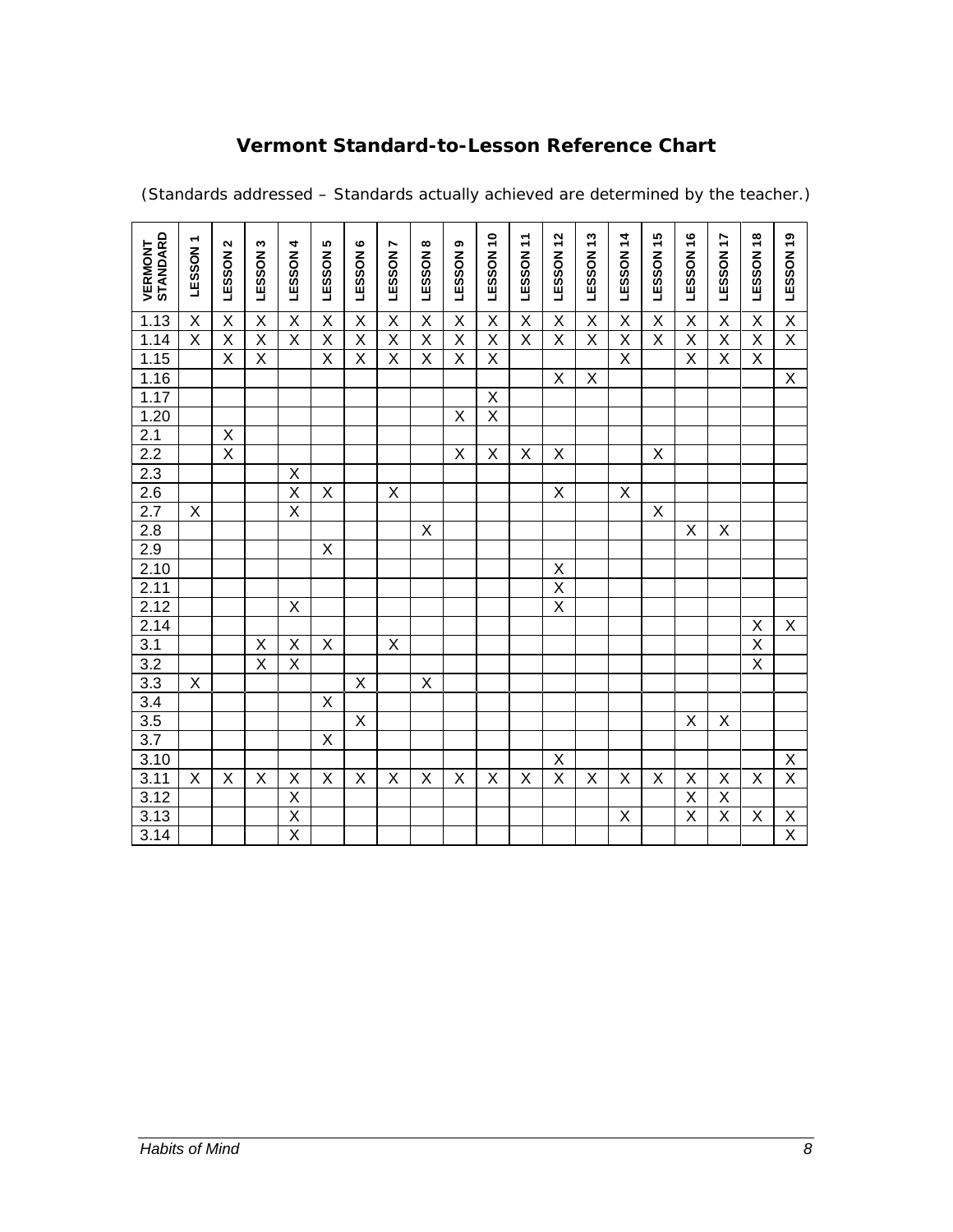## **Teaching Habits of Mind Lesson 1: Introduction to the Habits of Mind and Habits Portfolio**

1 hour

#### *Lesson Objectives:*

- Students will describe Habits in their own words.
- Students will understand how to build a Habits Portfolio.

#### *Lesson Overview:*

Provide an overview of the course and how to build a portfolio. Students will use a word splash to describe each Habit in their own words. This activity gives students a chance to think about each Habit and define it in personal terms.

#### *Materials:*

- Newsprint and markers or individual papers and markers for small group
- Paper and fine-tip markers
- A portfolio journal with additional pages in a binder, folder, or notebook

#### *Methodology:*

Word Splash and Walkabout Poster session Student journal

*Instructor Note* 

This lesson is taught through the use of a word splash during a walkabout poster session.

*Word splash*: a collection of key terms, synonyms, and phrases that convey meaning similar to a particular term. . . . It enhances fluency with the terms and elaborates their meaning. A word splash also enhances flexibility by providing a group of terms rather than restricting someone to the use of a single term.

*Walkabout poster session*: an opportunity for people to get up and move. Moving is important for people who may have difficulty sitting still for long periods for a variety of reasons. This activity also enables people to participate actively in a variety of ways. Students who are less verbal or articulate can draw symbols or participate actively by reading what others write. Walking about also helps people mix with people they don't know.

#### *Activity* (20 minutes)

Place posters labeled with each Habit on the walls around the room. Give each participant a marker.

Ask students to walk about and stop at each poster. Think of a word or short phrase that describes each Habit for them and add it to the list.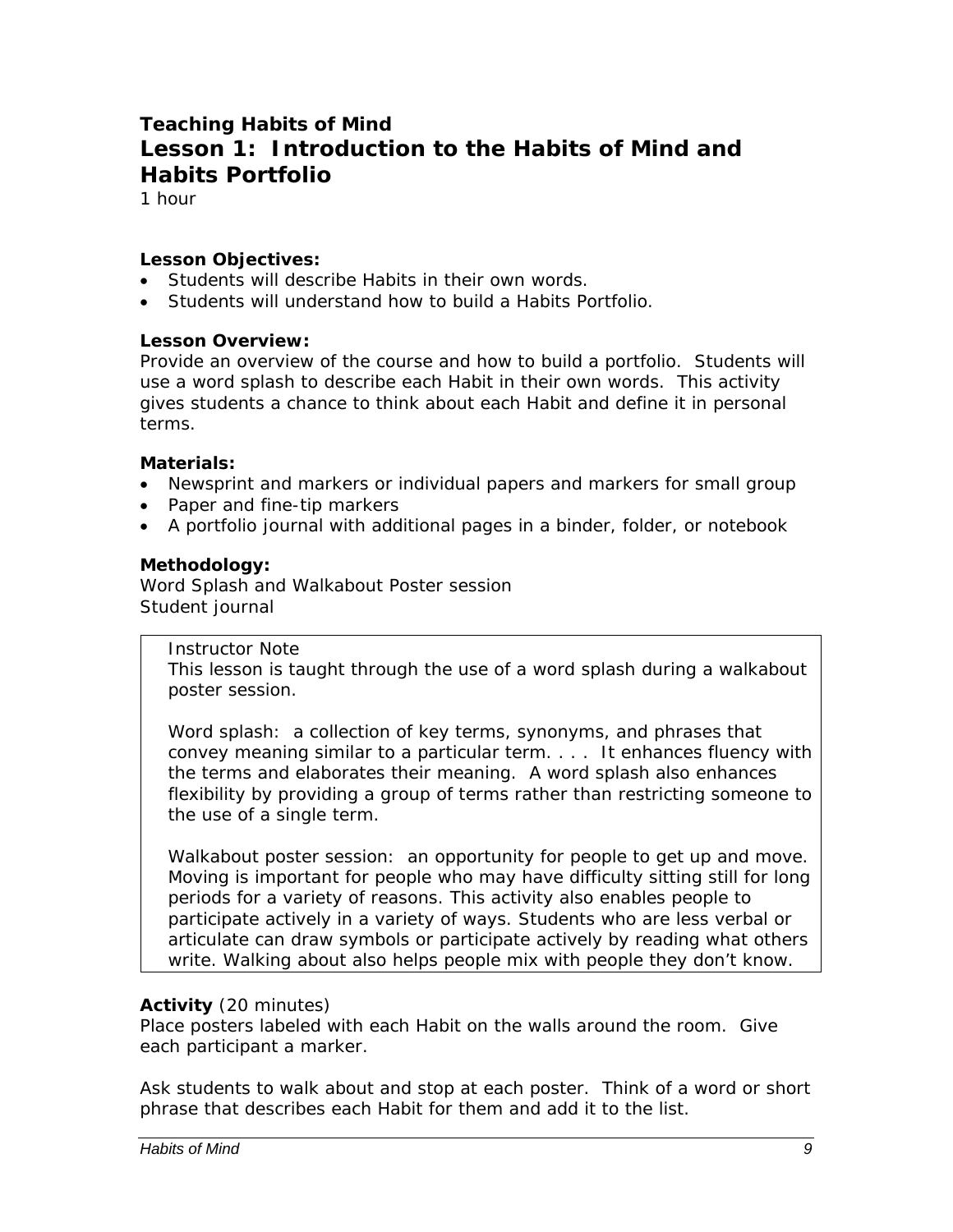#### *Instructor Note*

Students are not required to have a word for each Habit, but are encouraged to add one. They are at least expected to stop by each poster and think about what the Habit means to them and look at what other people have written.

• *Alternative Activity*

This activity can also be done as an individual activity. Give students 16 sheets with one Habit title on each and ask them to write all the words they can think of under each Habit.

#### *Guided Group Discussion* (15 minutes)

After everyone has completed a walkabout, regroup and read the lists. Ask for any additional words the group would like to add.

#### *Portfolio Activity* (15 minutes)

Refer students to the 16 Habits of Mind Portfolio and introduce them to this ongoing activity.

#### *Instructor Note*

The Portfolio is in a PowerPoint presentation. Students will have a page for each Habit. You may want to add additional pages between each Habit. For students who use art to record their experiences, you may want to add additional plain sheets.

*Today, we will begin to use a portfolio that will help you keep track of how you use the 16 Habits. After each lesson, you will have a chance to practice Thinking about Thinking by referring to that Habit and intentionally practicing it between classes. Each portfolio page will have multiple entries, because you will often use several Habits together. As you try each new Habit, think about the others you are using. Make entries under every Habit as you use it.* 

*As you try out each Habit and reflect on it, you are being Open to Continuous Learning. Ask yourself questions like:* 

*What happened when I used the Habit? So what? What does it mean?* 

*What now? How will this learning help me on the living unit, in my job assignment, at school, and in the future?* 

*Tell students that you may also give them some other questions to think about after each lesson.* 

Refer students to the Walkabout Posters. Give them the opportunity to copy into their portfolios the Habit descriptions they made.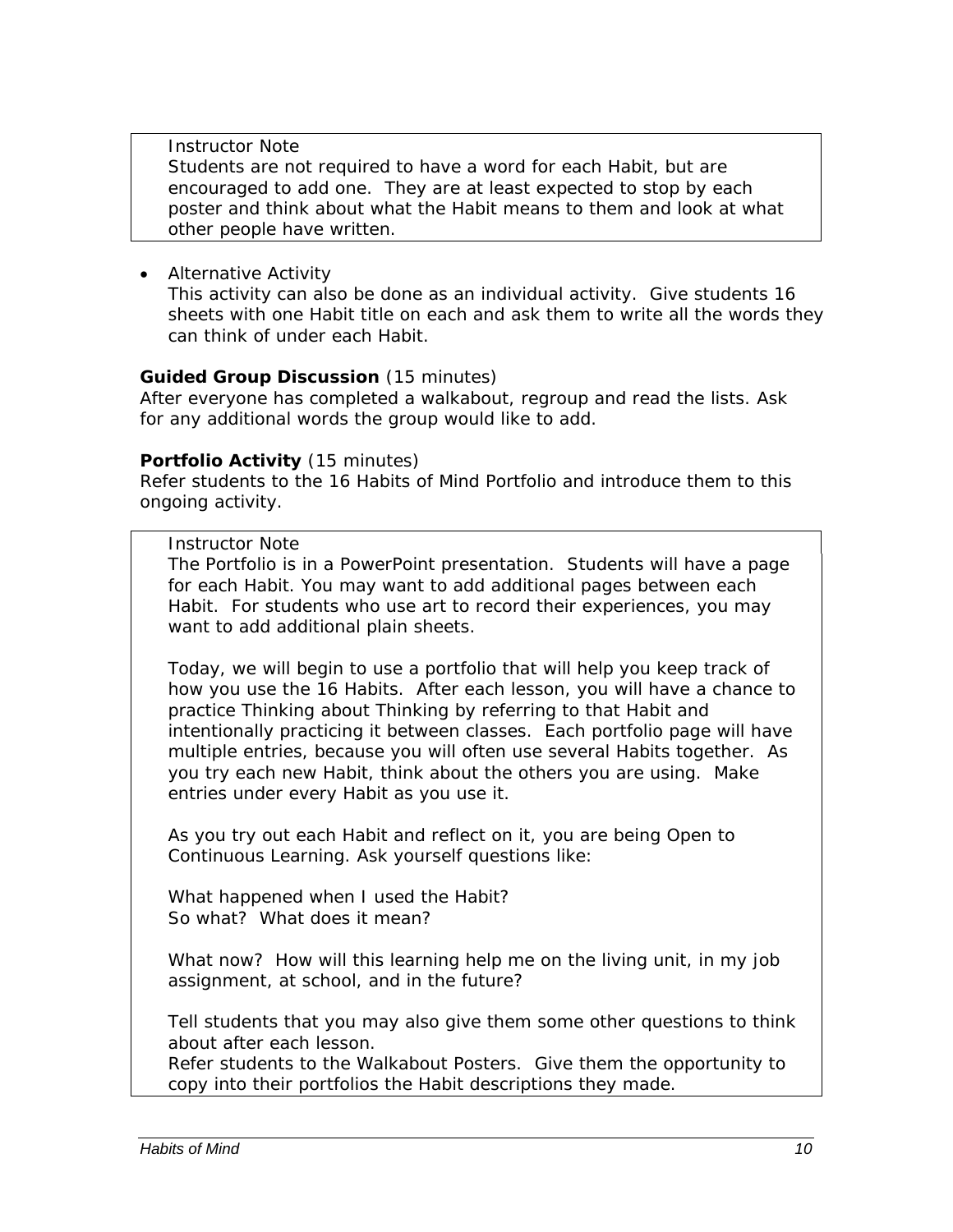#### *Guided Group Discussion* (10 minutes)

Address confidentiality issues according to the policies in your facility. Students should be asked to respect each other's privacy. If living-unit staff has access to the journals, they should use the journals to support learning. All these issues should be addressed openly with staff and students.

#### *Optional Ways to Teach*

For students who find writing challenging, you can use alternative approaches. They can record journal entries on a tape recorder you have in the classroom. They can use art or story boards to express what they learn. You can schedule periodic interviews with students. Students could write raps or songs.

The objective will be met if students reflect on each Habit, try it out, and reflect on how they use it. The portfolio should be progressive and students should continue to reflect on all Habits as they begin to use them in combination with each other.

#### *Optional Activity: Self-Assessment*

Administer the Learner's Pre–Self-Assessment of their Habits of Mind.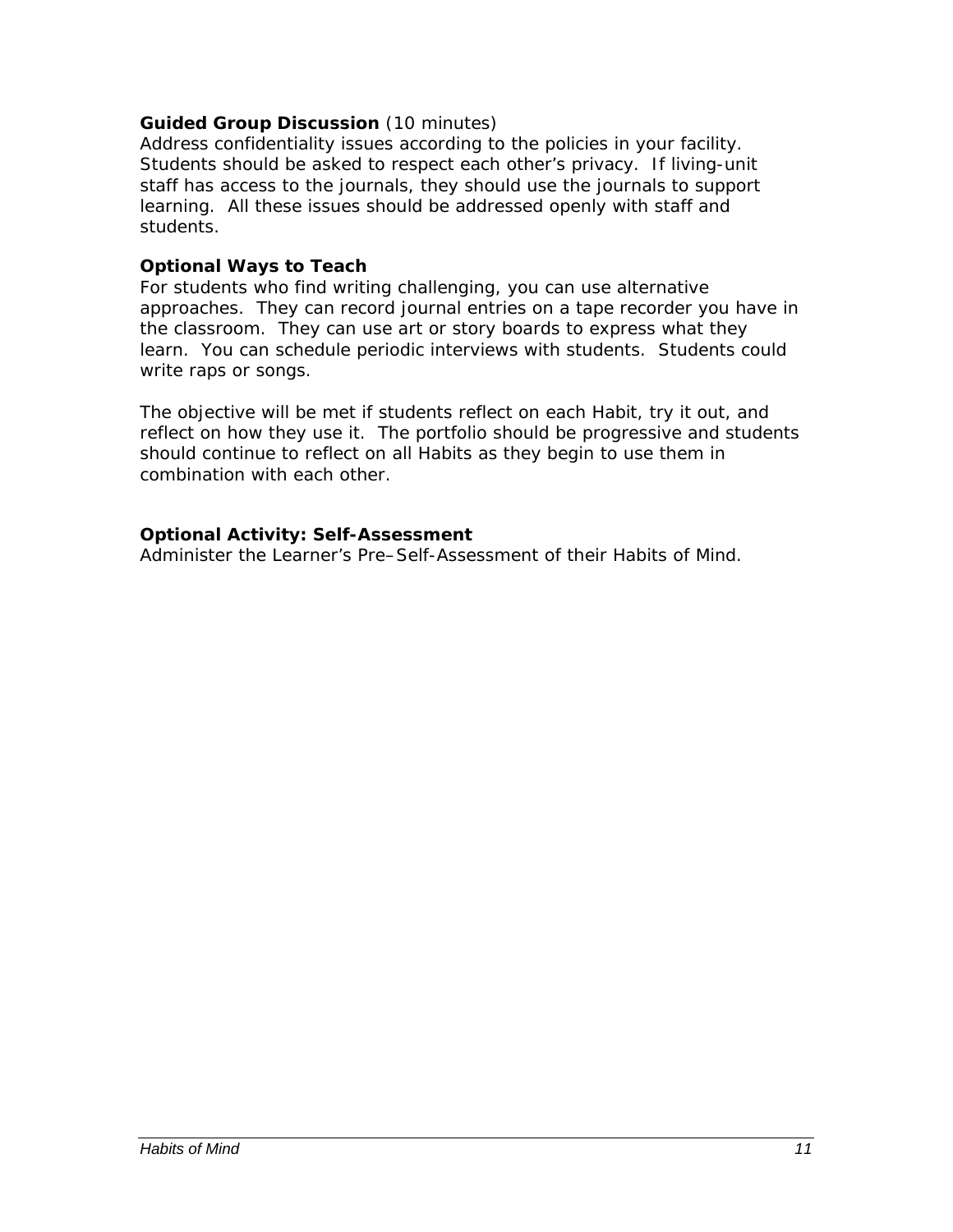## **Teaching Habits of Mind**

**Lesson 2: Thinking about Thinking (Habit 1)** 1 hour

#### *Lesson Objectives:*

- Describe habits and the reason for developing "Habits of Mind."
- Use Thinking about Thinking as a way of reflecting on the use of the Habits of Mind.

#### *Lesson Overview:*

Introduce the concept of Thinking about Thinking.

#### *Materials:*

- Newsprint and easel
- Markers
- Paper and pencil

#### *Methodology:*

Guided Group Discussion Activity: brainstorming Reflection

#### *Activity* (30 minutes)

*Over the next 18 classes, we will explore new ways of thinking using the 16 Habits of Mind. We will do this in class, and you will also try using these thinking behaviors on the living unit and in your work activities.* 

*The 16 Habits of Mind are thinking behaviors that can be used effectively on many occasions. The Habits of Mind help people manage uncertain or challenging situations and take action when there isn't a known solution to a problem.* 

*Think for a few minutes about habits that you already have.*

Have students do individual or group brainstorming about habits they have (good, bad, and neutral). (Use newsprint pad for groups or individual sheets for one-on-one work.)

#### *What makes these habits?*

Refer to newsprint or student reports back to the group about the habits they identified.

*What do you see in common when you look at this list of habits?*

*Habit 1: Thinking*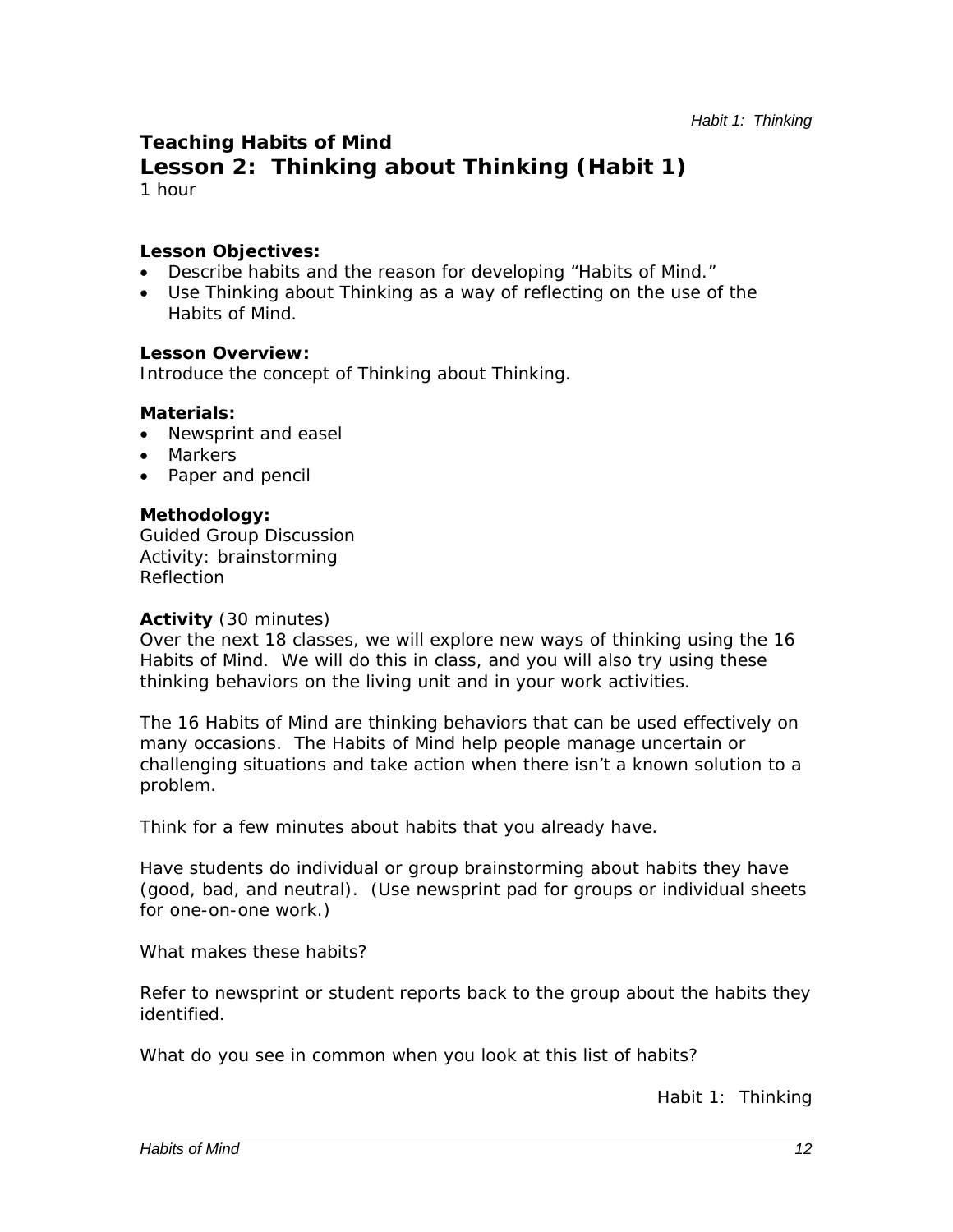Summarize by pointing out that habits are things you do automatically.

#### *Instructor Note*

You might also get comments about habits that are annoying to other people. That can be your cue to begin to present the 16 Habits as habits that we need to acquire and use appropriately. You might ask when habits serve us well and when they may even hurt us or hold us back.

#### *Guided Group Discussion* (15 minutes)

*During this course, we will have a chance to look at all 16 Habits of Mind and practice using them. Today let's start by looking at Thinking about Thinking.* 

*By exploring our thinking and reflecting on our actions, we can decide how different approaches to problems produce different results. Self-reflection or Thinking about Thinking is a Habit that most people need to develop. It isn't automatically something people do like* [refer back to their brainstorm list for examples]*, but it can become a habit and it's a good one to have (unlike chewing your nails or cracking your knuckles).*

*What is a habit you have or have had that helped you, for example, do a job well or be in a relationship? What would it be like if we had good thinking habits that helped us grow?* 

*Give examples of what you think about when you are planning to do something or make a decision.* Write these on a flip chart or white board. *What would it be like if we had thinking habits that automatically helped us think about the impact of our choices before we acted?* 

Add to the list the group developed . . . *Some other Thinking about Thinking skills include:* 

#### *Instructor Note*

Use language that your students will understand to explain these skills. Add the ones that the group did not come up with. They may have used different words to mean the same thing, and you can elaborate on their words to acknowledge their contributions.

Asking yourself questions Developing mental maps Mentally rehearsing Checking and adjusting actions as needed Reflecting and evaluating *Reflecting on our actions gives us an opportunity to think about why we do what we do. During this course, you will have a chance to practice Thinking about Thinking skills deliberately.*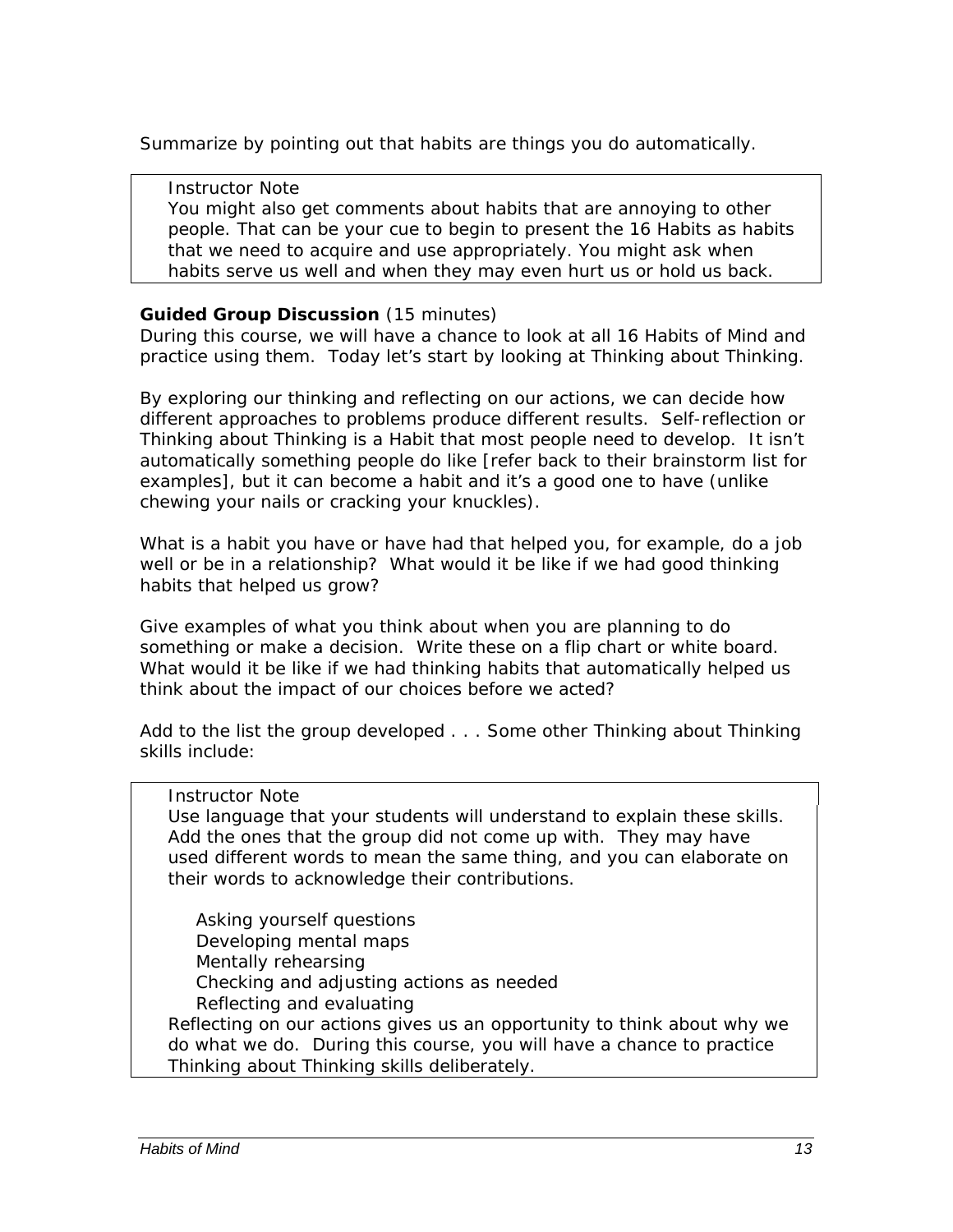#### *Reflection* (15 minutes)

• Lesson 2 Worksheet 1: Reflective Journal

Have students write about the thinking they used in making a decision or solving a problem. Refer them to their worksheet.

Close by asking for any Thinking about Thinking skills they used in making this decision or solving a problem. Tell them they will be practicing this skill every time they reflect on the use of a Habit.

#### *Optional Ways to Teach*

You can also have students tell their story to a partner.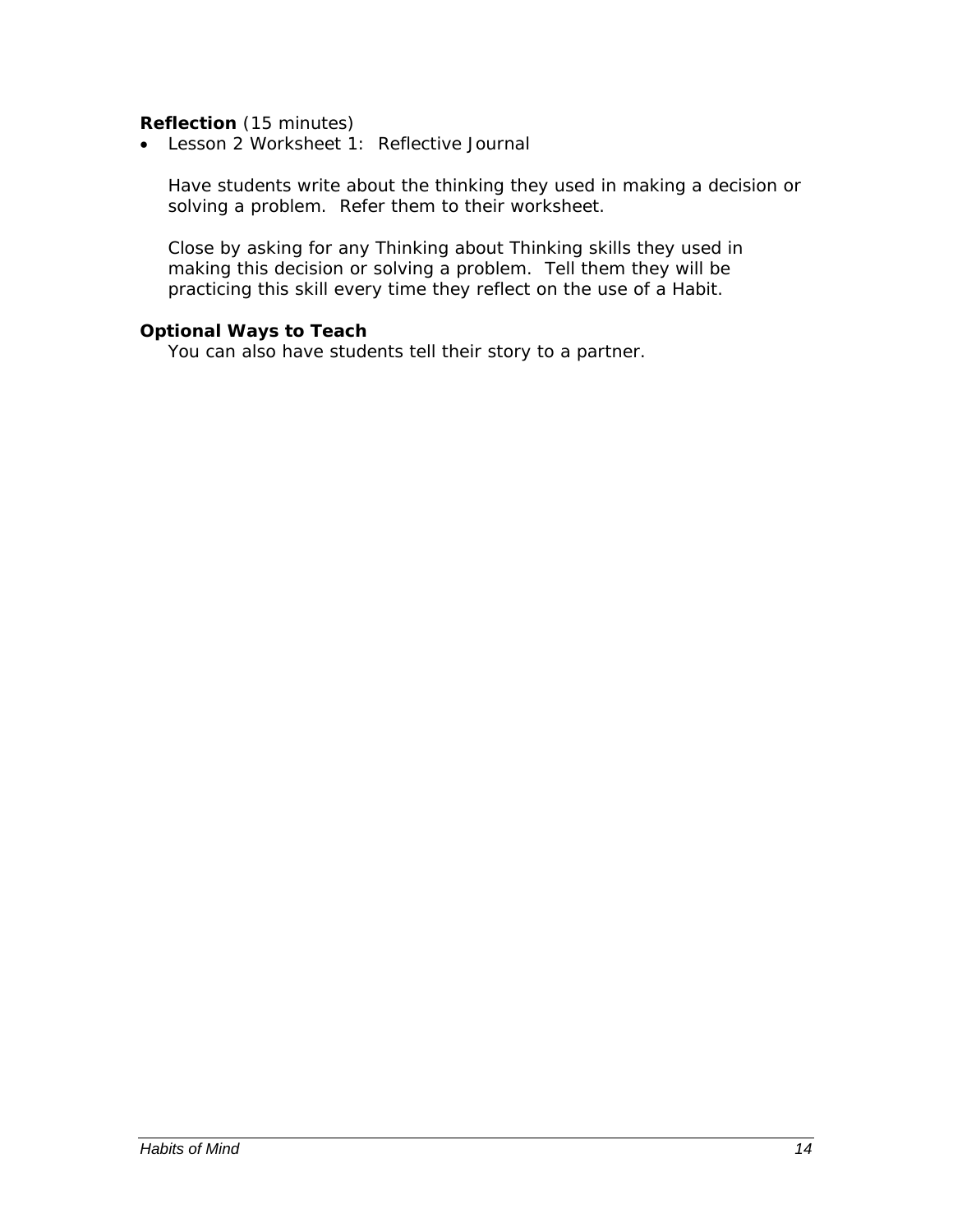# **Lesson 2 Worksheet 1**

Reflective Journal

|    | 1. Describe an interaction, a situation, or problem that needed a solution.                                                                                                                                                                                           |
|----|-----------------------------------------------------------------------------------------------------------------------------------------------------------------------------------------------------------------------------------------------------------------------|
|    | 2. Describe your thinking. How did you decide what to do?                                                                                                                                                                                                             |
|    | 3. Did you use any of these Thinking about Thinking strategies?<br>Asking yourself questions<br>Mentally rehearsing or practicing<br>Exploring a variety of options<br>Using past experience to inform your choices<br>Monitoring and changing your actions as needed |
|    | 4. What was the outcome and how did you feel about it?                                                                                                                                                                                                                |
| 5. | If you had it to do over again, would you think it out differently?                                                                                                                                                                                                   |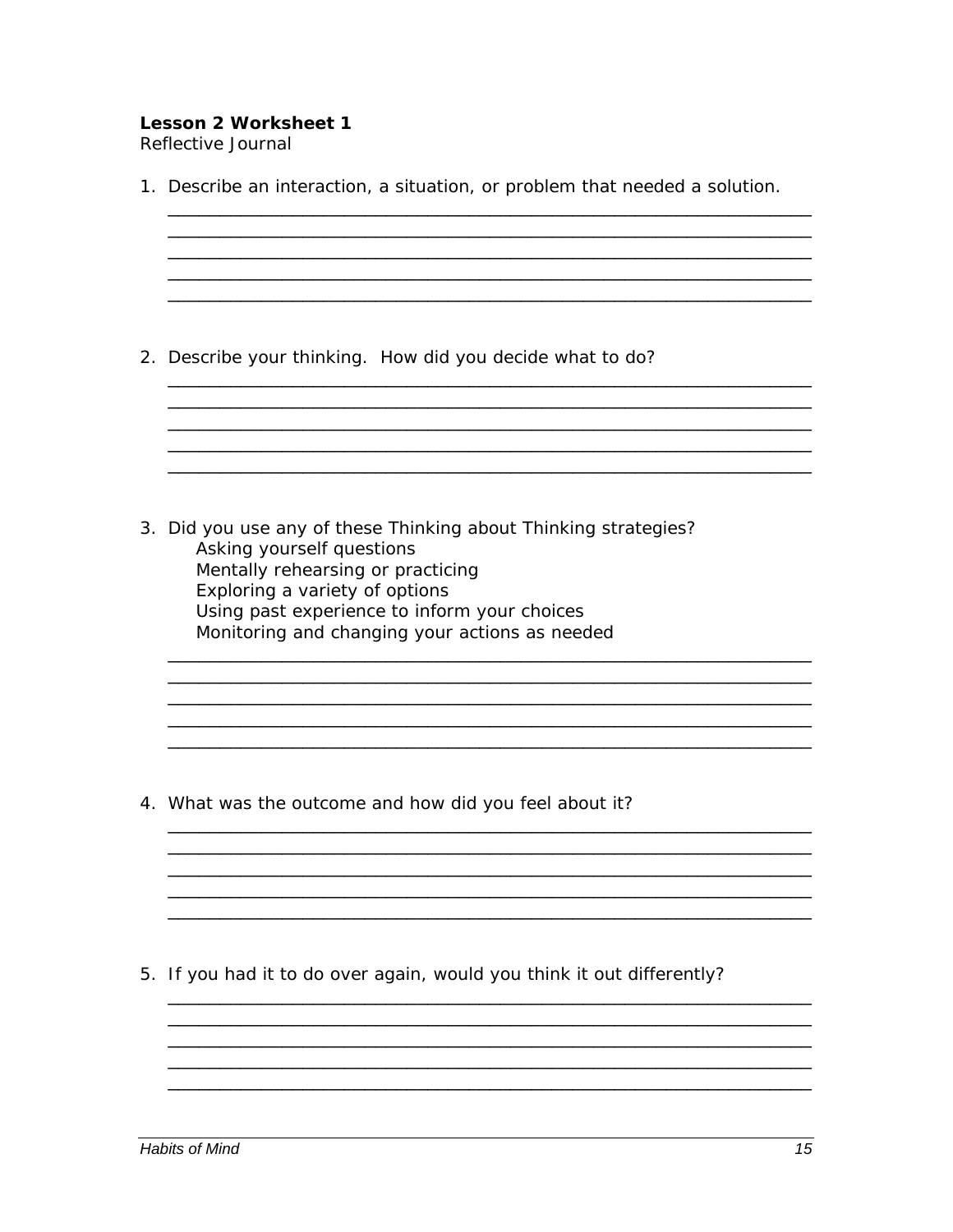#### **Teaching Habits of Mind**

**Lesson 3: Remaining Open to Continuous Learning (Habit 2)** 1 hour

#### *Lesson Objectives:*

- Reflect on past and future learning.
- Identify at least one learning goal.

#### *Lesson Overview:*

This lesson encourages students to remain open to continuous learning. The lesson begins by asking students to reflect on ways that they learn. Students go on to identify ideas and activities that they have found rewarding and challenging. Students are then asked to think about new things that they would like to learn about and the steps they'll take to get there. Goal setting is practiced. Goals should be specific (I'd like to learn more about other religions) rather than general (I'd like to be a nicer person). The reflective journaling asks students to reflect on the reasons they volunteered for this class and how they will remain open to continuous learning after this class.

#### *Materials:*

- Lesson 3 Worksheet 1: Learning Styles
- Lesson 3 Worksheet 2: Goal Setting
- Lesson 3 Worksheet 3: Reflective Journal
- Chalkboard or newsprint
- Chalk or markers
- Paper, pencils

#### *Methodology:*

Guided Group Discussion Activity Reflection

#### *Activity* (20 minutes)

Ask the group to think about ways they have learned. What people have they learned from? Where have they learned? How have they learned? Have students write their answers on the board. The list might include schools, friends, family, jobs, doing things, books, and movies. Use the responses to introduce discussion of learning styles.

Hand out Lesson 3 Worksheet 1: Learning Styles. When students have finished answering questions, ask for a show of hands to see what percentage of the class falls into each of the three categories.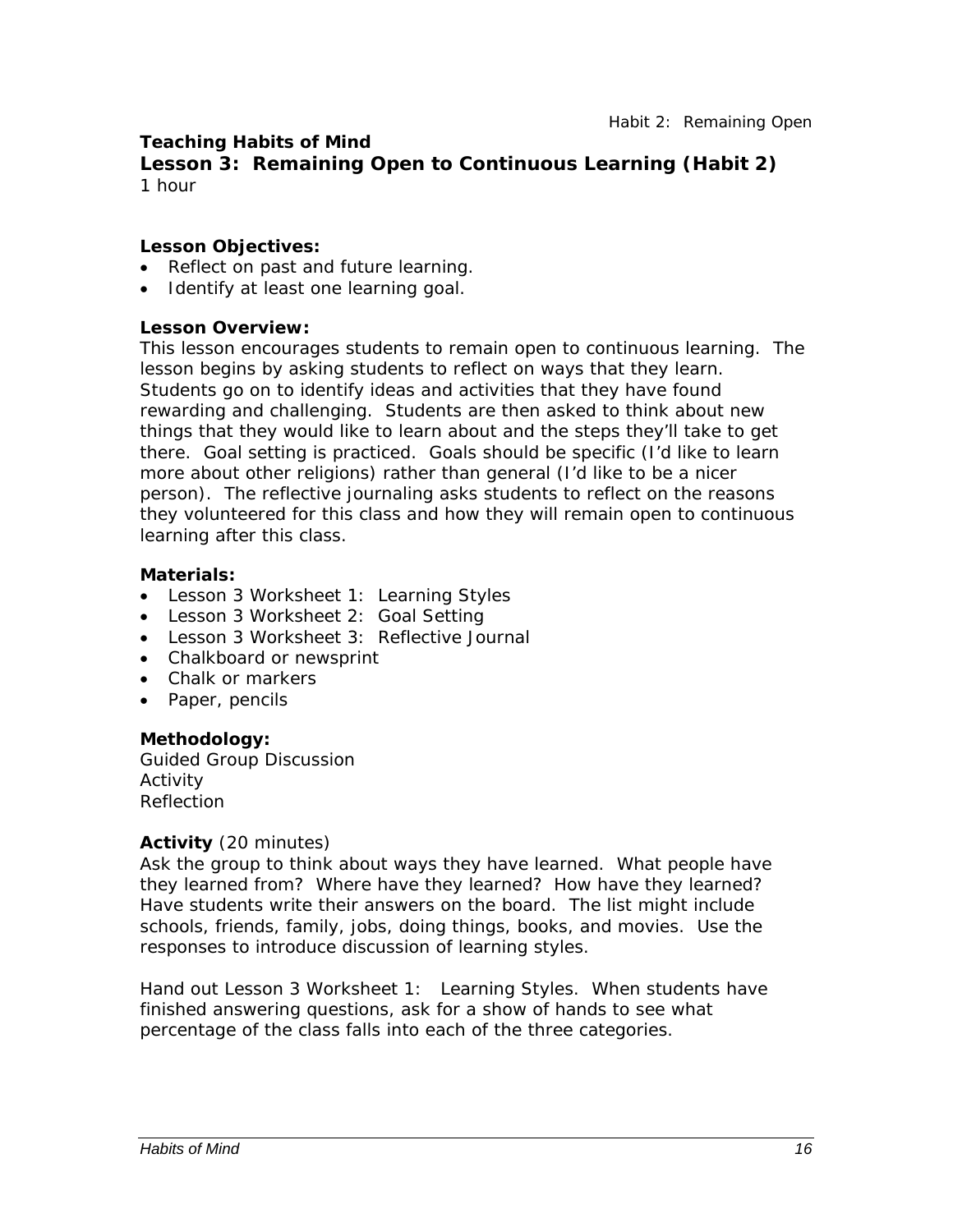#### *Guided Group Discussion* (15 minutes)

Ask students to think about things they've done that were rewarding and challenging and have students share some of their answers. Then ask them what new things they would like to learn to do. Spend some time on this question so that each student has had a chance to think about his/her answer and share it with the group.

#### *Activity* (15 minutes)

Lesson 3 Worksheet 2: Goal Setting

Setting learning goals is one way to achieve a more fulfilling life. To set a goal, you need to know what it is you want to accomplish, how you can measure what you've accomplished, and how long it will take to reach your goal. Ask students to fill out the goal setting worksheet for something new that they would like to learn.

#### *Instructor Note*

At the end of ten minutes, ask one or more volunteers to share what they've written. At each step, encourage students to be very specific. Ask the class to help their classmates be specific.

#### *Reflection* (10 minutes)

Lesson 3 Worksheet 3: Reflective Journal Questions Ask for volunteers to share their answers.

#### *Instructor Note*

Make time in a future class to revisit this worksheet and check in with students on their progress. Encourage students to persist and continue generating new topics to explore.

#### *Optional Ways to Teach*

If students are uncomfortable with writing, you can write these questions on the board or paper and ask students to answer the questions out loud.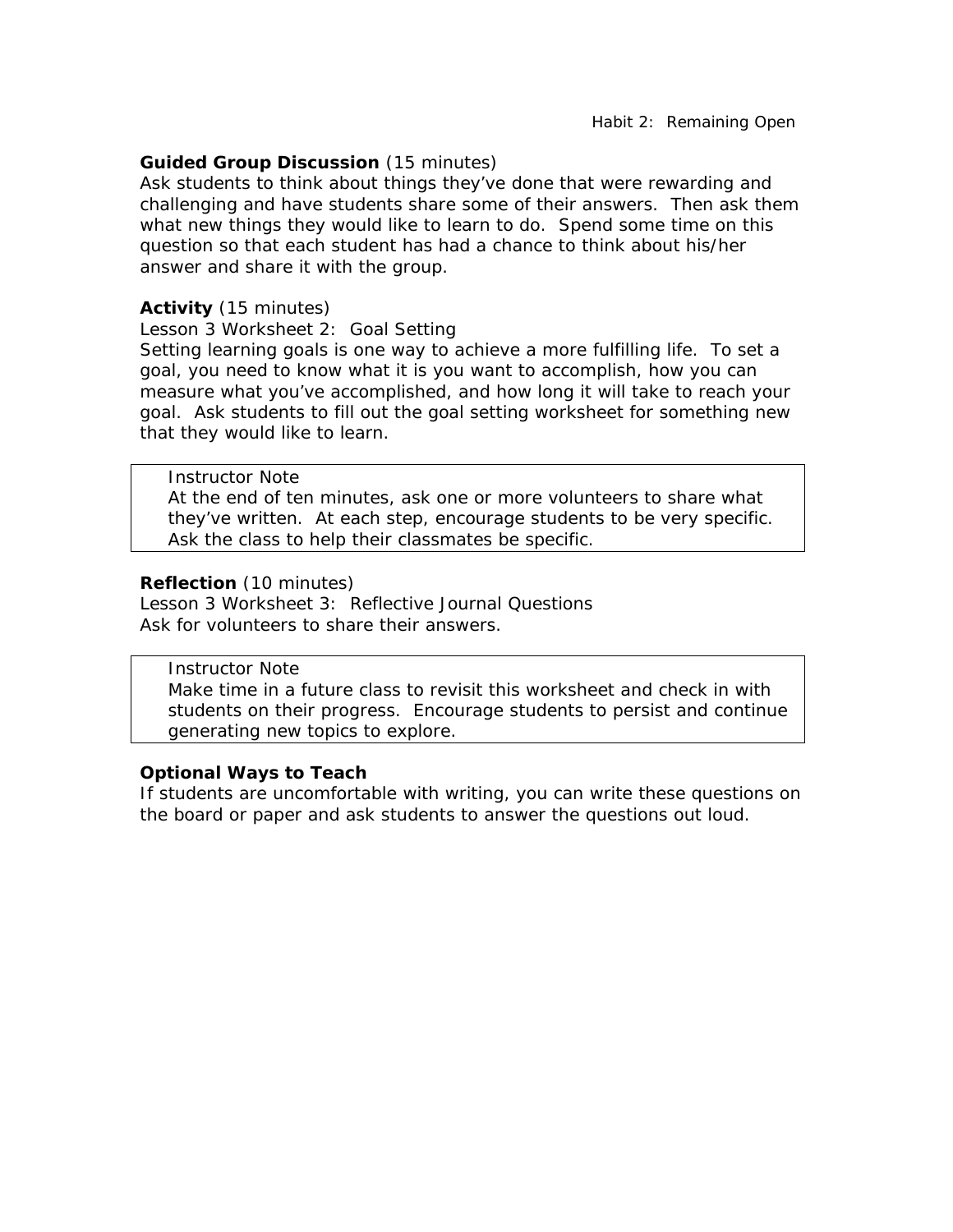## **Lesson 3 Worksheet 1**

Learning Styles

#### **Learning Styles**

This chart helps you determine your learning style. Read the word in the farleft column and then answer the questions in the next three columns to see how you respond to each situation. Your answers may fall into all three columns, but one column will likely contain the most answers. The dominant column indicates your primary learning style.

| When you                                              | <b>Visual</b>                                                                                                                | <b>Auditory</b>                                                                                                   | Kinesthetic and<br><b>Tactile</b>                                                                        |  |  |
|-------------------------------------------------------|------------------------------------------------------------------------------------------------------------------------------|-------------------------------------------------------------------------------------------------------------------|----------------------------------------------------------------------------------------------------------|--|--|
| <b>Spell</b>                                          | Do you try to see the<br>word?                                                                                               | Do you sound out the<br>word or use a<br>phonetic approach?                                                       | Do you write the<br>word down to find if it<br>feels right?                                              |  |  |
| <b>Talk</b>                                           | Do you talk sparingly, but<br>dislike listening for too<br>long? Do you favor words<br>such as see, picture, and<br>imagine? | Do you enjoy<br>listening, but are<br>impatient to talk? Do<br>you use words such<br>as hear, tune, and<br>think? | Do you gesture and<br>use expressive<br>movements? Do you<br>use words such as<br>feel, touch, and hold? |  |  |
| Concentrate                                           | Do you become distracted<br>by untidiness or<br>movement?                                                                    | Do you become<br>distracted by sounds<br>or noises?                                                               | Do you become<br>distracted by activity<br>around you?                                                   |  |  |
| Meet someone<br>again                                 | Do you forget names but<br>remember faces or<br>remember where you met?                                                      | Do you forget faces<br>but remember names<br>or remember what<br>you talked about?                                | Do you remember<br>best what you did<br>together?                                                        |  |  |
| Contact people<br>on business                         | Do you prefer direct, face-<br>to-face, personal<br>meetings?                                                                | Do you prefer the<br>telephone?                                                                                   | Do you talk with<br>them while walking or<br>participating in an<br>activity?                            |  |  |
| Read                                                  | Do you like descriptive<br>scenes or pause to imagine<br>the actions?                                                        | Do you enjoy<br>dialogue and<br>conversations or hear<br>the characters talk?                                     | Do you prefer action<br>stories or are not a<br>keen reader?                                             |  |  |
| Do something<br>new at work                           | Do you like to see<br>demonstrations, diagrams,<br>slides, or posters?                                                       | Do you prefer verbal<br>instructions or talking<br>about it with<br>someone else?                                 | Do you prefer to<br>jump right in and try<br>it?                                                         |  |  |
| Put together<br>something                             | Do you look at the<br>directions and the picture?                                                                            | Do you read the<br>directions out loud or<br>have someone read<br>them to you?                                    | Do you ignore the<br>directions and figure<br>it out as you go<br>along?                                 |  |  |
| <b>Need help</b><br>with a<br>computer<br>application | Do you seek out pictures<br>or diagrams?                                                                                     | Do you call the help<br>desk, ask a neighbor,<br>or growl at the<br>computer?                                     | Do you keep trying to<br>do it or try it on<br>another computer?                                         |  |  |
| <b>TOTAL</b>                                          |                                                                                                                              |                                                                                                                   |                                                                                                          |  |  |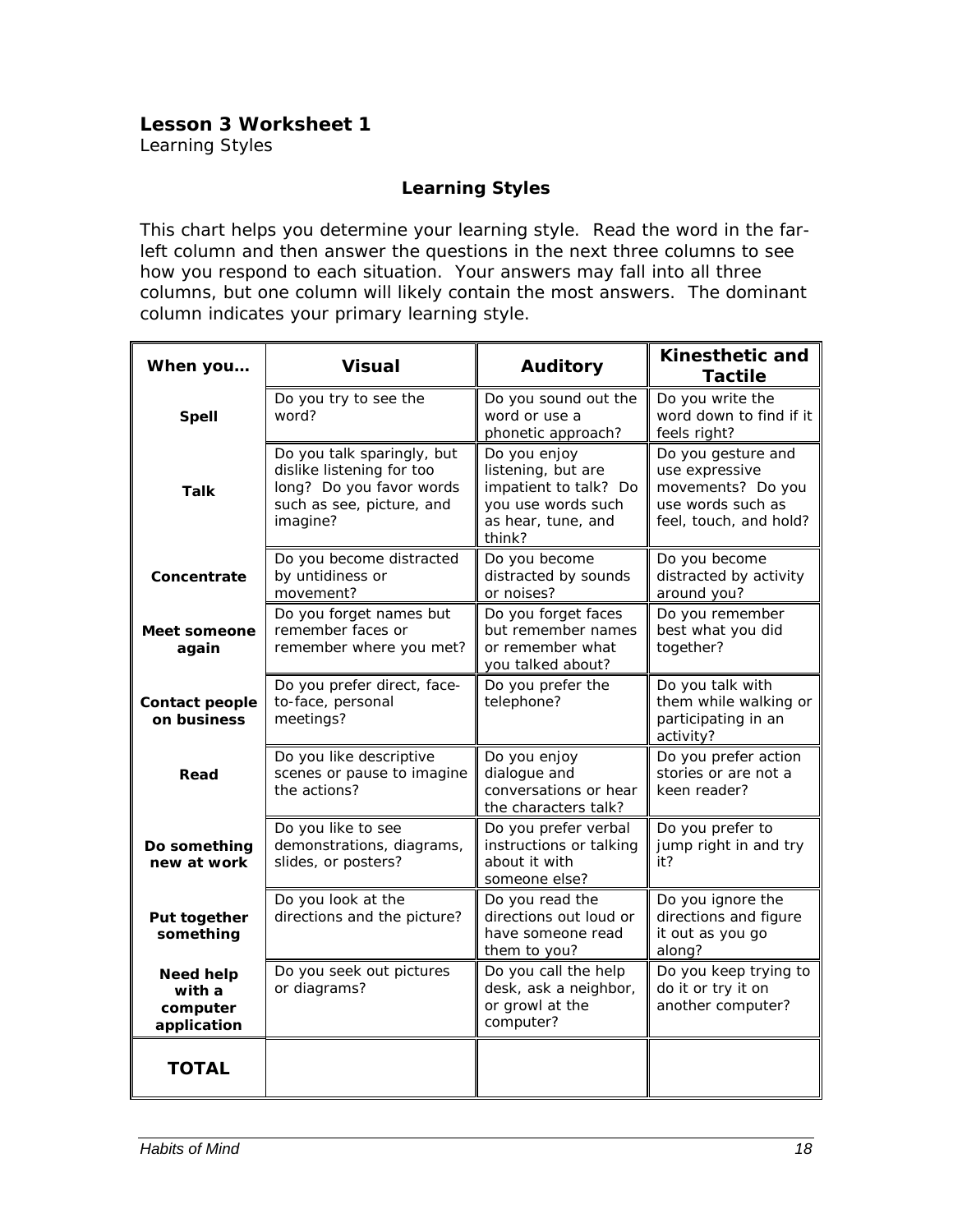#### **Lesson 3 Worksheet 2 Goal Setting**

1. What learning goal do I want to accomplish? <u> 1980 - Johann John Stone, mars eta biztanleria (h. 1980).</u> 2. What steps do I need to take to reach my goal? 3. How will I evaluate/measure my progress?

4. How much time will it take to reach this goal?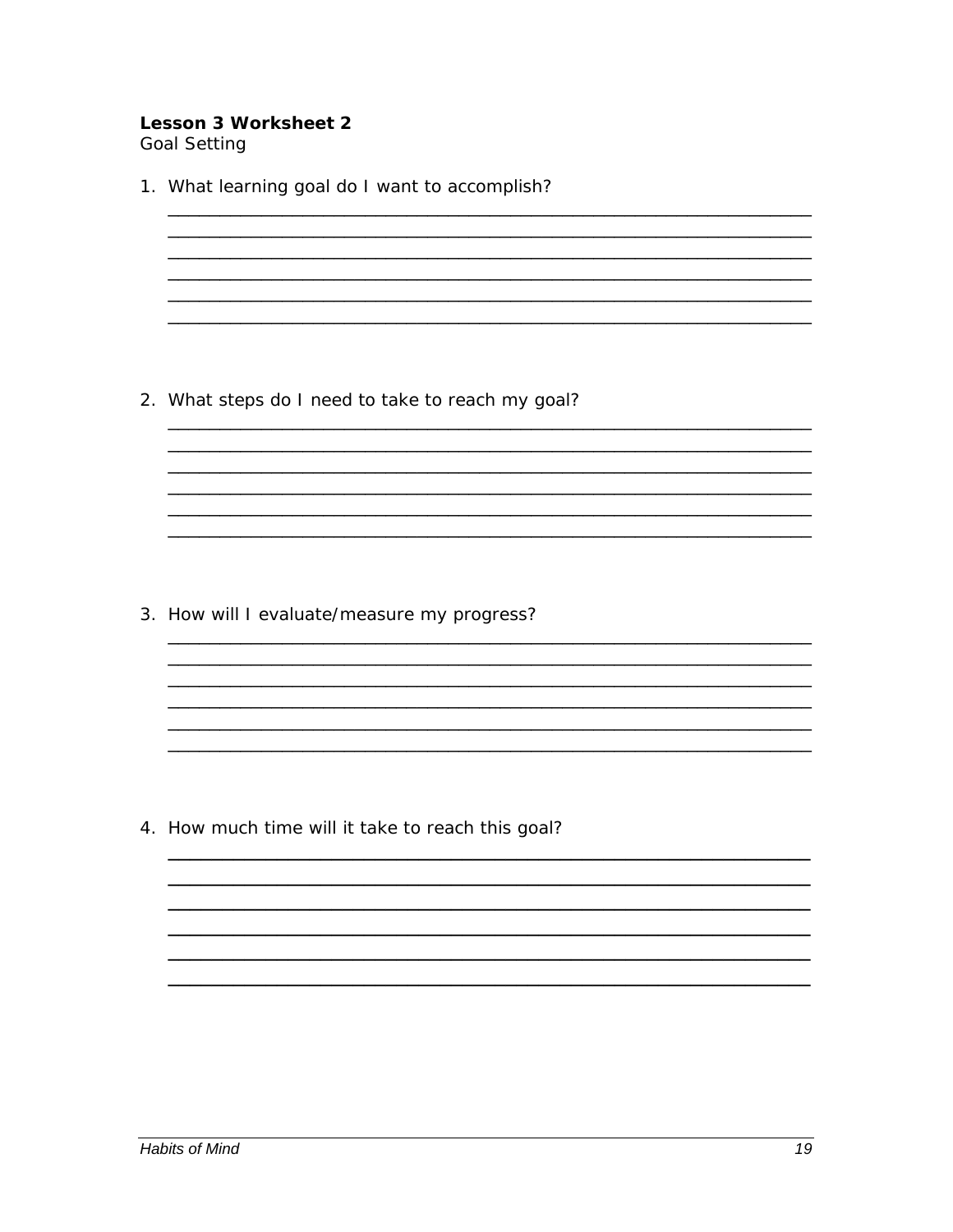#### **Lesson 3 Worksheet 3** Reflective Journal

1. I decided to be part of this class because . . .

2. As a result of this course, I hope to be more open to . . .

3. What will frustrate me most about reaching the goal from the worksheet will be  $\ldots$ 

<u> 1980 - Jan James James James James James James James James James James James James James James James James J</u>

<u> 1989 - Johann John Stone, mars et al. 1989 - John Stone, mars et al. 1989 - John Stone, mars et al. 1989 - John Stone</u>

4. What will make me feel best about reaching my goal will be . . .

5. What other skills and knowledge do I want to learn in my life?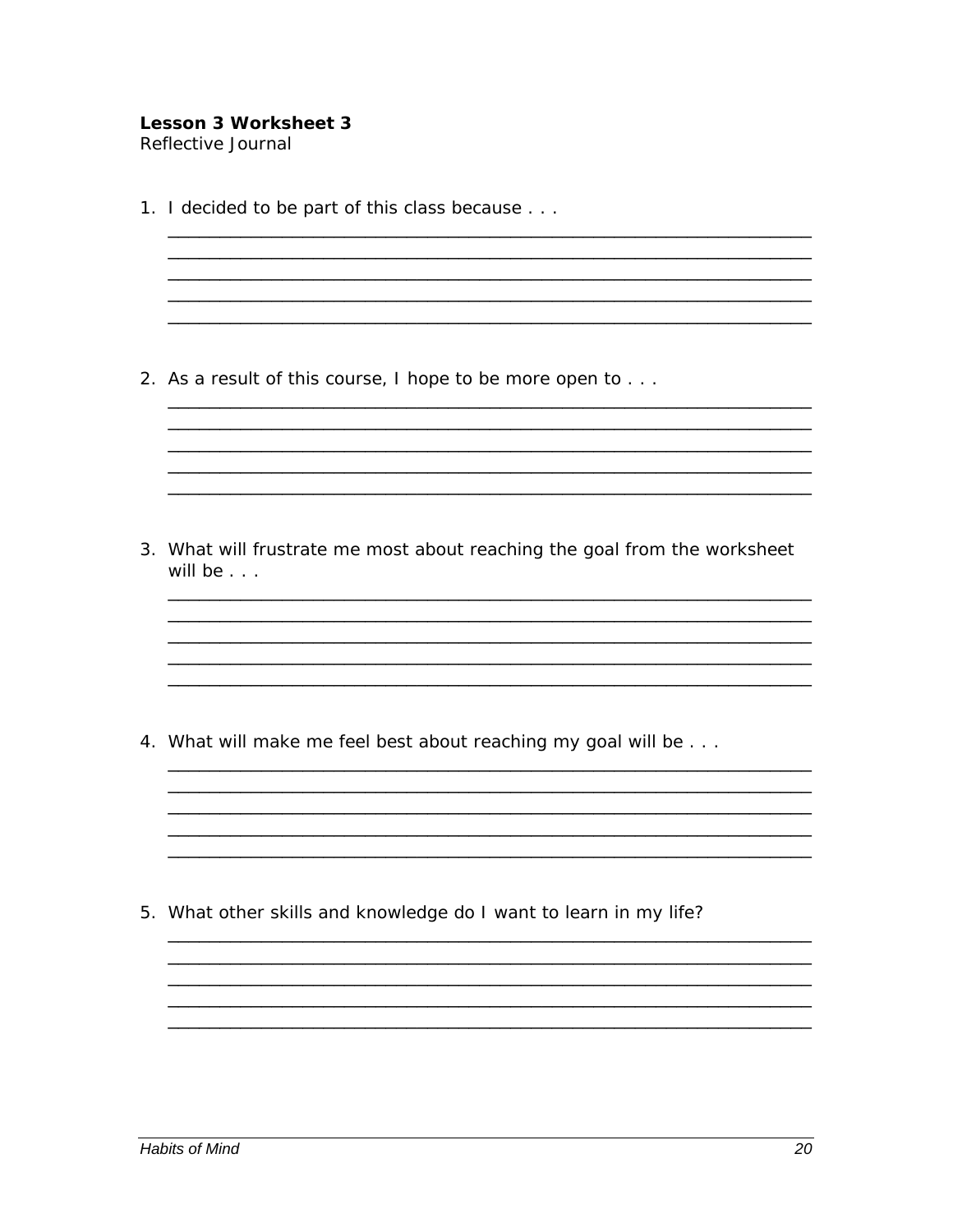#### **Teaching Habits of Mind Lesson 4: Thinking Flexibly (Habit 3)** Two 1-hour Sessions

#### *Lesson Objectives:*

- Identify examples of Thinking Flexibly.
- Complete one problem-solving analysis using S.O.D.A.S. process.

#### *Lesson Overview:*

In the first session, students are introduced to the Habit and watch a segment of *Apollo 13.* Students identify how the NASA team used Thinking Flexibly. The reflection activity offers students the opportunity to observe instances of Thinking Flexibly during the week.

In the second session, students engage in a fun activity that challenges them to Think Flexibly. They then use Thinking Flexibly to assess a problem and arrive at a solution.

#### *Materials:*

- TV/VCR or DVD
- *Apollo 13* videotape or DVD cued to segment where the CO<sub>2</sub> begins to climb and ending with the end of the simulator sequence right after the construction of the makeshift  $CO<sub>2</sub>$  filter.
- Word splash posters
- A/V equipment, visuals
- Lesson 4 Worksheet 1: Second Session Activity
- Lesson 4 Worksheet 2: S.O.D.A.S. Worksheet

#### *Methodology:*

Watch *Apollo 13* segment Guided Group Discussion Activity

#### *Guided Group Discussion* (10 minutes)

Ask the group to describe Thinking Flexibly and give examples.

*Do you know anyone who is a flexible thinker? What does a flexible thinker act like? How does this person meet challenges?*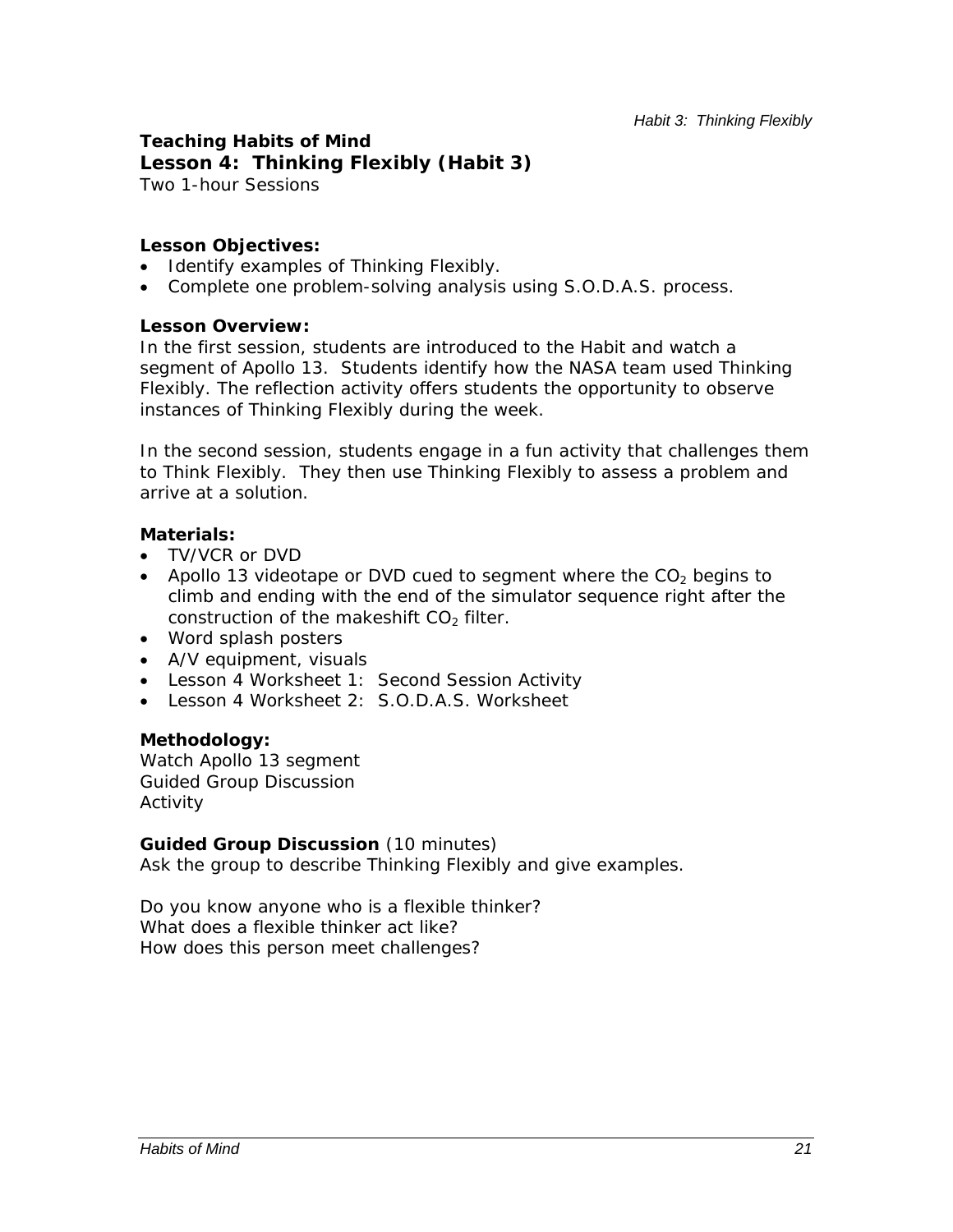*Instructor Note:* 

You can refer them back to the word splash posters and Habits Portfolio as a reference for their beginning thoughts on this Habit.

*Thinking Flexibly requires:* 

Altering our perspective and seeing things from another's point of view Seeing the big picture Seeing the details

Starting at the end point and working backward

Flexible thinkers:

Change their minds as they get new information Use different ways to solve problems Move between looking at the big picture and paying attention to details Use new approaches from different angles (lateral thinking) Think from alternate points of view at the same time Work within rules and guidelines and predict the results of flouting them

Take a bird's-eye view and find themes and patterns

#### *Activity* (30 minutes)

Watch segment of *Apollo 13* from the discovery of the air-filter problem to the production of the filter. Ask students to watch for flexible thinking behavior. Ask them to name examples of Thinking Flexibly.

Post the word splash or give each student a copy of the Thinking Flexibly word splash. Give students dots or highlighters to identify each behavior on the word splash poster they observed in the film clip.

#### *Guided Group Discussion* (10 minutes)

Summarize key points by elaborating on the students' observations of Thinking Flexibly. Summarize the dots on the word splash poster and review the slide for the key points. Ask if they want to add any words to the word splash. Add these words or phrases to the big poster and have them add them to their own lists.

#### *Reflection* (10 minutes)

Ask students to refer to their 16 Habits of Mind portfolios.

*In what situations are you most likely to try out Thinking Flexibly? Which behaviors on the word splash did you try? What happened? How will this learning help you in the living unit, in your job placement, at school, and in the future?*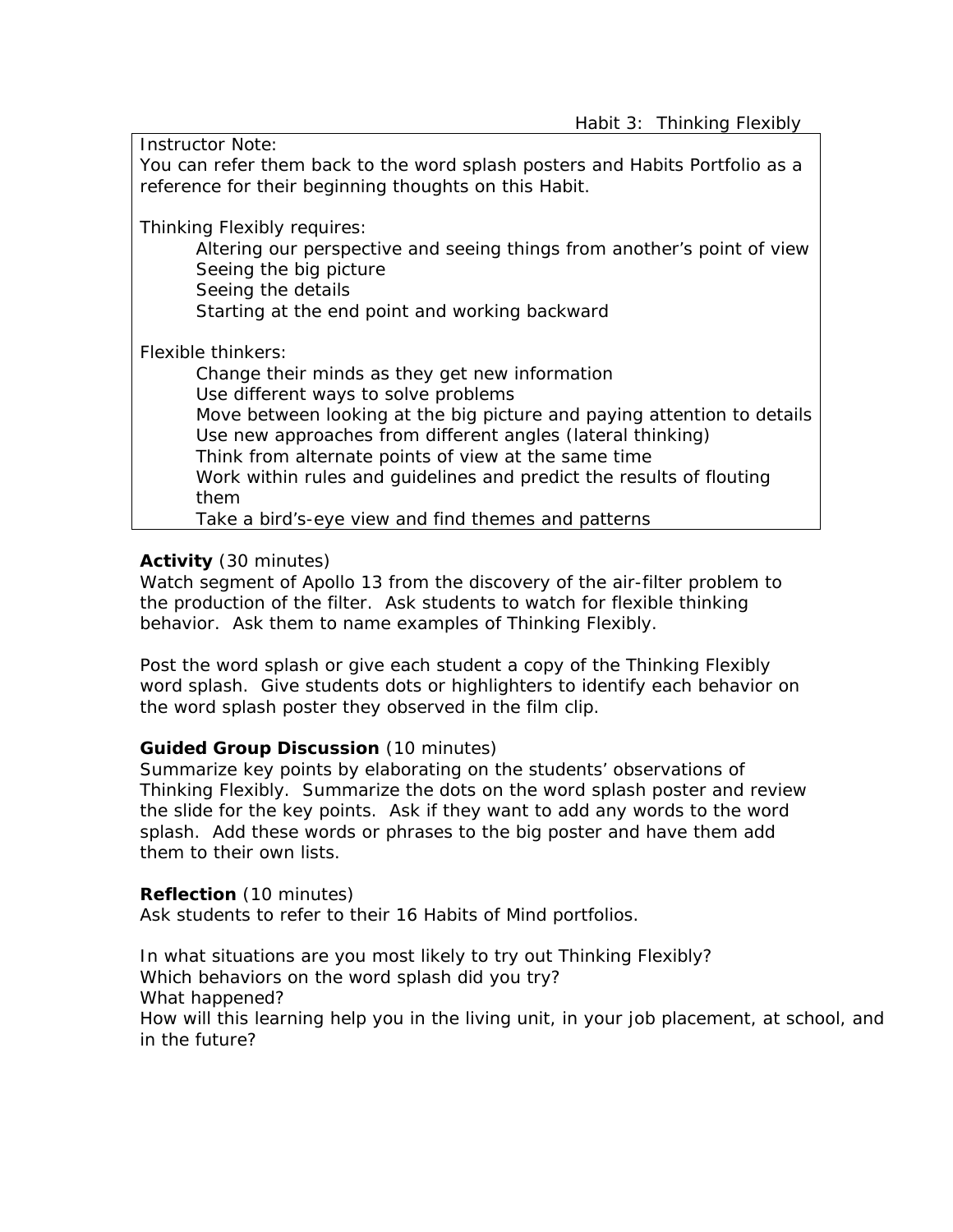*Try using Thinking Flexibly this week and write about it in your portfolio. If you notice someone who demonstrates Thinking Flexibly, jot down your observation in your portfolio.* 

#### 2<sup>nd</sup> Session Activity (10 minutes)

Project visuals such as *Old Lady/Young Woman* (Worksheet 1) to engage students in a fun activity that challenges them to Think Flexibly. *Habit 3: Thinking Flexibly* Ask for volunteers to share instances that they observed people demonstrating Flexible Thinking during the week.

*2nd Session Activity and Guided Group Discussion* (50 minutes) Ask students to write down a decision they made during the week that was difficult for them. Discuss how they made it. Did they have enough time to think it out? Did they have enough information to make a good choice? What is a good choice?

Review decisions made daily that we are almost unaware of: how we get to where we are going, what to wear . . .

Present the following questions to the class and be prepared to write out decision-making steps and factors on the board.

Should I live in Burlington, St. Albans, or Newport? Should I go to school or get a job?

How do you decide?

- 1. What are the options?
	- Are the options realistic? Do I have the skills, money, and time?
	- Do I need help?
- 2. Do I have the information I need to make a good decision?
- 3. What are the benefits to me of each option?

Introduce S.O.D.A.S. (Situation, Options, Disadvantages, Advantages, and Solution)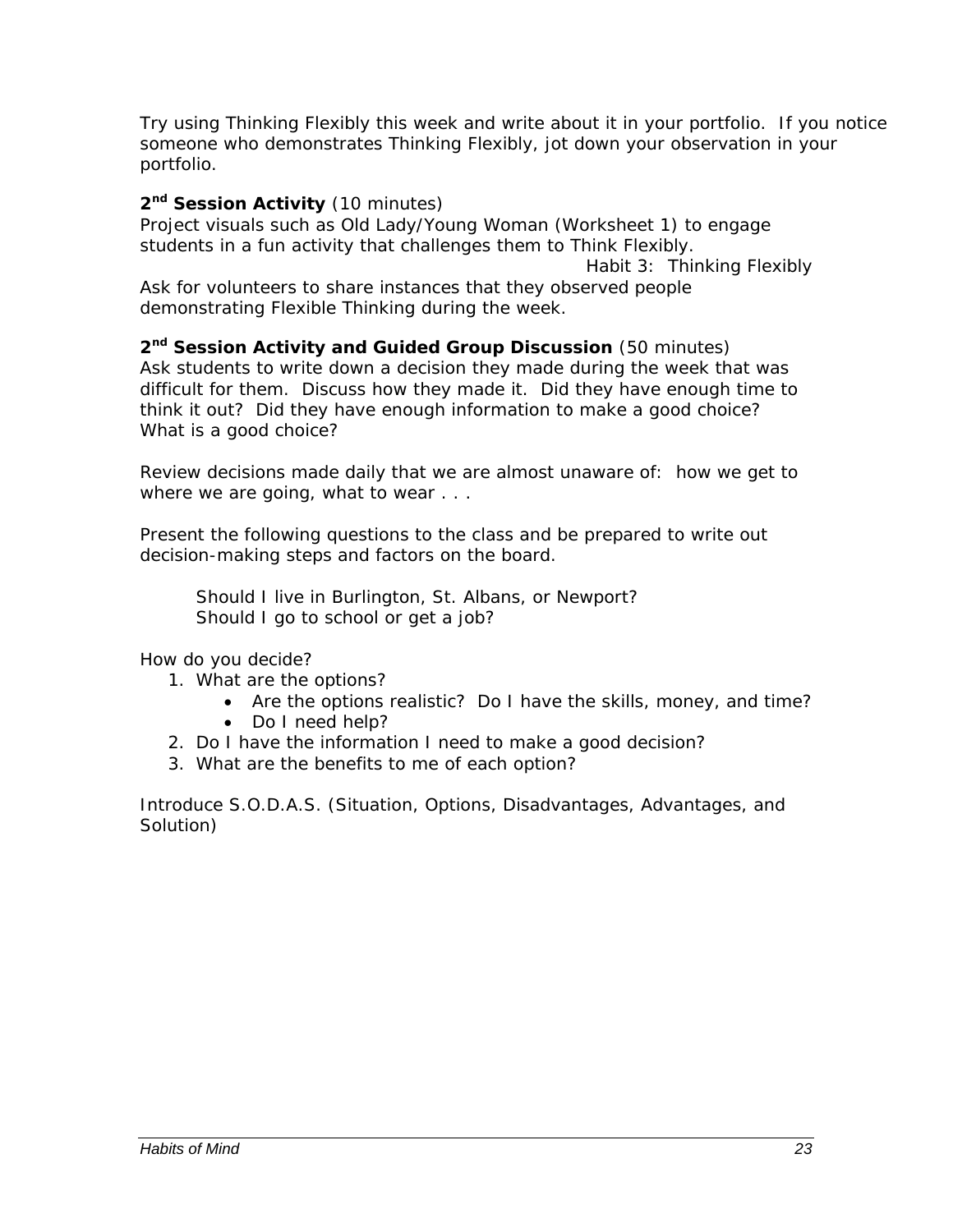*Instructor Note* 

The S.O.D.A.S. procedure was developed by the University of Vermont's Dept. of Special Education Program. This problem-solving tool works well in both individual and group settings. If you are solving a problem in a group situation, you will need to assign the roles of *facilitator, time/agenda keeper, and recorder*.The facilitator should be chosen first and then lead the group in determining the agenda and time frame. That done, the process is the same as the individual S.O.D.A.S. model.

Pass out S.O.D.A.S. Worksheet. Review example. Have students apply S.O.D.A.S. model to their previously identified problems or to new ones that they brainstorm.

Allow students time to individually work through solutions. Facilitate class discussion of the process and the results they came up with.

#### *Optional Ways to Teach*

For students who find writing or journaling challenging, you can suggest portfolio alternatives like drawing, using collages or cut out pictures, composing a song or a rap.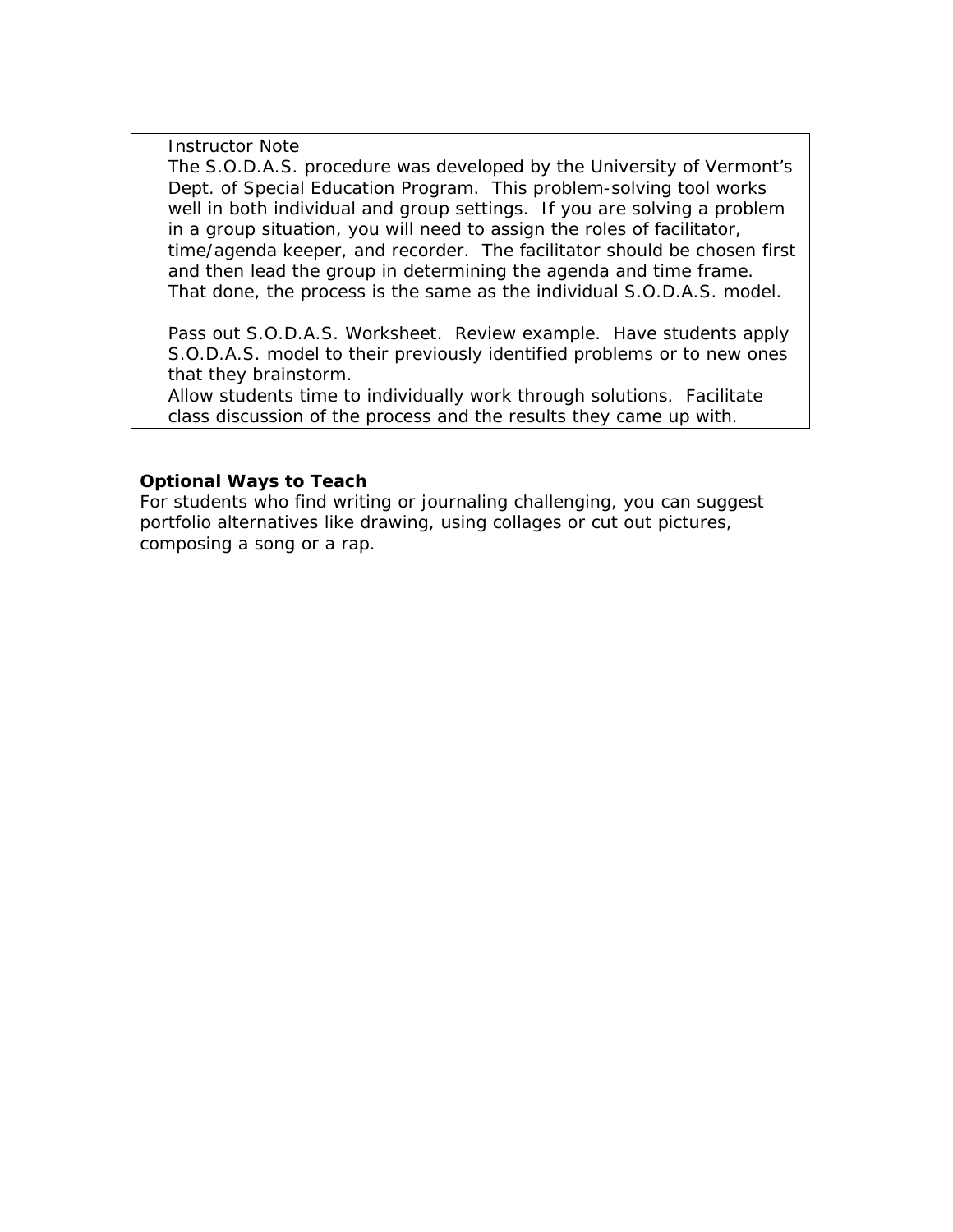# **Lesson 4 Worksheet 1**

Second Session Activity

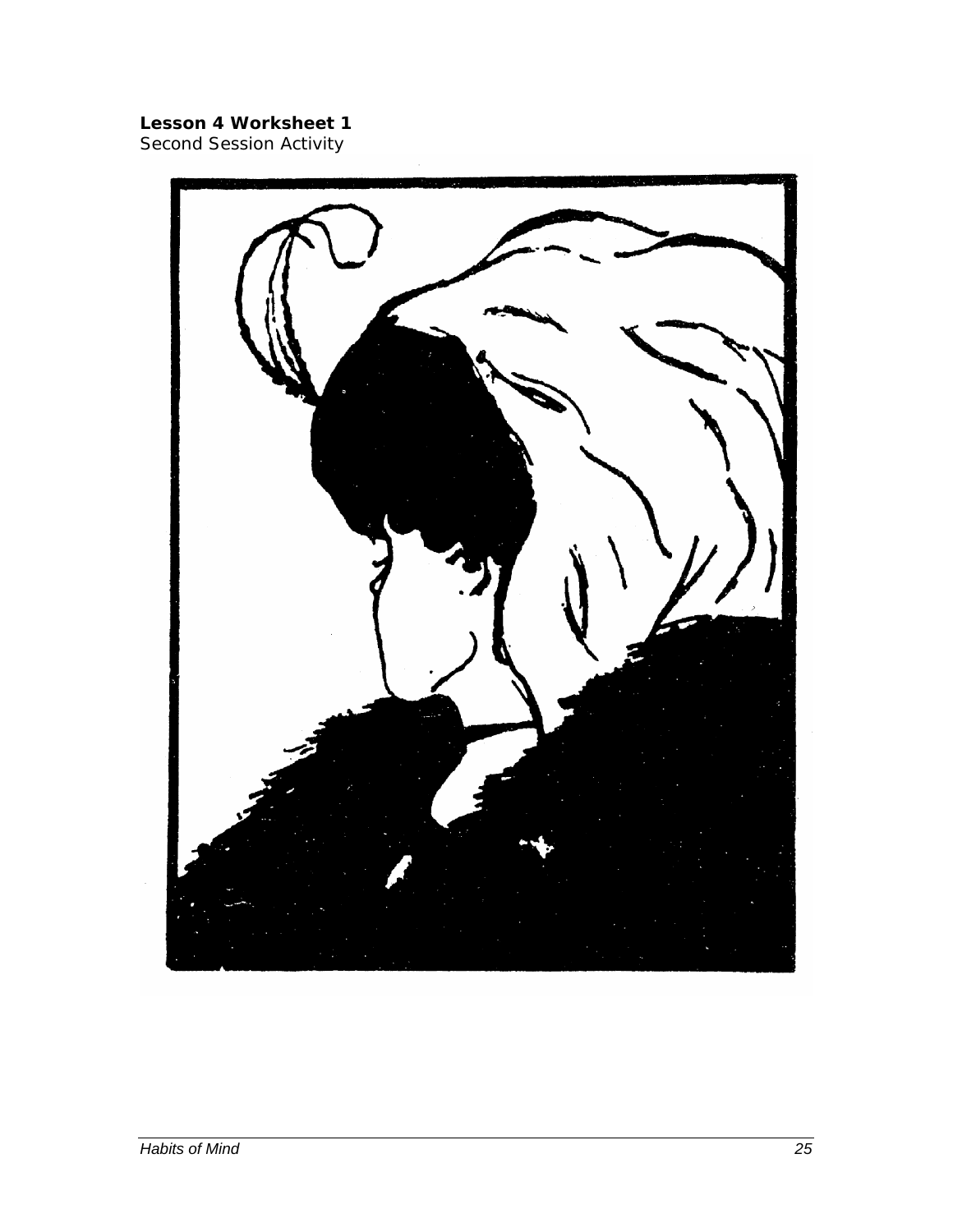#### **Lesson 4 Worksheet 2**

S.O.D.A.S. Worksheet

Bill has been asked to work this Friday with a construction crew that he has worked with in the past. Because he knows the job and likes the people he would be working with, he said yes. On Friday afternoons, Bill usually goes to an Adult Education class, where he is working towards getting his G.E.D. The previous week, Bill skipped class to go on the same job site. Bill's teacher has told him he needs to keep his class appointments. What should Bill do?

- 1. Start by defining the problem or situation (**S**). **S**=Bill has to be in class at the same time he said he would go to work.
- 2. What are Bill's choices or options (**O**)?
	- **O**=a)Bill can go to class and miss work, or
		- b)Bill can go to work and skip class, or
		- c)Bill can talk to his teacher about re-scheduling.
- 3. What are the disadvantages (**D**) and advantages (**A**) of each option? **D**=Disadvantages

a)Bill's work site supervisor will be disappointed and upset if he doesn't come to work.

 b)Bill's teacher may kick him out of class if he skips again. c)No obvious disadvantage.

#### **A**=Advantages

a)Bill makes progress towards his G.E.D.

b)Bill keeps his work site supervisor happy.

c)Bill, his work site supervisor, and his teacher are all happy(if he is able to reschedule his class).

- 4. Select the best option or solution (**S**).
	- **S**=Option c.

Everyone is happy.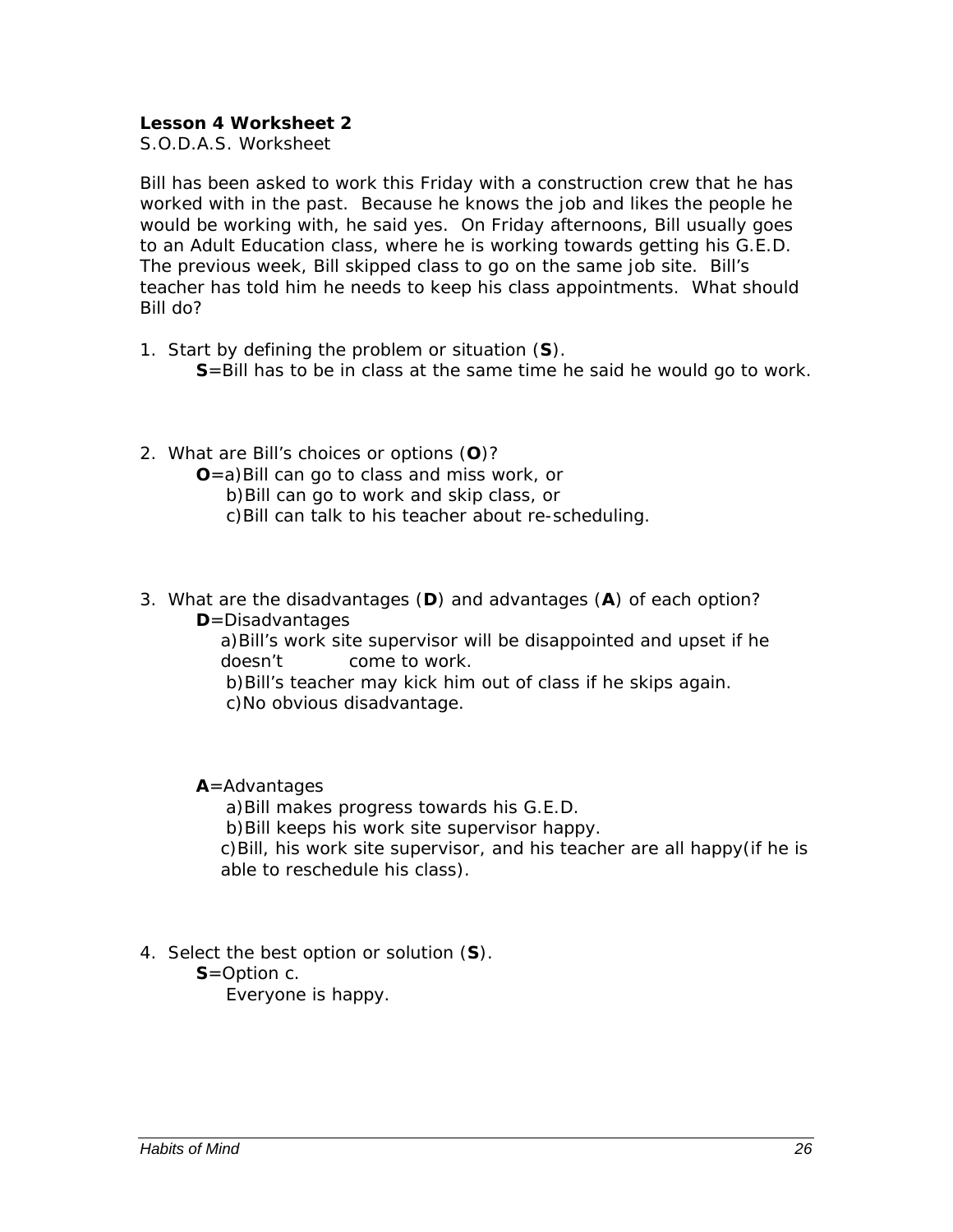#### **Teaching Habits of Mind Lesson 5: Persisting (Habit 4)**  1 hour

#### *Lesson Objectives:*

- To appreciate the value of persisting in life situations and job-hunting.
- To use persistence to solve a problem or deal with a challenge that doesn't have an easy or obvious answer.
- To identify an area where students want to persevere.

#### *Lesson Overview:*

In this lesson, students have an opportunity to explore how persisting has benefited them in various situations. They will use and reflect upon their use of persistence to complete a task and work on problems that do not have obvious solutions.

#### *Materials*

- Pennies
- Lesson 5 Worksheet 1: Persisting Puzzle: Hidden Squares

#### *Methodology:*

Guided Group Discussion **Activities** 

#### *Guided Group Discussion* (30 minutes)

Introduce the concept of Persisting.

Introduce lesson to class by reading quote: "Great works are performed not by strength but by perseverance" by Samuel Johnson.

As a class, develop a definition of persisting. Compare to dictionary definition and the word splash students created on Persisting.

*Instructor Note*: Webster's II New College Dictionary defines *persisting* as "to hold steadfastly and firmly to a purpose . . . or undertaking . . . despite obstacles . . . or setbacks."

Have students brainstorm from personal experience things they have accomplished where they were successful because they were persistent. For example, times when they accomplished something because they refused to give up or let go; times when they outlasted someone else; times when they endured an individual physical challenge. Ask about job hunting. What difficulties have students encountered trying to find a job?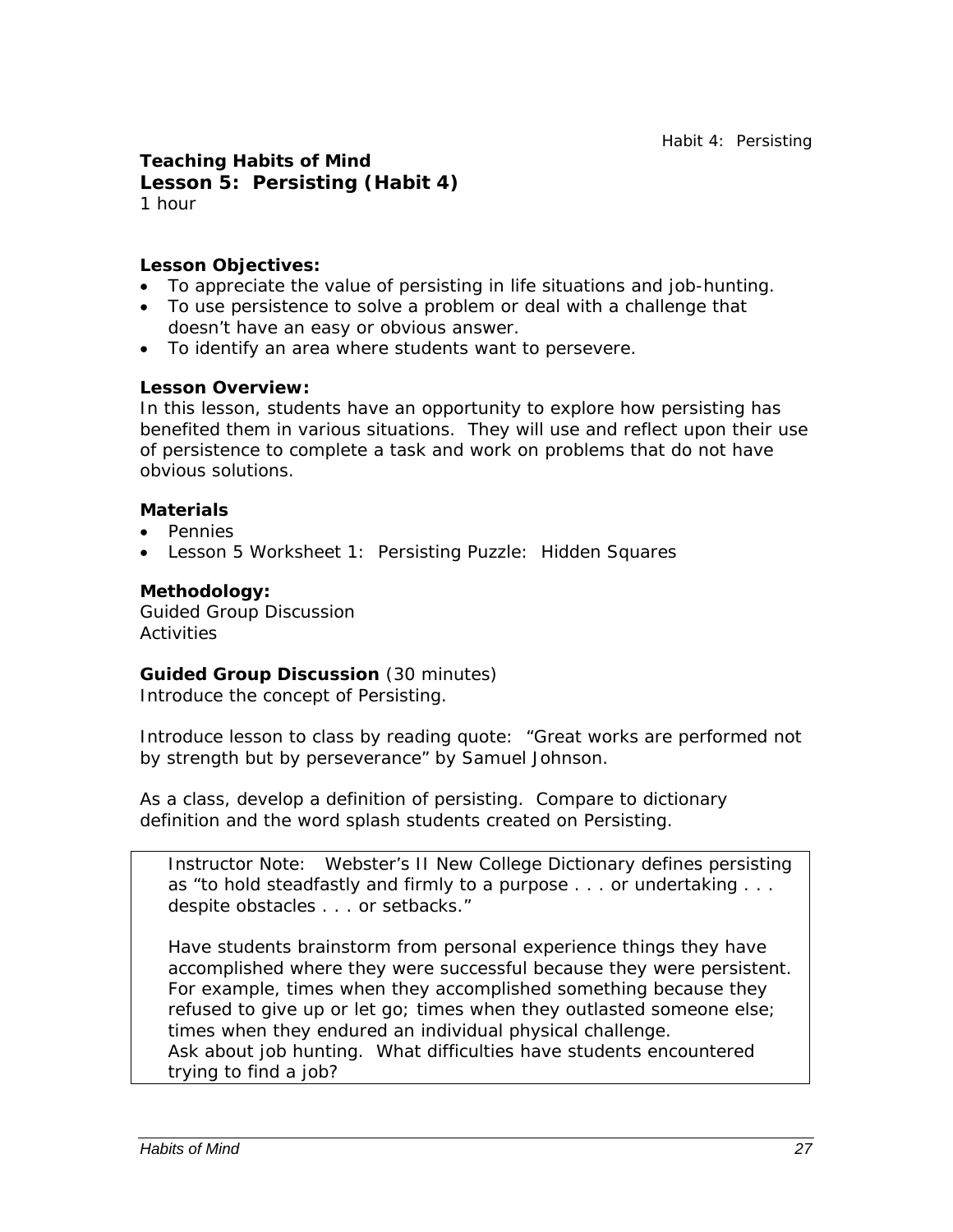- 1. Knowing where to look for a job:
	- Classifieds
	- Word of mouth
	- Dept. of Labor (formerly D.E.T.)
- 2. Filling out lots of applications.
- 3. Not hearing back from an employer who said he would call.

*How can persisting make job hunting more successful? What can you do when you get frustrated? What can help you persist at job hunting? What can help you persist at other activities? When is persisting a good thing? When is persisting not such a good thing? Give an example of something you would like to do that requires persistence.*

#### *Activities* (20 minutes)

- 1. Penny Balance Distribute ten pennies to each student. Instruct them to balance the pennies on edge in a line on their desk/table. Time them and have them count the number of attempts before they are successful.
- 2. Smile Game Have each student pair with a partner. Instruct one student to sit silently and not smile. Instruct the other student to attempt to get the other student to smile using only words or facial gestures – no hands and no physical contact. Time how long it takes the silent student to smile. Trade roles.

#### *Optional Activity* (20 minutes)

Lesson 5 Worksheet 1: Persisting Puzzle: Hidden Squares

Refer students to their worksheets. Ask them to follow the instructions and solve the puzzle.

 *Instructor Note*  The solution for puzzle A is 30. 1 large square 16 individual squares 9 squares of 4 4 squares of 9

Was everyone able to solve the problem or puzzle?

Give the solution or demonstrate solving the puzzle.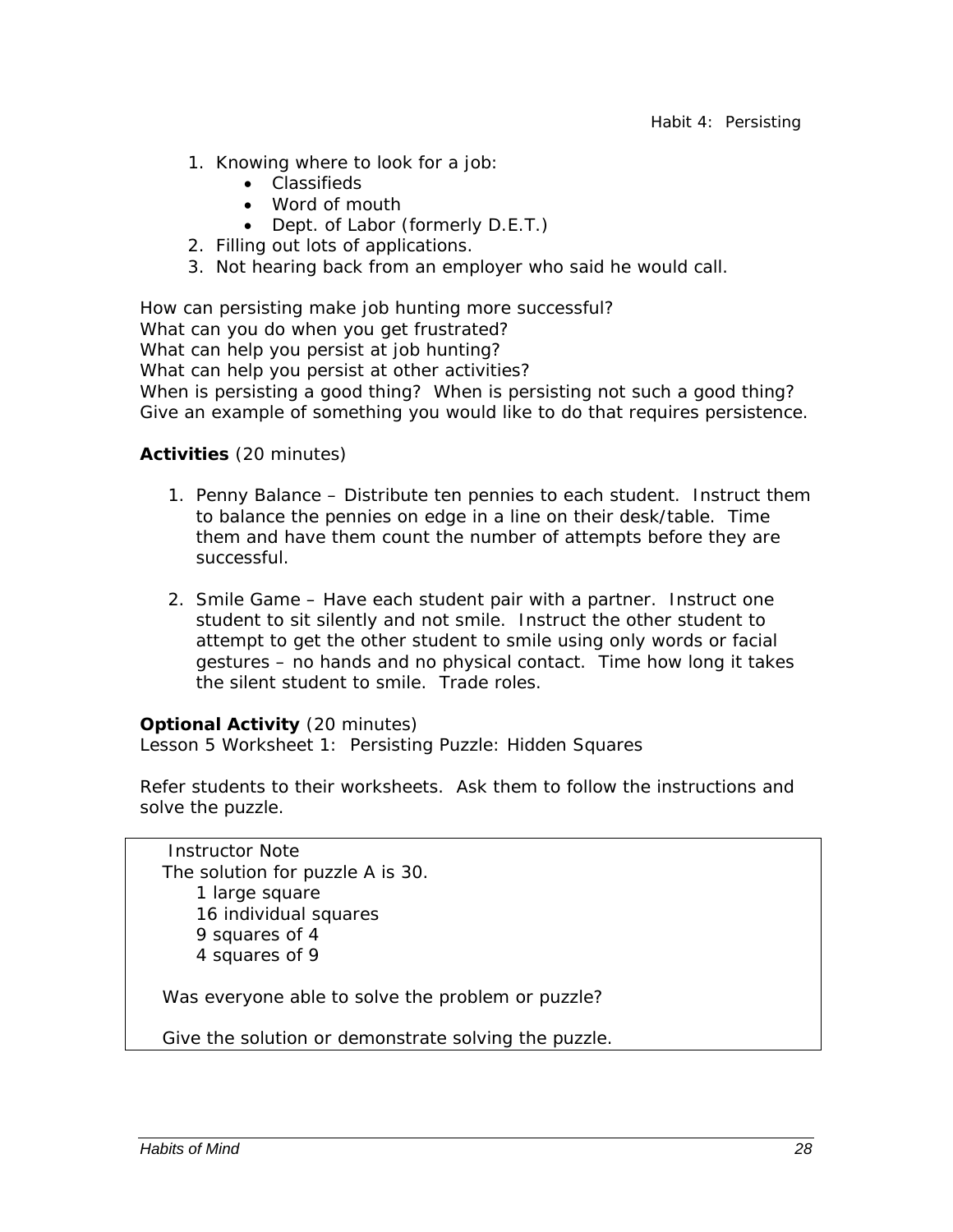*Habit 4: Persisting* 

#### *Optional Ways to Teach*

You may wish to ask students to work together. If this activity does not suit your student group, substitute other manipulative puzzles or anagrams, read a descriptive passage from a book, or show film excerpts in which people are wrestling with hard problems.

#### Examples:

*Good Will Hunting* (Will as custodian stopping to work on the math problem) *Apollo 13* (the same or another excerpt than you have already used) *Rabbit Fence*

Ask students to be aware of their Thinking about Thinking and how they are feeling as they try to find the solution.

Help students by posing questions that will help them think of a variety of strategies.

*What have you tried? Is there another way to look at it? What do you think would happen if? Is this strategy working? What would happen if you backed up and started over? What would happen if you looked at it from another point of view?*

*Reflection* (10 minutes)

Ask students to refer to their 16 Habits of Mind portfolios.

*Which Persisting behaviors on the word splash did you try? What happened? How did you come up with the idea that finally worked? How did it feel when you figured it out? How can you use those strategies in other hard situations? How will this learning help you in the living unit, in your job assignment, at school, and in the future?* 

*Try using Persisting this week and write in your portfolio about how you used Persisting to get what you wanted. If you notice someone who demonstrates Persisting, jot down your observation in your portfolio.* 

## *Optional Ways to Teach*

For students who find writing or journaling challenging, you can suggest portfolio alternatives like drawing, using collages or cut out pictures, composing a song or a rap.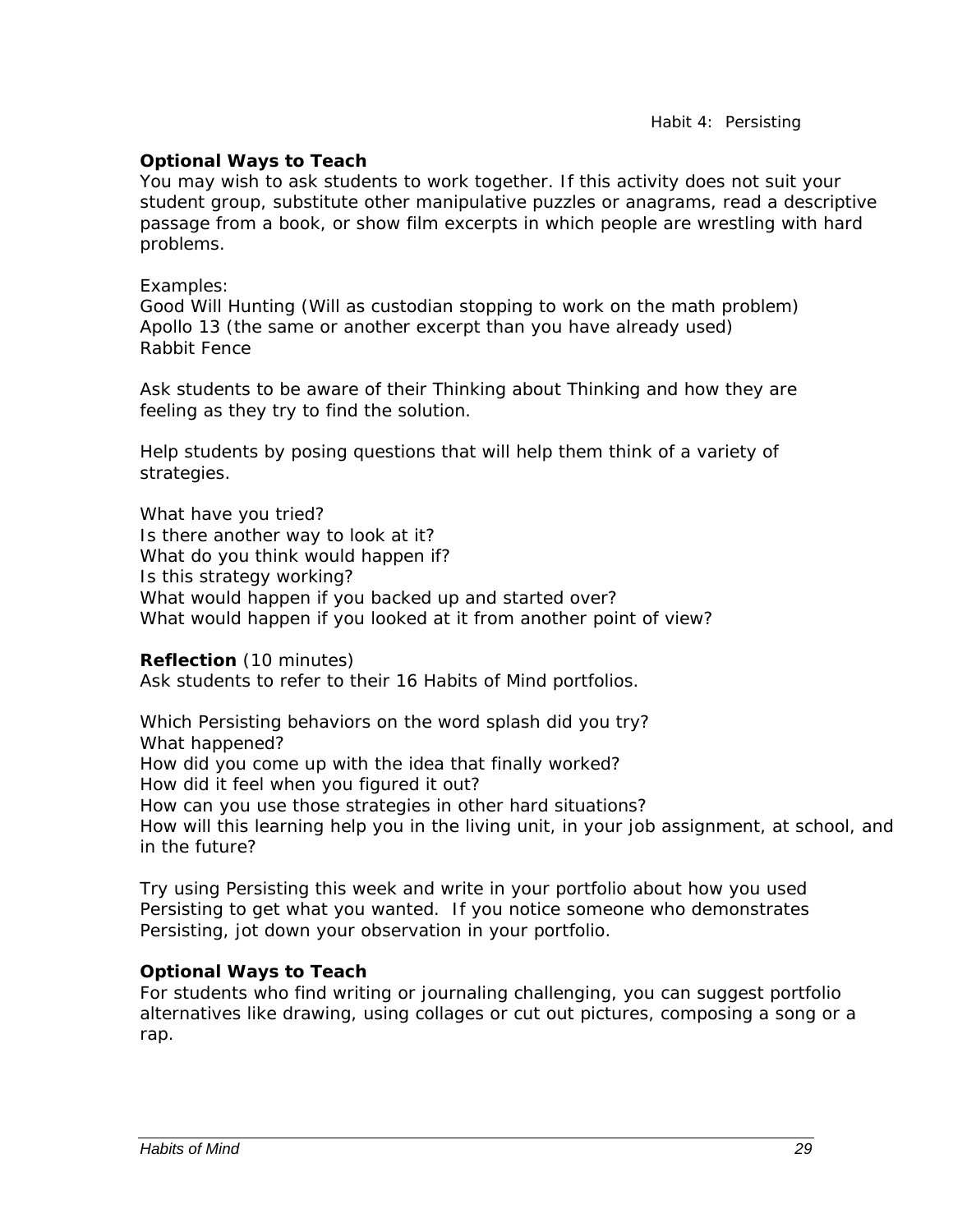## **Lesson 5 Worksheet 1**

Persisting Puzzle: Hidden Squares

Instructions:

Count the total number of squares you see in this drawing.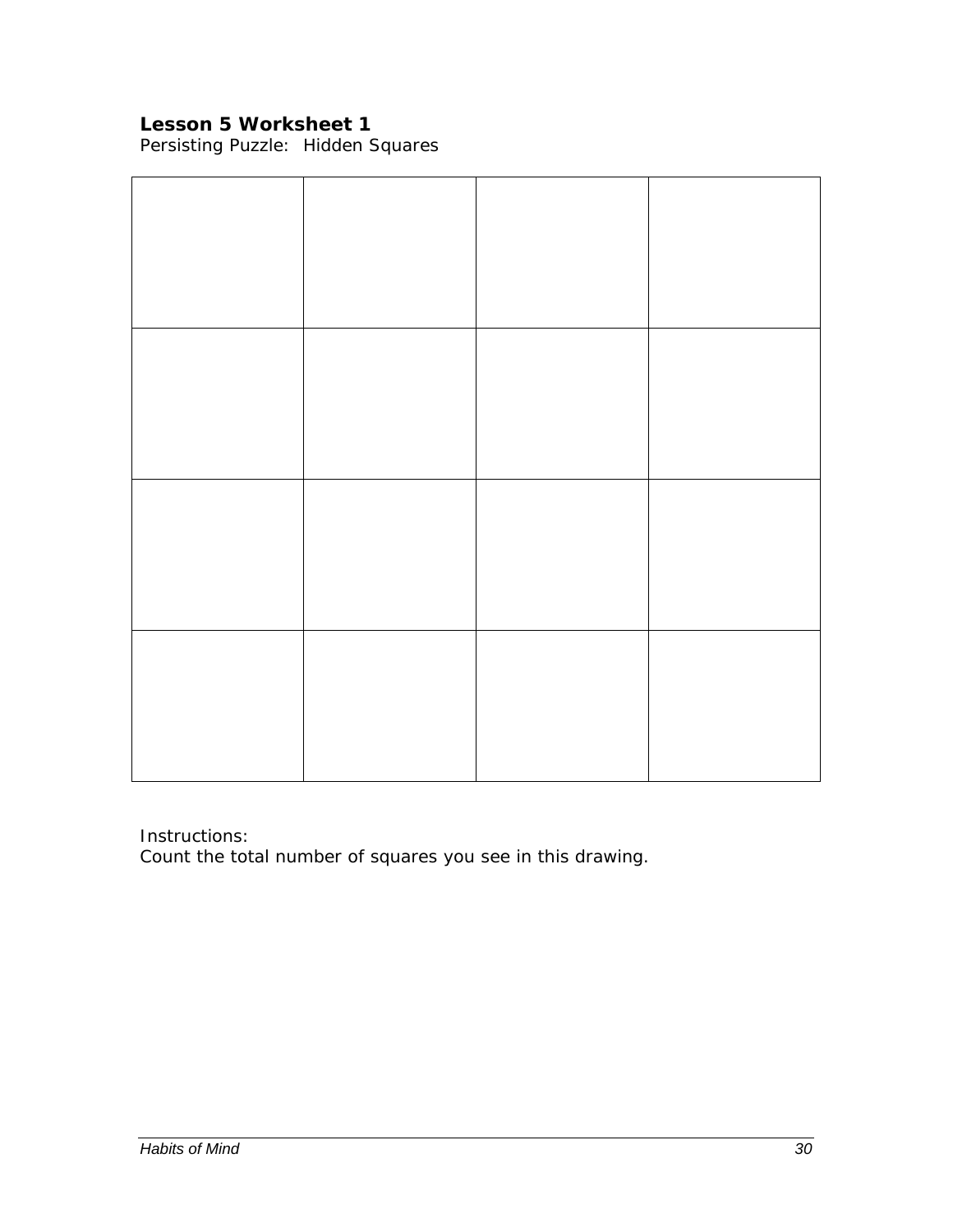#### **Teaching Habits of Mind Lesson 6: Finding Humor (Habit 5)**  1 hour

#### *Lesson Objectives:*

- Identify how humor helps in problem solving.
- Share humor with others and list ways to find humor.
- Recognize negative humor and practice refraining from negative humor.
- Confront someone who is using negative humor (optional).

#### *Lesson Overview:*

"Humor has been found to liberate creativity and provoke such higher-level thinking skills as anticipating, finding novel relationships, visual imaging, and making analogies. People who engage in the mystery of humor have the ability to perceive situations from an original and often interesting vantage point. . . . Some students find humor in all the wrong places – human differences, ineptitude, injurious behavior, vulgarity, violence, and profanity. They laugh at others yet are unable to laugh at themselves."

This lesson helps students free their creativity by asking a series of trivia questions to small groups, telling funny stores just to laugh, then asking another set of trivia questions. The hope is that the small group will have an easier time answering the second set of trivia questions because of the experience of laughing together.

This class then ends with one of two optional sections. Instructors can choose to spend 20 minutes on either laughing at yourself or negative humor. Both optional sections end with a reflective activity.

#### *Materials:*

- Lesson 6 Worksheet
- Chalk board or newsprint
- Chalk or markers

#### *Methodology:*

**Activities** Guided Group Discussion Reflection

#### *Activity* (20 minutes)

Have each student in the class share something humorous. It could be an embarrassing moment (which encourages "laughing at yourself"), their favorite joke, or a funny story. Students can share more than one story or more than one joke. The point is to spend 15 minutes on anything humorous.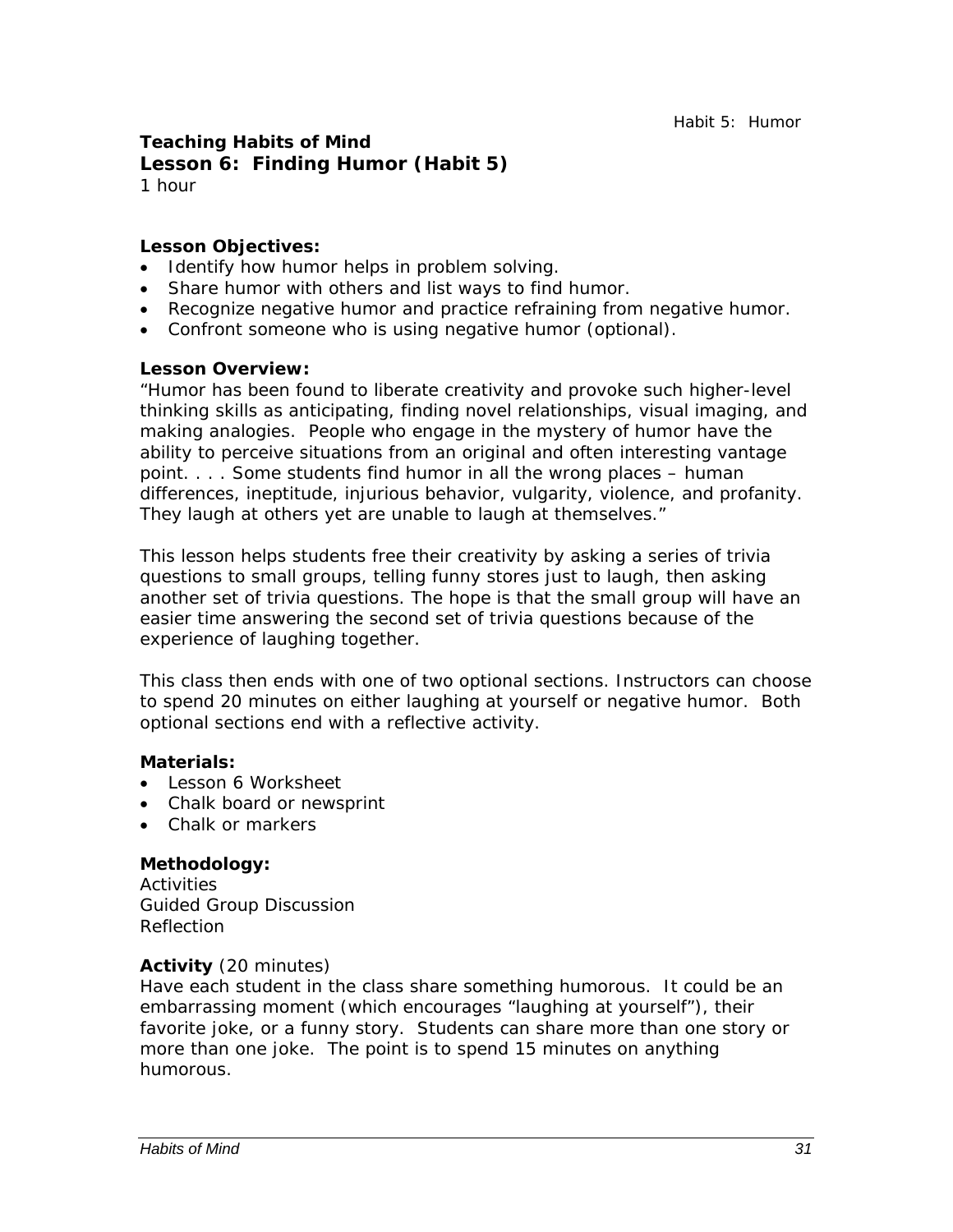It may be helpful to introduce this activity by distinguishing between constructive or helpful humor and destructive or hurtful humor. Ask students the difference, and then base group guidelines on their answers.

At the end of 15 minutes, ask students how they feel. How do they feel about their classmates?

#### *Guided Group Discussion* (15 minutes)

Ask the large group the following questions and write answers on the board or paper: *What does it mean to laugh at yourself? What does it take to laugh at yourself?* 

Make two columns on the board or a separate sheet of paper. Label one column "Benefits" and the other "Drawbacks". Ask the large group to call out benefits and drawbacks to laughing at yourself. Write their responses on the board or paper.

#### *Instructor Note*

Do your best to keep the focus on the benefits even while discussing the drawbacks. Too much discussion of drawbacks will derail useful conversation.

#### *Activity 2* (15 minutes)

#### Positive and Negative Humor

Make two columns on the board or paper. Label one column "Positive Humor" and the other "Negative Humor." Ask students to define each by calling out thoughts and specific examples of each. Write these on the board or paper. Next ask, "How does it feel to be around people who use positive/negative humor?" Write these answers on the board or paper.

Ask the large group, *What can we do in this classroom to encourage positive humor and not use negative humor? What will we do if we hear ourselves or someone else slip up and use negative humor?* Write their answers on a separate sheet of paper. Once these questions are answered, each student should sign her/his name to the answers as proof that they agree to try this behavior.

## *Reflection* (10 minutes)

Lesson 6 Worksheet:

#### *Instructor Note*

If students are uncomfortable with writing, you can write these questions on the board or paper and ask students to answer the questions out loud. Reserve a few minutes at the beginning or end of subsequent classes for students to share funny comics, pictures, stories or jokes. Give students the homework assignment of coming to class prepared to say something humorous.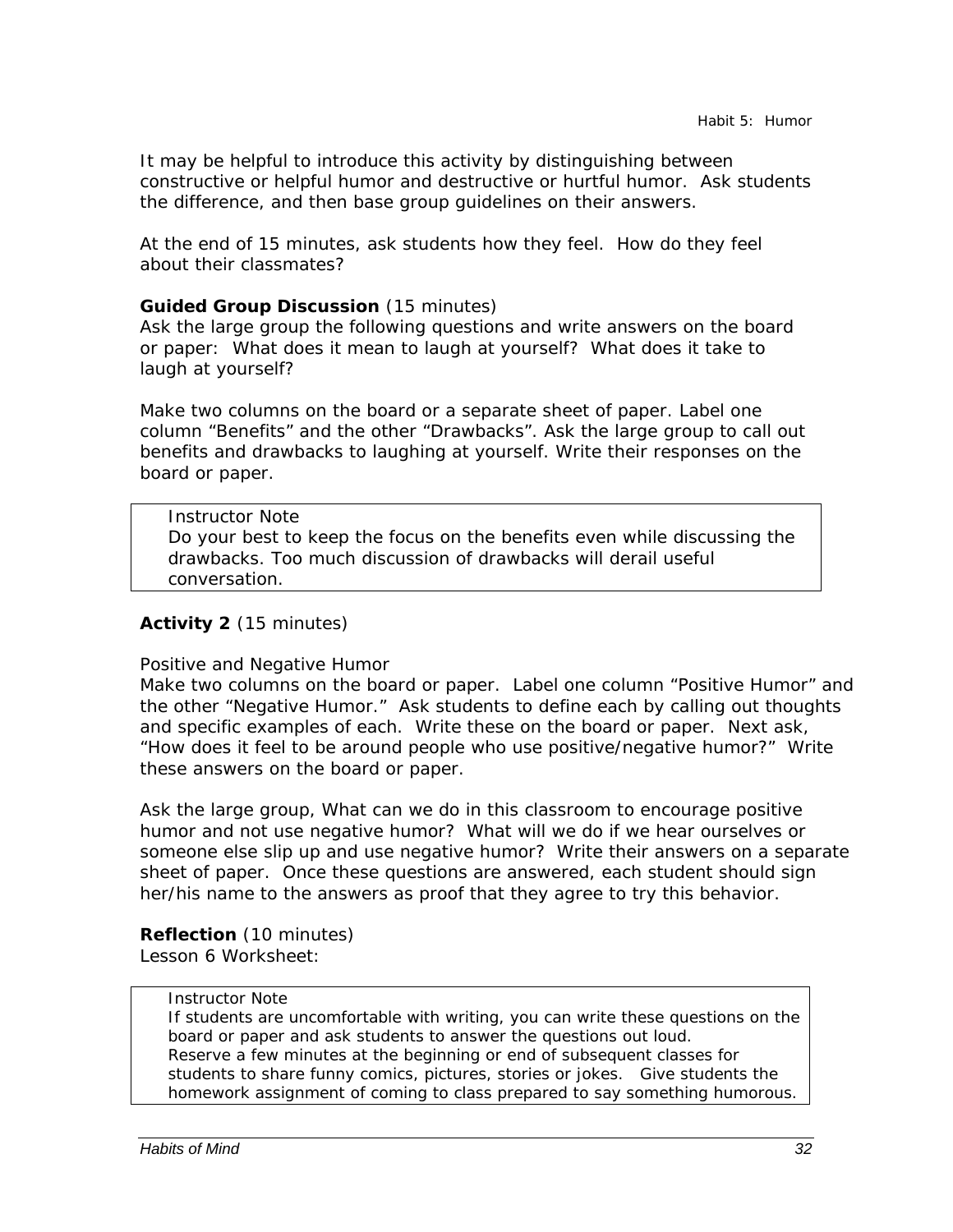#### **Lesson 6 Worksheet**

1. It will be easy to laugh at myself when I'm in a situation like . . . 2. I'm likely to use negative humor in a situation like . . . <u> 1989 - Johann Stoff, deutscher Stoff, der Stoff, der Stoff, der Stoff, der Stoff, der Stoff, der Stoff, der S</u> 3. Refraining from using negative humor will help me to . . . <u> 1980 - Johann Barn, mars ann an t-Amhain ann an t-Amhain an t-Amhain an t-Amhain an t-Amhain an t-Amhain an t-</u> 4. Refraining from using negative humor will help others to . . . 5. Refraining from using negative humor will help others to . . . I can include more positive humor in my life by . . .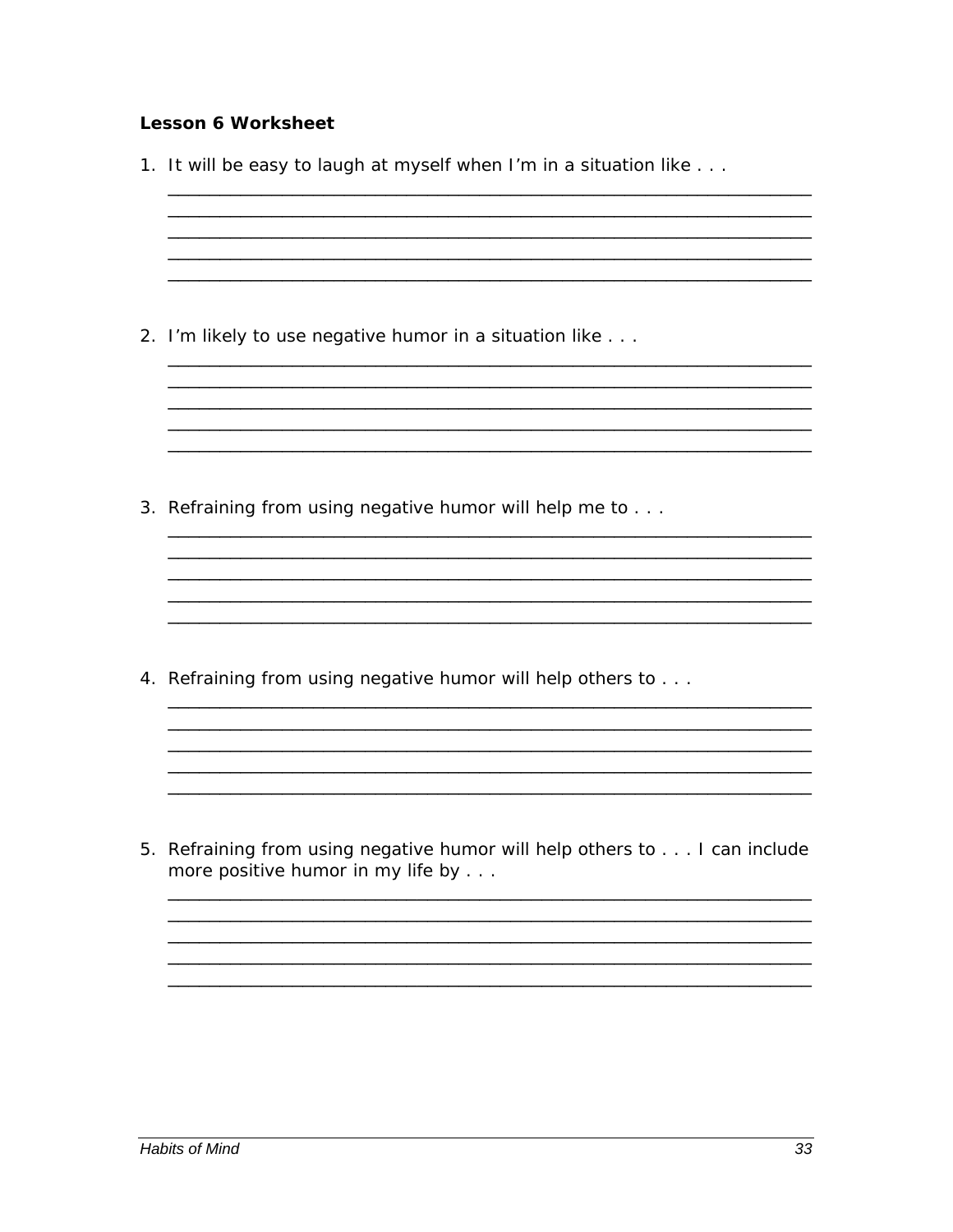# **Teaching Habits of Mind Lesson 7: Striving for Accuracy (Habit 6)**

1 hour

#### *Lesson Objectives:*

- To recognize the importance of accurate work.
- To recognize the negative implications of inaccurate work.

#### *Lesson Overview:*

Students are asked to think about when they do things that require accuracy. Students are asked to think about when accuracy is important.

Students participate in an activity that demonstrates the difference between being sloppy and accurate. They reflect on how and when they should use this Habit.

#### *Materials:*

- Newsprint and markers (for groups)
- Worksheet 1: Jobs or Activities that Require Accuracy

#### *Methodology:*

Guided Group Discussion Activity Reflection

## *Guided Group Discussion* (20 minutes)

Introduce the Habit Striving for Accuracy.

"People who value accuracy, precision, and craftsmanship take time to check over their products. They review the rules by which they are to abide, they review the models and visions they are to follow, and they review the criteria they are to use to confirm that their finished product matches the criteria exactly."

Students should develop definitions of accuracy and precision as a group, then compare to dictionary definitions.

*Instructor Note:* Webster's II New College Dictionary defines *accuracy as* conforming closely to a standard or a fact. *Precision* is strict adherence to rules, forms, or standards.

Refer back to the student word splash poster describing Striving for Accuracy.

Ask students to think of types of activities that require accuracy.

*Habit 6: Accuracy*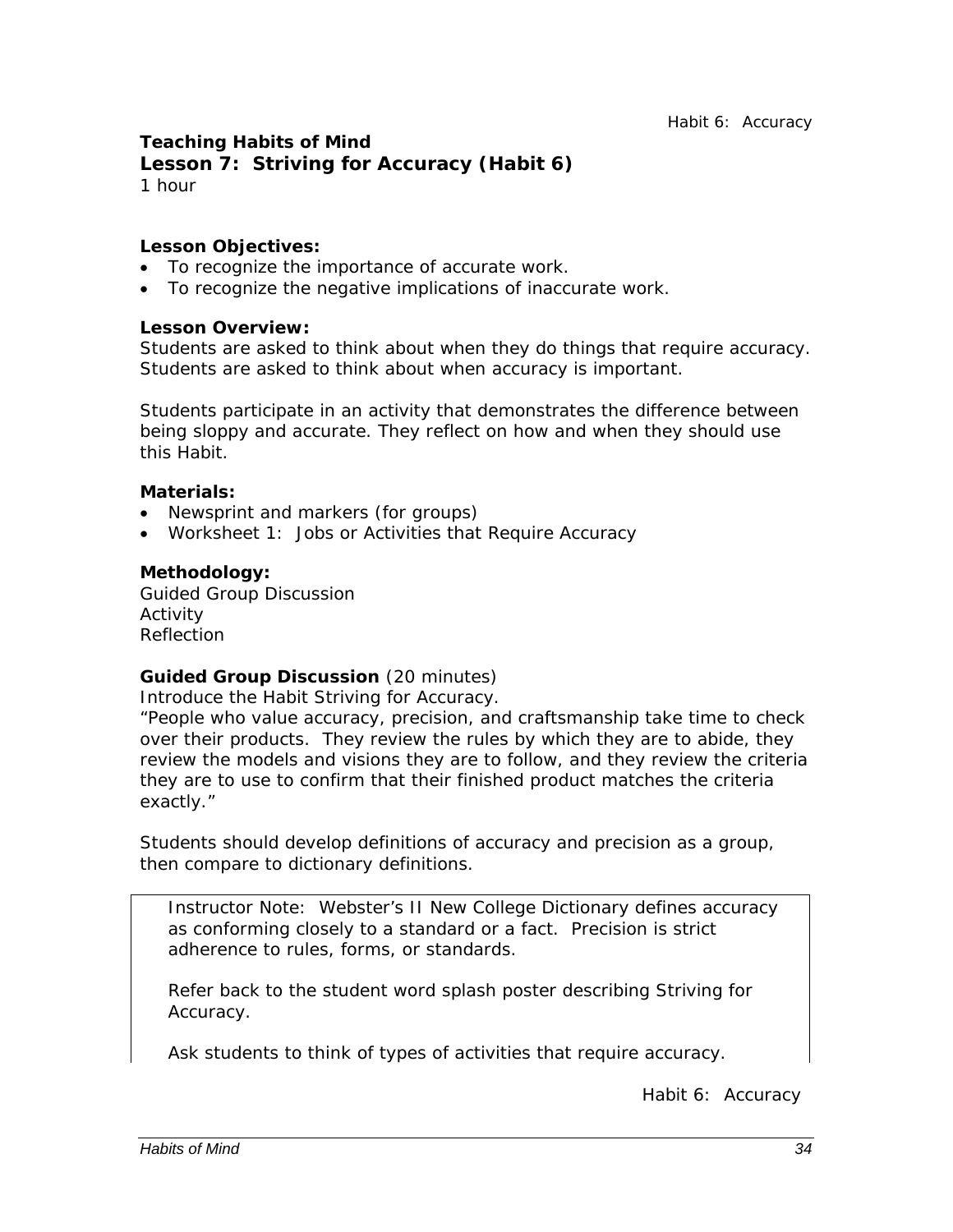*Scientists, engineers, mathematicians, health-care providers, and factory workers are all examples of people that we may easily recognize as using accuracy in their work. Craftsmen also value accuracy and precision in their art. A craftsman can be a musician, a dancer, a shoemaker, or carpenter, to name a few.* 

*When a carpenter measures the length of a 2x4 before cutting it, he or she may check the measurement to be sure that it is accurate.* 

*A dancer whose movements are synchronized to music may stop moving at the precise instant that the music ends.* 

#### *Activity* (15 minutes)

Lesson 7 Worksheet: Jobs or Activities that Require Accuracy

Make two columns on newsprint or use worksheets for dyads. (Job or task/ consequence.) If you have a lot of students, you or they can record answers on newsprint. For small numbers of students, dyads work together and record their answers on the sheets provided.

Ask students to brainstorm types of jobs or activities that require accuracy and write them in the first column. Ask them then to write the results of inaccuracy in the second column. Give some examples, such as a surgeon, an auto mechanic, and a food worker. Ask them what happens if a surgeon is not accurate?

Then complete the lists of activities they think don't require accuracy, like playing games for fun.

#### *Guided Group Discussion* (15 minutes)

Summarize the lists pointing out the consequences for jobs requiring accuracy, and also times when it is important to just work or play and not worry—at least at some stages—about being accurate. Relate to the Law of Diminishing Returns.

*Instructor Note:* The law of diminishing returns simply states that after an initial successful effort a point is reached where continuing effort doesn't get the same results.

#### *Reflection* (10 minutes)

Ask students to refer to their 16 Habits of Mind portfolios.

*When have you tried out Striving for Accuracy in a job situation? What happened? Is Striving for Accuracy important? How will this learning help you in the living unit, in your job assignment, at school, and in the future?*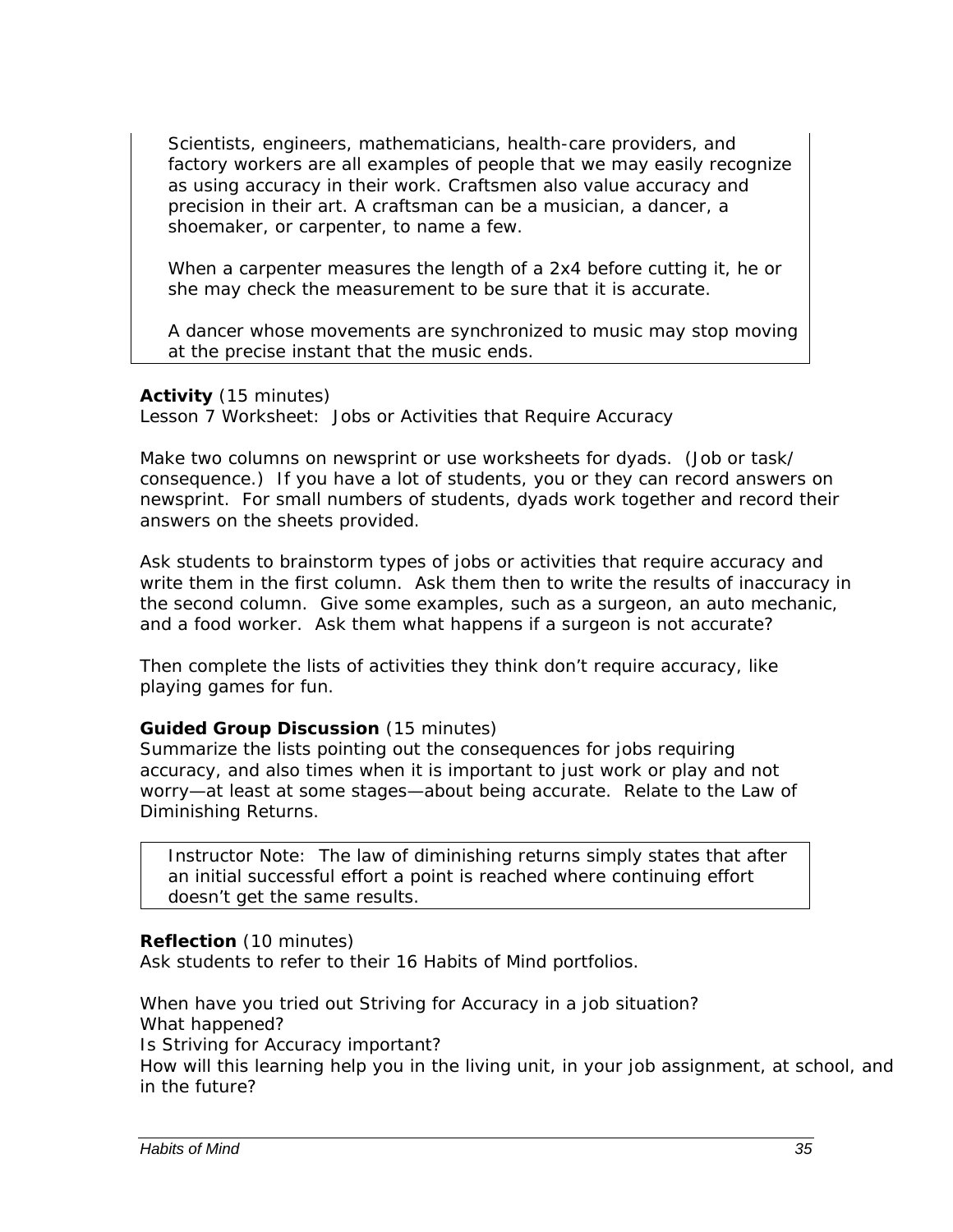*Make note in your Portfolio of five instances of inaccuracy you notice during the week. What implications did these have? Try to Strive for Accuracy in something you do and write about it in your Portfolio. If you notice someone who demonstrates Striving for Accuracy, jot down your observation in your portfolio.* 

#### *Optional Ways to Teach*

For students who find writing or journaling challenging, you can suggest portfolio alternatives like drawing, using collages or cut-out pictures, composing a song or a rap.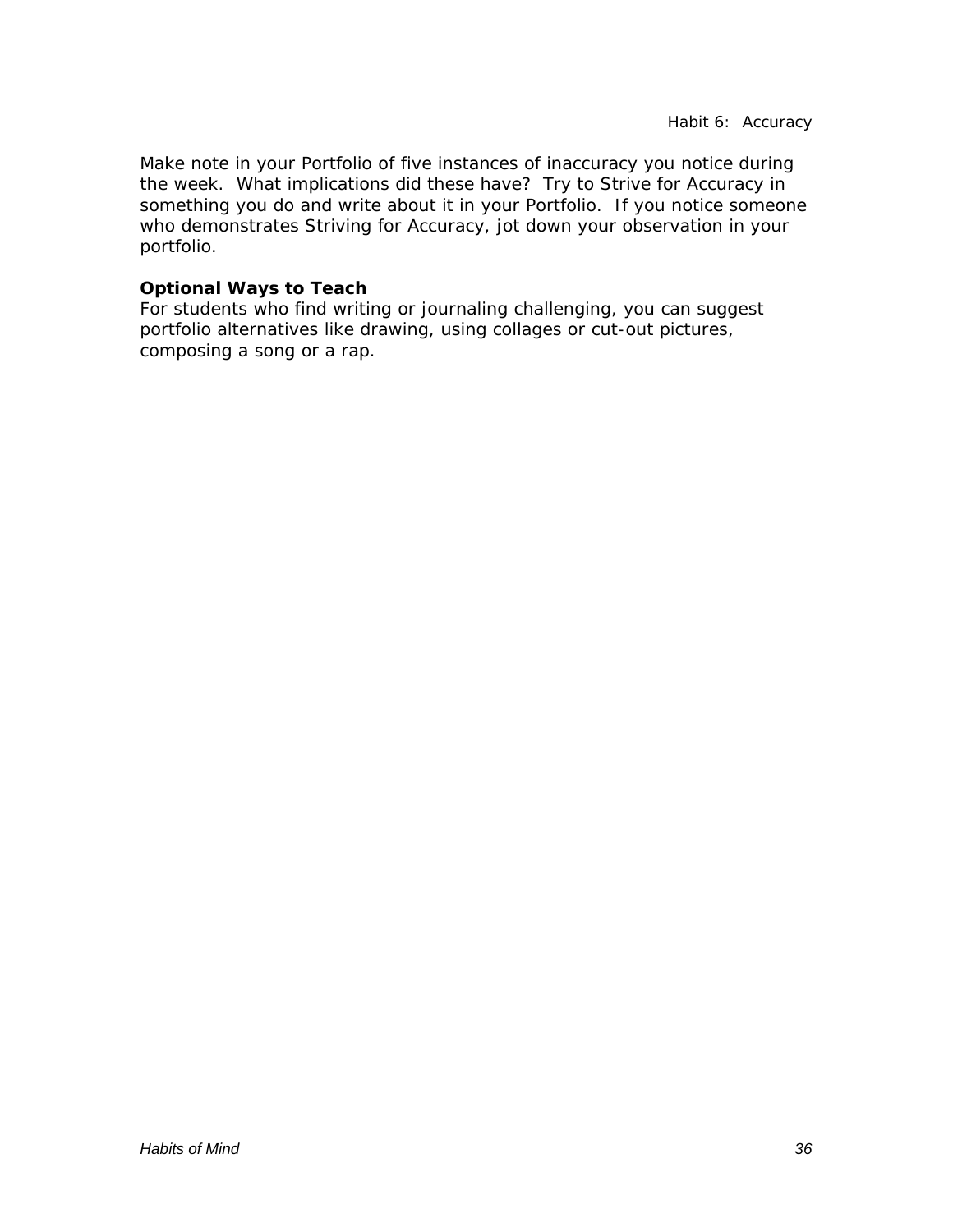#### **Lesson 7 Worksheet 1**

Jobs or Activities that Require Accuracy

In the first row, brainstorm types of jobs or activities that require accuracy and list them in the first column. List the results of inaccuracy.

In the second row, brainstorm types of jobs or activities that don't necessarily require accuracy and list them in first column. List the results of inaccuracy in the second.

| Jobs / Activities that require       | Consequences |
|--------------------------------------|--------------|
| accuracy                             |              |
|                                      |              |
|                                      |              |
|                                      |              |
|                                      |              |
|                                      |              |
|                                      |              |
|                                      |              |
|                                      |              |
|                                      |              |
|                                      |              |
|                                      |              |
| Jobs / Activities that don't require | Consequences |
| accuracy                             |              |
|                                      |              |
|                                      |              |
|                                      |              |
|                                      |              |
|                                      |              |
|                                      |              |
|                                      |              |
|                                      |              |
|                                      |              |
|                                      |              |
|                                      |              |
|                                      |              |
|                                      |              |
|                                      |              |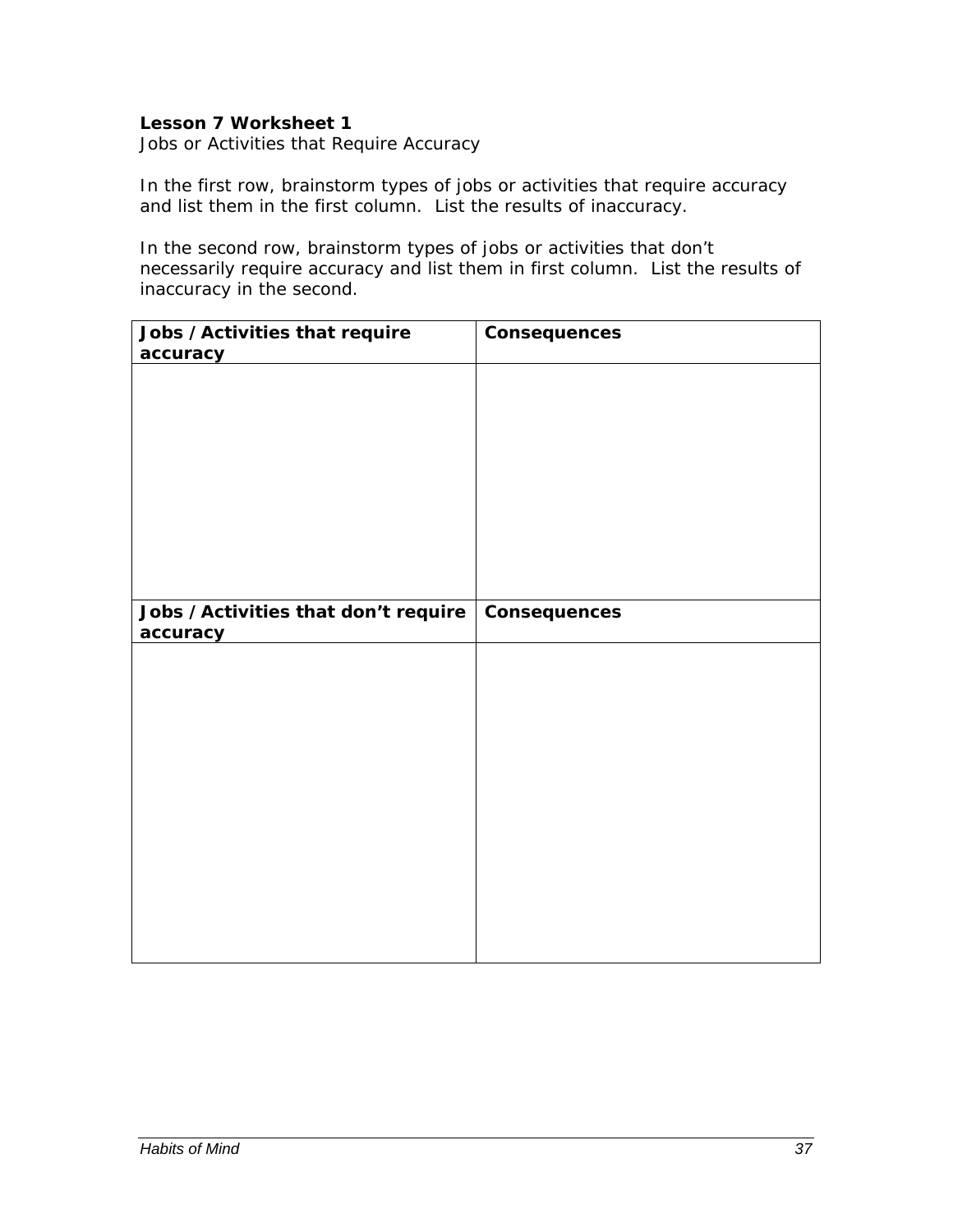# **Teaching Habits of Mind**

# **Lesson 8: Listening with Understanding and Empathy (Habit 7)** Two 1-hour Sessions

#### *Lesson Objectives:*

- To paraphrase another person's ideas.
- To empathize with another person.
- To understand another point of view.
- To experience being listened to and reflect on what this is like.
- To learn what gets in the way of listening.

#### *Lesson Overview:*

In the first session, students identify good listening skills and they feel when they are listened to.

In the second session, students practice good listening skills.

#### *Materials:*

- Space enough for pairs to have a conversation without interference or distraction
- Blank paper and pens, pencils, or colored markers
- Tape recorder and cassette (optional way to do the reflection)

#### *Methodology:*

Guided Group Discussion Activity

#### **Session One Activity** (60 minutes)

*I'm going to ask you to think of something in your past, but I'm not going to ask you to share the story with anybody unless you want to.* 

*Think of one person in your life who has really listened to you, really tried to understand. It could be a family member, a friend or lover, an employer, somebody where you grew up, somebody you knew for a long or a short time. If you can think of no one, then I want you to imagine that you have a friend who really listens.* 

*Think of a time (or imagine) when that person really listened to what you were trying to say. It could be a short or long time ago; it just needs to be a particular time—not a general time period, like "when I was little" or a relationship in general, like "the whole time I was in love with Gerry." Take a moment to remember (or imagine) as much as you can—* 

*Where are you? Who is there?*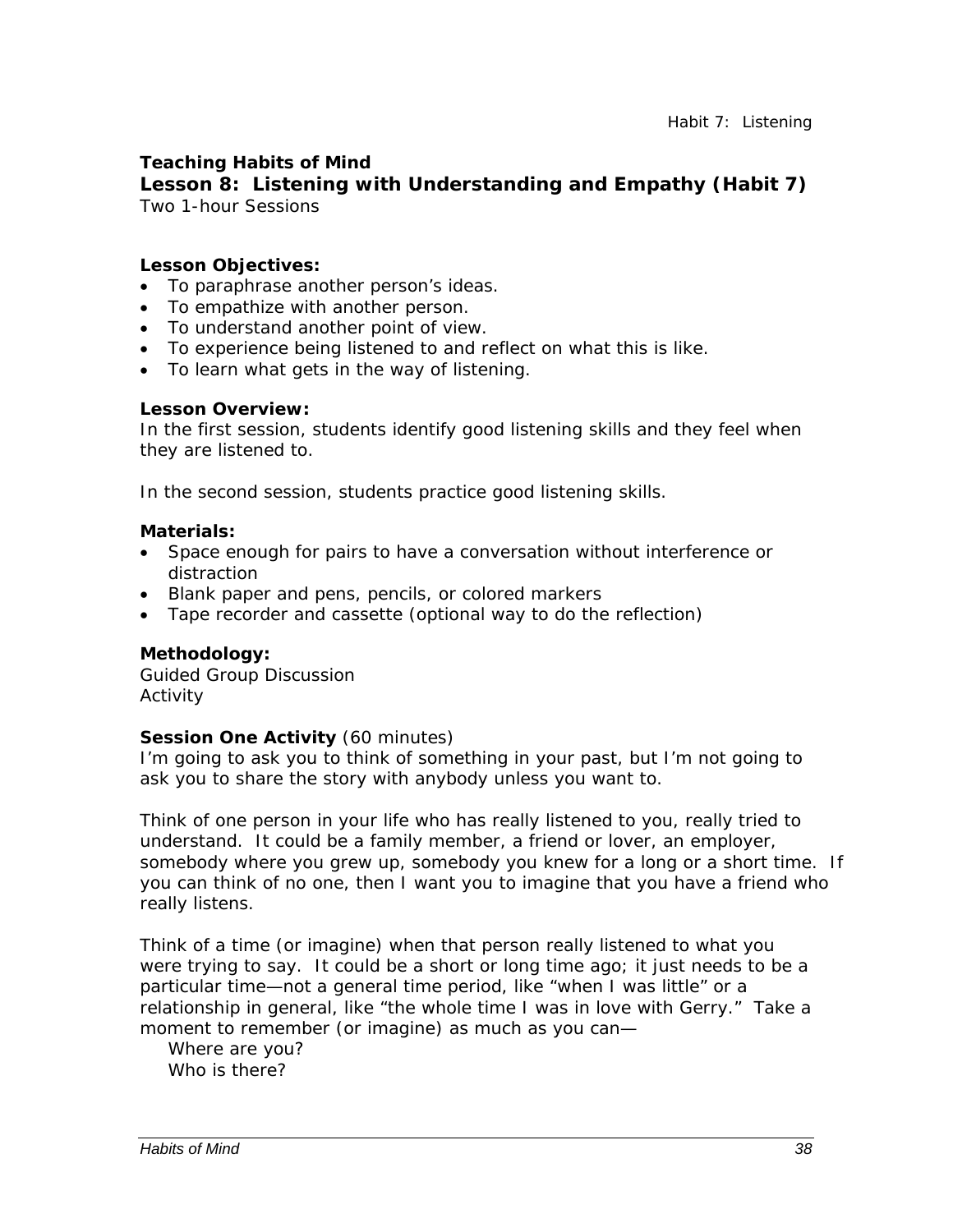*Where are you sitting and where is the other person sitting? What are you telling this person?*  What is he/she doing—how do you KNOW that he/she is really listening *and trying to understand what you were saying? What is it like to be listened to in this careful way?* 

Allow two minutes or more of silence.

Pass out blank paper and pens or markers. Ask students to draw a line down the center of the paper.

On the left side of the paper, jot down or draw things that tell or show (like two eyes, for instance) the ways you know this person was listening. Try to get at least three things that show that this person was listening.

On the right side of the paper, jot down or draw things that tell or show what it was like for you to be listened to. Try to get at least three things that tell or show what it was like.

Ask students to call out answers to ways you know this person was listening. Record the list for all to see.

*Instructor Note*: Possible answers could include:

- 1. Pays attention
- 2. Engages in eye contact
- 3. Nods
- 4. Indicates level of understanding
- 5. Avoids interruptions
- 6. Gives feedback

Ask students to call out answers to what it was like to be listened to. Record the list for all to see.

*Instructor Note*: Possible answers could include:

- 7. Understood
- 8. Cared about
- 9. Respected
- 10. Good
- 11. Self-conscious
- 12. Embarrassed

Explore the second list with questions, such as:

*What do you see that is the same or similar?* (Draw circles around pairs or groups of words or phrases.) *How does listening help us? Why learn to listen well?*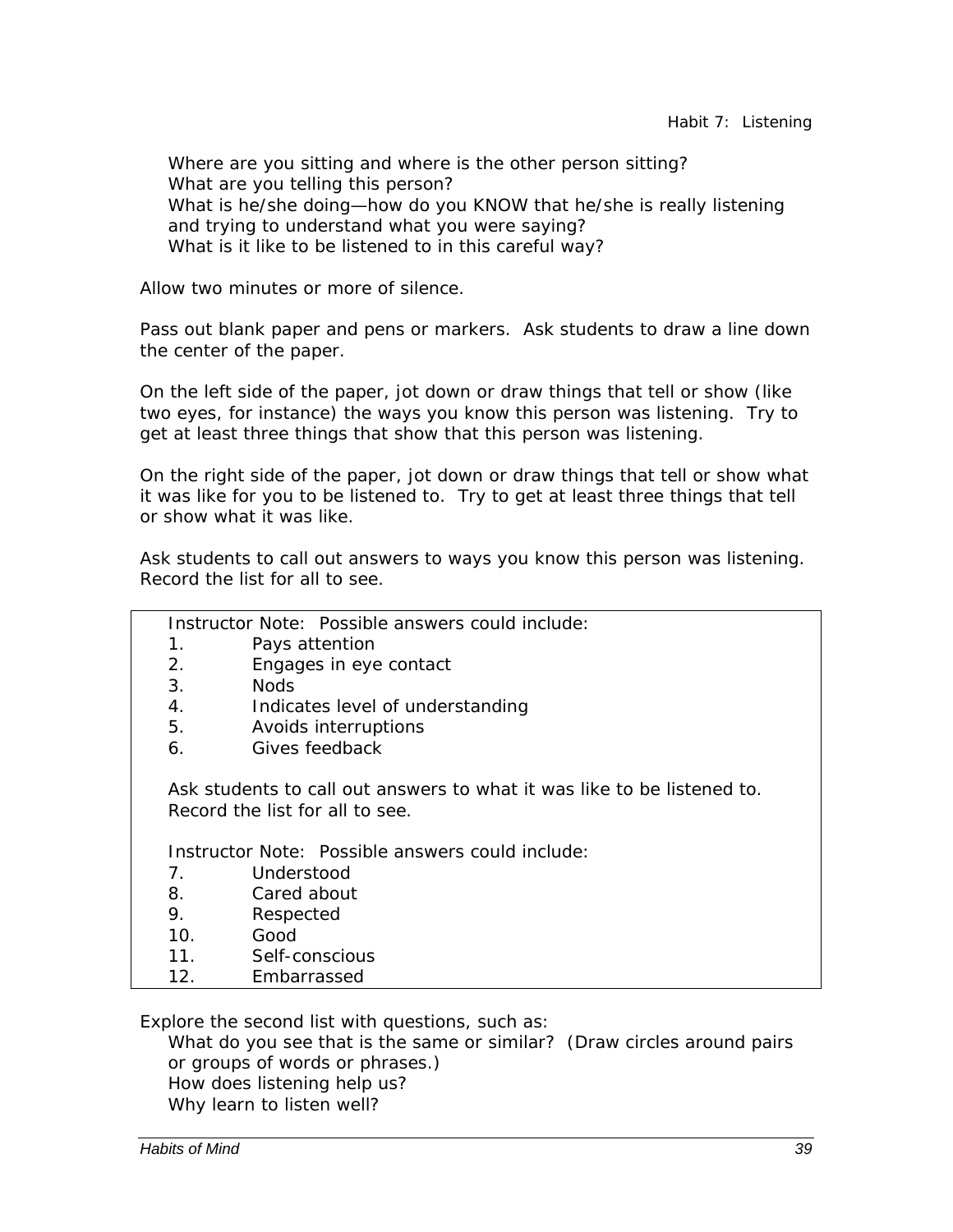What do you think it would be like for you if most people in your living *unit listened this way? How would your life here be different if most people listened this way? Name a time at work when listening was important. Why?* 

One way you can help others is for you to role-model good listening skills. Let's look at what it looks like and sounds like when a person is really listening.

Explore the first list with questions, such as:

*What do you see that is the same or similar?* (Draw circles around pairs or groups of words or phrases.)

If what students call out does not describe specific behaviors, ask probing questions such as:

*How could you tell? What was he/she doing or saying that showed you that he/she was listening?* 

Review types of feedback:

*Describing behavior*  Example: When you told me you felt hurt, you looked away.

*Listening comments*  Example: Oh, wow. I see.

*Clarifying*  Example: Tell me more about that.

*Silence* 

Example: pausing, nodding and saying nothing, showing understanding with eye contact

*Non-verbal listening*  Example: facing the person you are talking to; looking someone in the eye with understanding

Summarize main points.

#### **Second Session Activity** (30 minutes)

Break into groups of three: speaker, listener, and observer. The speaker should talk for four minutes about something important to them. Topics might include:

A funny experience you have had. (A time when no one's feelings were hurt.)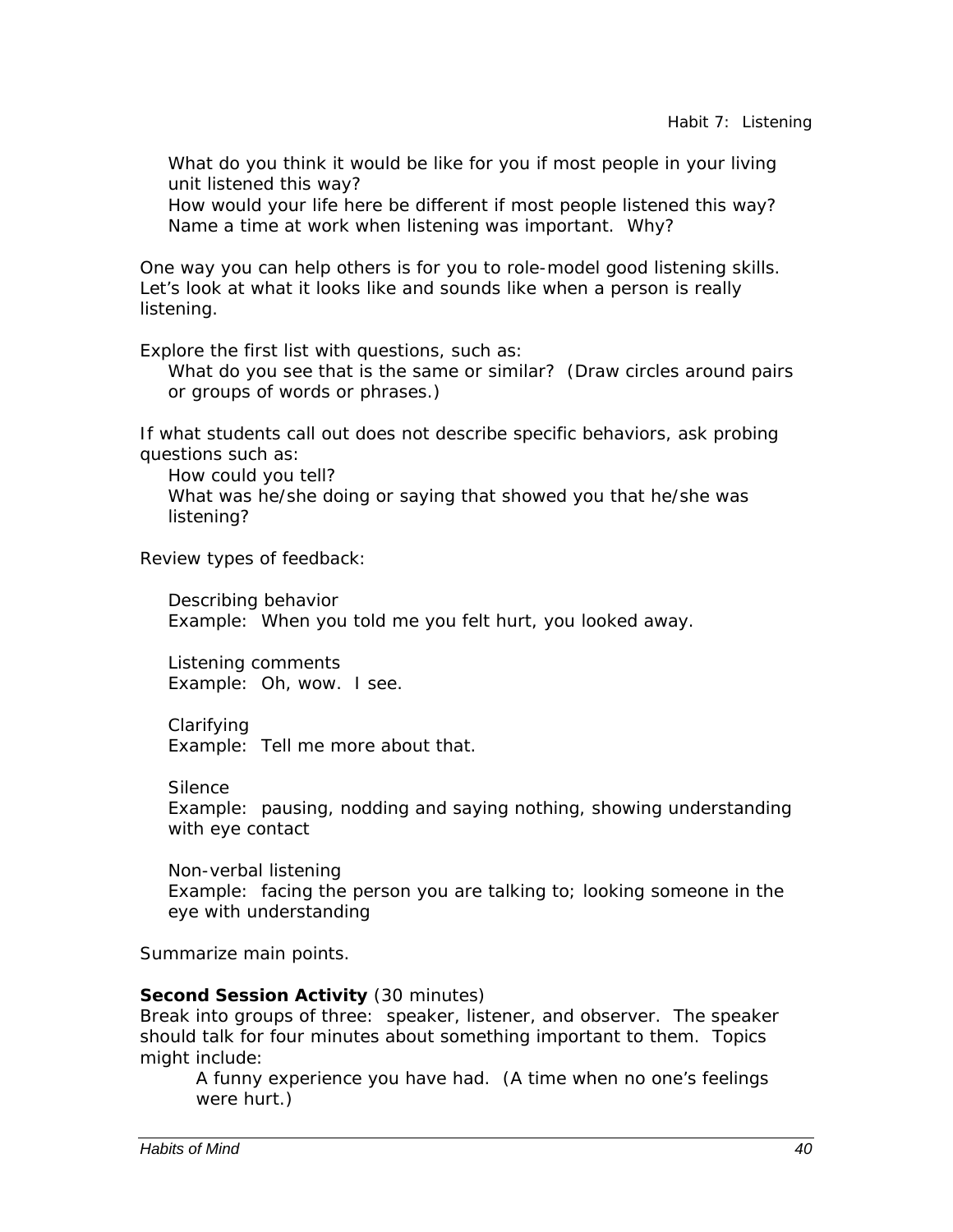A time when you were treated with fairness and caring.

- A time when somebody taught you an important lesson.
- A time when you were very frightened.

For those four minutes, only the speaker has the floor. The listener should practice active listening skills.

When time is called, the listener tells the speaker what he/she has heard, beginning with, "What I hear you saying is . . . "

The observer then asks the speaker:

 How did you feel? What did the listener do that encouraged you to talk more? Did the listener do anything that discouraged you from talking? What did the listener do that you found especially helpful?

The observer then asks the listener What made it difficult or easy for you to listen? What techniques were easier or most difficult for you to use?

The observer can give feedback to listeners on how effectively the listener used active listening techniques.

Students rotate roles and repeat until all have had a turn. The speaker then gives feedback to the listener.

### *Guided Group Discussion* (10 minutes)

Return to the list of listening behaviors that students generated in the first session. If reflecting back (paraphrasing) is not on that list, add it and explain that what they were doing when they summarized what they heard their partner say, they were reflecting back.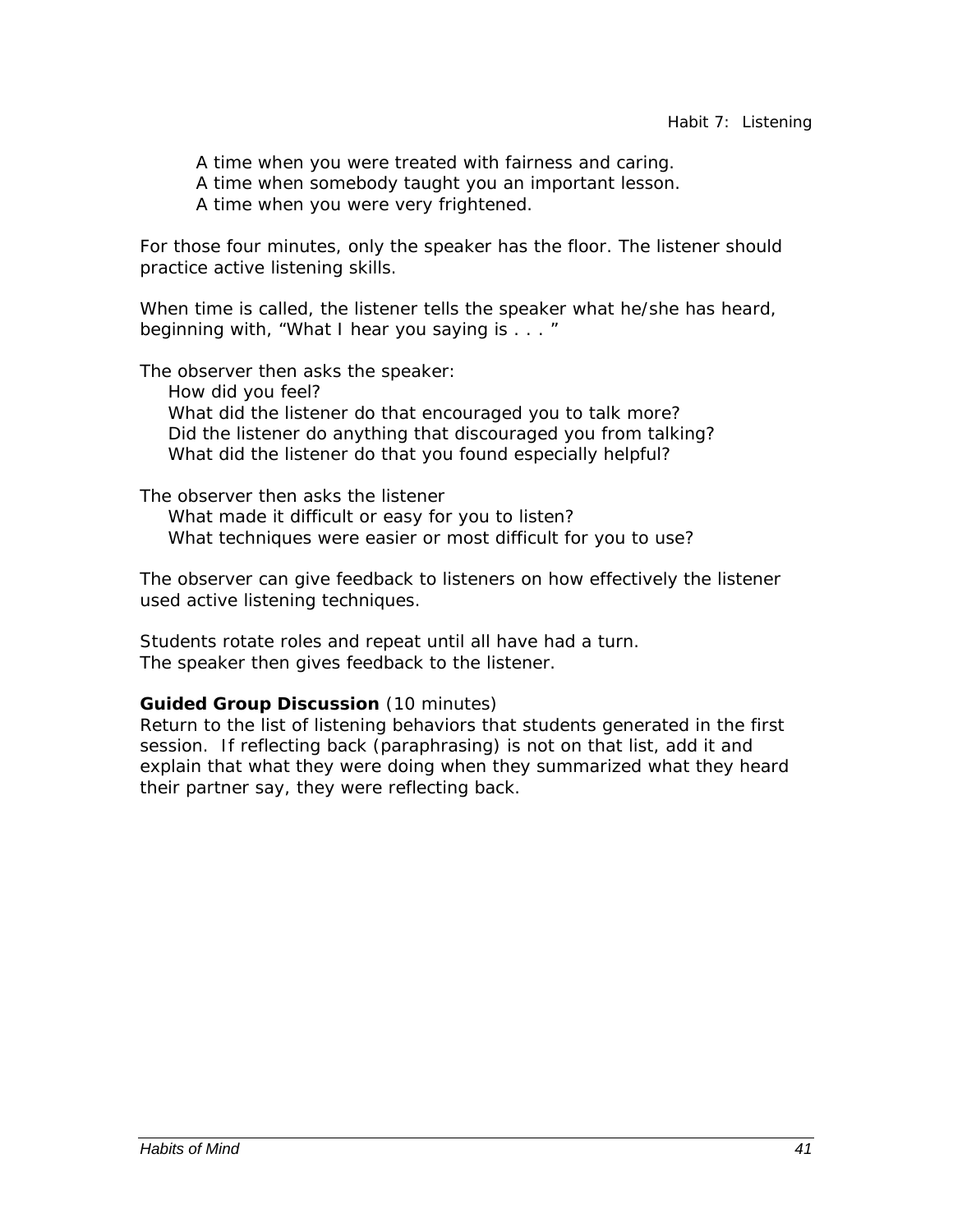*Instructor Note*  Some instructors may wish to use the word "empathy" in this lesson and might ask students,

What is sympathy? Empathy?

Help students to define both.

Webster's II New College Dictionary defines *sympathy* as " . . . sharing or understanding the feelings of another person."

Webster's II New College Dictionary defines *empathy* as " . . . identification with and understanding of another's feelings, situation, and motives."

#### *Guided Group Discussion* (10 minutes)

Introduce barriers to listening by writing down the following quote: "We see others as we are, not as they are." (Anaïs Nin)

*What does this quote say to you?* 

*Think of a time when you were not listening, or when you just couldn't hear or "let in" what somebody was telling you. What was happening? What is going on when you are not listening? What is the difference between listening and hearing?* 

Some barriers to listening that students may name include:

- Turning the other person off because you are judging; you have your mind made up about this person, this kind of person, people in this job, etc.
- You've already got the right or best way to do this.
- Avoiding the other person's feelings or concerns. "It's your problem." "Get over it." "Don't whine." "I've got my own feelings to deal with without trying to deal with yours."
- Competing with the person instead of listening. "Oh, you think you've got problems; listen to mine." "You think that was bad; listen to this one."
- Contradicting, trying to talk somebody out of her/his feelings. John: "I'm feeling stupid." Ben: "No, you're not stupid." John: "Yeah, I am." Ben: "No, really."
- Your own feelings are getting in the way. You feel angry, so you act angry when somebody says something that, if you weren't in that mood, you wouldn't have a problem with.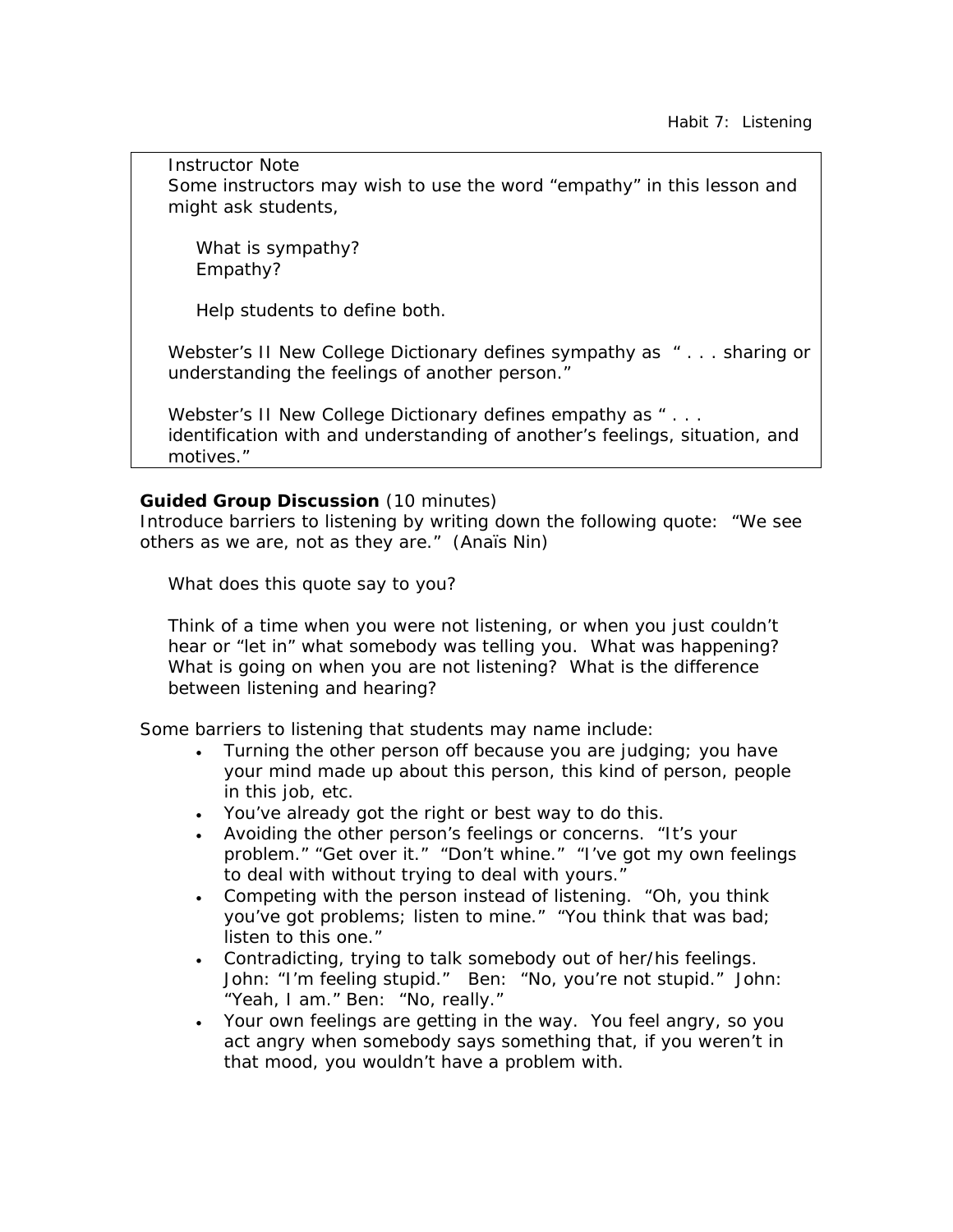Ask students to choose one barrier and, looking at the list they made of ways to listen well, name two or three items they could try out when they notice this barrier.

End by asking students to talk about what they hear in the following quote: "Seek first to understand, then to be understood." (Stephen R. Covey, *7 Habits of Highly Effective People*)

*Reflection* (10 minutes) *Describe a time when you didn't listen and you think you should have. What happened? What were the results or consequences? Describe (with words, a drawing, or tape-recorded message) three or four things you could have done to listen better.* 

*Name one person in your life right now—somebody you see, talk to on the phone or write to—whom you could listen to better. Name two or three particular things you could do to listen more carefully to this person.* 

# *Optional Ways to Teach*

If choosing this option, break the lesson into two sessions. The first session should start with clip, followed by discussion and active-listening practice. The second session should begin by showing the same or a different clip, followed by a discussion of barriers to listening.

Show excerpts from films that show empathetic and poor listening. Lead a discussion about when students noticed good and poor listening and what the effects and results are.

Empathetic listening: *Song of the Lark* (teacher to community people) (more suitable for girls/women) *Dead Man Walking* (nun to offender) *Spitfire Grill* (protagonist to Vietnam vet, protagonist as a friend of grill owner)

Poor listening: *Ordinary People* (husband and wife; father to son) *October Sky* (father to son)

Both empathetic and poor listening: *Amistad* (lawyer to offenders from Amistad ship) *Erin Brockovich* (lawyer to Erin; Erin to clients; Erin to family and lover)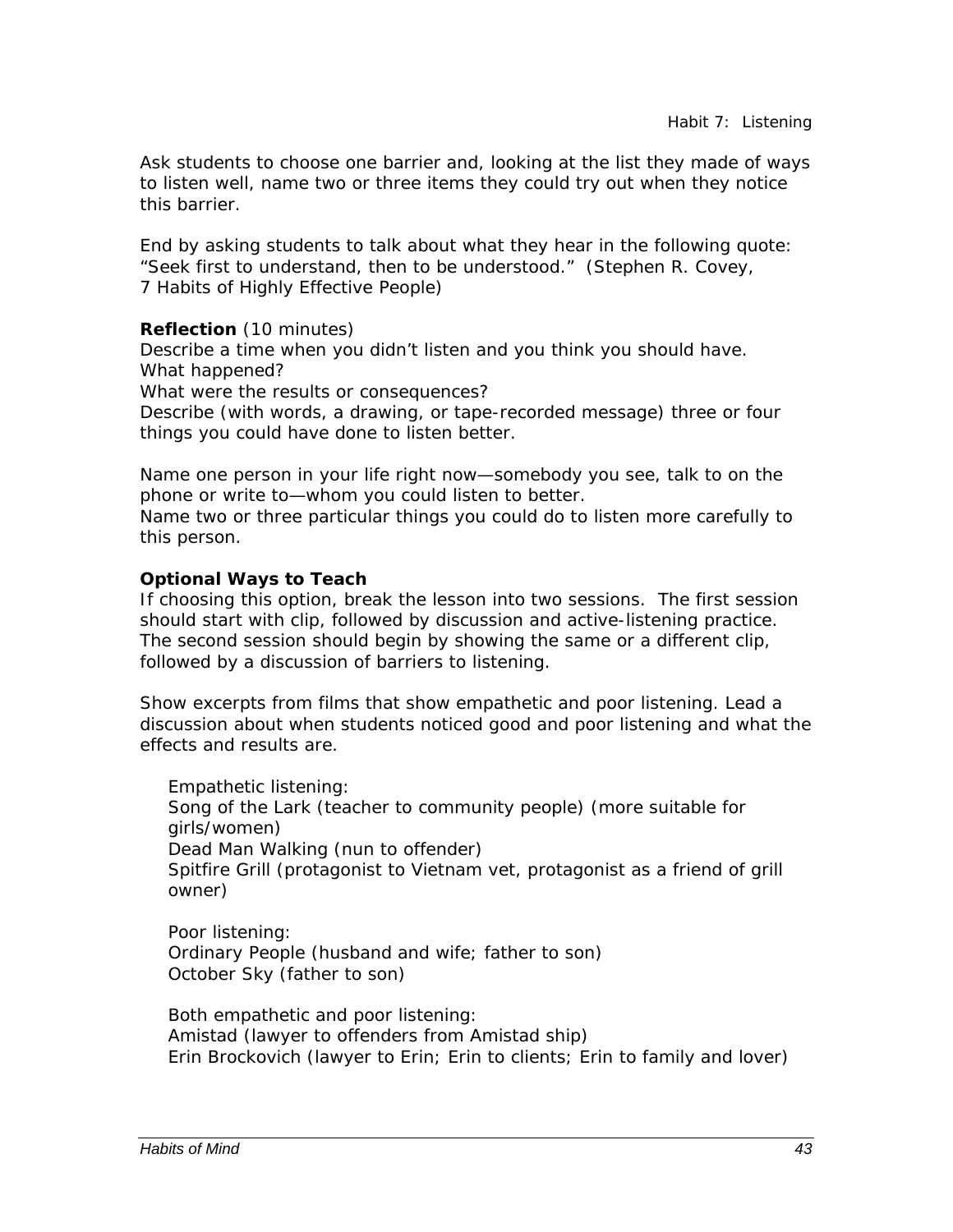# **Teaching Habits of Mind**

# **Lesson 9: Gathering Data through All the Senses (Habit 8)**  1 hour

#### *Lesson Objectives:*

- Identify non-verbal forms of communication.
- Display open, appropriate, non-verbal communication.
- Use language to make others aware of their non-verbal communication.

#### *Lesson Overview:*

This lesson identifies types of information received through and presented to the five senses. It highlights interpersonal communication, rather than other types of data collection. There are three premises of this lesson:

- We can communicate without using any language or words at all.
- In other words, we cannot *not* communicate.
- Therefore, the more we pay attention to non-verbal signals, the more information and choices we have.

#### *Materials:*

• Flipchart and markers or blackboard

#### *Methodology:*

Guided Group Discussion Activity Reflection

| <b>Instructor Note</b> |  |  |
|------------------------|--|--|
| <b>Vocabulary:</b>     |  |  |
| Data                   |  |  |
| Information            |  |  |
| Subjective             |  |  |
| Objective              |  |  |
| Nonverbal              |  |  |

### *Guided Group Discussion* (10 minutes)

Begin by asking students what "data" are. What are some kinds of data they have about what is going on right at this moment? Ask them to close their eyes for a moment and call out what data they notice. For the purposes of this lesson, "data" mean signals or messages. Data that can be interpreted become information. (A list of number, names, or a series of sounds means nothing unless we know the code, have a point of reference, etc.)

Explain that, broadly speaking, we communicate in many ways. Our five senses are designed to receive messages and we express ourselves (intentionally or not) in ways that are received by the five senses.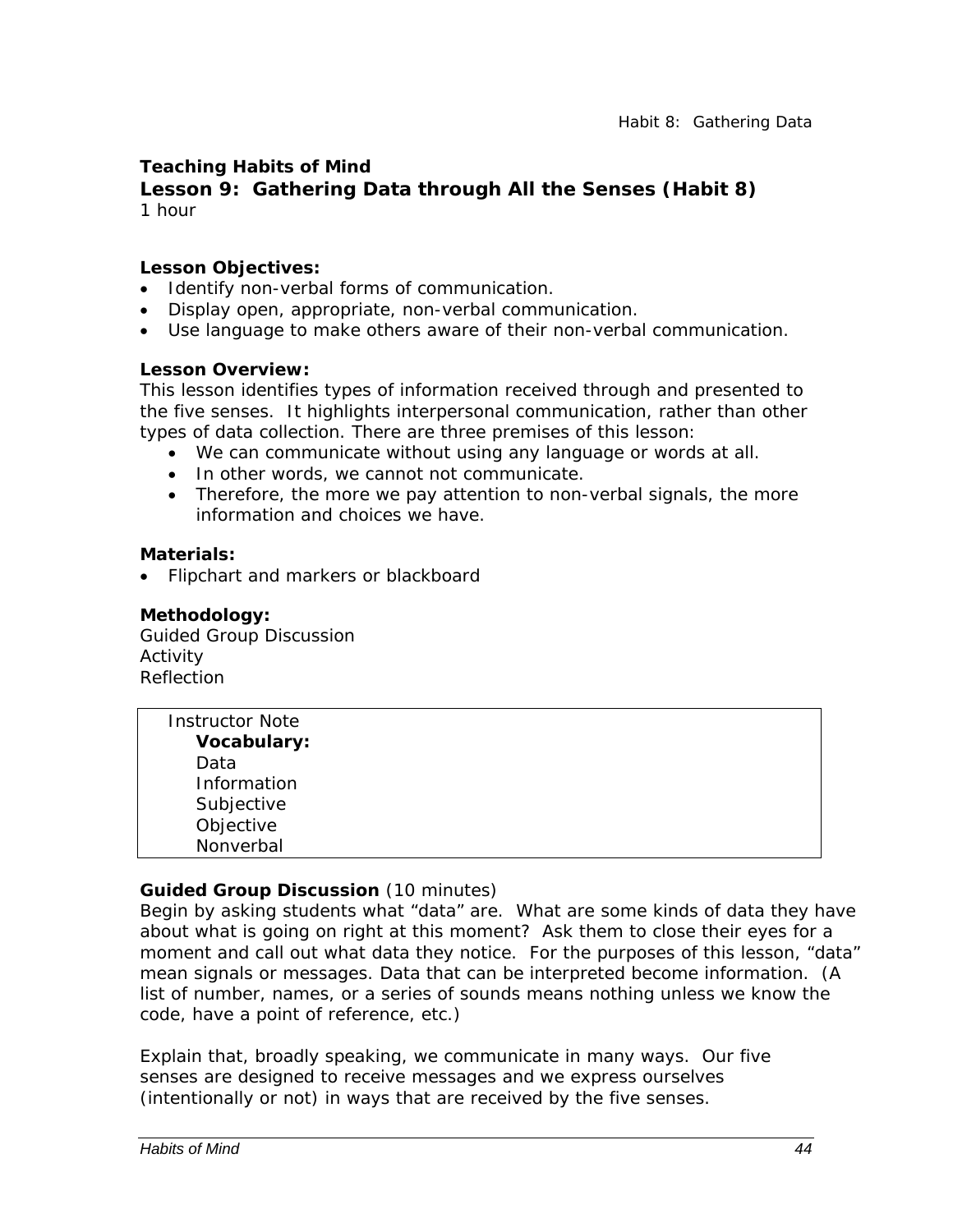# *Activity* (20 minutes)

Display the shell of the following table. Write in the words of the top row in boldface. (Note that those in italics are subjective). As a group, identify the five senses. Decide which of the following columns you do as a large group, small group, or individually.

| <b>Sensory</b><br>Organ | Receptive    | <b>Expressive</b> | <b>Words</b><br>describing<br>Appealing | Unappealing     |
|-------------------------|--------------|-------------------|-----------------------------------------|-----------------|
| Eyes                    | See          | write, draw,      | beauty                                  | disorder,       |
|                         |              | act, movies,      |                                         | messes          |
|                         |              | dress, make-      |                                         |                 |
|                         |              | <b>up</b>         |                                         |                 |
| Ears                    | Hear, Listen | music, talk       | melodic                                 | noise           |
| <b>Nose</b>             | Smell        | perfume, cook     | fragrant                                | filth, rot      |
| Mouth                   | Taste        | cook, eat         | delicious                               | spoiled, bitter |
| <b>Skin</b>             | Feel, Touch, | clothing,         | sensual                                 | rough, sharp    |
|                         | Sense        | textures,         |                                         |                 |
|                         |              | moisture, wind    |                                         |                 |

*Instructor Note* 

After the expressive column, introduce the concepts of subjective and objective. *Subjective*: particular to an individual. *Objective*: measurable; not open to interpretation by different individuals (e.g. "loud" =  $> 80$  decibels; "salty" = certain number of sodium mg.

As you work through the table, introduce the following expressions:

"Beauty is in the eyes of the beholder." "A picture is worth a thousand words." "You can't judge a book by its cover."

# *Optional Activities*:

1. Read excerpts from literature and discuss the data.

Books with useful scenes include:

*Angela's Ashes* (Frank McCourt) *Anne Frank: The Diary of a Young Girl* (Anne Frank) *The Autobiography of Malcolm X* (Malcolm X) *Farewell to Manzanar* (Jeanne Wakatsuki Houston) *Forrest Gump* (Winston Groom) *Hiroshima* (John Hersey) *Prodigal Summer* (Barbara Kingsolver) *To Build a Fire* or *The Call of the Wild* (Jack London)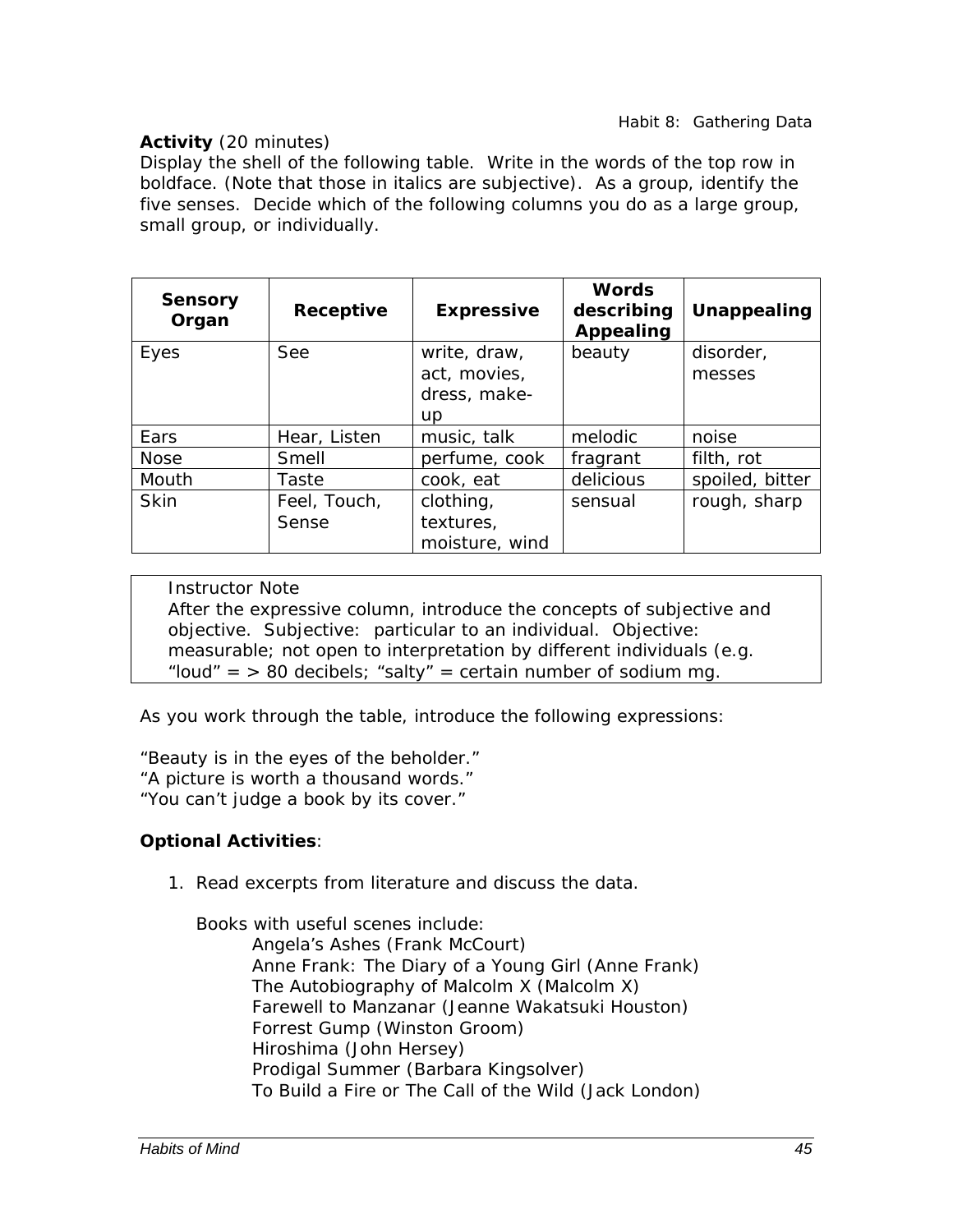Mysteries by: Agatha Christie Ngaio Marsh

2. Read newspaper articles and look for information and which sense is referred to.

*Activity* (30 minutes) (Non-Verbal Communication, i.e., visual)

*Instructor Note* 

Before this activity begins, write on a flipchart a list of messages for groups to show and describe. These might include:

- 1. I'm really upset with you.
- 2. I'm really interested in what you're telling me.
- 3. I'm just going to ignore you now.
- 4. I'm very curious.
- 5. You're trying to lecture me, so I'll try to annoy you with my reaction.
- 6. Okay, we agree on this.
- 7. I'm getting very frustrated.
- 8. See you later.

Ask students to name all the kinds of non-verbal information they are right now getting from each other, from you, and from the space they are in. Ask them what some of this information says or means. For example, you might ask them to compare the messages they get from sitting in rows with the messages they get from sitting in a circle. You might ask them to compare the "feel" of the spaces in their living unit with the décor, lighting, etc., in this classroom.

Use the following list of the Forms of Non-Verbal Communication (or Body Language) to summarize the students' observations:

- 1. Body position and body motions
- 2. Paralanguage: um, oh, yeah, uh-huh
- 3. Silence
- 4. Personal space: closeness or distance
- 5. The spaces and décor around us
- 6. Eye contact

In small groups of two to or three, practice identifying non-verbal messages that your classmates demonstrate.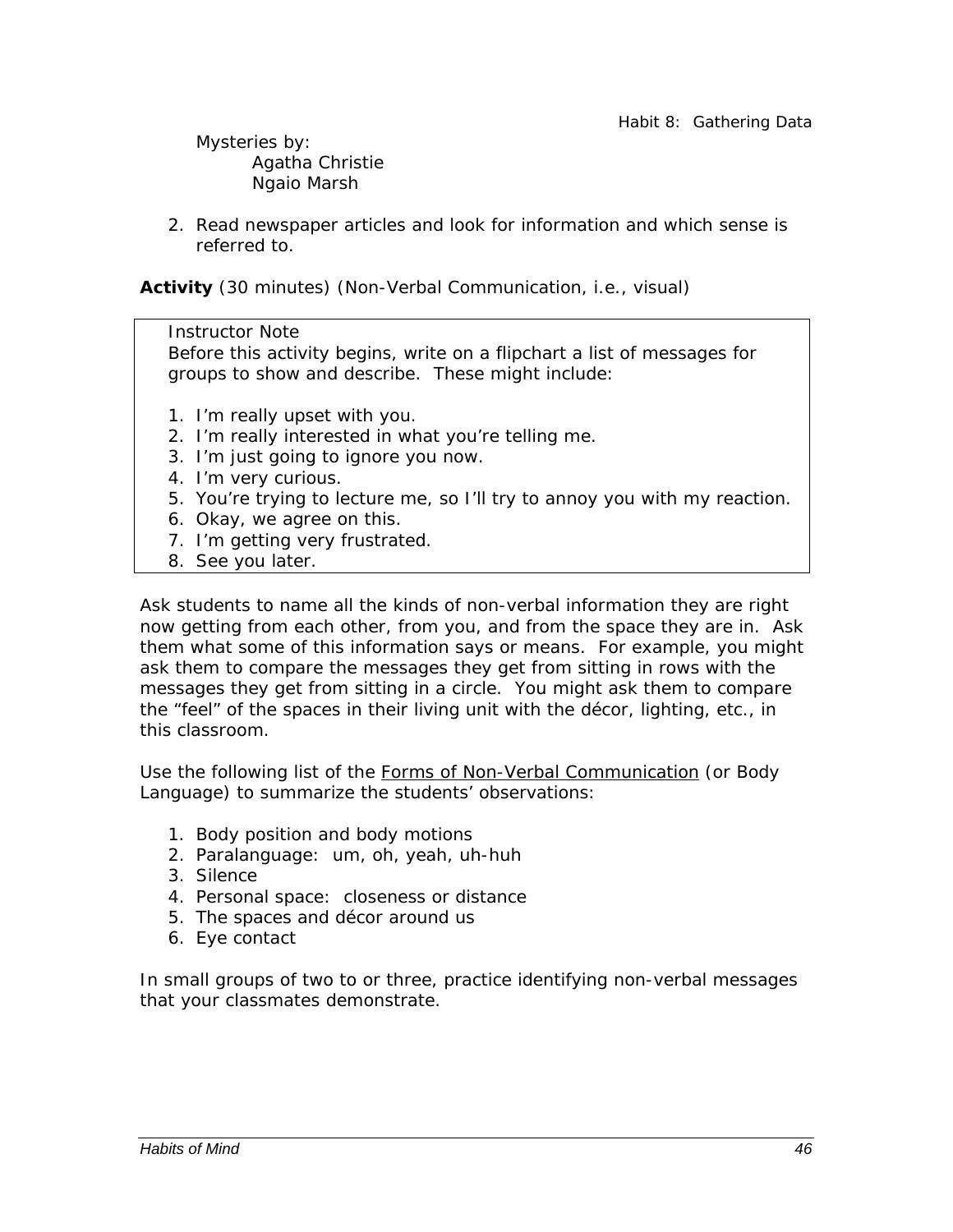# **Table of Sensory Information**

| Sensory<br>Organ | Receptive | <b>Expressive</b> | <b>Words</b><br>describing<br><b>Appealing</b> | <b>Unappealing</b> |
|------------------|-----------|-------------------|------------------------------------------------|--------------------|
|                  |           |                   |                                                |                    |
|                  |           |                   |                                                |                    |
|                  |           |                   |                                                |                    |
|                  |           |                   |                                                |                    |
|                  |           |                   |                                                |                    |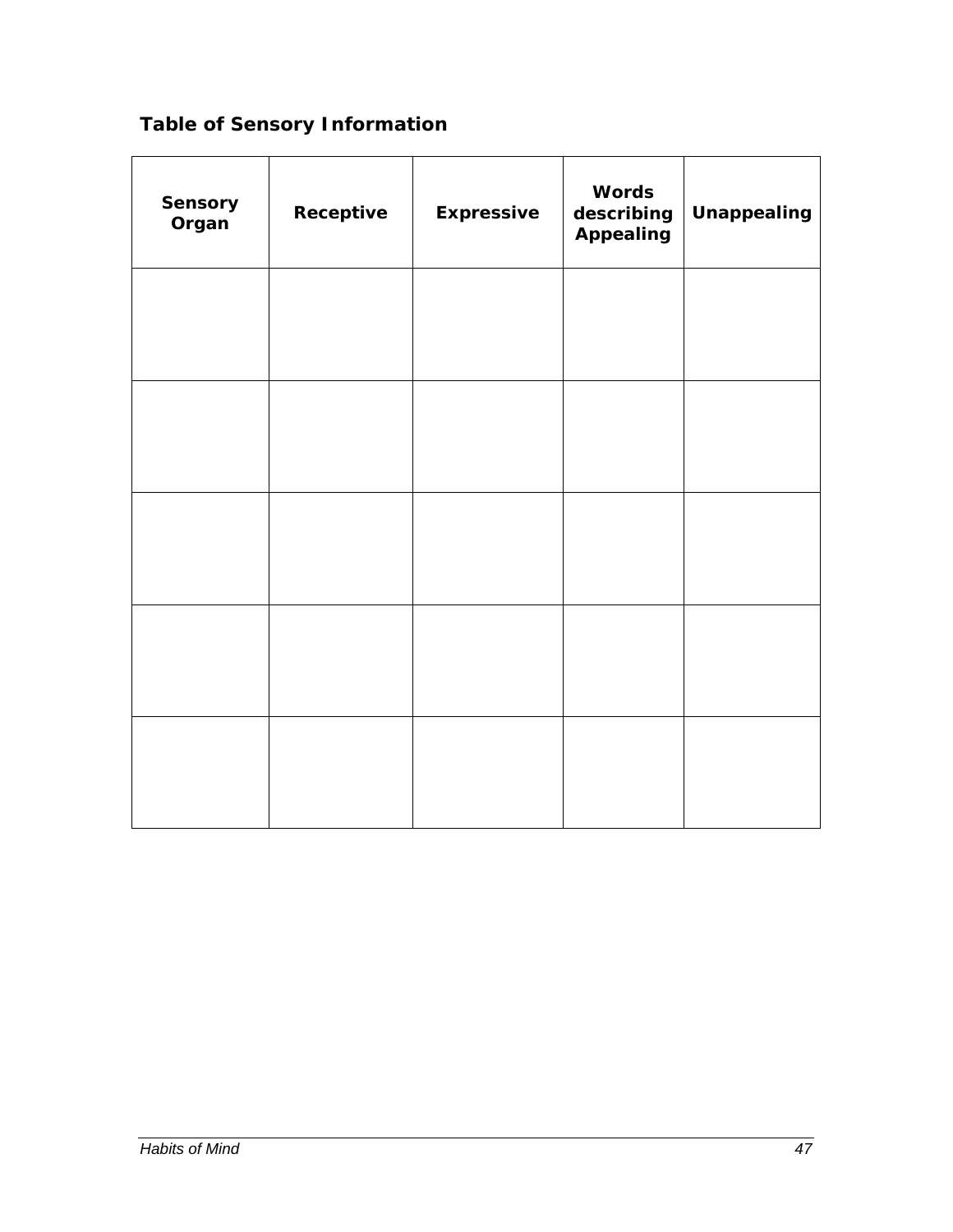# **Teaching Habits of Mind Lesson 10: Thinking and Communicating with Clarity and Precision (Habit 9)**

1 hour

# *Lesson Objectives:*

- To communicate with clarity and precision in task analysis.
- To use "I statements" and paraphrasing.
- To avoid use of fuzzy language, such as over-generalizations.

# *Lesson Overview:*

This lesson calls attention to the relationship between language and thinking. It emphasizes the benefits of communicating clearly and using precise language.

### *Materials:*

- Pencil, paper
- Worksheets

# *Methodology:*

Activity Guided Group Discussion Reflection

# *Activity* (10 minutes)

Lesson 10 Worksheet 1: Three Squares Bisecting Diagonal Line How we think and communicate is closely related to how we use language. Taking care to use language clearly and avoid fuzzy language, such as overgeneralizations, helps us communicate what we want to communicate. Sometimes, such as when we give directions, we need to be precise.

Give the following directions to the class:

 Draw a diagonal line from the upper left corner to the lower right corner of

your sheet of paper. Draw three squares bisected diagonally by the line. The lower right one is largest; the upper left one is medium-size; and the one in the middle is smallest.

Allow time for the students to follow the directions, and ask for volunteers to share their drawings. Point out that all directions need to be given at one time. Why? What would happen if only partial information was given?

Have students discuss consequences of attempting the task before complete directions have been given. If they fail to grasp the rationale through discussion, have them experiment with giving partial directions and discuss results.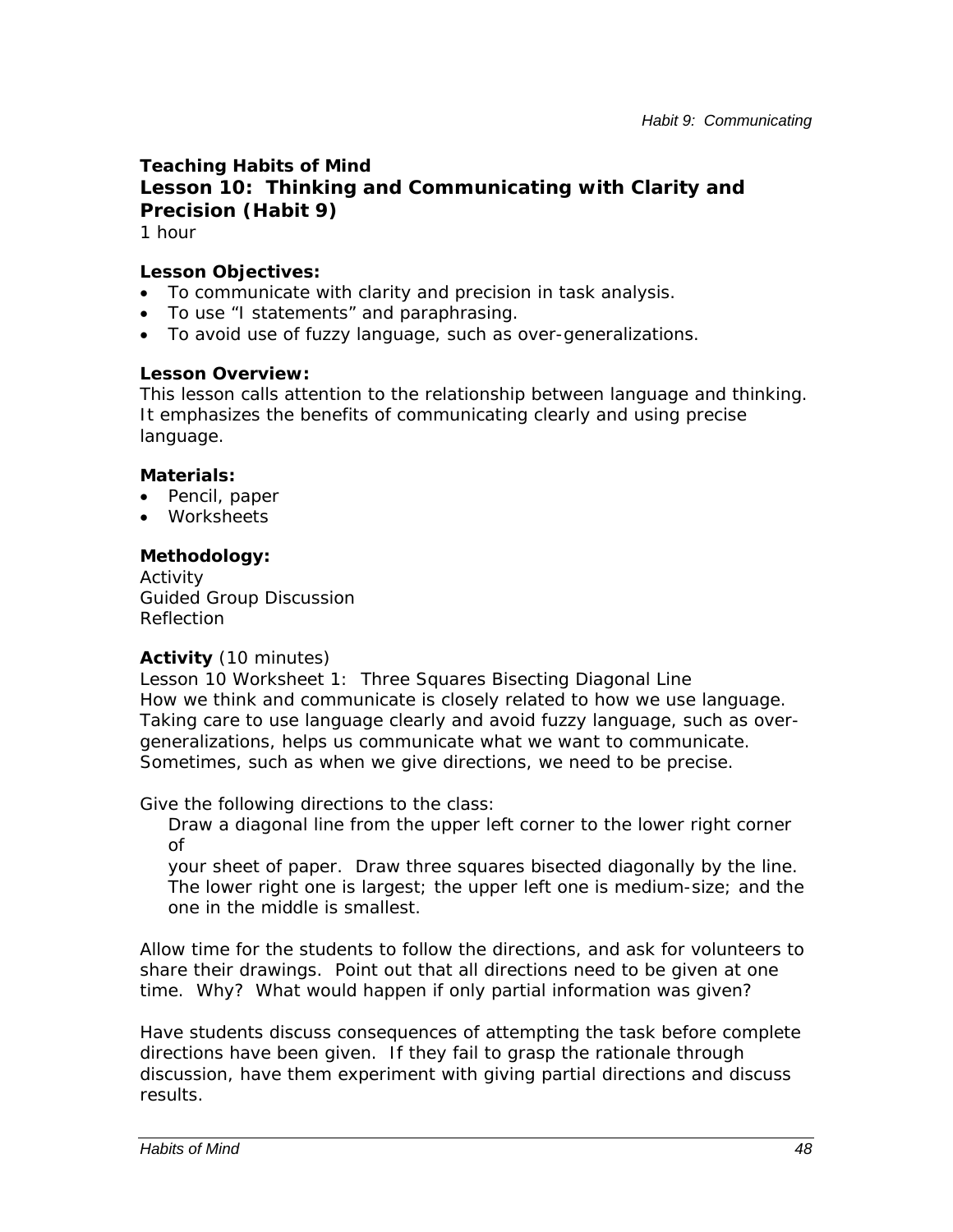#### *Activity* (10 minutes)

Lesson 10 Worksheet 2: Tolkien Map Have the class pair up, with each pair choosing a speaker and a listener. Using Christopher Tolkien's map of "The Shire," the speaker describes a starting point and a route to the listener. The listener needs to follow the sequence of directions and announce the final destination. At first, directions can be given and followed step-by-step. Later, as with the earlier activity, the entire sequence is given to the listener at once, with no action permitted after each step of the direction.

For added variation, allow times when no questions are permitted. Does this make the task easier or harder? Why?

Allow "left-right" directions for students not ready for "north-south-eastwest" directions. Encourage students to describe turns one would actually make if traveling to the destinations, and discourage use of descriptors like "top" and "bottom" of the map.

Rotate roles. Have groups discuss their outcomes.

#### *Activity* (30 minutes)

Lesson 10 Worksheet 3: Practice Dialogues for Communicating with Accuracy and Precision

Working in pairs, students practice a dialogue using the brief scenarios on the worksheet. You can ask two other students to be observers, that is, responding to the strategies the "dialoguers" are using, to emotions they think are in play and to body language.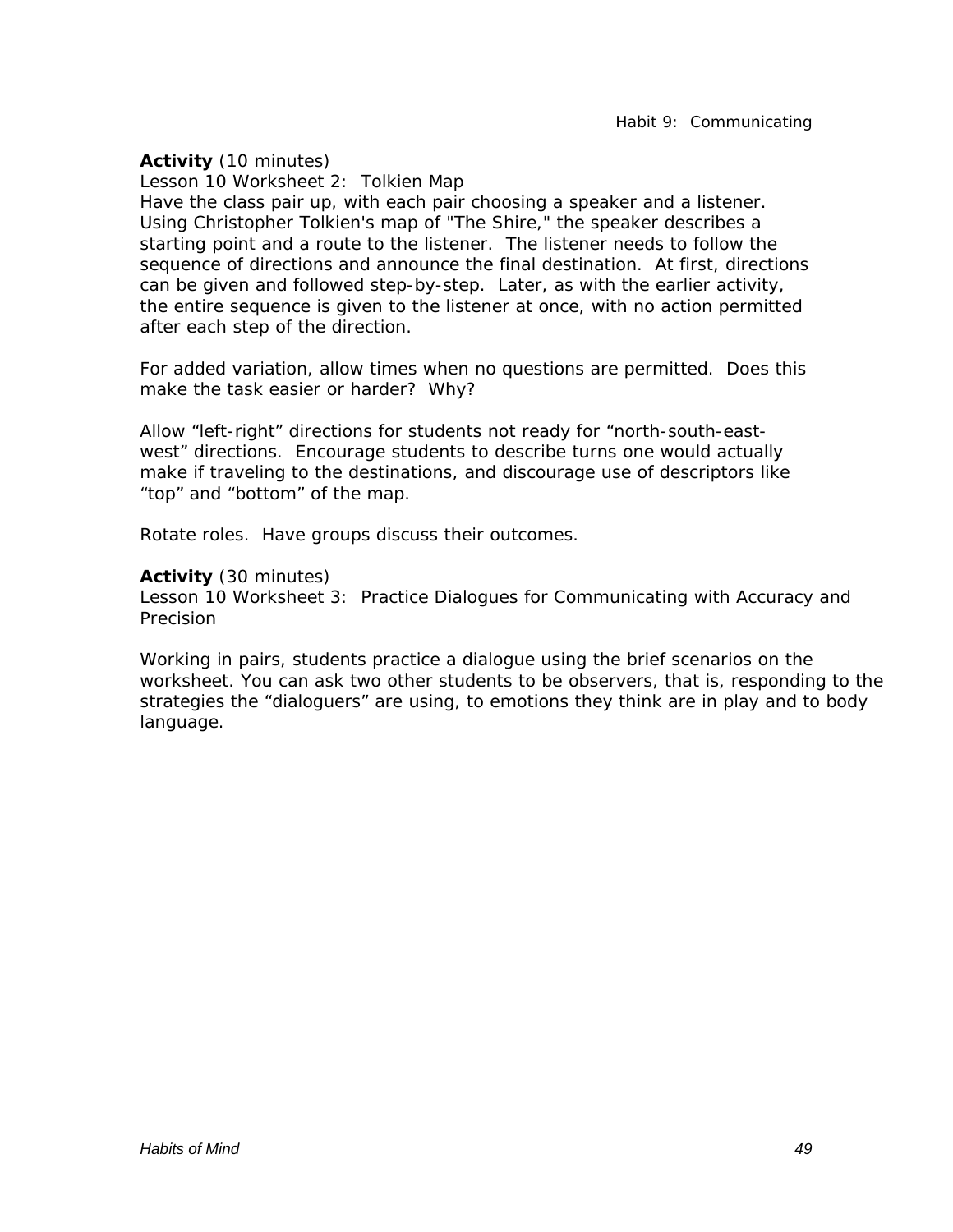*Instructor Note*:

Review what an "I statement" is and explain the reasons for using an "I statement."

In an "I statement," you:

Speak for yourself.

Describe what you are seeing or noticing.

 Name how you are reacting or how the "noticing" makes you react or feel.

Example: I'm noticing that you just raised your voice. It seems like you are angry, and I'm getting angry, too.

Why "I statements" are used:

- I speak for myself. I take responsibility for how I feel and that what I think is my opinion.
- I make every effort to describe particular times, behavior, circumstances that gave rise to my reactions. (Notice that in the statement, "It seems as though nobody cares," the speaker is not able to be specific, but he does say "it seems" instead of making the generalization global.)
- I share my reactions. I feel, I need, I think.

Extend this lesson by exploring more deeply one particular way we think and speak without precision. This discussion points out how we over-generalize and explores the results or effects of over-generalizing. This way of extending the lesson may get into emotional territory where some students are able to go, but some students will not benefit from moving the discussion in this direction.

Examples of generalizations include:

- Always/Never: "You never listen to me;" "You're in my face all the time."
- Everybody/Nobody: "Americans are…", "Offenders are…", "Officers are…"
- Broad statements without giving any evidence: "You're disrespecting me."

Invite students to "unpack" any of these statements. Compare, for example, "You never listen to me" with "When you order me around, I get the idea you aren't even willing to listen to my side of what's going on. I'm angry at you." What's different?

Points and questions about the first statement:

• The speaker is literally saying, "Not one single time, not ever, not now, not in the past have you ever listened."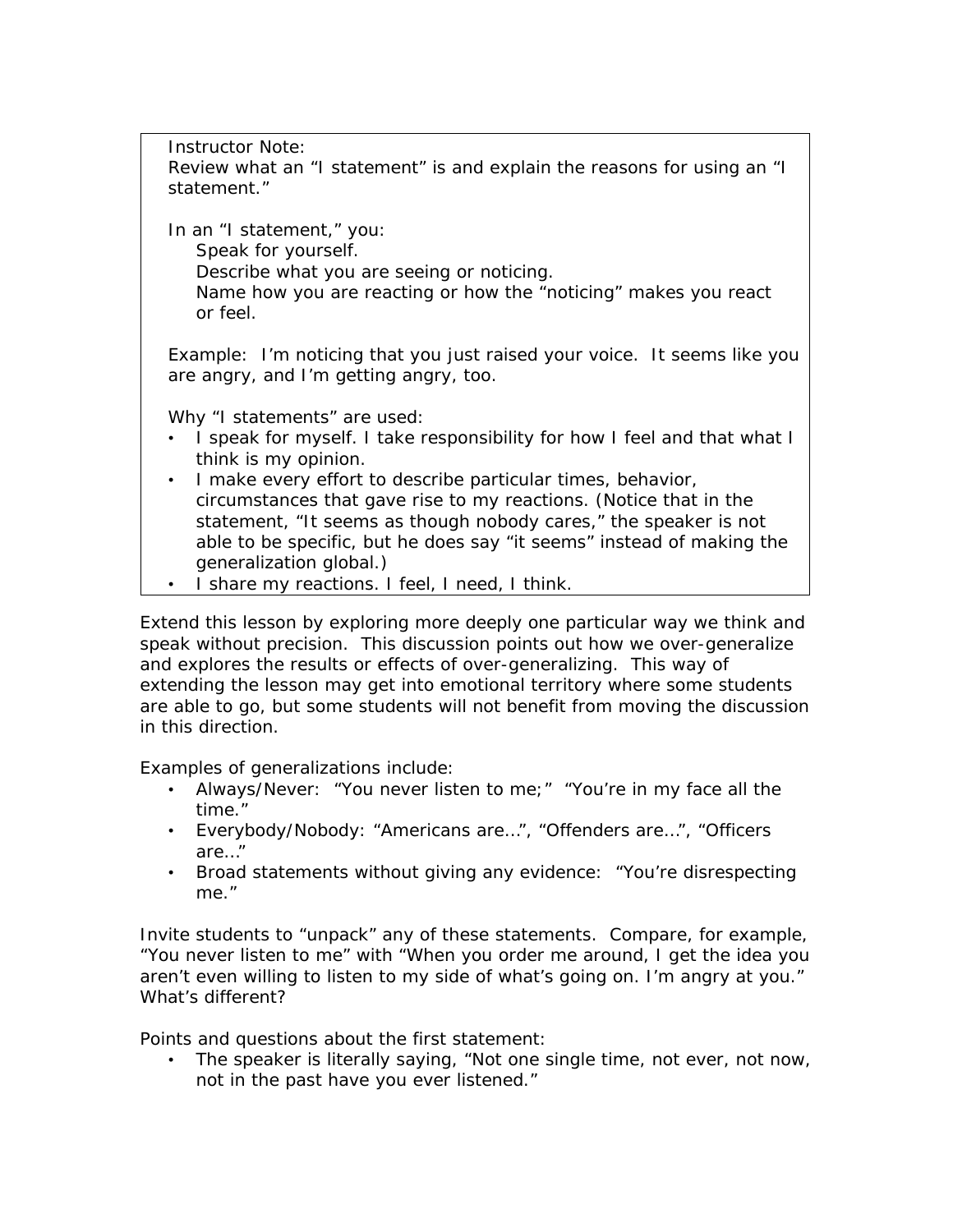- The speaker is also saying, "I know what is inside you; I even know more about your listening than you do."
- Notice that the attention is on the person being spoken to, the "you," not on the speaker.
- What might this speaker be trying to say about his feelings, his way of experiencing the other person's listening?
- What is the person spoken to going to think and feel?

# *Reflection* (10 minutes)

Lesson 10 Worksheet 4: Reflecting on Your Circle of Influence

Explain the difference between one's circle of concern and one's circle of influence. The circle of concern includes all the things—issues, problems, people, wishes you think about and care about. You might like to do something about all of these. The circle of influence is smaller; it includes all the things you can actually have some influence on—like your own thoughts and behavior, for instance. Invite students to practice the skills in this lesson by working within their circle of influence. They can think of a least two people with whom they could practice reflecting back and "I" statements. Or students might think of at least one time in the last week when they could have Communicated with Accuracy and Precision by using one or more specific skills from this lesson.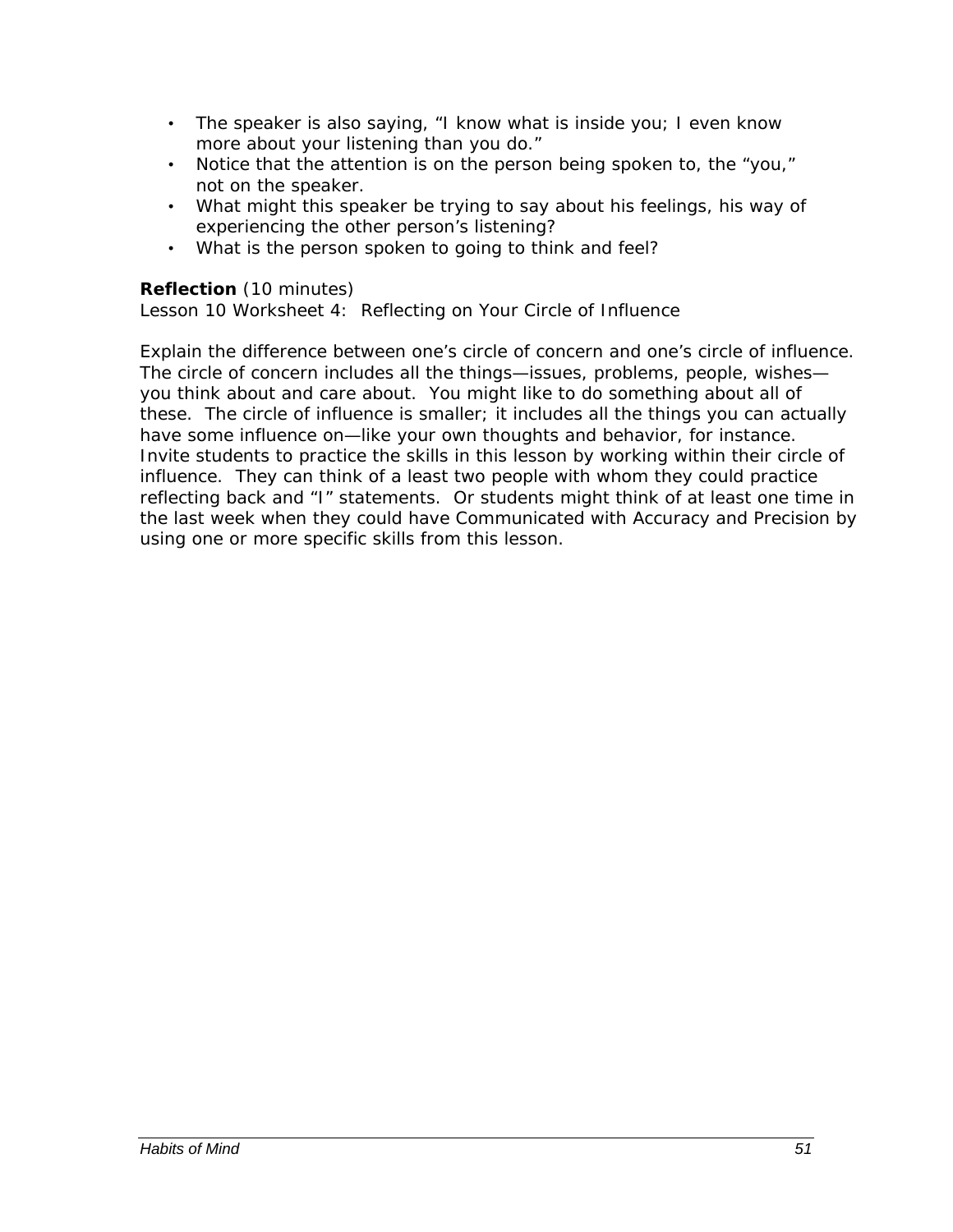# Lesson 10 Worksheet 1:

Three Squares Bisecting Diagonal Line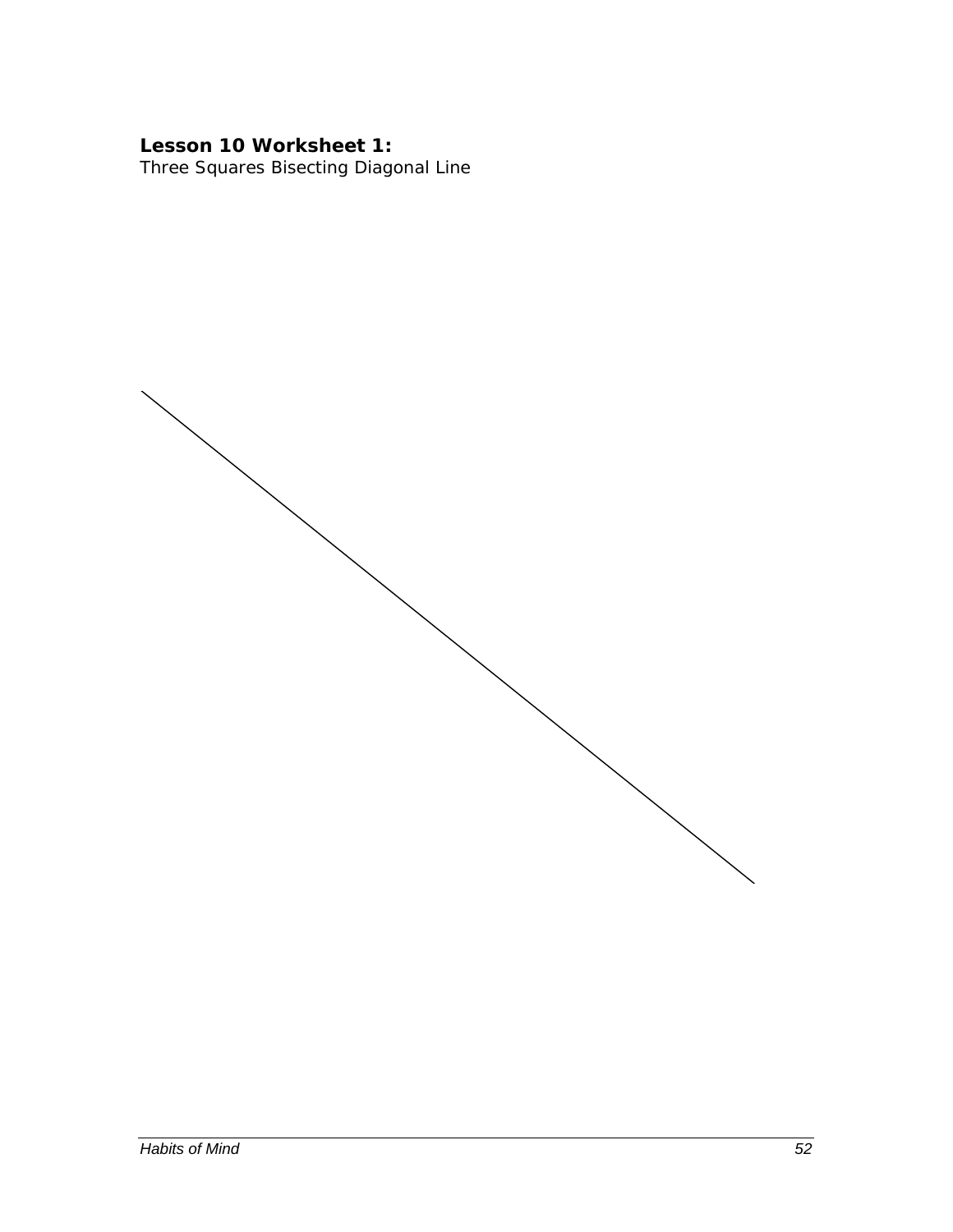

#### **Lesson 10 Worksheet 2:**  Tolkien Map

Christopher Tolkien's map of "The Shire" as described in both "The Hobbit" and "The Lord of the Rings."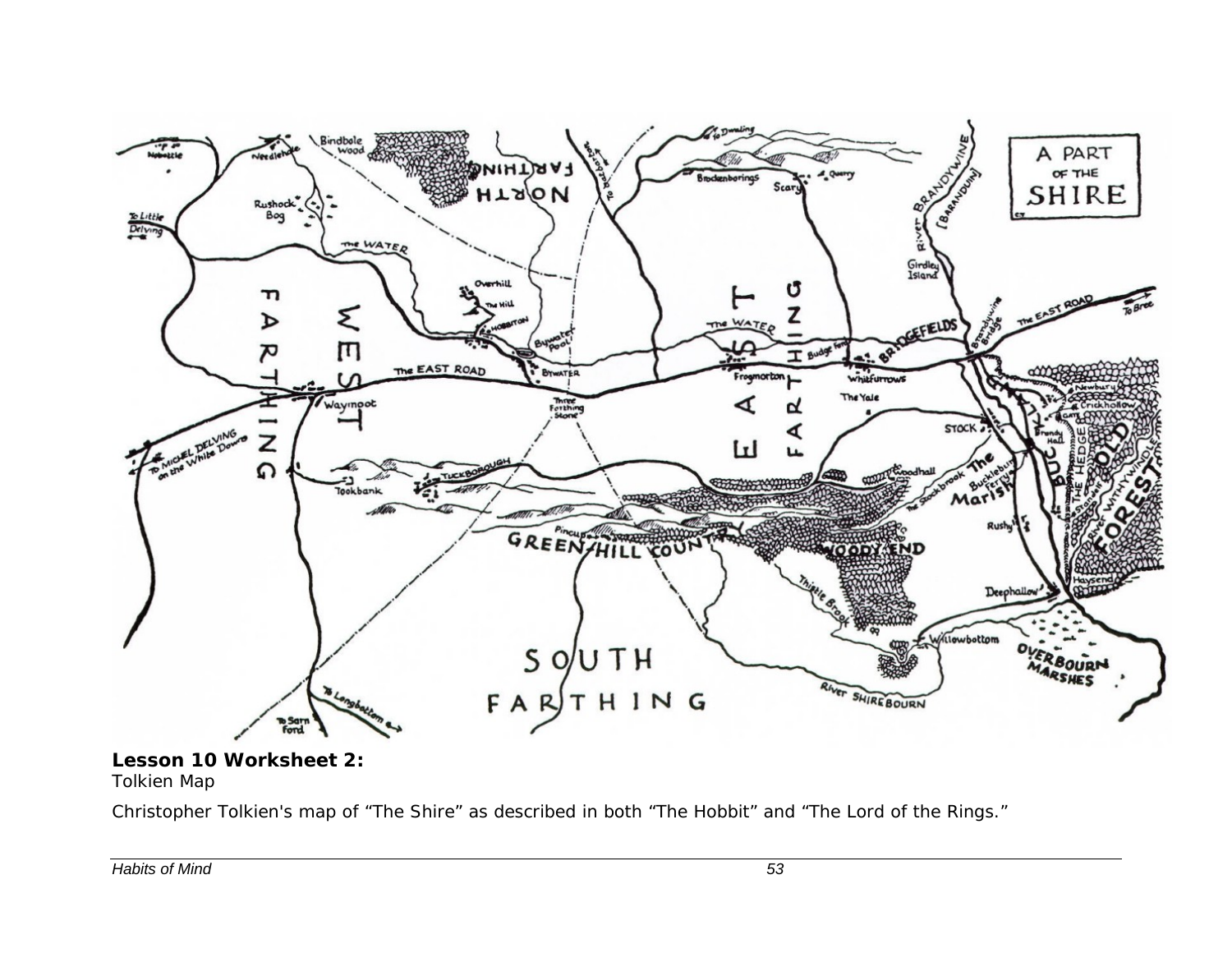#### **Lesson 10 Worksheet 3**

Practice Dialogues for Communicating with Clarity and Precision

- 1. You are loading a machine in a print shop and your supervisor comes up behind you, gives you several directions all at once, and says, "Do it right this time." You are new at this job, so you have only loaded the machine a few times by yourself. Use at least one "I" statement and at least one reflecting back statement.
- 2. You are loading the dishwasher at a restaurant, and this is just your second day on the job. One person explains the directions; the other partner doesn't understand. Use "reflecting back" as part of this conversation.
- 3. Your teacher has given you an assignment for a project. It is the final project for this course, so it is pretty complicated. You don't understand all the directions. One person be the teacher, and the other partner be the student. Use "I" statements and reflecting back.
- 4. Think of your own scenario, drawing on your experience in class, in your current or previous job, or in relationships.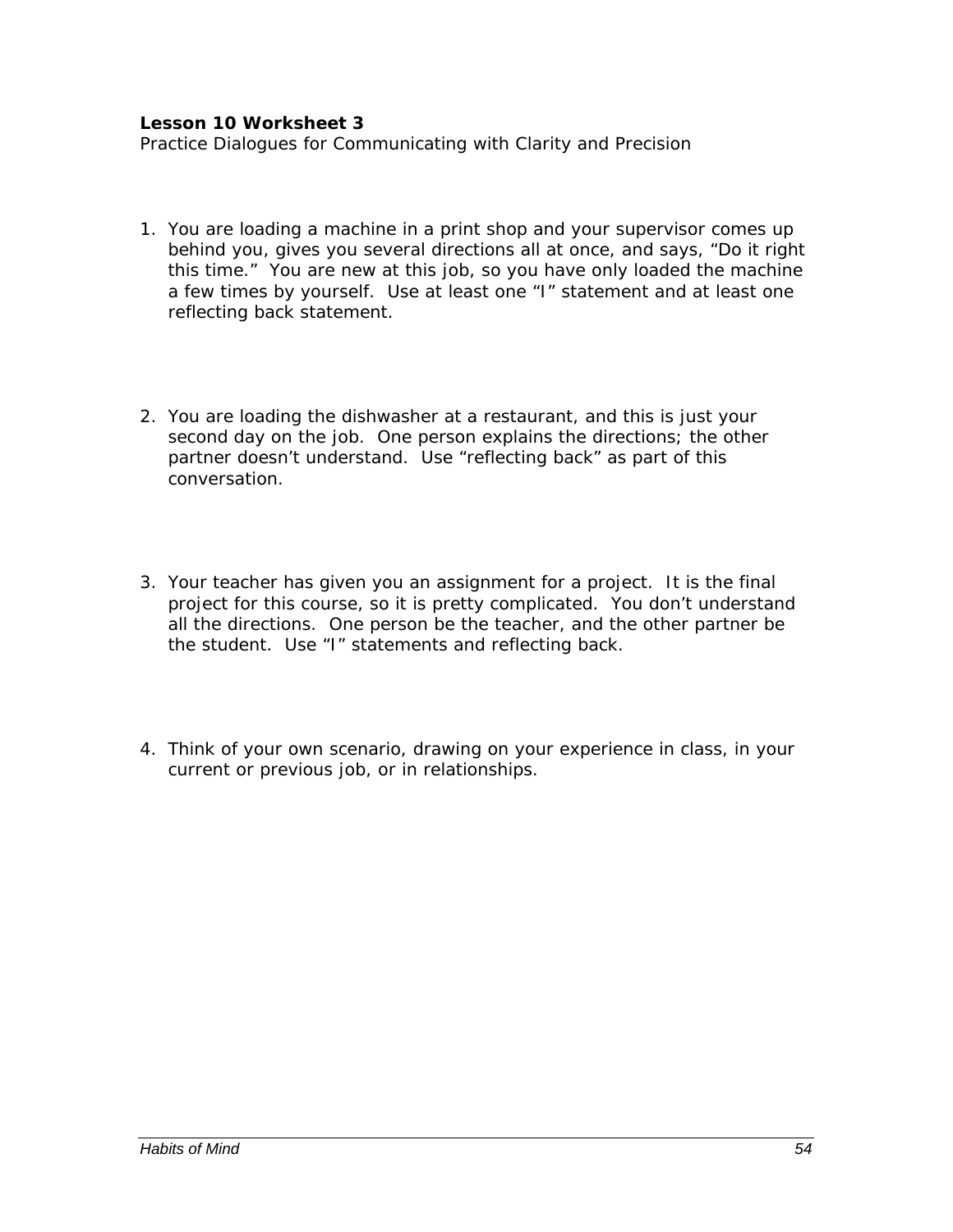# Lesson 10 Worksheet 4

Reflecting on Your Circle of Influence



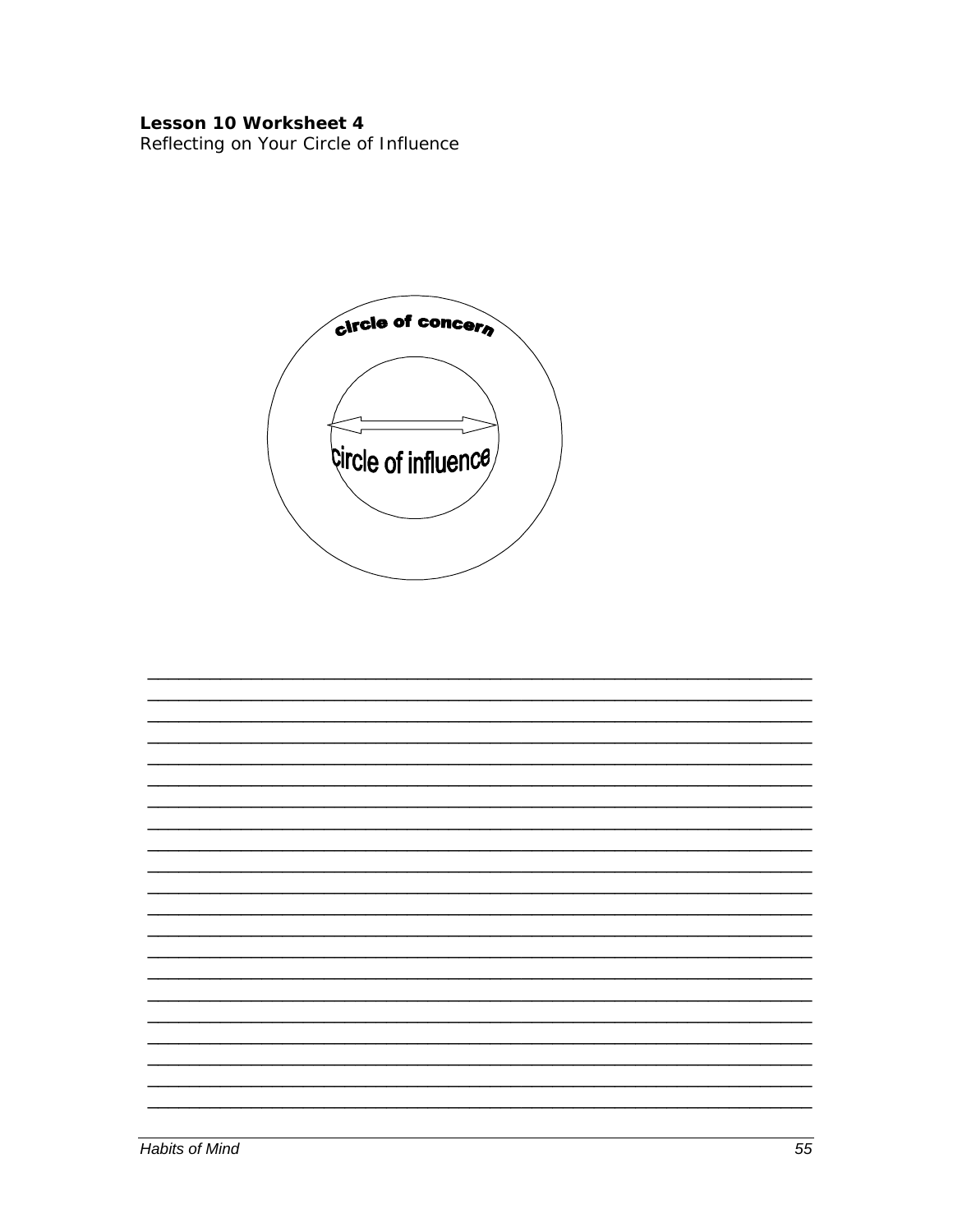## **Teaching Habits of Mind**

**Lesson 11: Thinking Interdependently (Habit 10)**  1 hour

#### *Lesson Objectives:*

- Show how working together helps with some tricky problems.
- Identify thinking and communication that either support or get in the way of working together to do something well.

#### *Lesson Overview:*

This activity gives an opportunity to explore how groups handle problems that don't have easy answers. The group will have trouble completing the activity without flexible thinking, good communication, persistence, questioning, good observation skills, creative problem-solving, team work, and an ability to laugh and have fun. In fact, solving this problem requires the use of most of the Habits.

#### *Materials:*

- Worksheet 1: Thinking Interdependently to Make the Hollow Square
- Worksheets with the hollow square sections cut apart
- Flat work surfaces at least as large as a desk top
- Newsprint and markers

#### *Methodology:*

Guided Group Discussion Activity

#### *Guided Group Discussion* (10 minutes)

Invite students to think of common activities of daily life that require thinking interdependently. After they have worked with others and tried their best, what is that like?

#### **Restaurant/Cafeteria Operations**

| <b>Supplier of Food</b>                                   |  | Chef<br>Kitchen Staff                        |  | Customers |
|-----------------------------------------------------------|--|----------------------------------------------|--|-----------|
| <b>Convenience Store Operations</b>                       |  |                                              |  |           |
| <b>Suppliers</b><br>Food<br>Gasoline<br><b>Newspapers</b> |  | <b>Store Staff</b><br>Clerks<br>Deli Counter |  | Customers |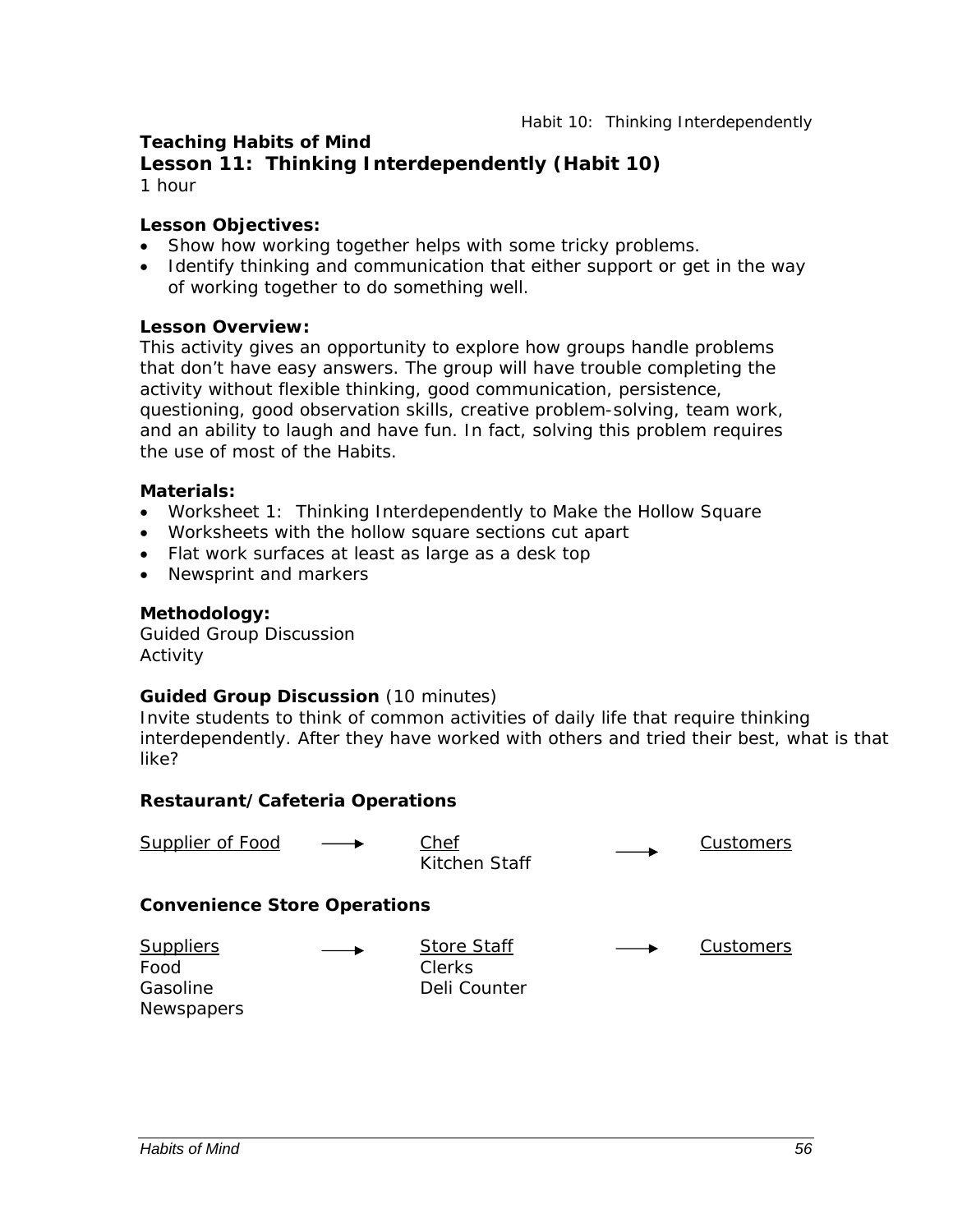What other people/ organizations work with this store? Maintenance and repairs Inspector, Licensors Attorneys, Accountants, Bankers, Media

### *Activity* (30 minutes)

The hollow square activity gives an opportunity to think about working with other people to solve problems together. It gives students a chance to notice the kind of talk and listening and other actions that help or get in the way of a group working well together.

Students form groups of two or four. Pass out materials. If you have only one student, you may work together with him/her on the task, each with the pieces for two sections of the hollow square. If you have an odd number of students, invite a volunteer to observe a group, and give her/him a worksheet to help her/him observe carefully.

Lesson 11 Worksheet 1: Thinking Interdependently to Make the Hollow Square

Lesson 11 Worksheet 2: The Hollow Square Pieces

#### *Guided Group Discussion* (10 minutes)

Debrief questions may include:

*What happened? What did you notice? What, if anything, do you recall getting in the way? When the group was having trouble, what did you notice about your own thoughts and feelings? When did the group work well together?* 

### *Portfolio Activity* (10 minutes)

Think of a time when someone else's assistance really helped you solve a problem or get through a hard situation. What did that person do for and/or with you that was helpful? What did he/she say? How did it feel to get this help?

Ask everyone to think of at least one situation in the coming week when they probably will have a chance to work with another person to do something well.

Ask everyone to think of a job they would like to and can expect to hold—in or out of prison. Ask them to list at least three situations on that job when they will probably need to Think Interdependently.

### *Optional Ways to Teach*

Show an excerpt from a film in which people have to work together in order to accomplish a task. Examples might include:

*Seven Years in Tibet*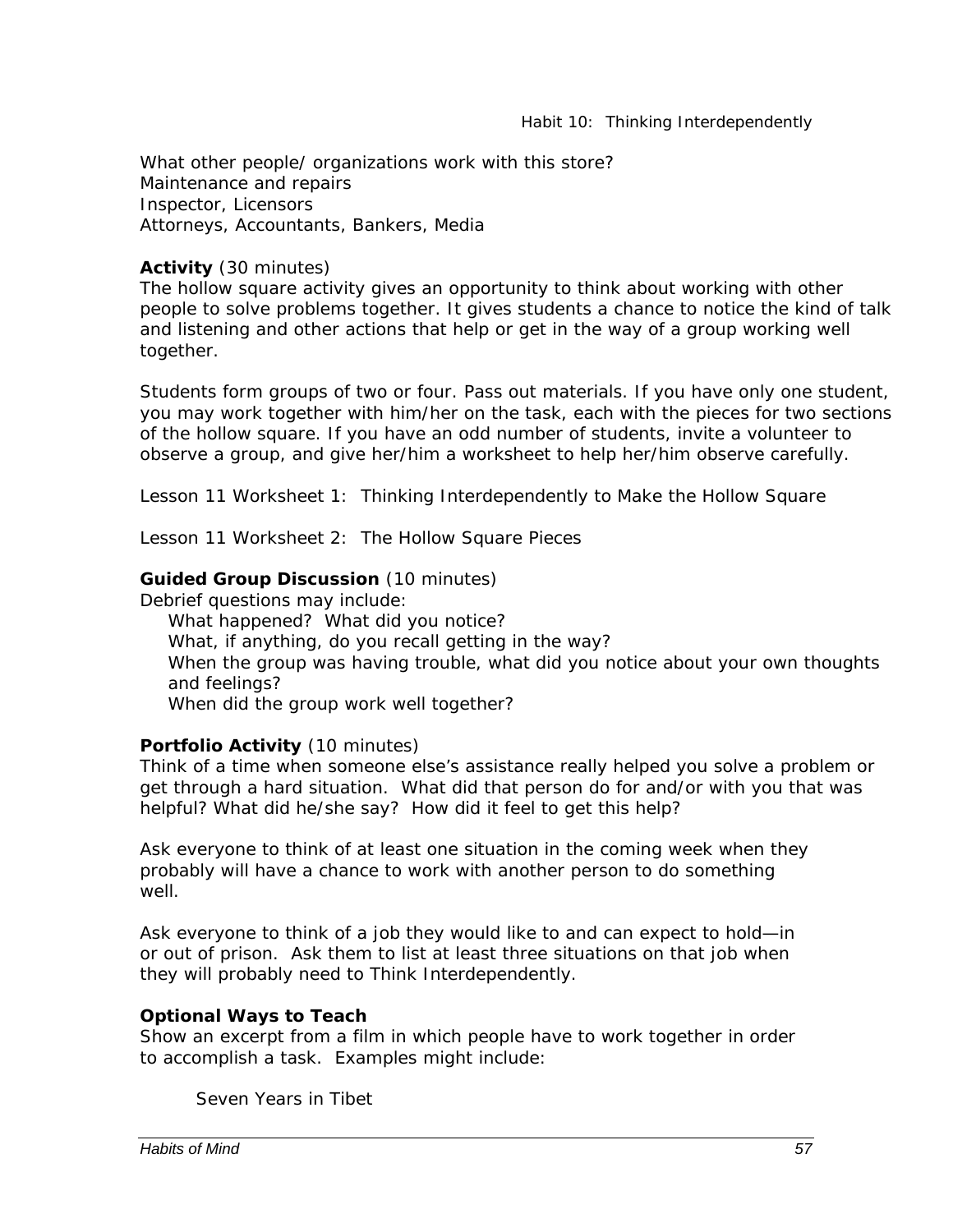*October Sky Milagro Beanfield War Twelve Angry Men Norma Rae The Bridge on the River Kwai The Englishman Who Went Up a Hill but Came Down a Mountain* 

*Habit 10: Thinking Interdependently*  Teach an excerpt from a book. You might use scenes or chapters where characters both work well together and do not work well together. If students will have difficulty reading the text themselves, read aloud or use a book on tape. Examples might include:

*Huck Finn* (Mark Twain). Episodes on the island when Huck puts the rattlesnake skin in Jim's bedding, and then Jim teaches Huck a lesson.

*Into Thin Air* (Jon Krakauer). Episodes from the later chapters, when the weather turns bad, daylight fails, and the climbing groups meet disaster.

*To Kill a Mockingbird* (Harper Lee). Scenes when the father camps out in front of the jail, Scout and Jem come into town and confront the mob.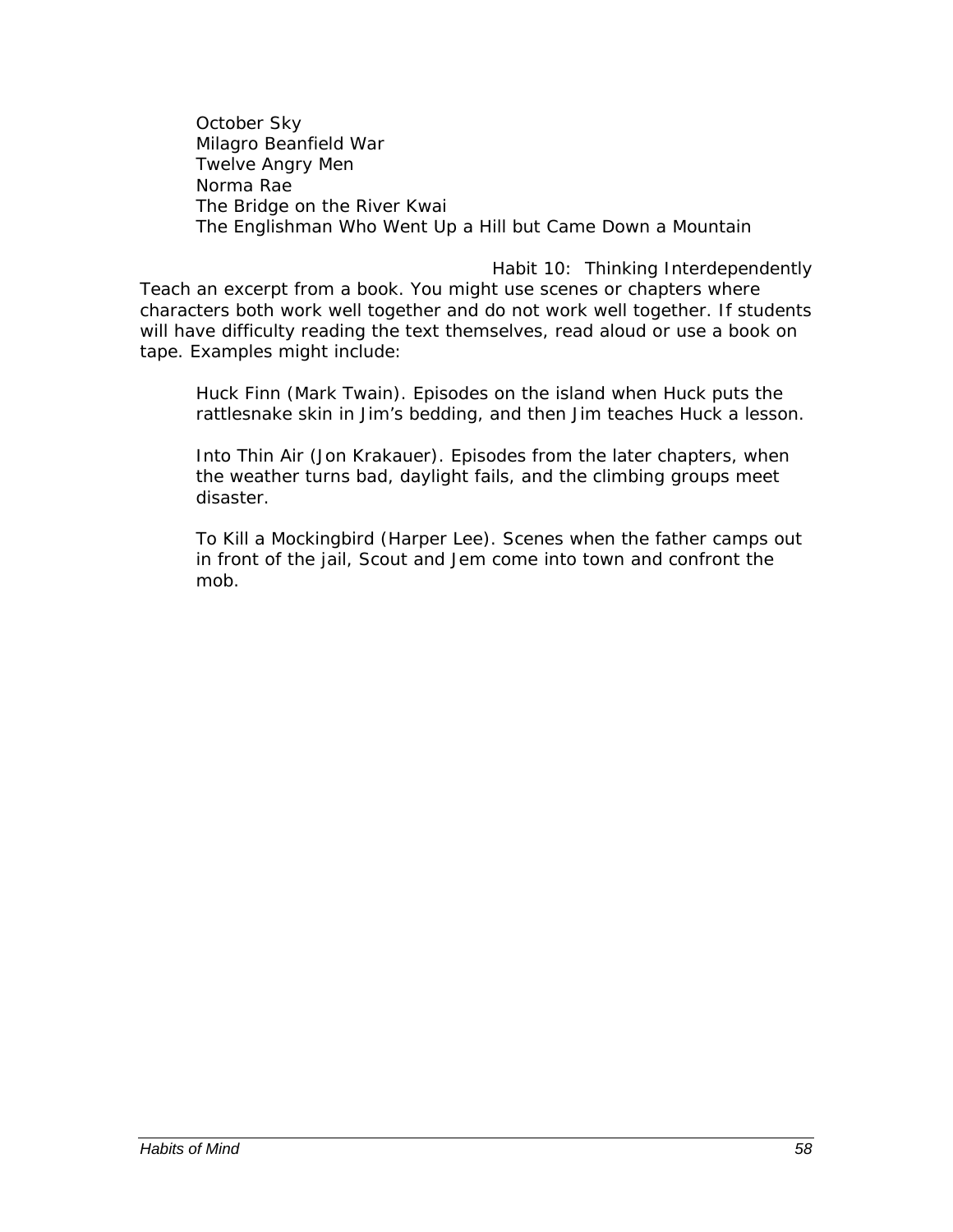#### **Lesson 11 Worksheet 1**

Thinking Interdependently to Make the Hollow Square

Directions for the hollow square

- 1. Working together, finish the assigned task as carefully and accurately as you can.
- 2. Each of you has pieces of an overall design. Your task is to figure out how to place the pieces together so that they form a square with a small, hollow square in the center.
- 3. You must use all the pieces.
- 4. Keep all your pieces in front of you all the time.
- 5. You may not touch other people's pieces or trade pieces.
- 6. You may not write on the pieces.

Optional worksheet for observers

Use the following chart to help you watch carefully. Do not talk or otherwise distract from the group that is working on the puzzle.

| Actions and conversation that:  | Actions and conversation that:         |
|---------------------------------|----------------------------------------|
| Helped the group to do its task | Got in the way, stalled, were negative |
|                                 |                                        |
|                                 |                                        |
|                                 |                                        |
|                                 |                                        |
|                                 |                                        |
|                                 |                                        |
|                                 |                                        |
|                                 |                                        |
|                                 |                                        |
|                                 |                                        |
|                                 |                                        |
|                                 |                                        |
|                                 |                                        |
|                                 |                                        |
|                                 |                                        |
|                                 |                                        |
|                                 |                                        |
|                                 |                                        |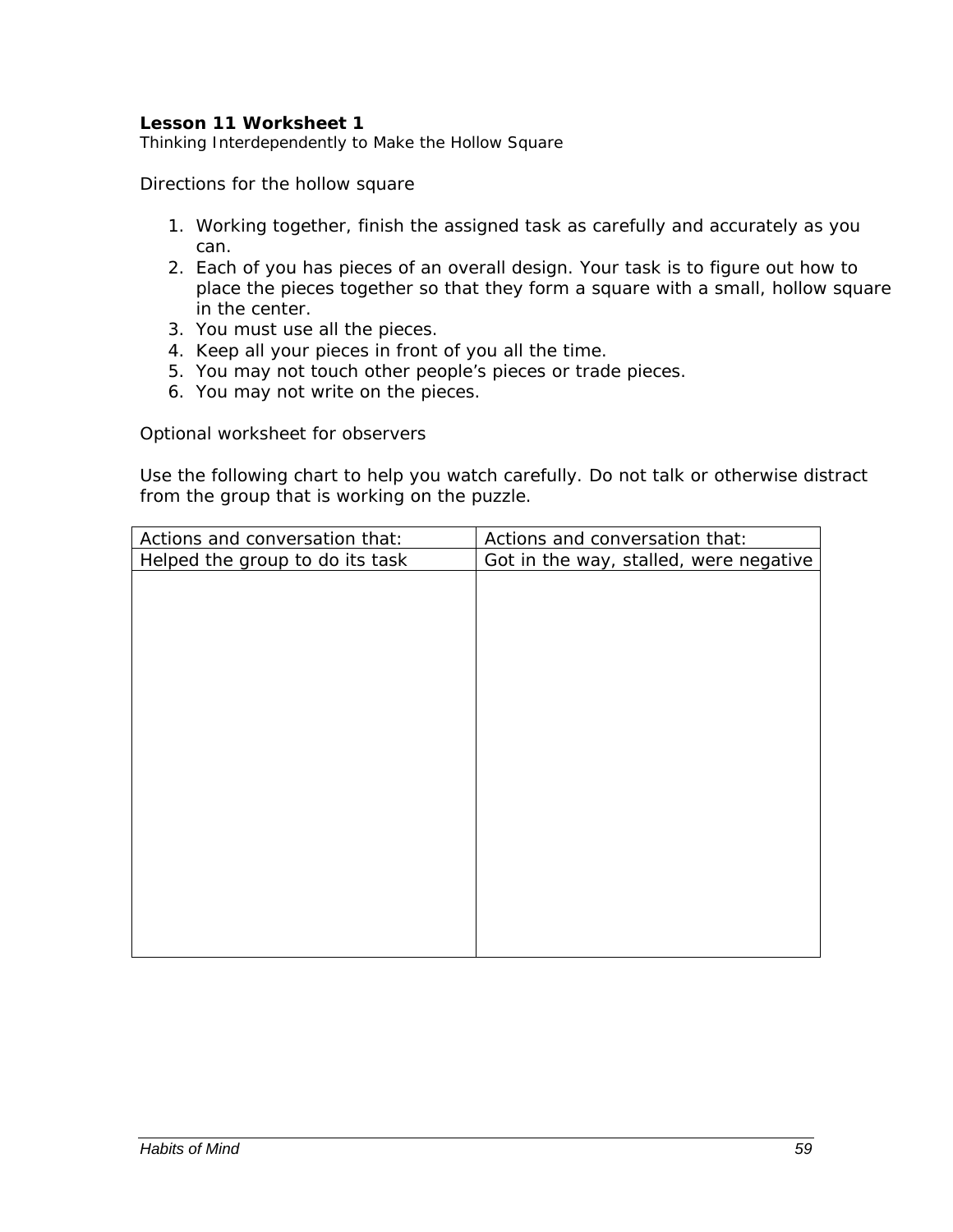# **Lesson 11 Worksheet 2**

The Hollow Square Pieces

Instructions for Instructor

You will find shapes marked A, B, C and D. Do not mix up these pieces. Cut the pieces apart, leaving them in sets. Give each group of the team one set either A, B, C, or D. If you have only two students working together, give each student two sets.

The sets, when properly put together, make a hollow square.



Here is the key—the assembled hollow square. Do not show this key to students before they have a chance to work on the shape.

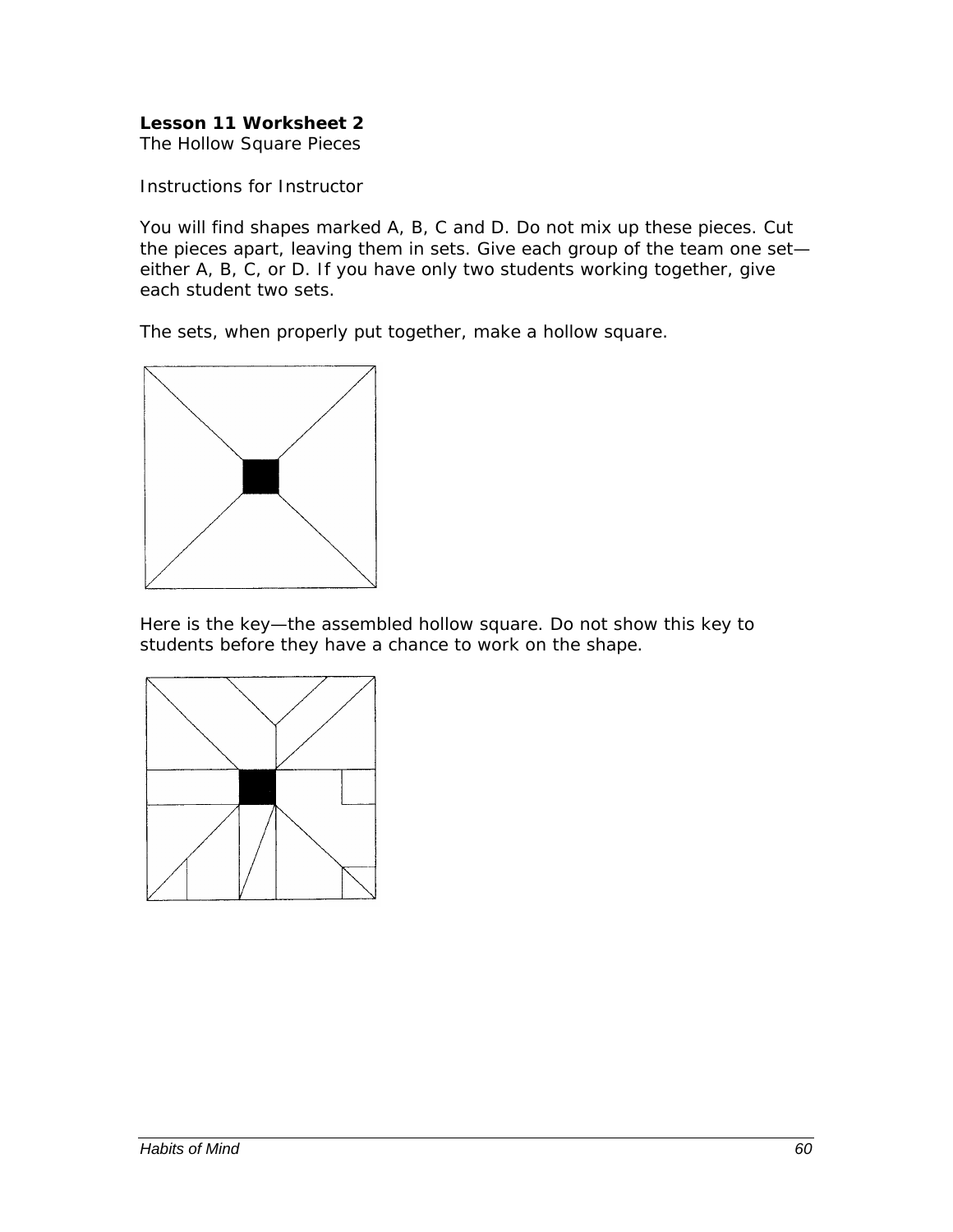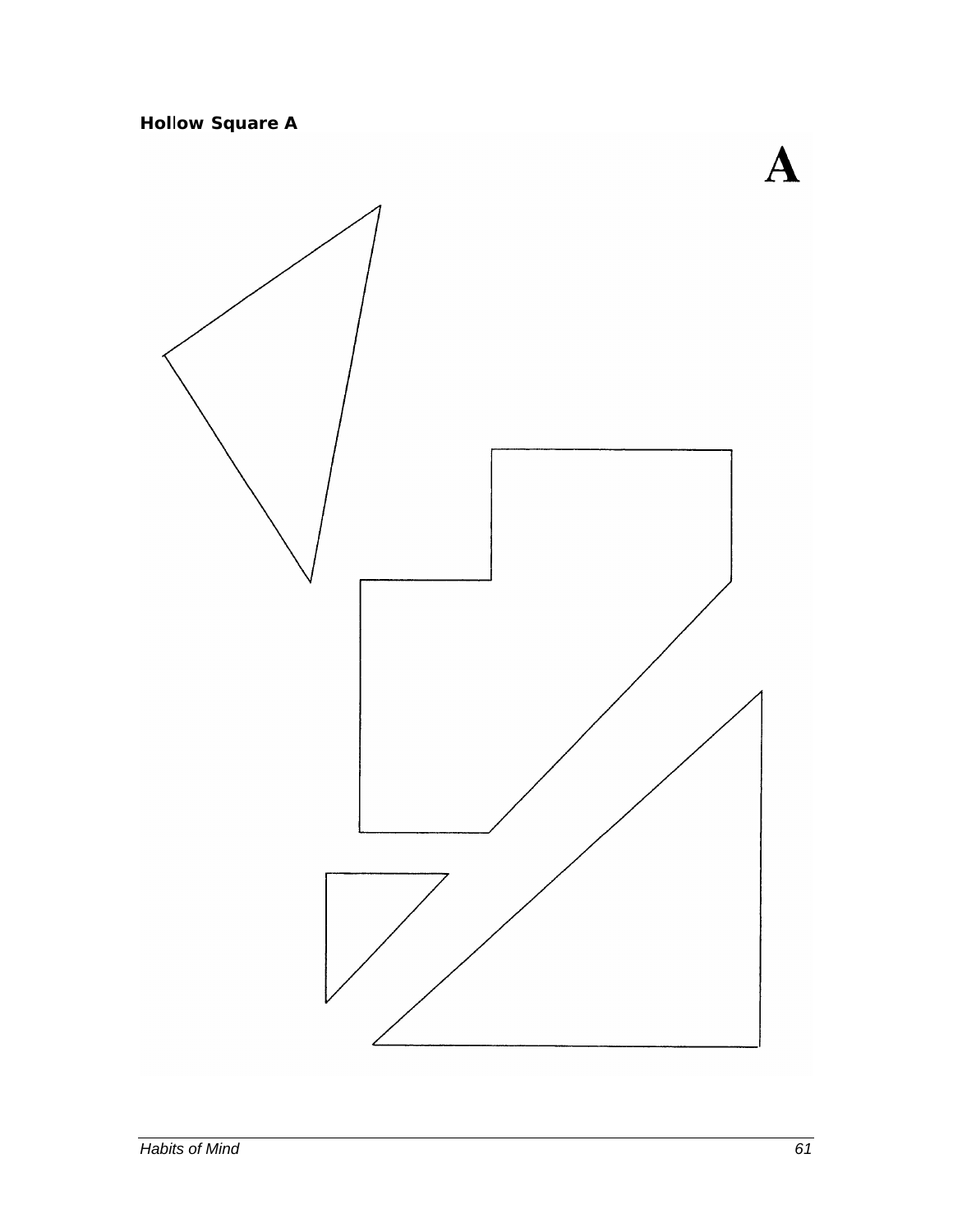**Hollow Square B** 

# B



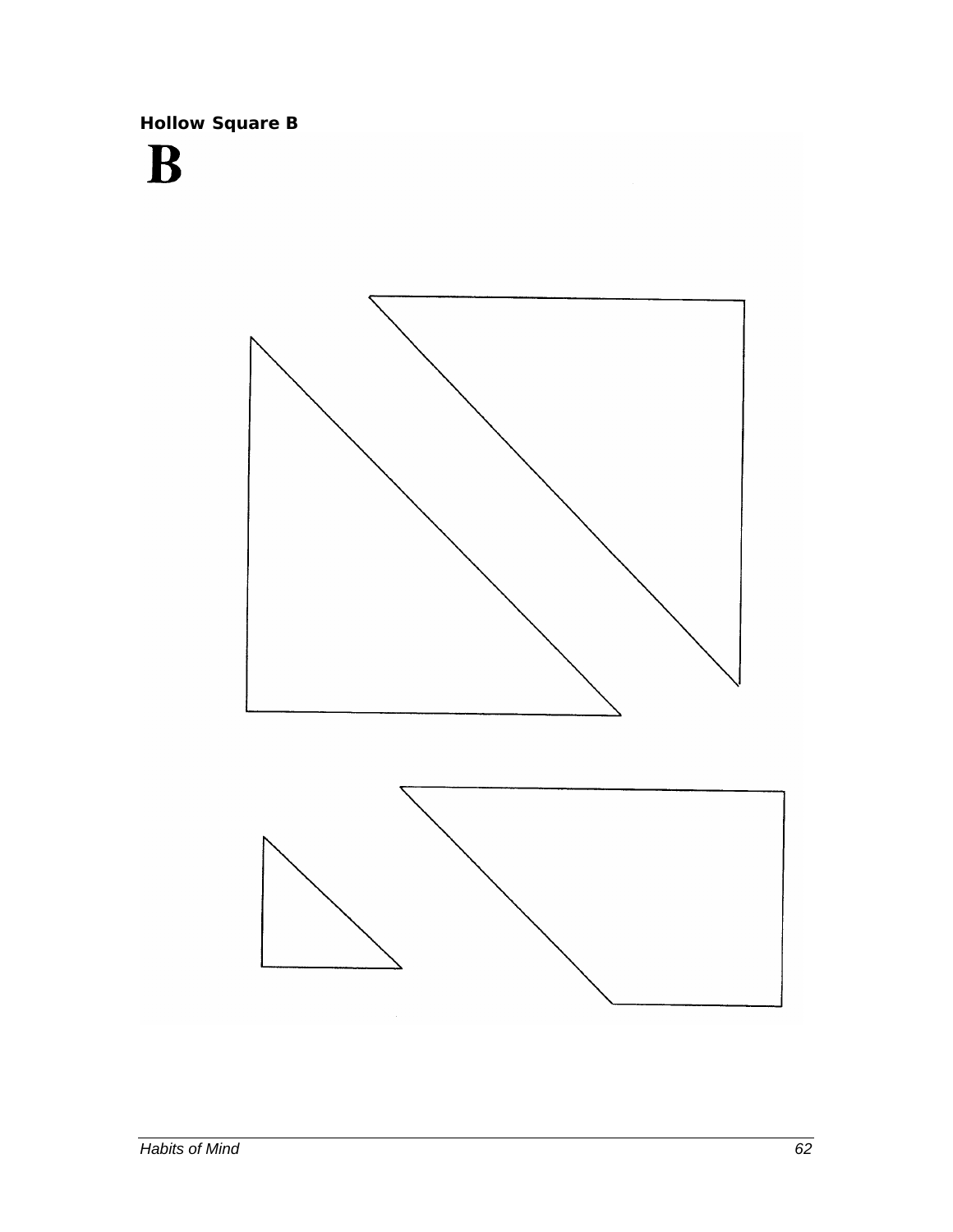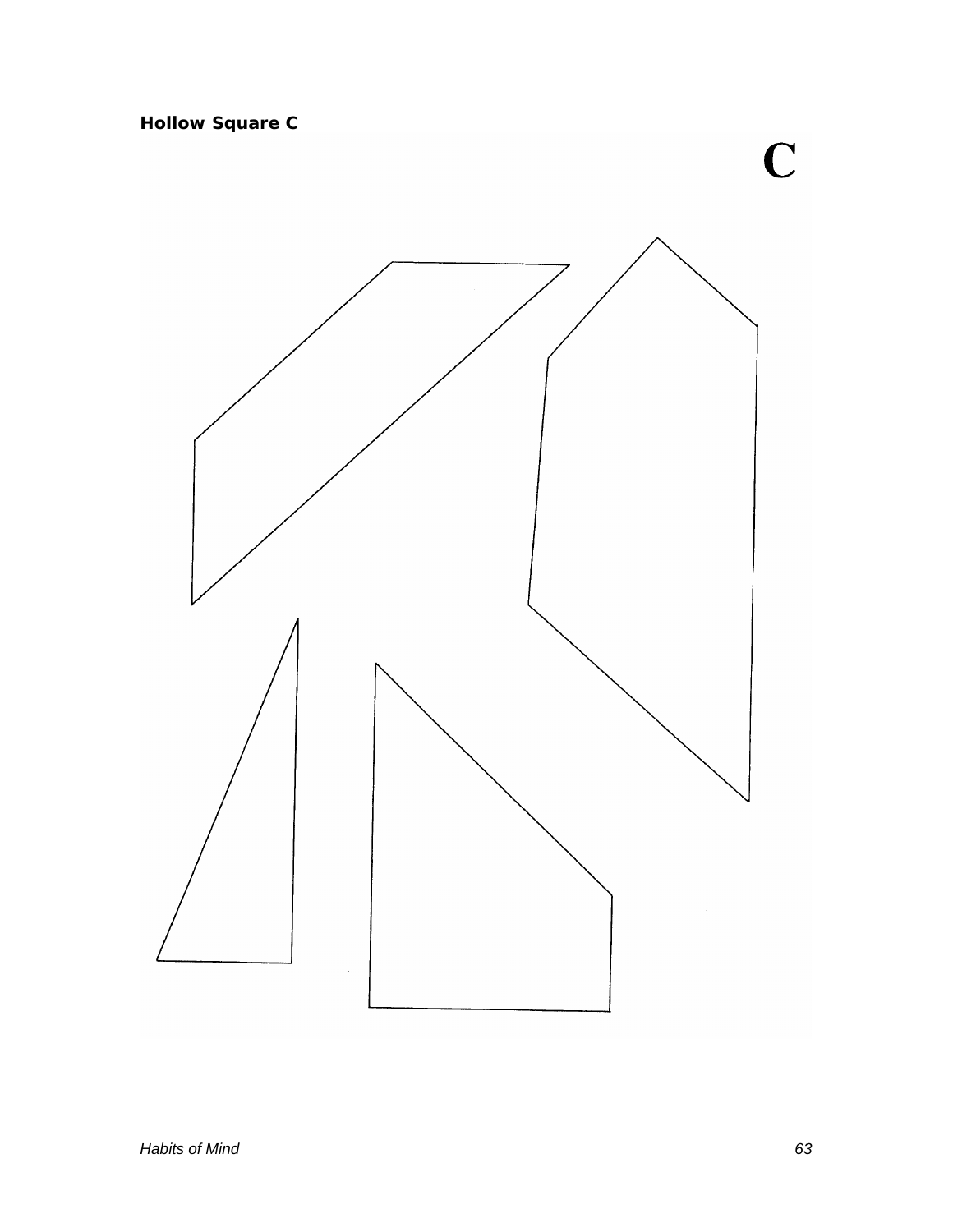**Hollow Square D** D

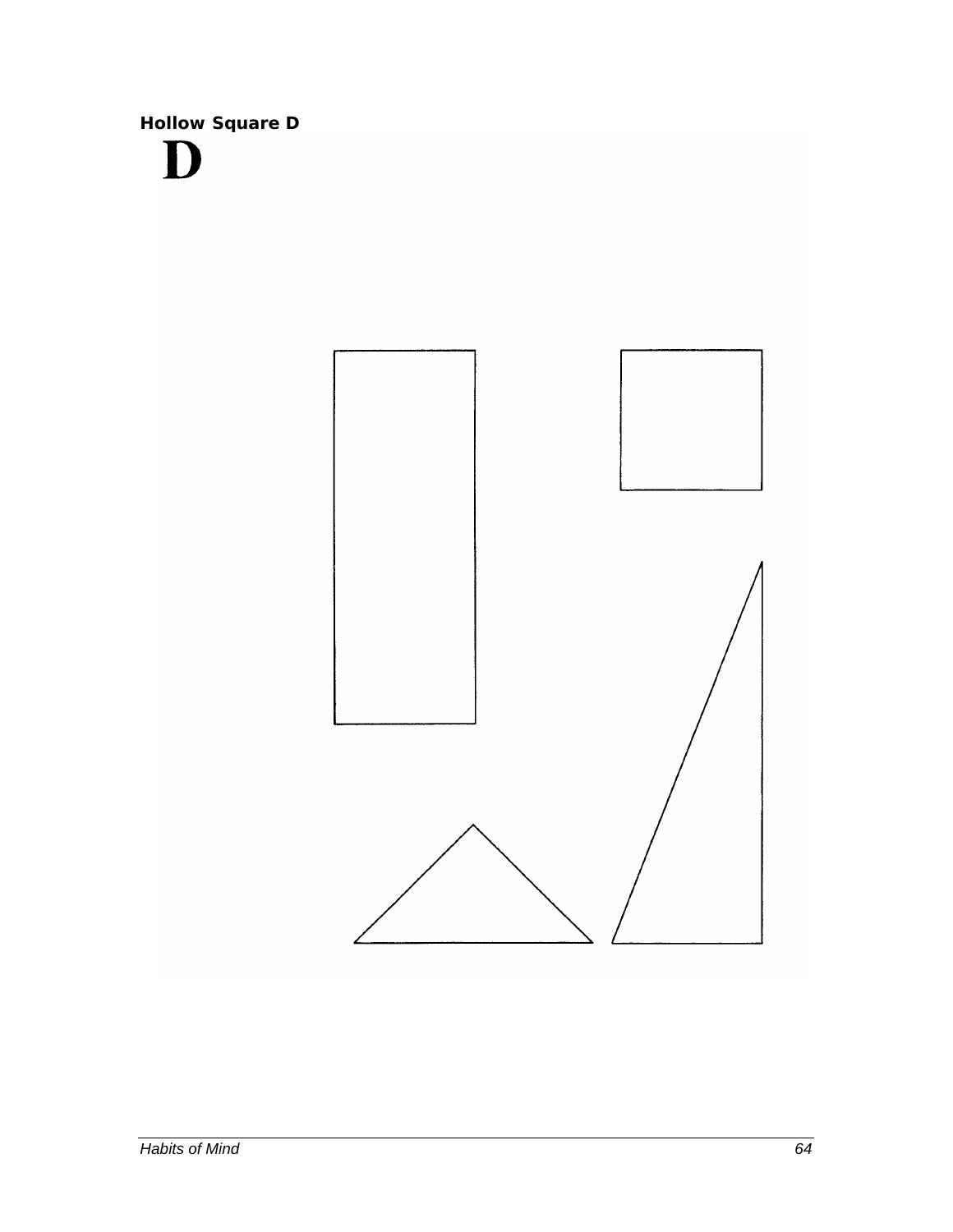# **Teaching Habits of Mind**

**Lesson 12: Creating, Imagining, and Innovating (Habit 11)**  1 hour

#### *Lesson Objectives:*

• To learn and practice attributes of creative thinking.

#### *Lesson Overview:*

This lesson explores creativity and the use of creative thinking, using activities based on the "CREATE FIRST" acronyms.

#### *Materials:*

- Pencil, paper, colored markers, a box of paper clips
- Activity sheets

### *Methodology:*

Guided Group Discussion Activity sheets

#### *Guided Group Discussion* (10 minutes)

*Instructor Note*: Explain to students that creative thinking involves breaking away from usual patterns. Introduce the "CREATE" and "FIRST" acronyms to the class and discuss how they relate to creative thinking.

**Acronyms: C**ombine: Can I combine some things in a new way? **R**everse: Can I reverse some parts or processes here? **E**liminate: Can I eliminate or remove some part or process? **A**lternative: Can I use alternative methods or materials? **T**wist: Can I twist things around a bit? **E**laborate: Can I elaborate or add something?

> **F**antastic: Try bizarre, extravagant, and unreal ideas. **I**ncubate: Incubate or think about an idea for a long time. **R**isks: Take risks despite what others think. **Sensitive:** Be sensitive to the creativity of nature and humans. **T**rigger: Try to trigger new ways of thinking about things by being playful and having fun with ideas.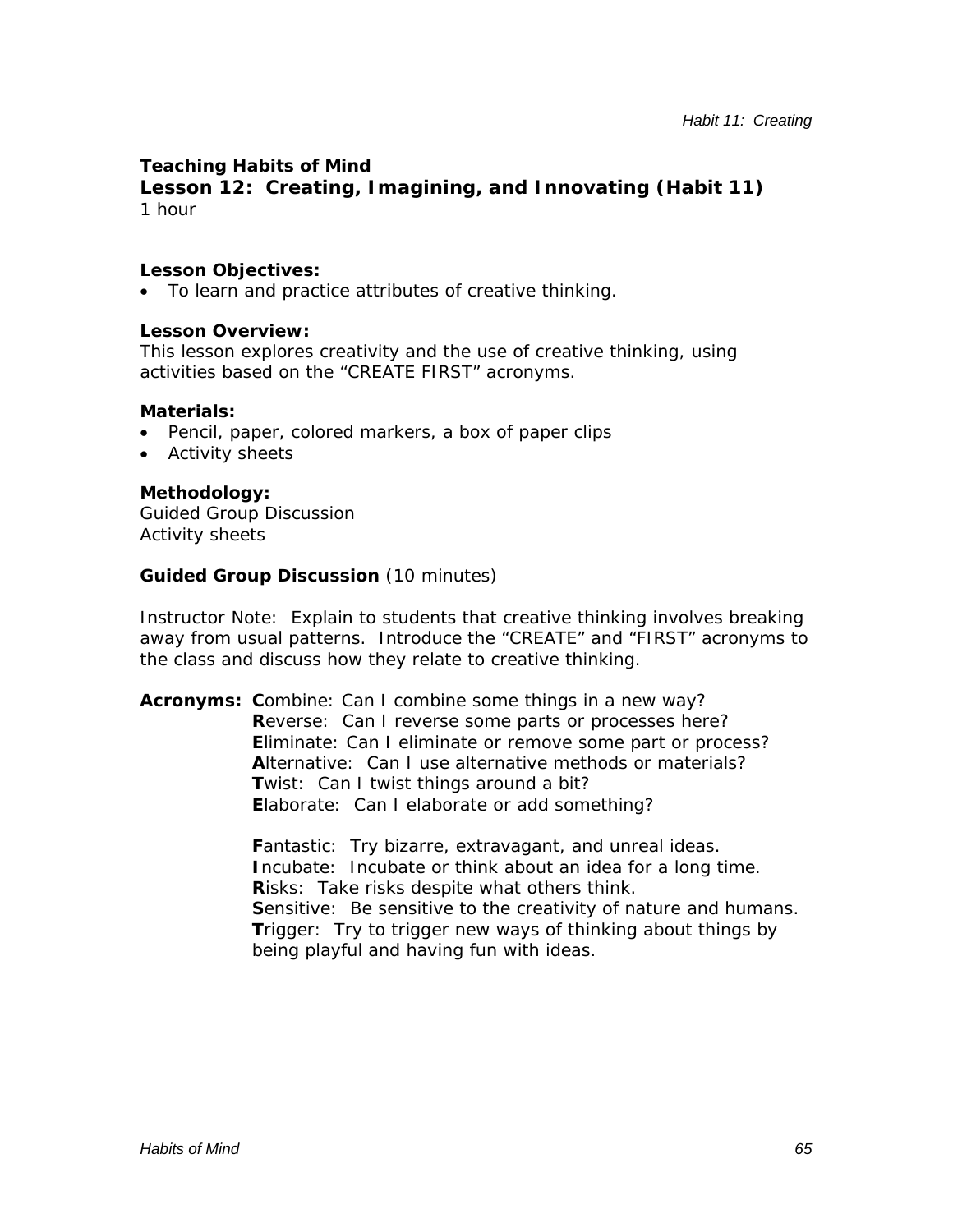*Activity* (40 minutes) Lesson 12 Worksheets

Have students complete creative thinking and worksheets and share answers/responses with the class. Classmates can give feedback. Discuss how "CREATE" and "FIRST" strategies were used.

# *Guided Group Discussion* (10 minutes)

Ask questions about the last worksheet activity:

*What creative strategies did you use to make the drawing from the squiggle*? *Is art a creative outlet for you? Can you create art as a form of expression? What other creative outlets have you explored? How have you incorporated creative strategies to solve a problem or figure something out?* 

*Summarize that creative ideas are original, unusual, and often exciting. They are not standard, ordinary, and necessarily sensible. There are times when accuracy requires the standard and usual applications. Creative thinking is for use at times when either the usual and ordinary responses to situations don't work, or creativity is the main goal.* 

Summarize the "CREATE FIRST" activities for the lesson.

*How is Creating, Innovating, and Imagining something you can use in a positive way?* 

*Creative thinking or out-of-the-box thinking gives us an opportunity to look at things differently and explore optional ways of doing things that we might otherwise miss. It involves developing our senses and creative abilities both for improved problem solving and artistic expression.*

### *Portfolio Activity*

Write in your Habits Portfolio about how you incorporated creative thinking to solve a problem or figure something out.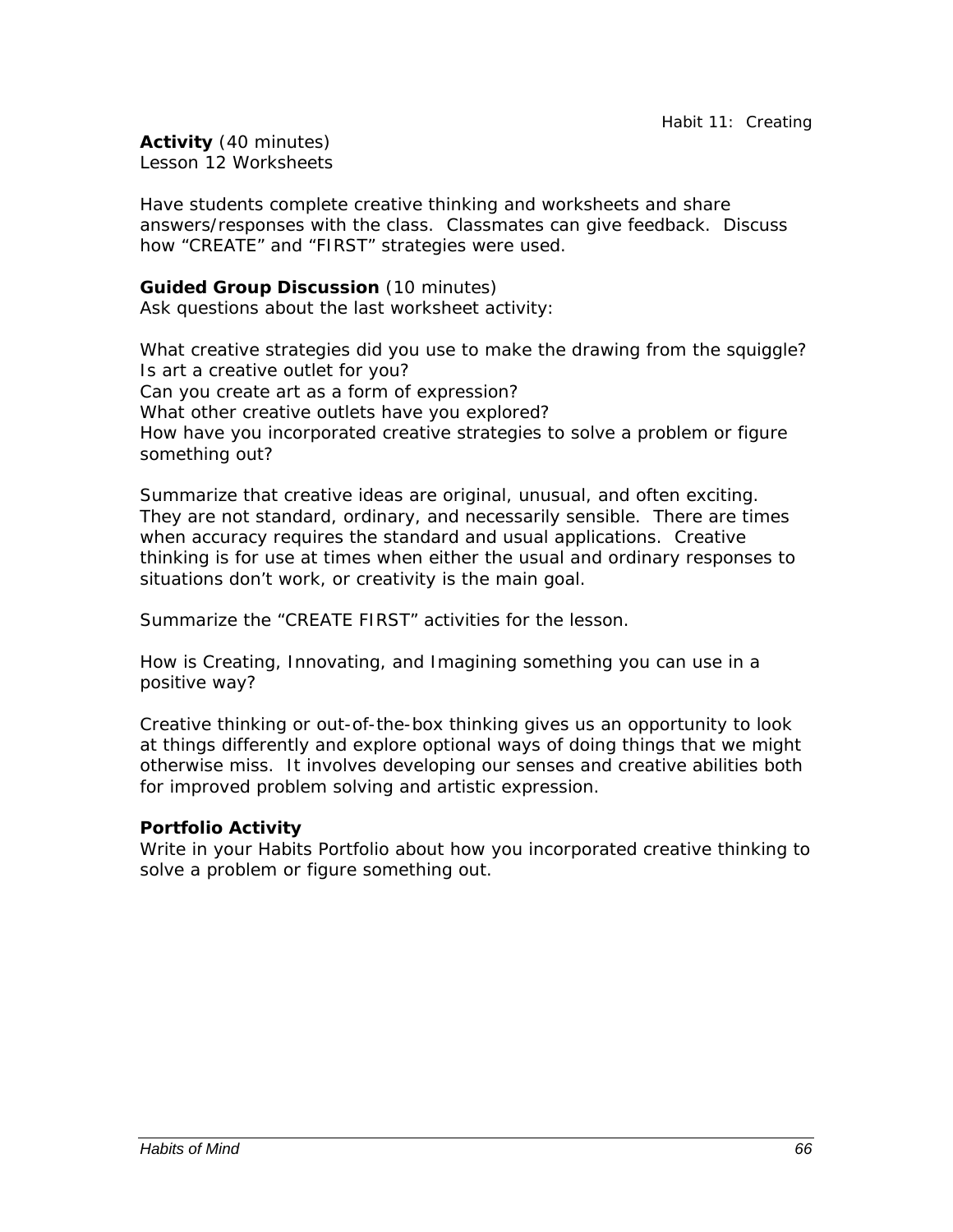#### Lesson 12 Worksheet (page 1) **Creative Consequences**

Complete the following sentences in your own words. Compare your answers with your classmates. Notice differences. Be creative; there is no one correct answer.

If there were no more insects in the world, then

And this would mean that

If the earth were flat, then

And this would mean that

If there were no remaining oil deposits, then

And this would mean that

If there were no longer any dogs on earth, then

And this would mean that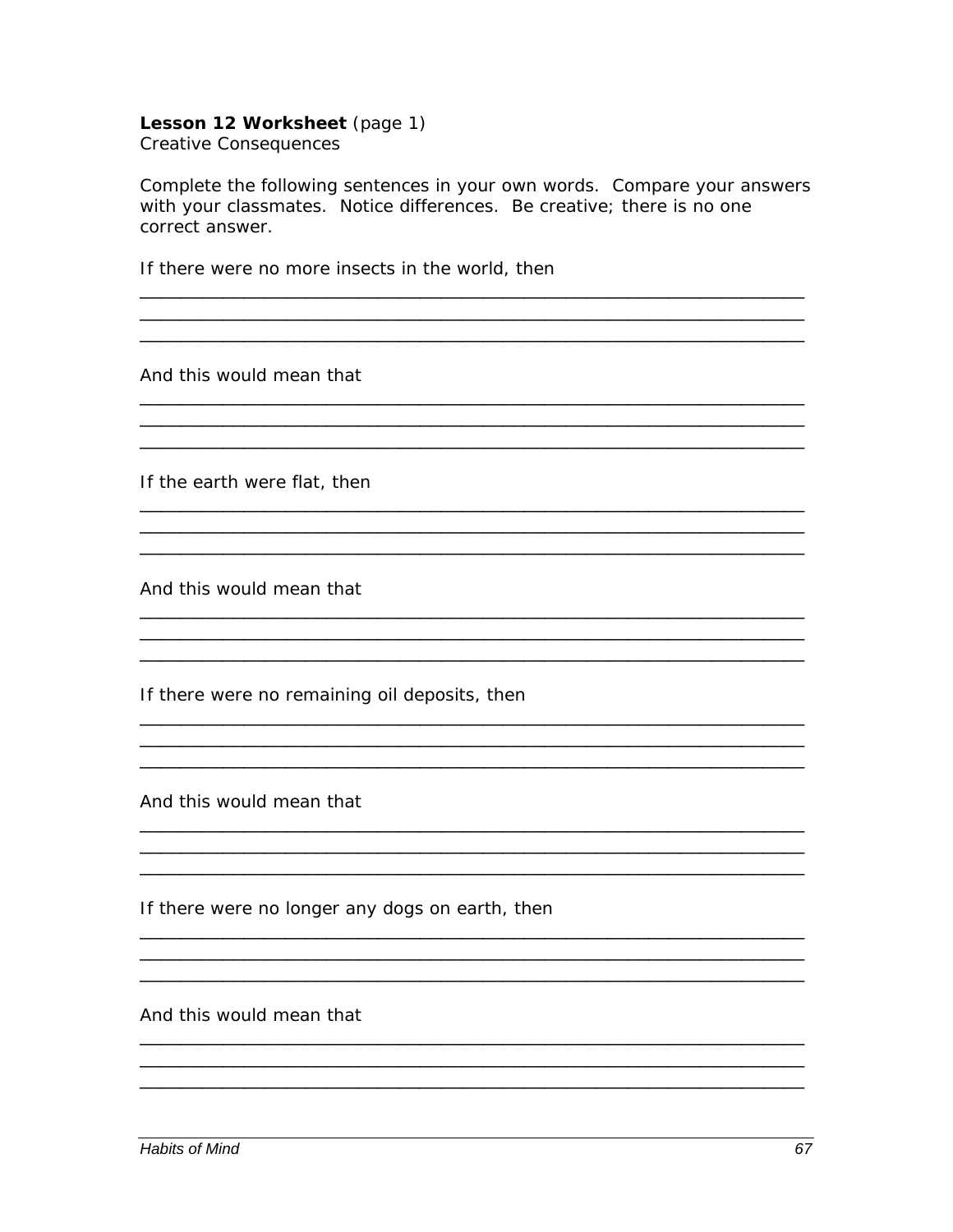#### **Lesson 12 Worksheet** (page 2) Reverse Creative Thinking

Creative thinkers sometimes try reverse thinking. This may help loosen up fixed thinking patterns. Try these ways of thinking:

List three ways to cook a hot dog WITHOUT a stove.

 $1.$  2.  $2.$  3.

List three ways of opening a book WITHOUT holding it with your hands.

 $1.$  2.  $2.$  3.

What are three reasons why a person might be seen reading a newspaper turned UPSIDE DOWN?

 $1.$  2.  $2.$  3.

What are three ways in which a car and a tree are the SAME?

 $1.$  2.  $2.$  3.

List three things that you WOULD NOT find in America.

 $1.$  2.  $2.$  3.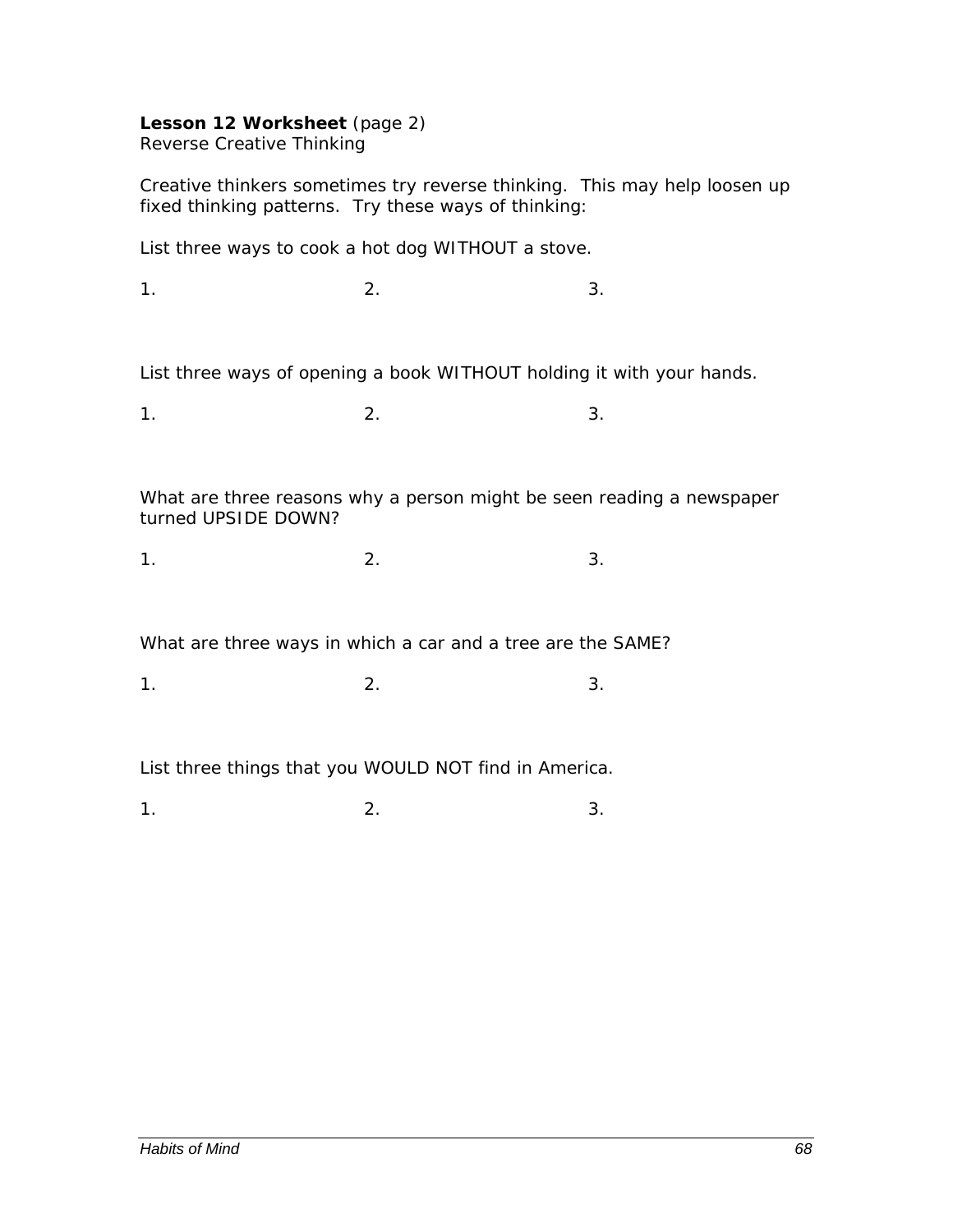#### **Lesson 12 Worksheet** (Page 3) Creative Problem Solving

Think of three ways of getting a ping-pong ball from the bottom of a 3-footlong vertical pipe whose end is stuck in concrete. The pipe is only slightly wider than the ball. You cannot destroy the pipe, the ball, or the concrete.

 $1.$  2.  $2.$  3.

**. . .** 

**. . .** 

**. . .** 

Note: "Out-of-the-box" is an expression that describes nonconformist, creative thinking. The term derives from the following puzzle, which was created by early- 20<sup>th</sup>-century British mathematician Henry Ernest Dudeney.

Put your pencil on dot A. Without taking your pencil from the paper, join these nine dots using no more than 4 straight lines, continuously connected.

(A)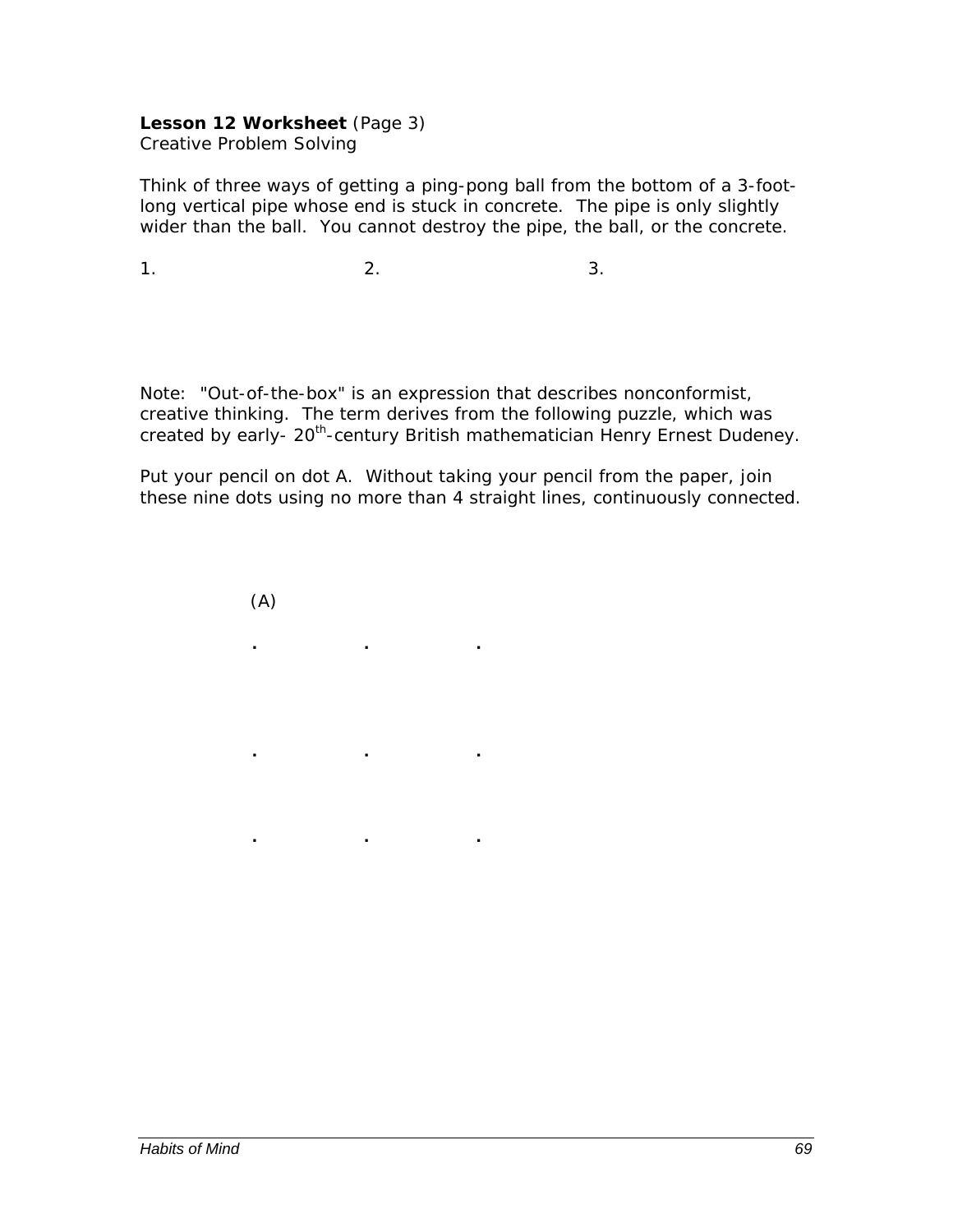#### Lesson 12 Worksheet (Page 4)

Analyzing the Creativity of Designs

Creative people are sensitive to the creativity around them. Most things have a

particular design that serves a particular function. See if you can explain the reason for the following designs:

Why do pencils usually have 6 sides rather than 3 or 10?

Why does a tree have thousands of leaves rather than four or five?

Why are newspaper pages so big compared with the pages of a book?

<u> 1989 - Johann Stoff, deutscher Stoffen und der Stoffen und der Stoffen und der Stoffen und der Stoffen und der</u>

<u> 1980 - Jan James James Barnett, fransk politik (d. 1980)</u>

Why are drinking cups made of clay rather than steel?

Why do dogs and cats have four legs rather than two?

Why is the color red used to indicate danger?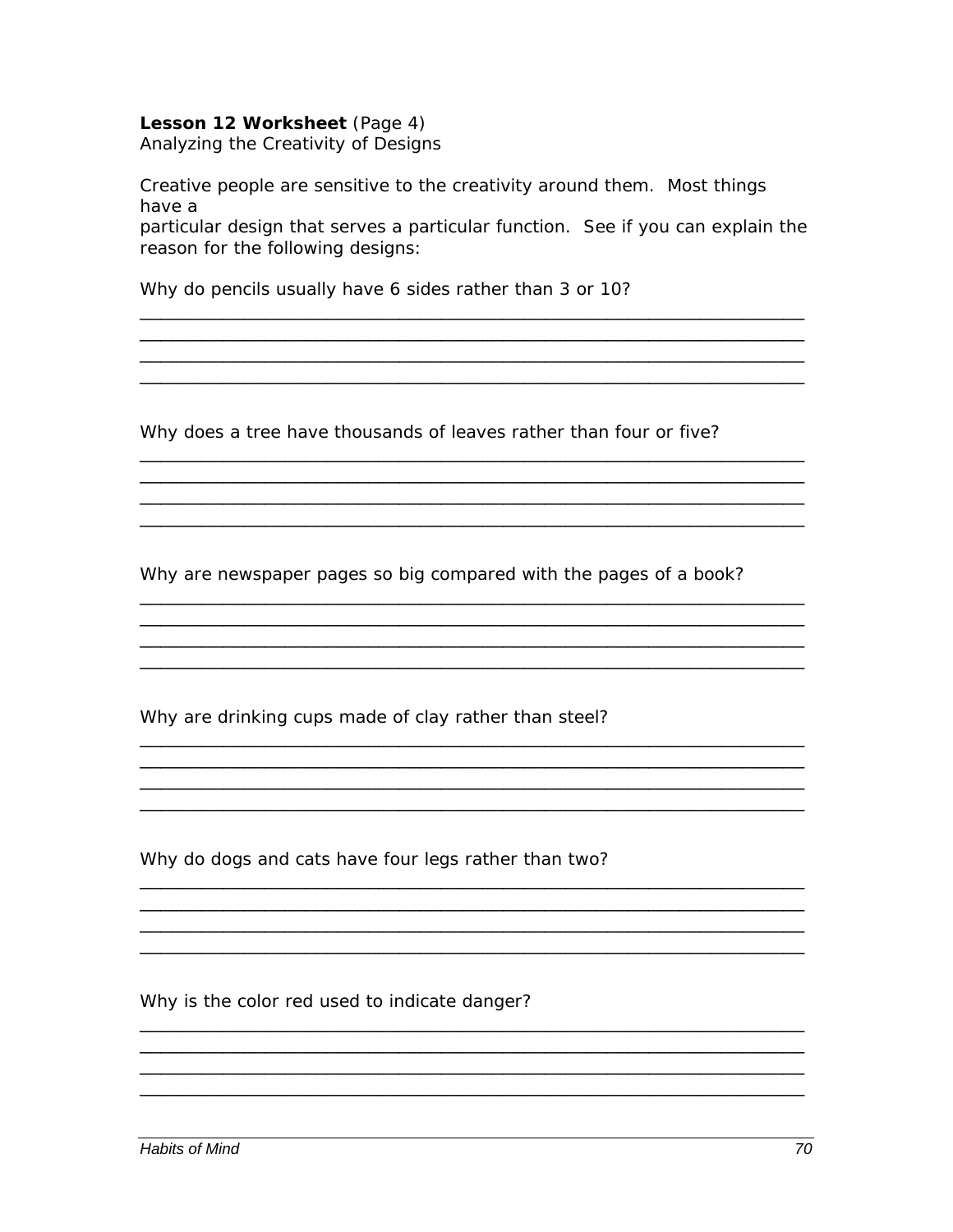# **Lesson 12 Worksheet (page 5)**

Squiggle Art

Make a squiggly line on your paper. Think creatively and represent something by drawing something from the squiggle. Try turning the paper around for different perspectives and limit the white space. Use many colors.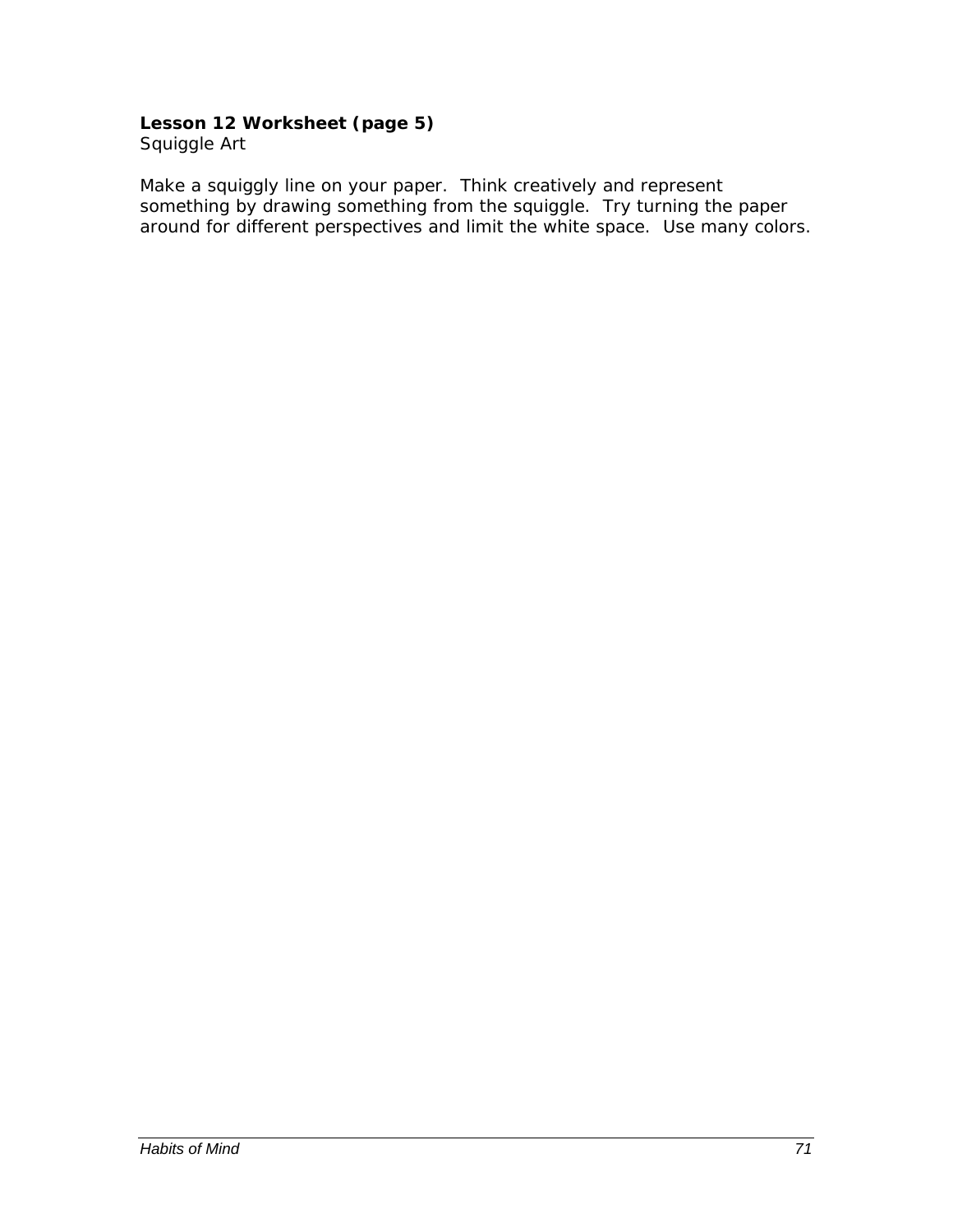# **Teaching Habits of Mind**

**Lesson 13: Responding with Wonderment and Awe (Habit 12)** 1 hour

#### *Lesson Objectives:*

• To encourage students to feel compelled and enthusiastic about learning.

#### *Lesson Overview:*

"What is important about the learning is not so much the content as the enjoyment, enthusiasm, and fascination that students experience about the content."

This lesson begins by introducing students to the "7 Wonders of the World." Students compare various lists and then generate their own. After a discussion of the lists, this lesson ends with some time for students to work on their final projects.

#### *Materials:*

- Flipchart
- Pencils, paper
- Visuals, projector
- Flipchart, chalkboard

# *Methodology:*

Activity Guided Group Discussion

#### *Activity* (30 minutes)

Introduce this lesson by comparing various lists of the "7 Wonders of the World."

If possible, show visuals obtained from internet sites.

The following sites give 3 comparable lists.

- 1. http://www.factmonster.com/ipka/A0923082.html
	- The 7 Wonders of the Modern World
		- Empire State Building
		- Itaipu Dam
		- CN Tower
		- Panama Canal
		- Channel Tunnel
		- North Sea Protection Works
		- Golden Gate Bridge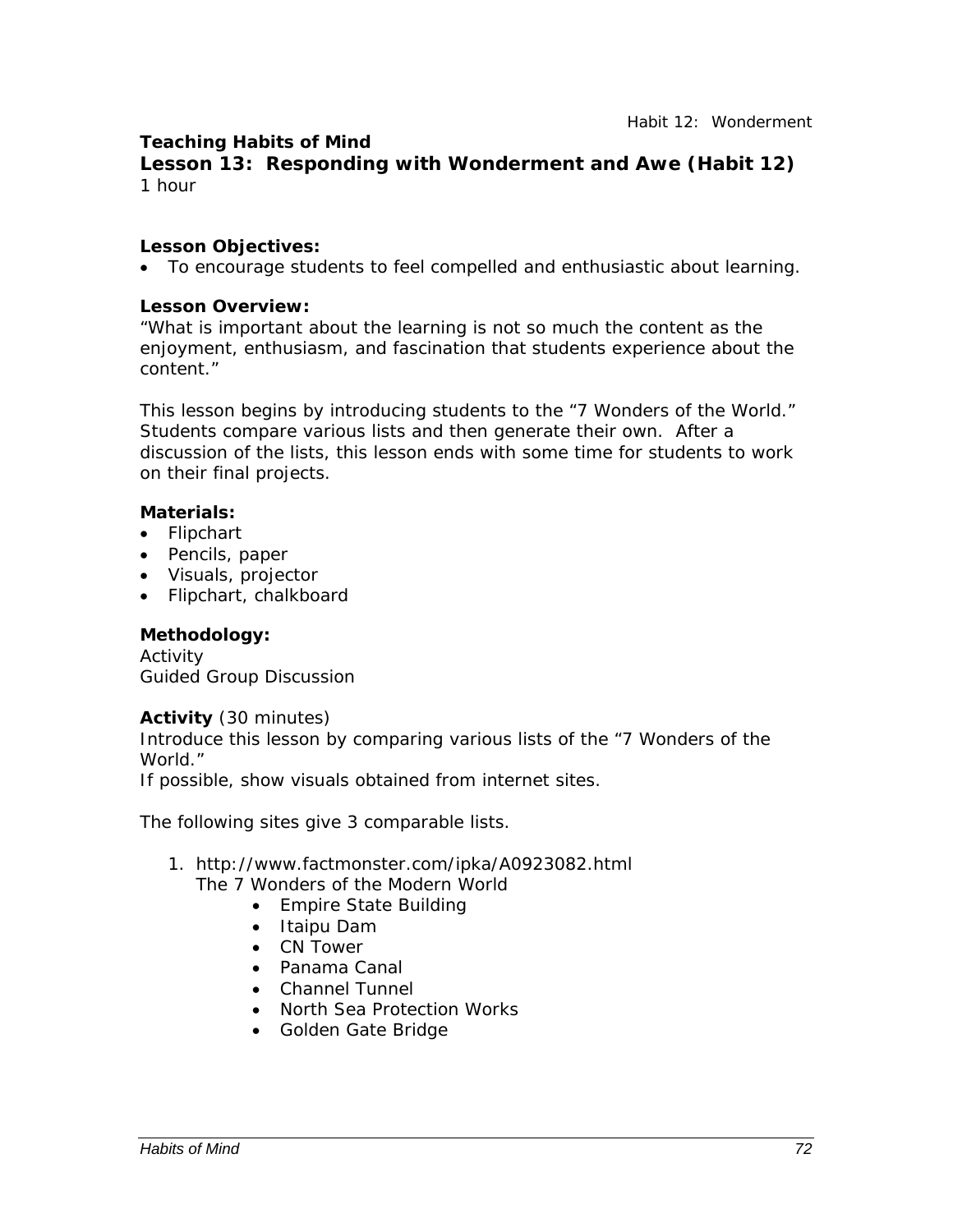- 2. http://www.kaibab.org/misc/gc\_7wond.htm The 7 Natural Wonders of the World
	- Mount Everest in Nepal
	- Victoria Falls in Zambia/Zimbabwe
	- Grand Canyon in Arizona, USA
	- Great Barrier Reef in Australia
	- Northern Lights
	- Paricutin volcano in Mexico
	- Harbor of Rio de Janeiro, Brazil

## 3. http://ce.eng.usf.edu/pharos/wonders/list.html

- The 7 Wonders of the Ancient World
	- The Great Pyramid of Giza
	- The Hanging Gardens of Babylon
	- The Statue of Zeus at Olympia
	- The Temple of Artemis at Ephesus
	- The Mausoleum at Halicarnassus
	- The Colossus of Rhodes
	- The Lighthouse of Alexandria

Have students make their own lists of 7 Wonders drawn from their own experience. Write lists on chalkboard or flipchart.

## *Guided Group Discussion* (10 minutes)

Follow-up activity with class discussion of the following questions: What does wonderment and awe mean?

What kind of state are you in when responding with wonderment and awe?

What captures your attention?

What do you find beautiful?

What do you find awesome?

How does wonderment and awe foster motivation?

## *Reflection* (20 minutes)

Students may be given the remainder of this class to work on their final project. If you have not yet introduced the final project, then you might spend the rest of the class period introducing this project and generating project ideas.

The following activity will help students to begin thinking about their favorite creative outlet.

Ask the group: *What is your favorite creative outlet?* It will help to have a list of possible answers started on the board (writing, poetry, drawing, song, drama, dance, painting, and there are more). Encourage students to answer with not what they're good at, but what they enjoy most. Students can choose more than one outlet.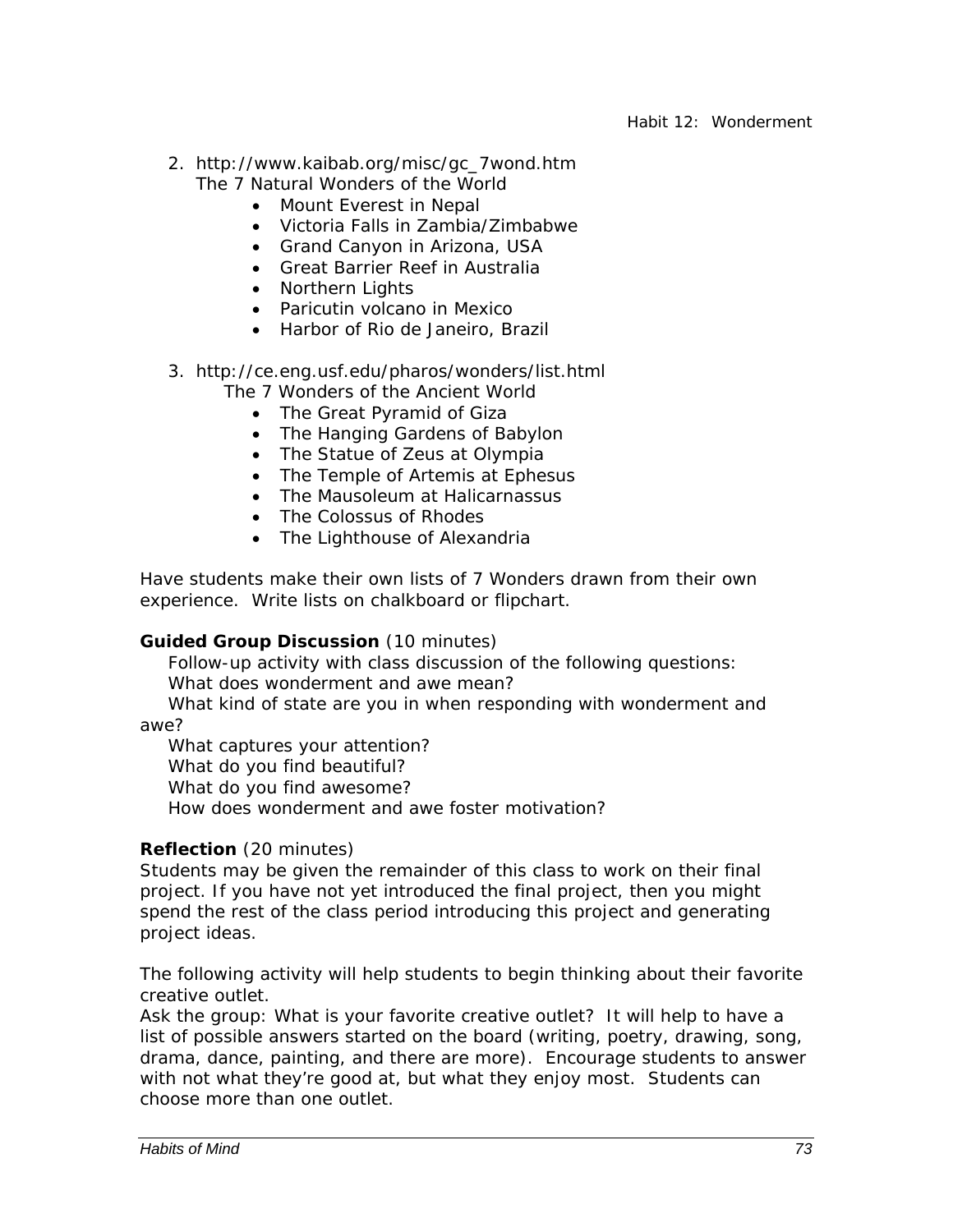Have each student spend time thinking about how to use this creative outlet in the final project. Supply scrap paper, markers, pens, and plenty of craft materials and other supplies. By the end of this activity, students should have some good ideas for their final project.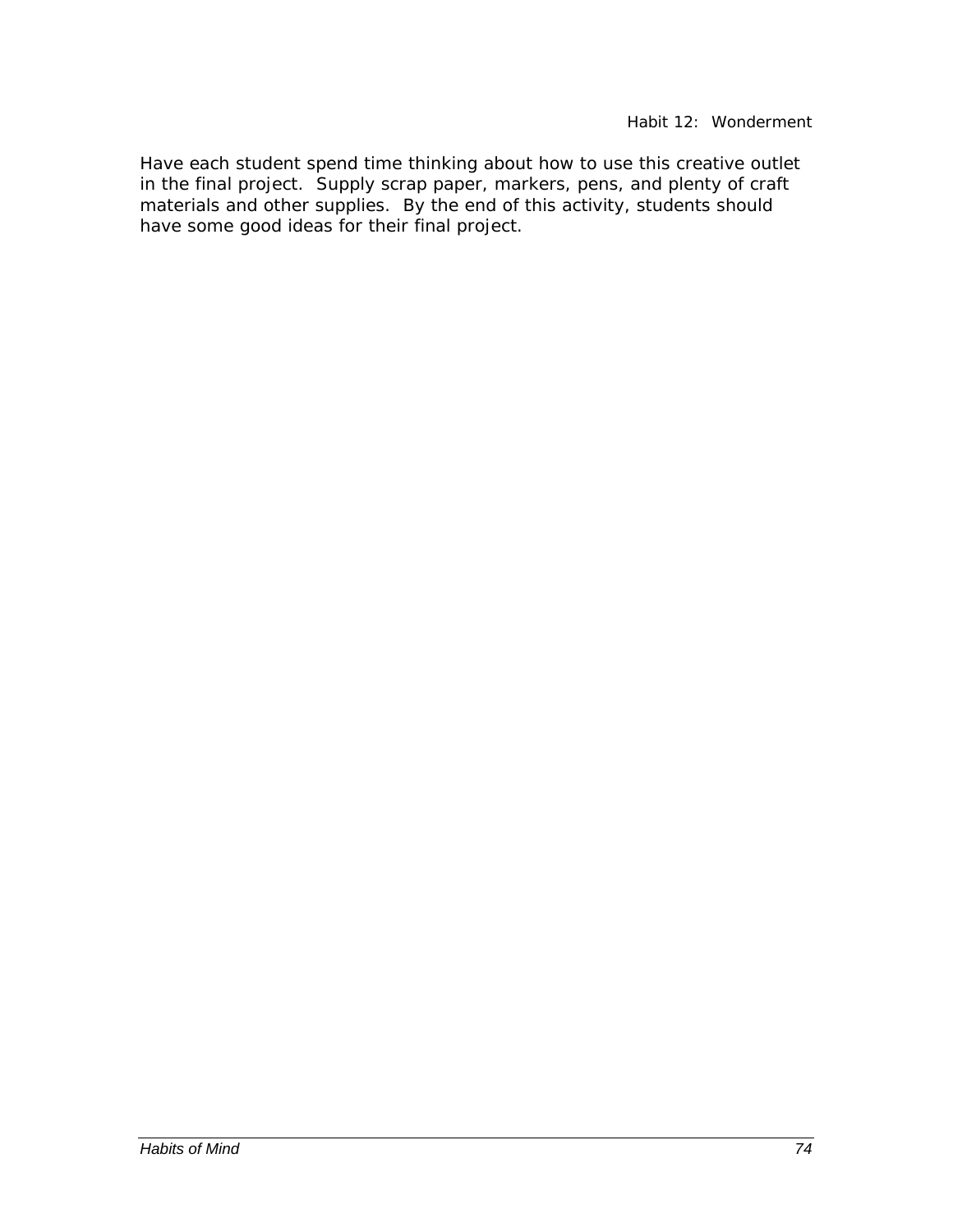## **Teaching Habits of Mind**

**Lesson 14: Applying Past Knowledge to New Situations (Habit 13)**  50 minutes

## *Lesson Objectives:*

- Pull learning from past events and describe how to use this information in the future.
- Reflect on this curriculum and identify knowledge learned through classes and how to apply it in the future.

## *Lesson Overview:*

Using a guided activity, this lesson gives students practice in immediately applying newly learned information to new situations. This lesson also uses a timeline activity and a sharing activity in order to help students pull knowledge from past experiences and identify how to apply this knowledge.

## *Materials:*

- Scrap paper
- Pens or pencils enough for each participant
- Chalk board or newsprint
- Chalk or markers

## *Methodology:*

Guided Group Discussion **Activities** 

## *Guided Group Discussion* (10 minutes)

Brainstorm what Applying Past Knowledge to New Situations looks like, sounds like, and feels like. If there is time, ask students for specific examples of a time they have used this Habit.

Discuss how this habit differs from 20/20 hindsight.

## *Instructor Note*

Webster's defines 20/20 hindsight as "perfect understanding of an event after it has happened." When we act like armchair quarterbacks, we apply our knowledge of an outcome to an old situation. When a quarterback passes a ball for an interception, we say, "The quarterback shouldn't have thrown the ball." This isn't what is meant by applying past knowledge to new situations. A quarterback could be said to apply past knowledge to a new situation when, after throwing an interception, he remembers what the defense looked like, so that the next time he sees the same defense, he elects not to pass but instead hands off the ball to his running back.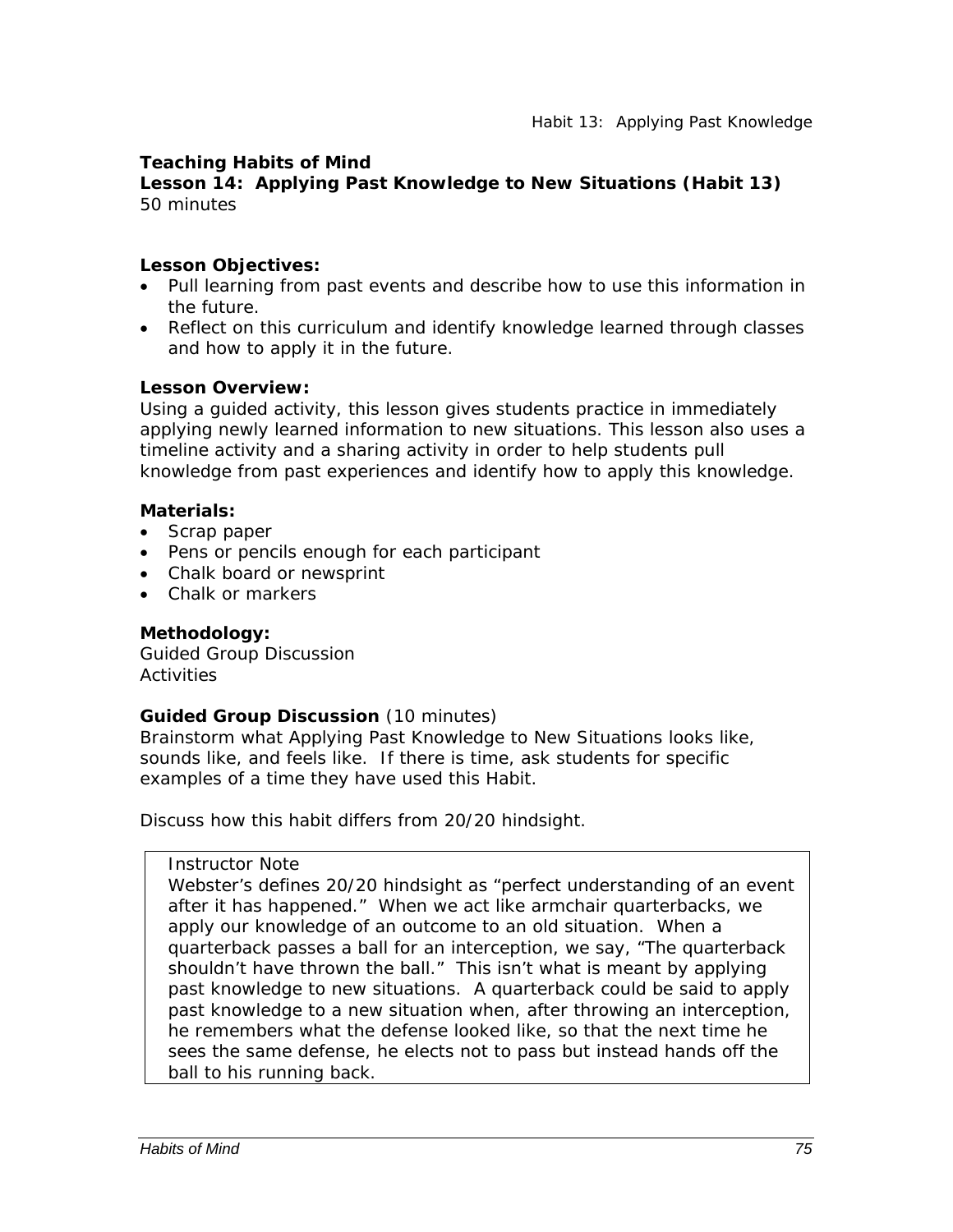## *Activity* (40 minutes)

## *Instructor Note*

What is most important in this activity is that students reflect back on a problem they faced and pull knowledge from it. This activity asks students to draw pictures for a timeline rather than write answers to questions. This activity can easily be turned into a writing journal activity by asking the questions below and leaving out the timeline and drawing directions.

- 1. Think about a difficult time for you that you wish you had the chance to change. Examples might be a fight with a family member, a tough grade in school, or a time that you didn't ask for help but could have.
- 2. Draw a timeline of events that led up to the problem and what happened after you tried to resolve the problem. Include all details that you can remember.
- 3. Looking back on this event and all that led up to it and resulted from it, what knowledge have you gained from this experience? Draw a picture or make a sketch that represents that knowledge. For example, a clock face would represent knowledge of time management. How can you apply this knowledge to future situations?
- 4. What knowledge are you getting from these classes? Again, draw a picture that represents this knowledge. How will you apply this knowledge?

Ask for volunteers to share their timelines and drawings. They can share part or all of their stories.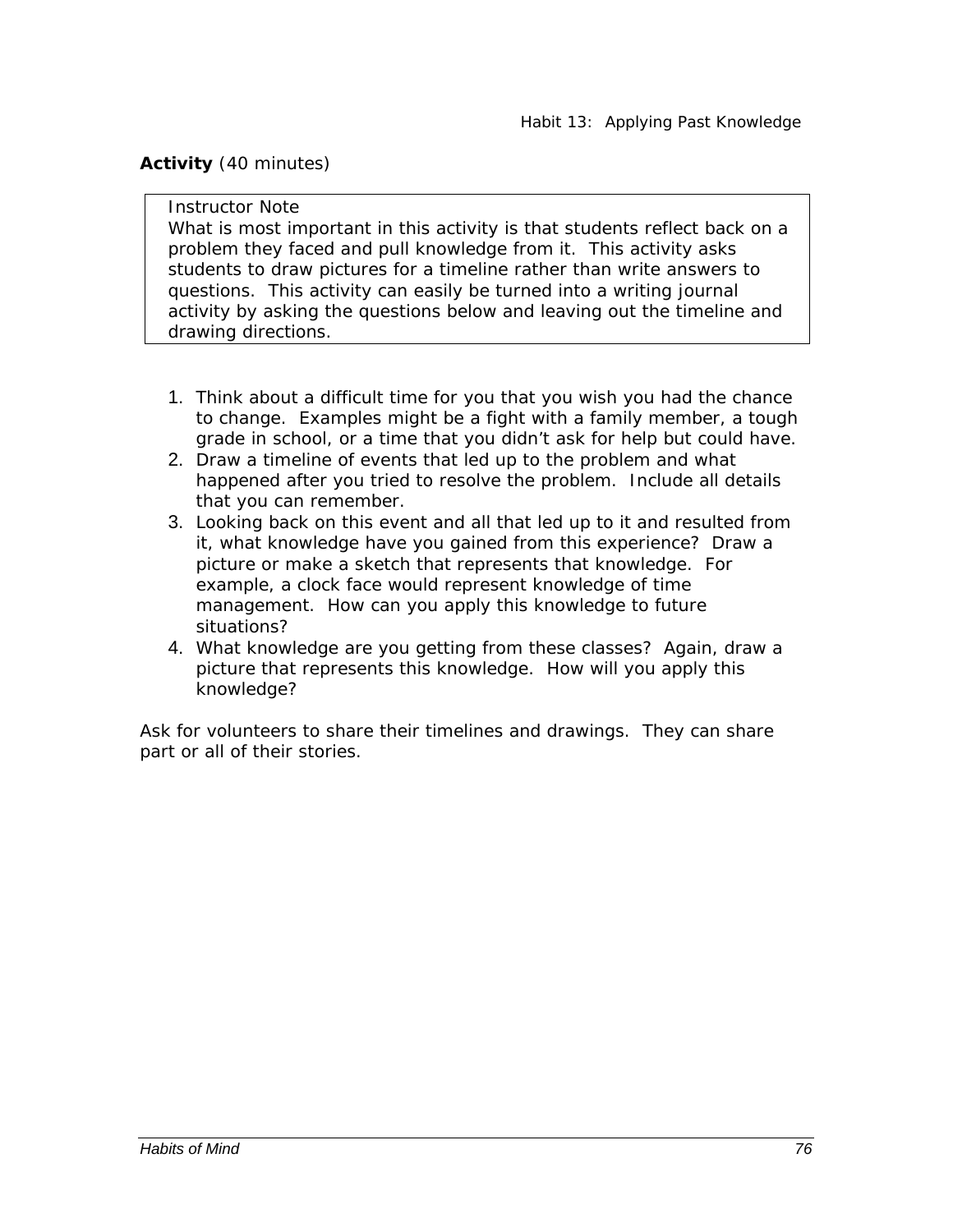## **Teaching Habits of Mind**

**Lesson 15: Questioning and Posing Problems (Habit 14)**  1 hour

#### *Lesson Objectives:*

• Use questions to define or solve a problem.

#### *Lesson Overview:*

This lesson will explore the importance of posing questions as part of the thought process needed to solve problems.

#### *Materials:*

• Newsprint/ markers

#### *Methodology:*

Guided Group Discussion Activity Activity: coaching exercise

#### *Guided Group Discussion* (10 minutes)

Provide a brief overview of the Habit Questioning and Posing Problems.

Refer students to the word splash and ask them to share examples of times they used this Habit.

*How does Questioning and Posing Problems help you Apply Past Knowledge to current situations and problems?* 

*How can you apply Creating, Imagining, and Innovating, or out-of-the-box thinking, when Questioning and Posing Problems?* 

*We can use Questioning and Posing Problems to expand our thinking and explore many ways to come at problems.*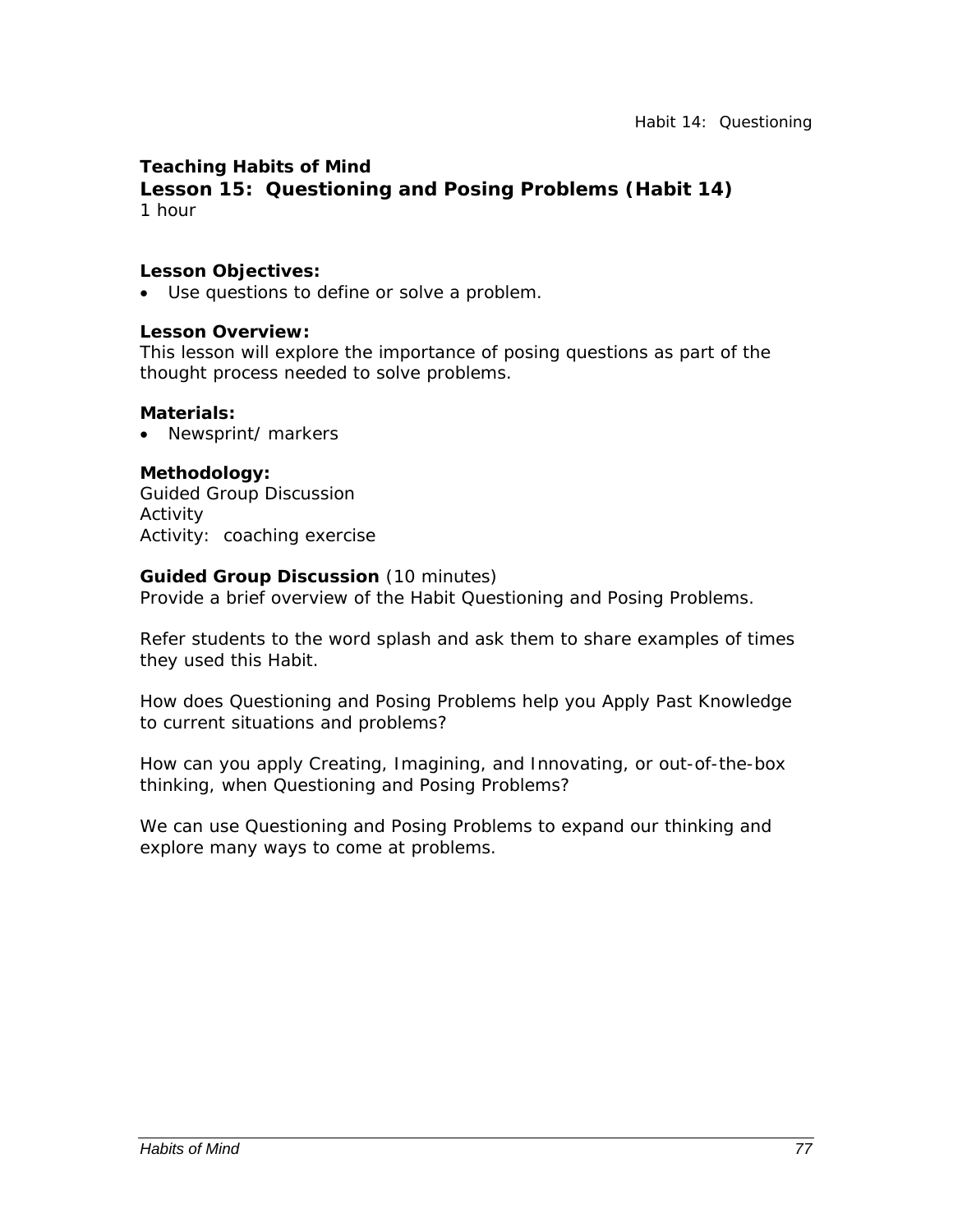*Instructor Note*  Use this quotation to inform your teaching and to help students think of questions to help solve their problems.

"One of the distinguishing characteristics of humans is our inclination and ability to find problems to solve. Effective problem solvers know how to ask questions to fill in the gaps between what they know and what they don't know."

Questioning exists at three levels: *Data gathering*  These questions use the senses to take in and sort out information.

What do I know? What information do I already have? How reliable is this information?

*Processing questions* 

Processing questions look at cause and effect, exploring, summarizing, comparing, contrasting, and putting related things together.

How are this and that related? What caused this connection?

*Wondering about "what if . . . "* 

Speculating and elaborating questions enable people to use complex thinking strategies to find unique and creative solutions.

What would happen if . . . ? If this is true, then what might happen if?

Developing higher levels of questioning improves our ability to problem solve. In this lesson, you are going to have a chance to practice Questioning and Posing Problems as a way to solve problems.

## *Activity* (30 minutes)

Review the S.O.D.A.S. method, and how to use it in a group situation.

- 1. Establish the nature of the problem (**S**)
- 2. Determine possible solutions (**O**)
- 3. Weigh the disadvantages (**D**) of each option
- 4. Weigh the advantages (**A**) of each option, and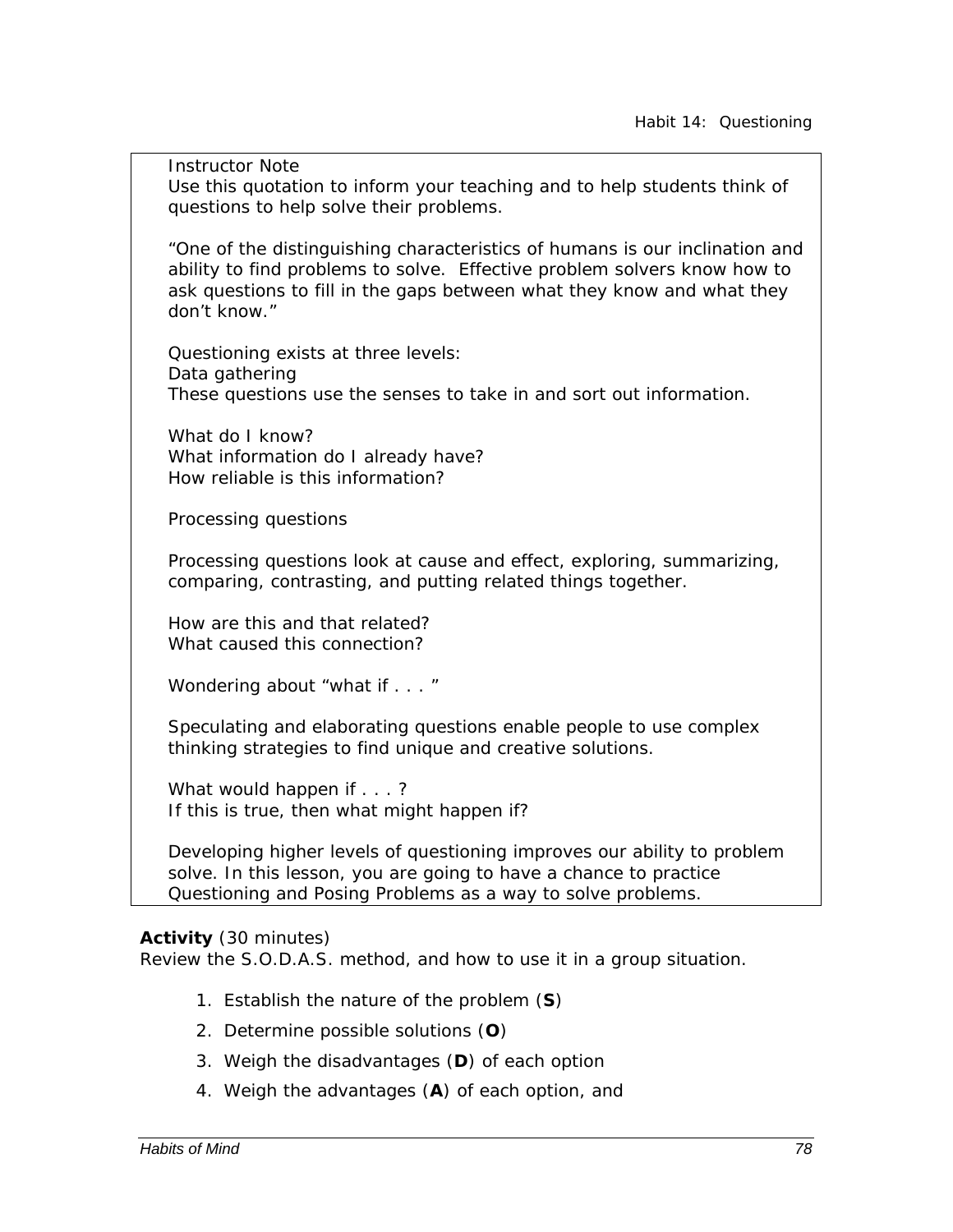5. Select the best course of action (**S**).

Ask groups of three to apply the **S.O.D.A.S**. method to the following problems.

- 1. You have a new job but no transportation.
- 2. You have a new job but you don't get paid for two weeks and you need new clothes for work.
- 3. You have no job, but your rent and phone bills are due.
- 4. You've been holding down a job and you get paid every Thursday, but by Monday your money is all gone.
- 5. Create your own scenario.

## *Guided Group Discussion* (10 minutes)

Pull the groups back together and ask for report outs.

*How did the* **S.O.D.A.S.** method *work?* 

*Is the Habit Questioning and Posing Problems one that will be useful to work on?* 

*Can you help someone else by Questioning and Posing Problems instead of giving advice? (This is coaching.)* 

## *Reflection* (10 minutes)

Ask students to refer to their 16 Habits of Mind portfolios.

*What happened when you tried used Questioning and Posing Problems skills?* 

## *Optional Ways to Teach*

For students who find writing or journaling challenging you can suggest portfolio alternatives like drawing, using collages or cut-out pictures, composing a song or a rap.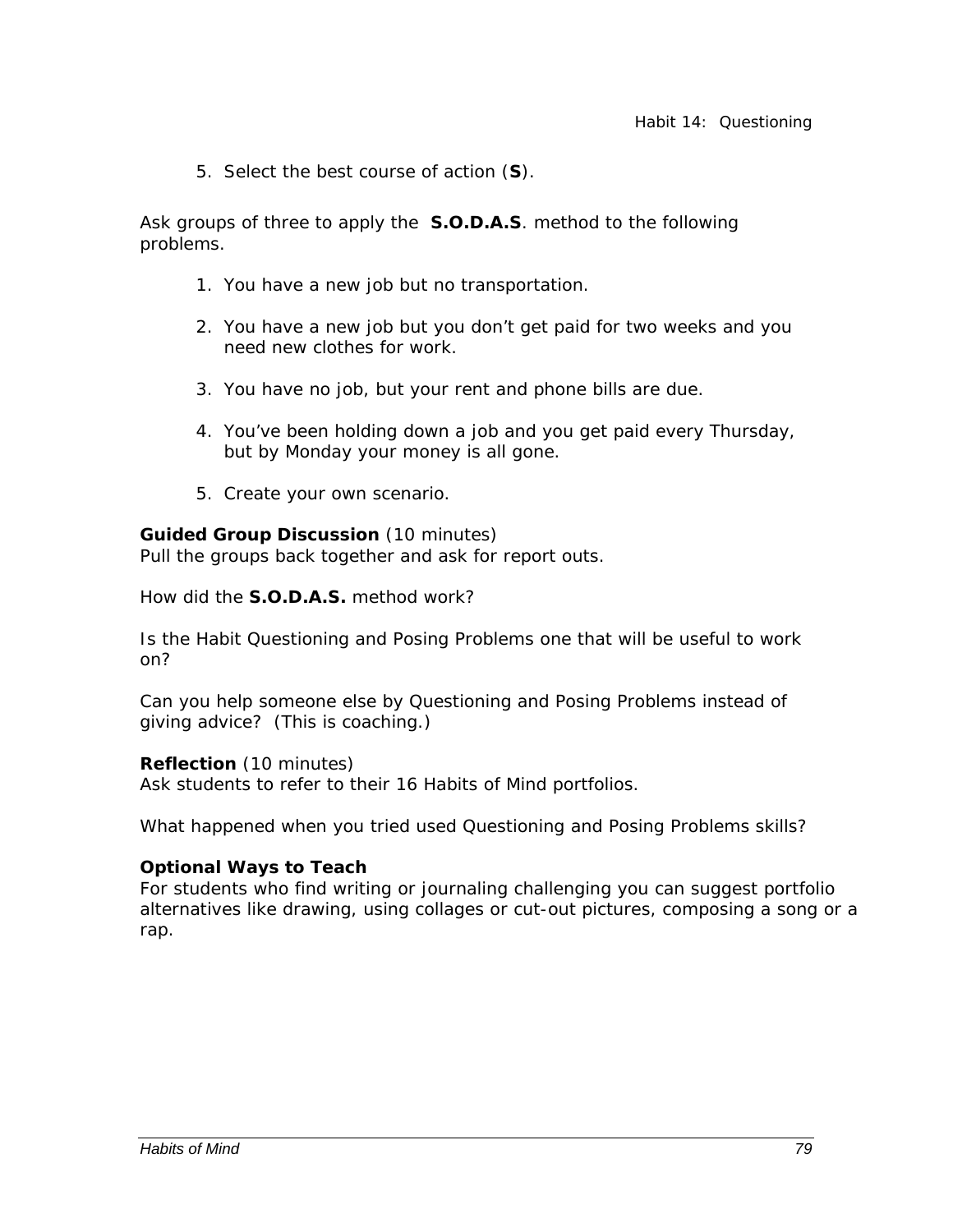## **Teaching Habits of Mind Lesson 16: Managing Impulsivity (Habit 15)**

2 1-hour sessions

## *Lesson Objectives:*

- Identify and recognize actions that students display when they're acting impulsively.
- Identify and list reasons that cause them to act impulsively.

## *Lesson Overview:*

The first session of this lesson helps students identify behaviors they exhibit when they are managing and not managing their impulsivity. Through this activity, students discuss triggers or specific situations that make it difficult to manage impulsivity.

The second session of this lesson combines learning from the first lesson on Managing Impulsivity with Taking Responsible Risks. This lesson begins with a review of the previous Managing Impulsivity class.

#### *Materials:*

Session 1:

- Equipment to play short clip of a movie
- Movie: *Happy Gilmore* (first clip: cue to first golf game when Happy Gilmore beats up Bob Barker and throws his club; second clip: cue to golf tournament when Happy Gilmore controls his anger and doesn't swear or throw his club)
- Chalkboard or newsprint
- Chalk or markers

Session 2:

- Chalkboard or newsprint
- Chalk or markers
- Lists from first part and Taking Responsible Risks lesson
- Lesson 16 Worksheet: Habits of Mind and Acting Impulsively

## *Methodology:*

**Presentation** Guided Group Discussion Activity Reflection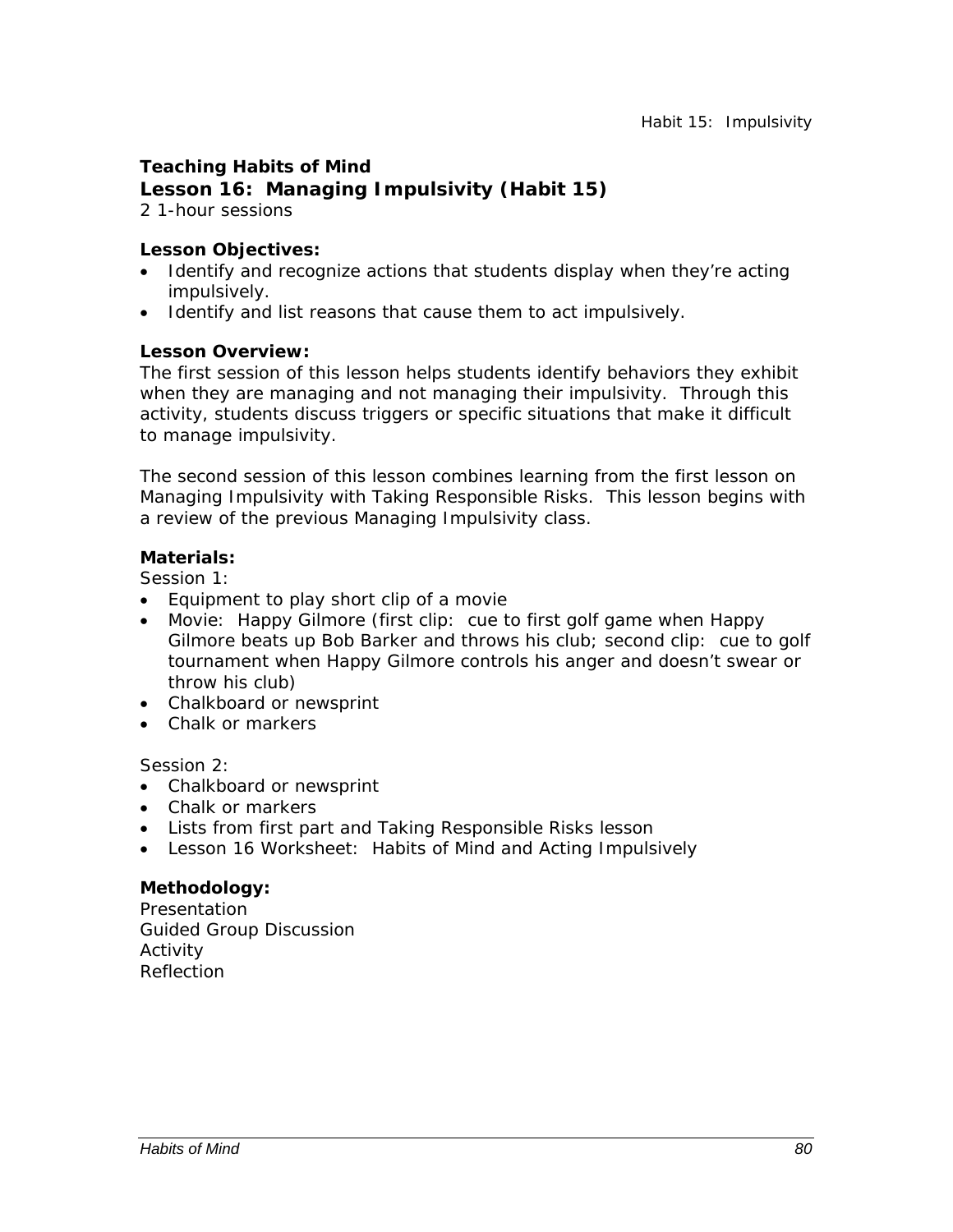## **Session 1 Activity** (20 minutes)

#### Movie

Play both movie clips. The first is an example of a character (Adam Sandler playing Happy Gilmore) not managing impulsivity; the second is an example of the same character managing impulsivity. Ask students to describe what they notice in each short clip.

## *Activity/Guided Group Discussion* (20 minutes)

"Looks Like, Sounds Like, Feels Like" lists

On a board or newsprint, students brainstorm what Managing Impulsivity looks like, sounds like, and feels like. It may help for students first to brainstorm (and possibly share) an example of a time when they managed impulsivity.

The class then performs the same brainstorming activity for *not* managing impulsivity by describing what it looks like, sounds like, and feels like *not* to manage impulsivity. Once again, it may be easier if students first brainstorm an example of a time when they didn't manage their impulsivity.

If you are using newsprint, keep these lists posted throughout the rest of this class, and save these sheets for the next class.

#### *Activity/Guided Group Discussion* (20 minutes)

"Reasons I Act Impulsively" lists

Split the class into small groups of two or three. Give each group three sheets of paper and markers. The three sheets should be labeled: "Situations when it is appropriate to act impulsively," "Situations when it isn't appropriate to act impulsively," and "Reasons I act impulsively." Ask the groups to work together to brainstorm responses to these questions.

#### *Instructor Note*

Remind the class of the rules of brainstorming: During a brainstorming session, there are no judgments made on anything listed. Every thought should be said out loud and everything said out loud should be written down. No one discusses any of the ideas listed.

After 15 minutes, each group chooses a volunteer to share their lists with the large group. Save these sheets for use in part two of this class.

## *Session 2 Activity*: (20 minutes)

Review "Why is it important to manage impulsivity" lists. Review the lists made from during the first session (both "looks like, sounds like, feels like" lists and the "Reasons I Act Impulsively" lists).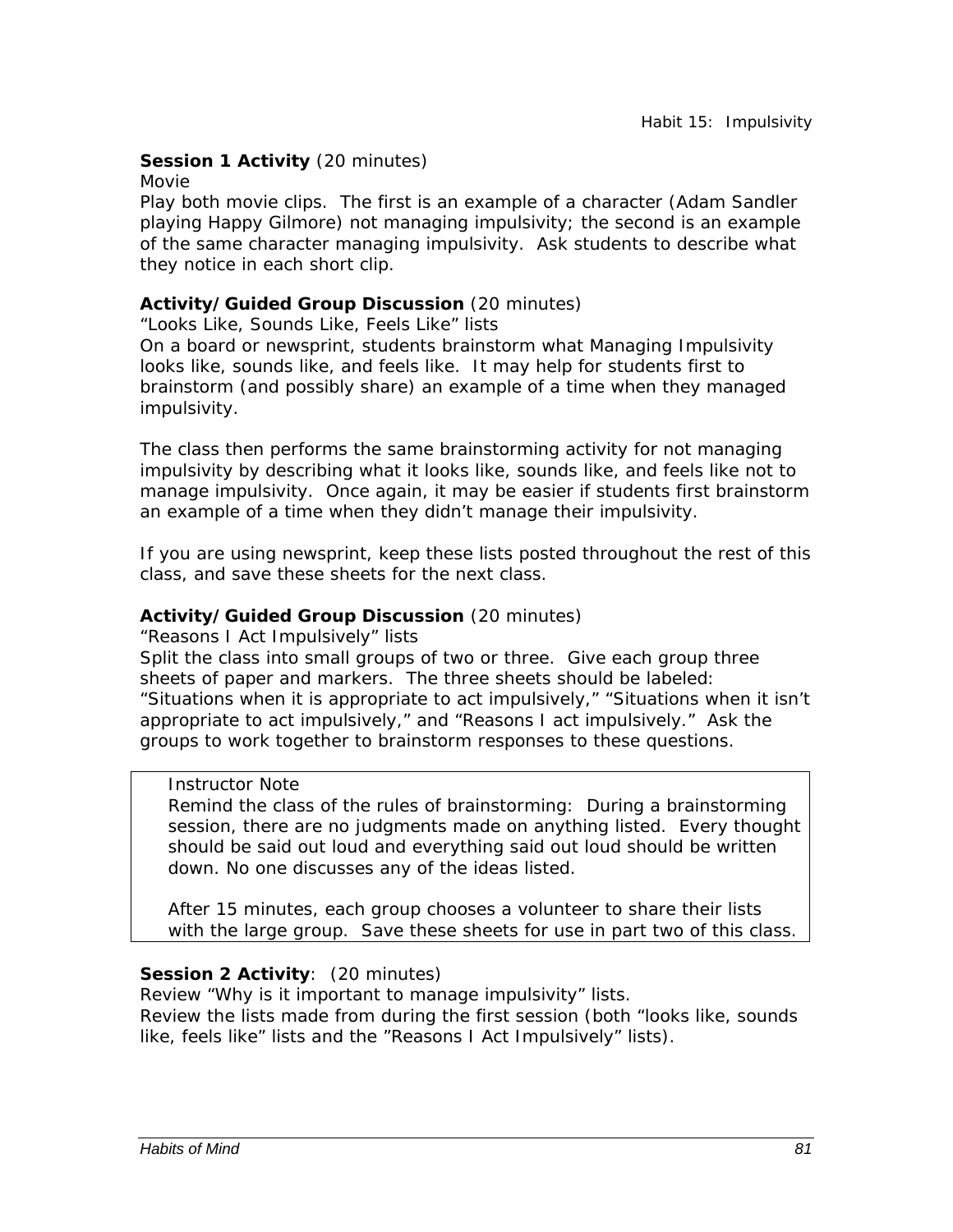Ask the class "Why is it important to manage impulsivity?" Write the answers on the board or newsprint. Then discuss this as a group. Keep this list posted throughout the rest of this class.

## *Activity* (30 minutes)

Review the Lesson 16 worksheet. Explain that this is a list of our "buttons." We all have them! When our buttons are pushed, we act in ways we may later regret. Ask if there is anything else to add to this list.

Lesson 16 Worksheet: Habits of Mind and Acting Impulsively Ask students first to list, in the first column, all the actions they do impulsively. Examples might be yelling, punching someone, etc. Then for each action listed in the first column, ask them to fill out the second and third columns.

After about 15 minutes, ask for volunteers to share one or two of examples.

## *Optional Ways to Teach*

In pairs, have students work through this worksheet orally rather than asking each student to write answers.

## *Reflection* (10 minutes)

Draw or write about a situation you often find yourself acting impulsively in. Draw or write your impulsive reaction. Now draw or write a different way of acting that follows the steps you outlined in the worksheet.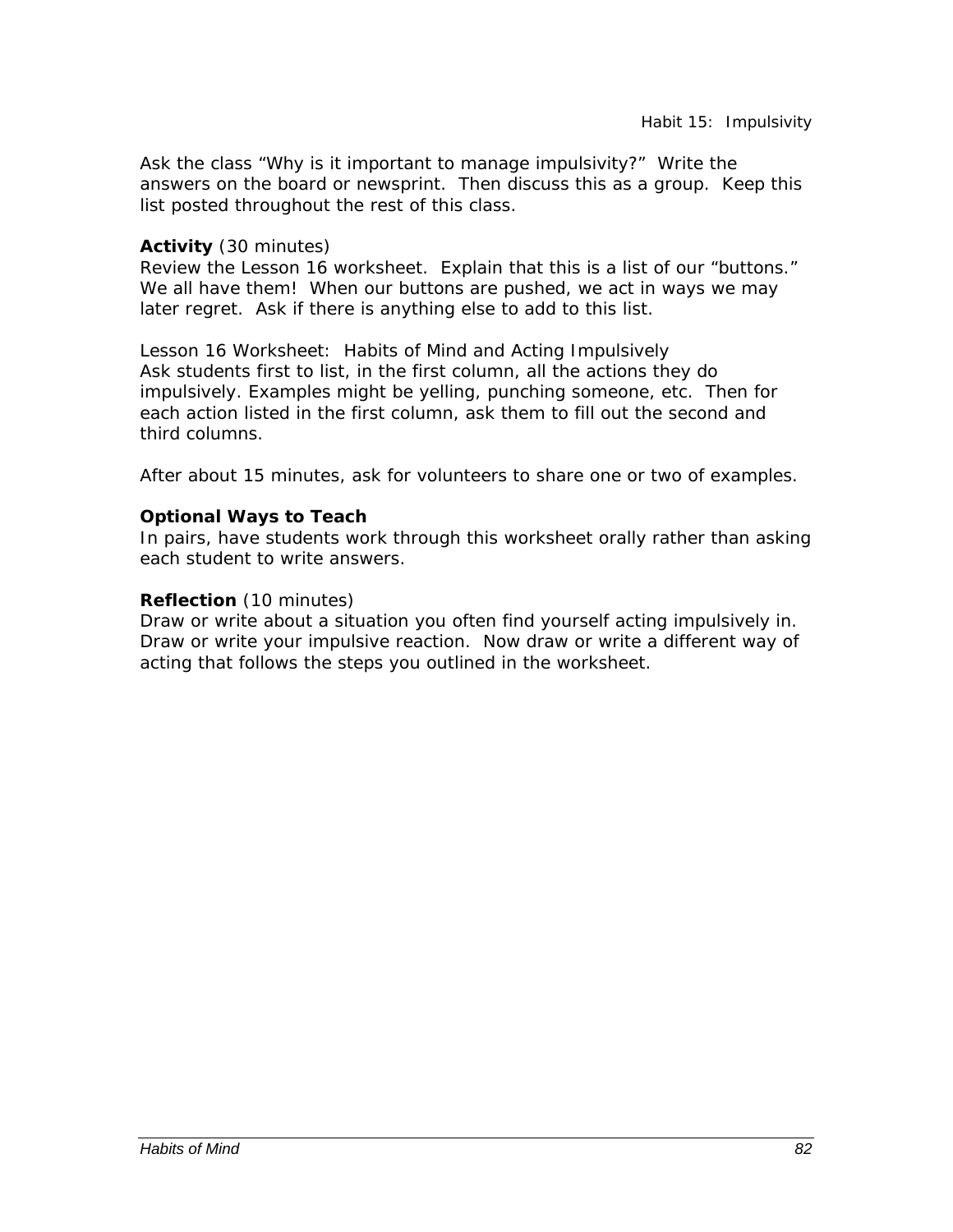Habits of Mind and Acting Impulsively 3-Step Outline

| Step 1: Identify<br>Impulsive Acts | 2: Habits that might help | 3: Different<br>Outcome |
|------------------------------------|---------------------------|-------------------------|
|                                    |                           |                         |
|                                    |                           |                         |
|                                    |                           |                         |
|                                    |                           |                         |
|                                    |                           |                         |
|                                    |                           |                         |
|                                    |                           |                         |
|                                    |                           |                         |
|                                    |                           |                         |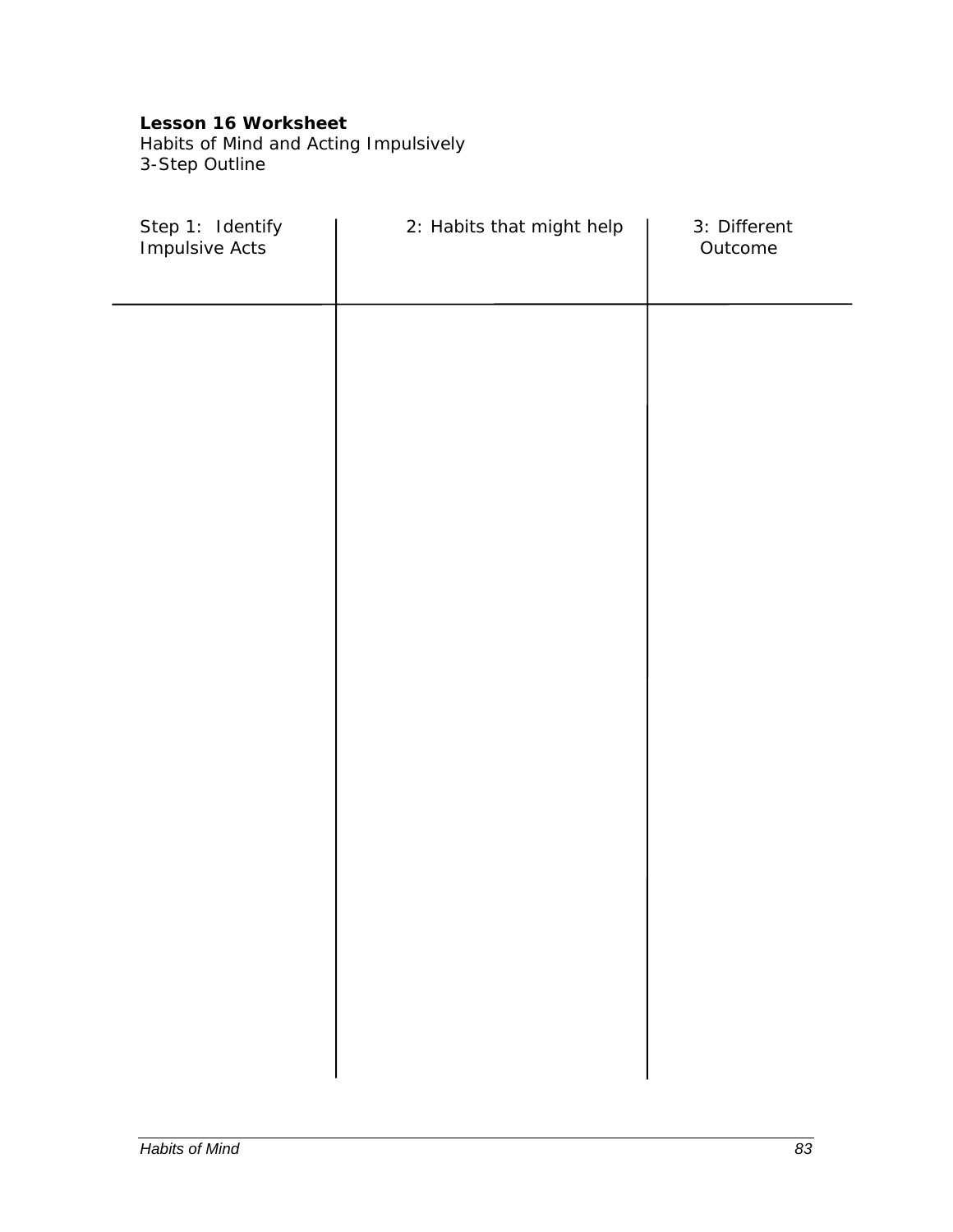**Teaching Habits of Mind Lesson 17: Taking Responsible Risks (Habit 16)**  Approximately 1 hour

## *Lesson Objectives:*

- Distinguish between risks that are responsible and risks that are not.
- Apply knowledge of risks to decisions about actions.

#### *Lesson Overview:*

The discussion and worksheet add to the Managing Impulsivity unit (Lesson 16) by getting students to see differences between acting responsibly and irresponsibly. Students learn ways in which responsible action is contextual and how responsible action can be tested and determined in any given situation.

#### *Materials:*

- Lesson 17 Worksheet: Deciding on Risks
- Board or paper
- Markers or chalk

#### *Methodology:*

Guided Group Discussion Activity

#### *Guided Group Discussion* (20 minutes)

Ask the group: *If someone says to you, "be responsible"' or "act responsibly," what does that mean to you?* Answers might include: be good, do what I say, do what I would do, act grown-up, don't just think of yourself, be careful, stay legal.

After answering the questions, write on the board: *Response + able = able to respond*.

In the large group, discuss what this way of looking at the word "responsible" means.

## *Activity* (40 minutes)

Lesson 17 Worksheet: Deciding on Risks. Ask students to work in pairs to fill out the first chart on the worksheet.

Working in pairs, students fill out the first chart on the worksheet. Ask students to pay attention to the reasoning behind their answers. Review out loud parts of the worksheets from each pair.

Put up three sheets of paper on the wall, each titled with one sentence: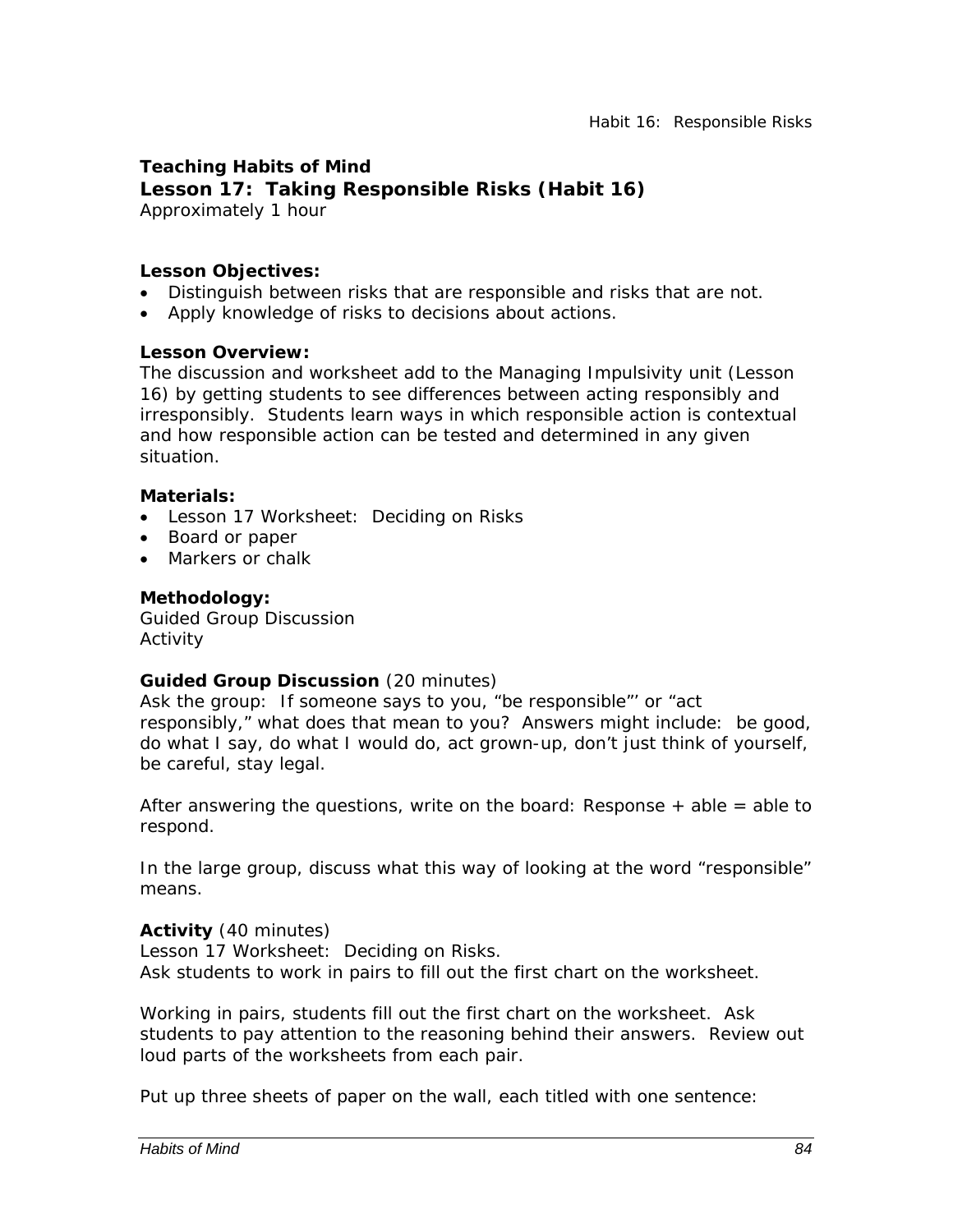- 1. What is a risk?
- 2. What does a risk look like, feel like, and sound like?
- 3. What thoughts or questions might help you decide whether doing something is responsible or irresponsible?

Give each student a marker. Ask them to write their answers to the questions on the sheets. They can write words, phrases or draw pictures. Students should visit sheets more than once to see what others have written and continue to add to each sheet. Once this task is done, give the class a few minutes to review each of the sheets. Save these sheets for the second part of the Managing Impulsivity lesson (Lesson 16.)

Ask students to think about some of their own experiences and complete the second chart on the worksheet. Save some time at the end of class for group discussion of when risks are responsible or not. Have students prepared to justify their responses.

#### *Optional Ways to Teach*

In pairs, students work through this worksheet orally rather than by writing.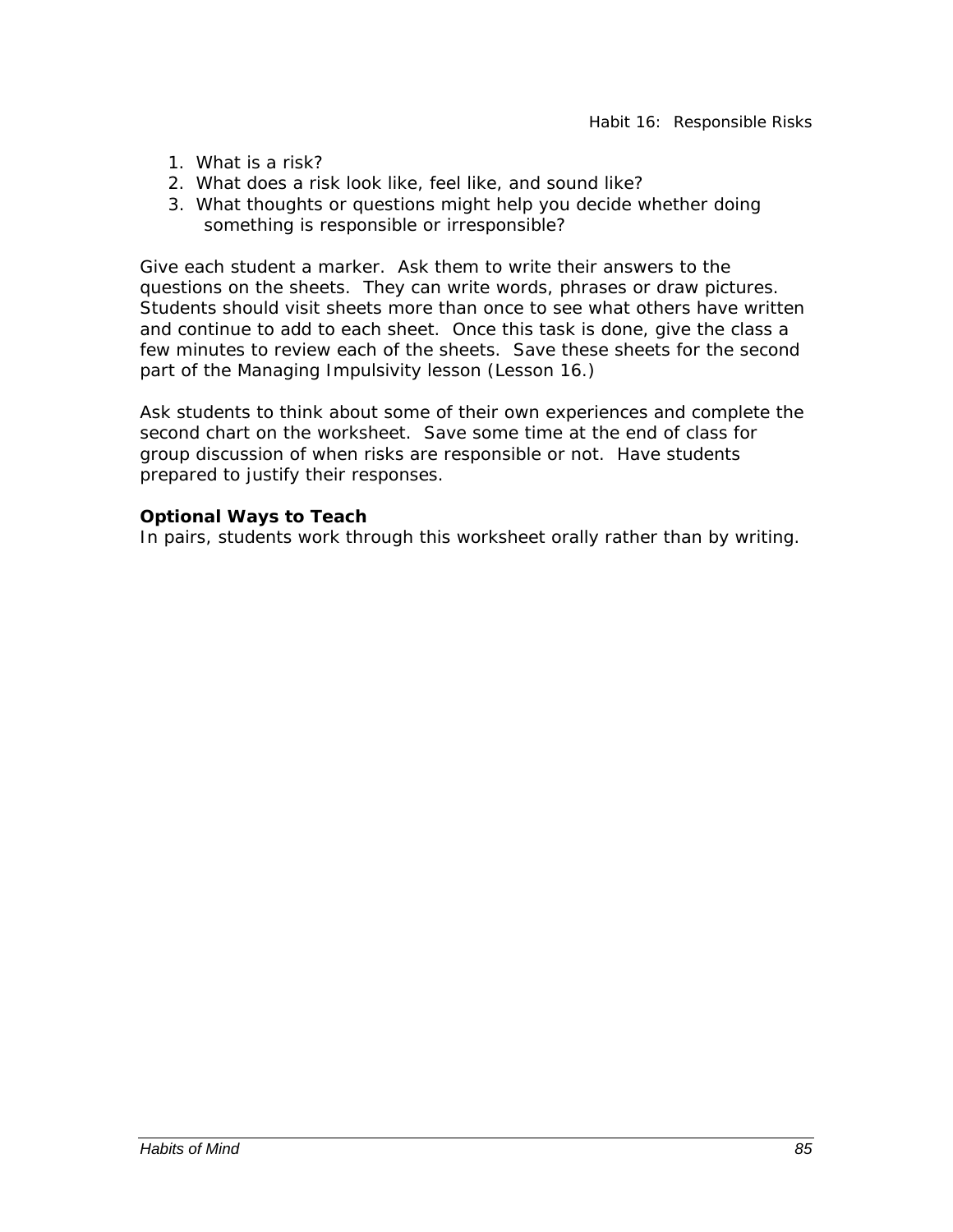Deciding on Risks

In order to know what responsible risks are, it is helpful to think about the difference between responsible and irresponsible risks. For each of these risks, talk with a partner and then put a check mark in the column that you think is nearer what you agree on.

| <b>Risk</b>                    | <b>Mostly</b> | <b>Mostly</b> | 1t             |
|--------------------------------|---------------|---------------|----------------|
|                                | Responsible   | Irresponsible | <b>Depends</b> |
| Just for fun, just to see if I |               |               |                |
| can do it, jump from the Lake  |               |               |                |
| Champlain Bridge at Fort       |               |               |                |
| Ticonderoga                    |               |               |                |
| Leap from a curb to grab my    |               |               |                |
| toddler's hand; the child has  |               |               |                |
| run out into oncoming traffic  |               |               |                |
| and a car is close             |               |               |                |
| Try heroin just to see what it |               |               |                |
| is like                        |               |               |                |
| Have intercourse with a        |               |               |                |
| person I just met today, and   |               |               |                |
| not using any protection       |               |               |                |
| Skip work without notice       |               |               |                |
| because I'm too tired          |               |               |                |
| Trying out "I" statements with |               |               |                |
| someone I'm not completely     |               |               |                |
| sure I can trust               |               |               |                |
| Trusting my friend with my     |               |               |                |
| car when he has an injured     |               |               |                |
| child who needs to go to the   |               |               |                |
| hospital                       |               |               |                |

On each side of this chart, jot down a word or phrase that will remind you of experiences you've actually had.

| Some responsible risks I've taken   Some irresponsible risks I've | taken |
|-------------------------------------------------------------------|-------|
|                                                                   |       |
|                                                                   |       |
|                                                                   |       |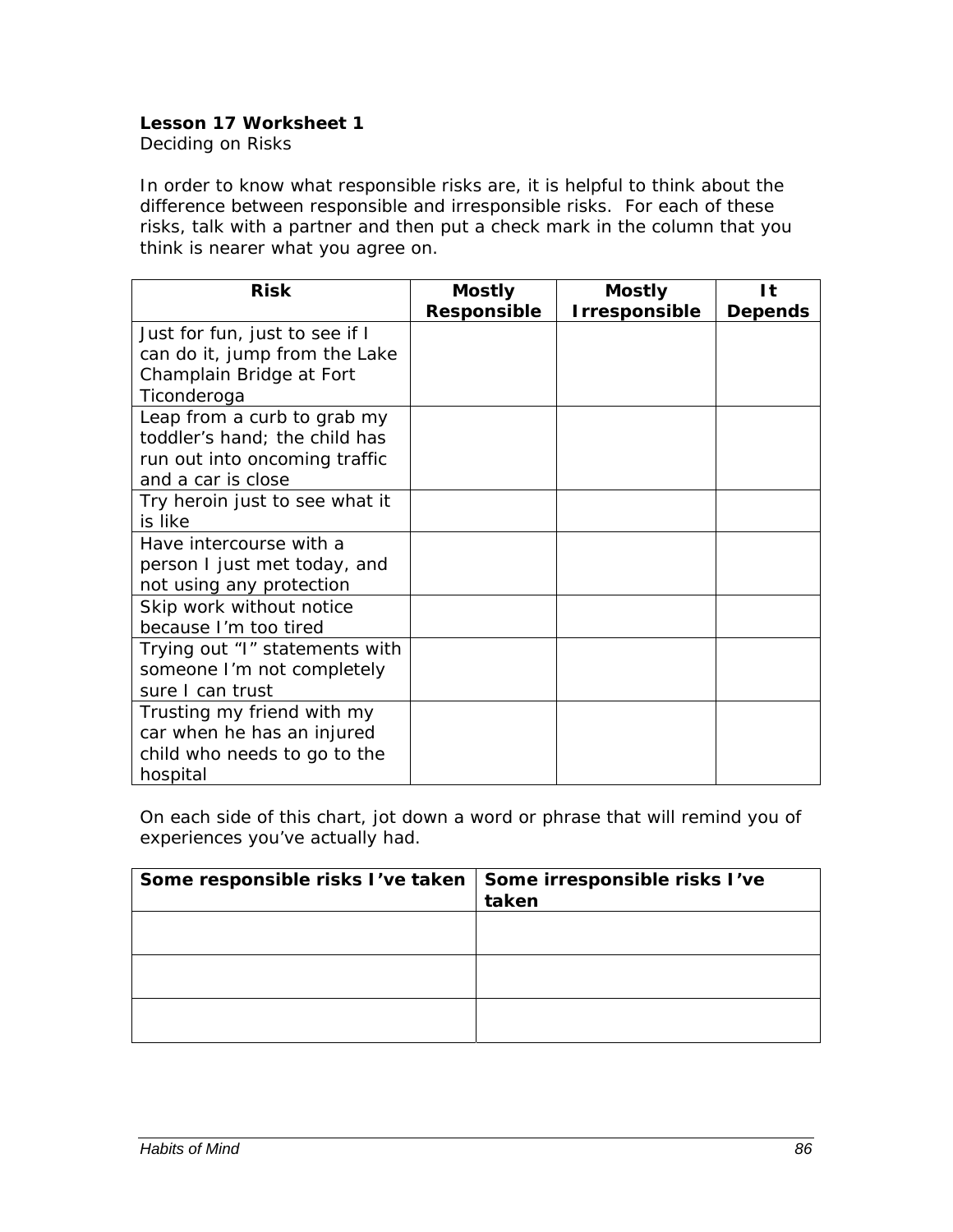## **Teaching Habits of Mind Lesson 18: Putting it All Together**

2 hours

## *Lesson Objectives:*

- Test knowledge of and ability to practice the Habits.
- Do a final self-assessment and create an intention for further practice.

#### *Lesson Overview:*

In this reflective lesson students (1) practice telling stories that describe successful use of the Habits or do role plays that demonstrate using the Habits; and (2) assess the frequency with which they are using the Habits and write, draw or speak an intention for further practice.

## *Materials:*

- Space for role plays, if students choose to do them
- Worksheet 1: Use of the Habits Right Now in Your Life
- Worksheet 2: A Time Recently When I Used These Habits
- Worksheet 3: Setting a Goal for Working on a Habit
- Worksheet 4: Groups of Habits
- Pencils or pens
- Colored markers (optional)

#### *Methodology:*

Activities: story telling, role play Guided Group Discussion **Worksheets** 

#### *Activity* (15 minutes)

Tell students that this lesson is a review of their understanding and use of the 16 Habits of Mind. First they will decide for themselves what Habits they want to practice. Then they will show how to use several Habits they have chosen.

Lesson 18 Worksheet 1: Use of the Habits Right Now in Your Life If you have struggling writers, you may wish to ask them to put the numbers of the Habits on their chart.

When students have completed the chart, ask them to choose three Habits they are really skilled at and three they used often and well. It may be helpful to students to begin thinking about their choices by discussing questions such as:

*When exactly have you used these Habits recently? How did you know you were using them? How did you know you were using them appropriately and well?*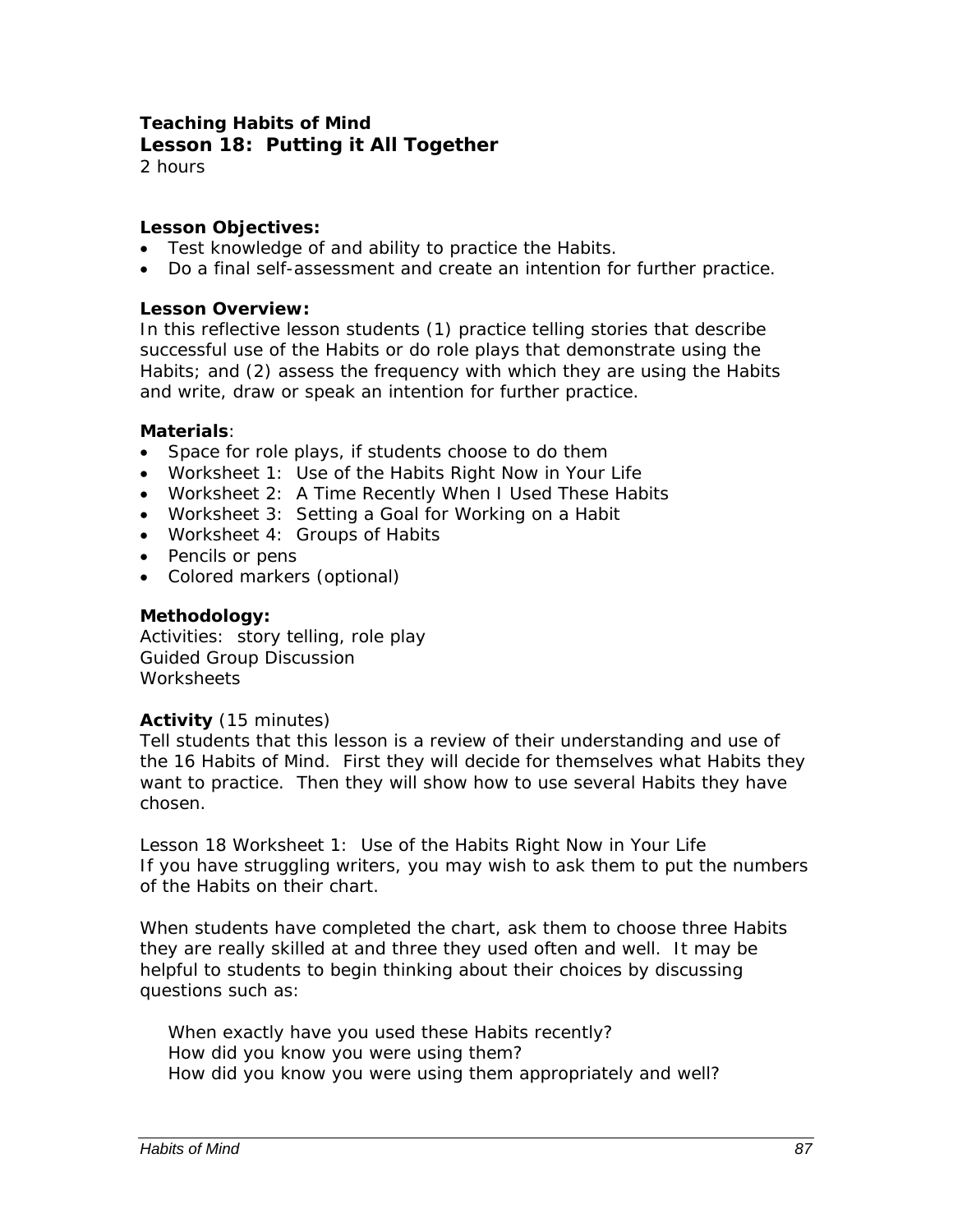## *Activity* (30 minutes)

Tell the students that they will tell a story that shows their skillful use of one of the Habits they chose from the chart.

Give students a little time to prepare, using Lesson 18 Worksheet 2: A Time Recently When I Used These Habits.

*Instructor Note*: If you have students who cannot think of any time when they have used the Habits, you might suggest times in class when they have used certain Habits and suggest that they tell about this incident.

Each student tells her/his story. If they need help describing the behavior that showed their use of the Habits, ask any follow up questions you need to ask, such as, *"and what did you say then? And how did he react?"* 

You may wish to ask students not to reveal their Habits before telling their stories. Then ask other students to guess which Habits are being described. Point out the overlap and relationships among the Habits.

#### *Activity* (30 minutes)

Explain that they should now turn their attention to Habits they think they could use better. Tell students that these Habits are like learning to play a sport; the Habits take lifelong practice.

Invite students to team up in pairs or threes and prepare a scenario or role play that shows skillful use of three of the Habits that members of the team have on their lists. You may wish to require that each person illustrate at least one Habit they are not so good at or seldom use. The four steps on "Worksheet 2: A Time Recently When I Used These Habits" may be used to help students shape their scenario.

Each pair or team enacts the scenario for the whole group. You may wish to ask students not to reveal their Habits before presenting their scenarios. In that case, ask the observers to guess which Habits are being shown.

*Guided Group Discussion* (15 minutes—depends upon number of students) You can reinforce the Habits with debrief questions after each scenario, and by asking more questions after all teams have presented. Guide questions may include:

*What did you notice about . . . ?* (Highlight one or both character's approaches and reactions, asking students to see how Habits are shown in particular ways of speaking and acting.)

*What was going on inside you when you were really trying to use this Habit?* 

*How did you know it was working or not working? Then what did you do?*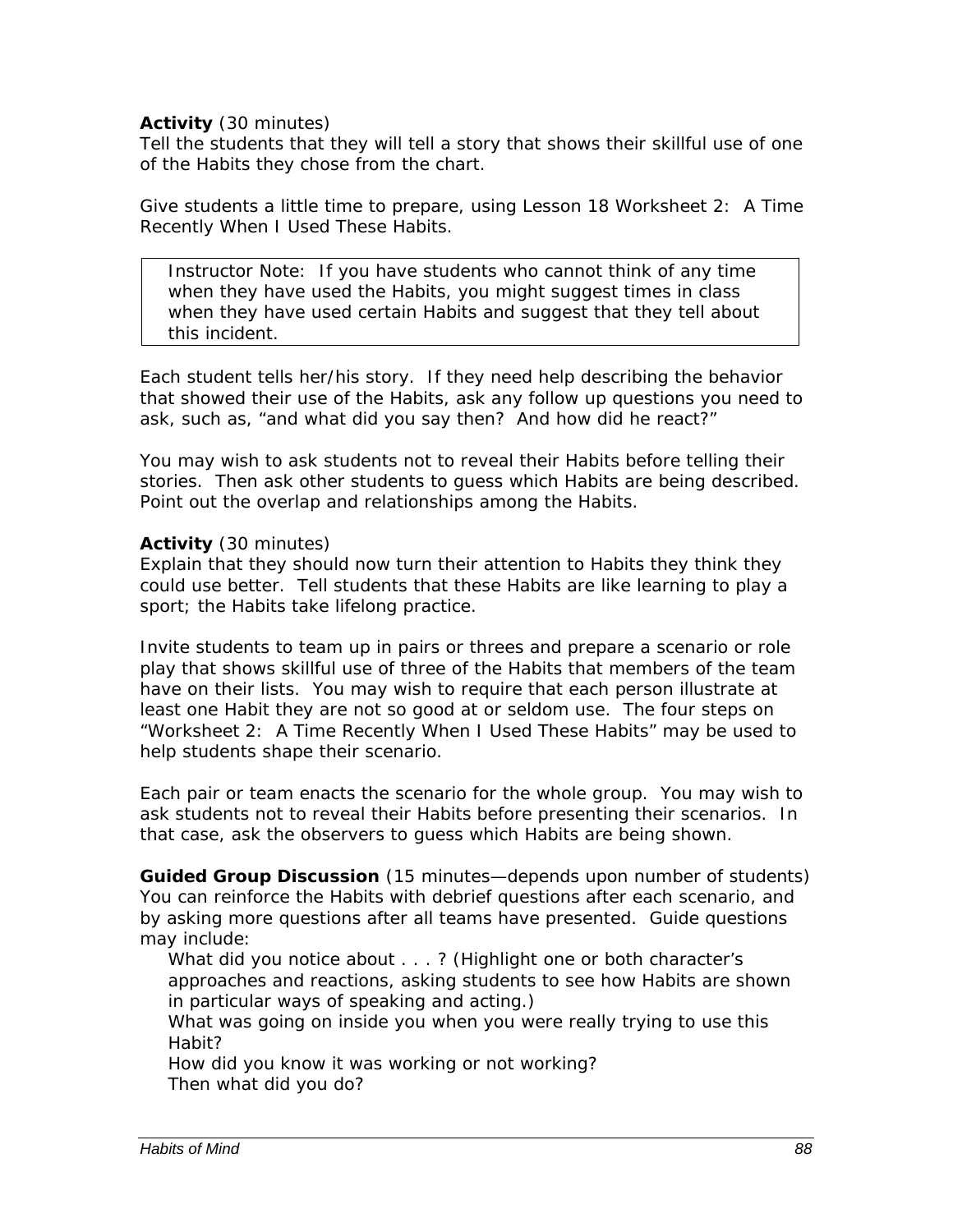*Why? And what happened? What is hard about these Habits? Why are we all likely to forget some or let some slip? What Habits are we using right now in this discussion?* 

*Instructor Note:* Show students that they use their Habits more often than they know and without realizing that this is what they are doing.

## *Reflection* (15 minutes)

Encourage students to choose one of the Habits they are not skilled at or seldom use and may not use in a positive way.

Help students make an intention for practicing this Habit. Explain that this is a way of setting goals and giving these goals a chance to really happen. Call their attention to the worksheet.

Lesson 18 Worksheet 3: Setting a Goal for Working on a Habit Walk them through the process and use an example, perhaps one from your life. *First, you have to want to make this a goal. If someone says to me, "get in shape," I'm only going to do that if it comes from inside me. So choose a Habit you really want to work on. Next, it may not do any good to say to myself, "OK, I'm going to be in better shape before long," because that's too vague—and I haven't said how I'll get there. I haven't really made a deal with myself yet. I need to be more specific, more definite. So I say, "I'm going to go outside and exercise by lifting weights and running for 20 minutes Monday, Wednesday and Friday next week, rain or shine." That's small and it's definite—I'll be able to keep track each day and I'll be able to know next Saturday if I've done it. After I've done it, I will be in a little bit better shape next Saturday. Then I can repeat my goal for the following week or make a new deal with myself to work out four days the following week.* 

Walk students through the worksheet. It is preferable to tell students that you want them to read their goals and their plan out loud. If you will see the students again soon, find a way to check in with students in a week or two, and find a way to reward them for their practice. (For example, they might write you a postcard.)

## *Optional Activity* (15 minutes)

Lesson 18 Worksheet 4: Groups of Habits

Cut up the worksheet, put the strips of Habit groupings into a hat, and ask students to choose a grouping. Prepare and present a scenario that shows all Habits in this grouping.

## *Self-Assessment*

Administer the Learner's Post–Self-Assessment of their Habits of Mind.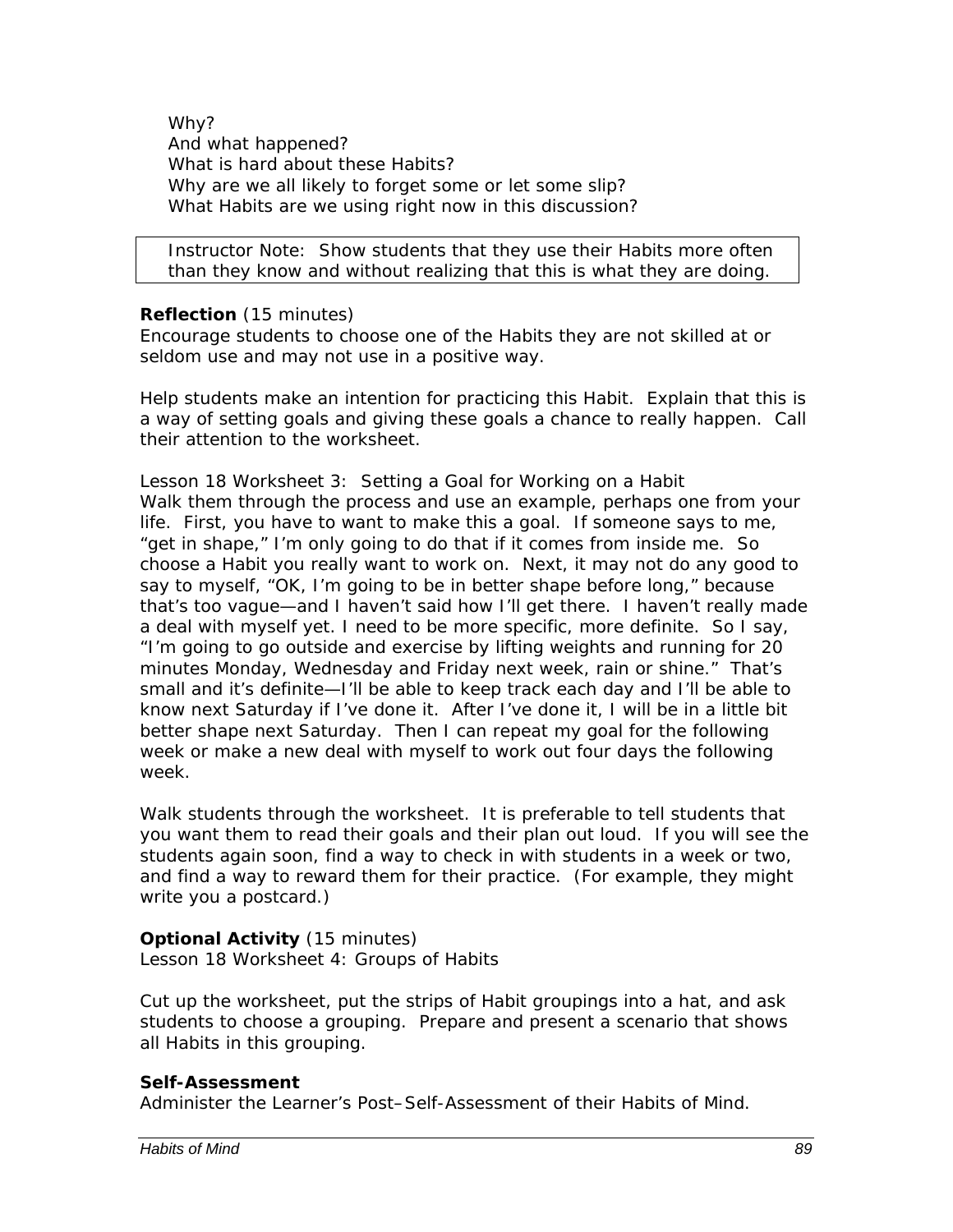Use of the Habits Right Now in Your Life

Here is a list of the 16 Habits of Mind. Fill out the charts on this and the next page by putting in each chart all the 16 Habits where you think they belong right now. This is not a test—just use your best judgment based on your work in this course.

- 1. Thinking about Thinking
- 2. Remaining Open to Continuous Learning
- 3. Thinking Flexibly
- 4. Persisting
- 5. Finding Humor
- 6. Striving for Accuracy
- 7. Listening with Understanding and Empathy
- 8. Gathering Data through All the Senses
- 9. Thinking and Communicating with Clarity and Precision
- 10.Thinking Interdependently
- 11.Creating, Imagining, and Innovating
- 12.Responding with Wonderment and Awe
- 13.Applying Past Knowledge to New Situations
- 14.Questioning and Posing Problems
- 15.Managing Impulsivity
- 16.Taking Responsible Risks

| Really skilled at | Somewhat skilled at | Not skilled at |
|-------------------|---------------------|----------------|
|                   |                     |                |
|                   |                     |                |
|                   |                     |                |
|                   |                     |                |
|                   |                     |                |
|                   |                     |                |
|                   |                     |                |
|                   |                     |                |
|                   |                     |                |
|                   |                     |                |
|                   |                     |                |
|                   |                     |                |
|                   |                     |                |
|                   |                     |                |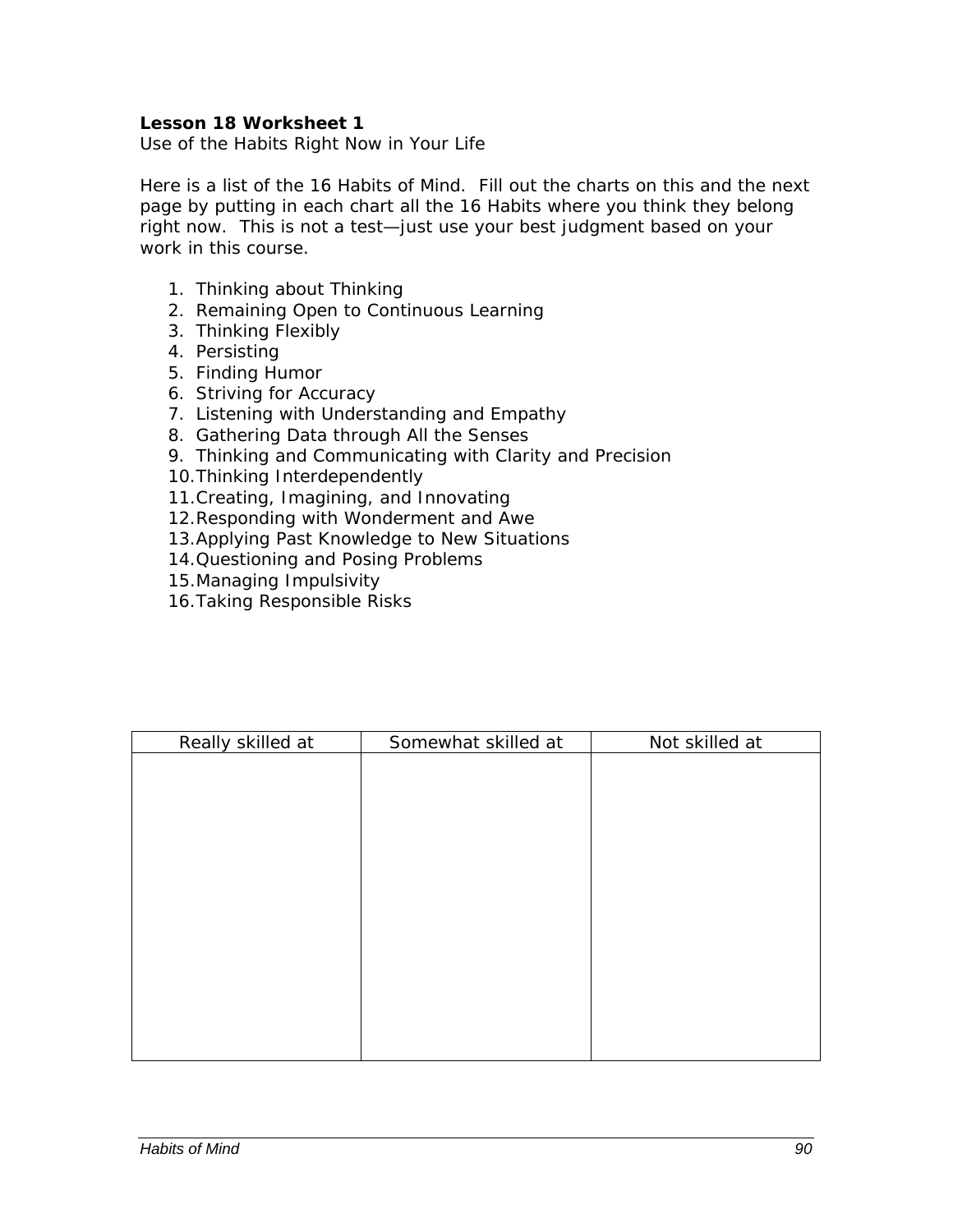| Use often and well | Use occasionally and<br>sometimes well | Seldom use and may<br>not use in a positive<br>way |
|--------------------|----------------------------------------|----------------------------------------------------|
|                    |                                        |                                                    |
|                    |                                        |                                                    |
|                    |                                        |                                                    |
|                    |                                        |                                                    |
|                    |                                        |                                                    |
|                    |                                        |                                                    |
|                    |                                        |                                                    |
|                    |                                        |                                                    |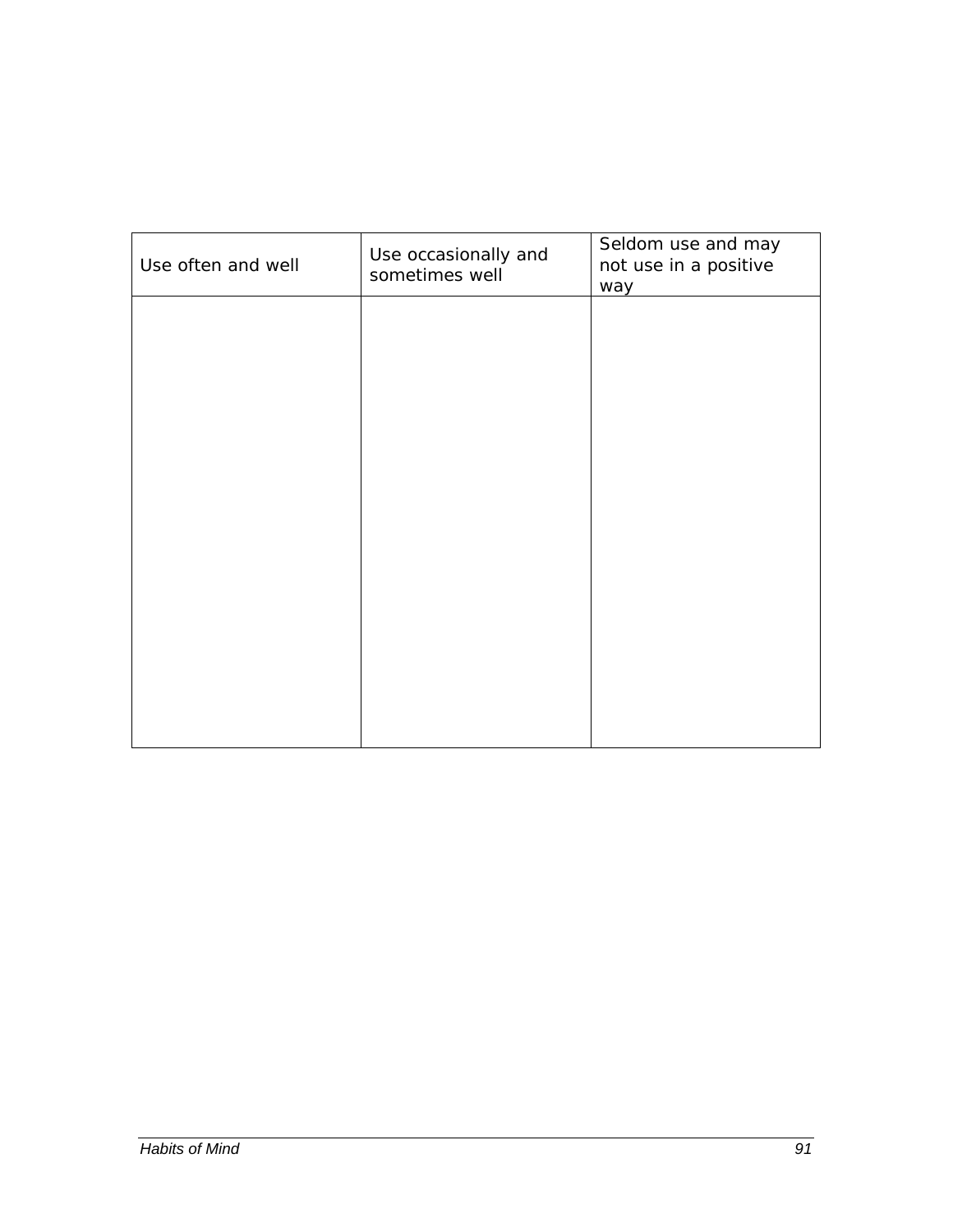A Time Recently When I Used These Habits

Make a storyboard that will help you to tell the story of skillfully using the two or three Habits you chose. Your storyboard should have at least six boxes.

I was . . . when . . . (what you were doing when the choice to use the  $1<sub>1</sub>$ Habits happened, who was there)...

<u> 1990 - Johann Stoff, amerikan berkeman (h. 1980).</u>

<u> 1989 - Johann Stoff, amerikansk politiker (d. 1989)</u>

 $2.$ What was going through your mind?

How did you use the Habits? What did it look like, sound like?  $3.$ 

4. What were the results? What happened that showed you had really used the Habits well?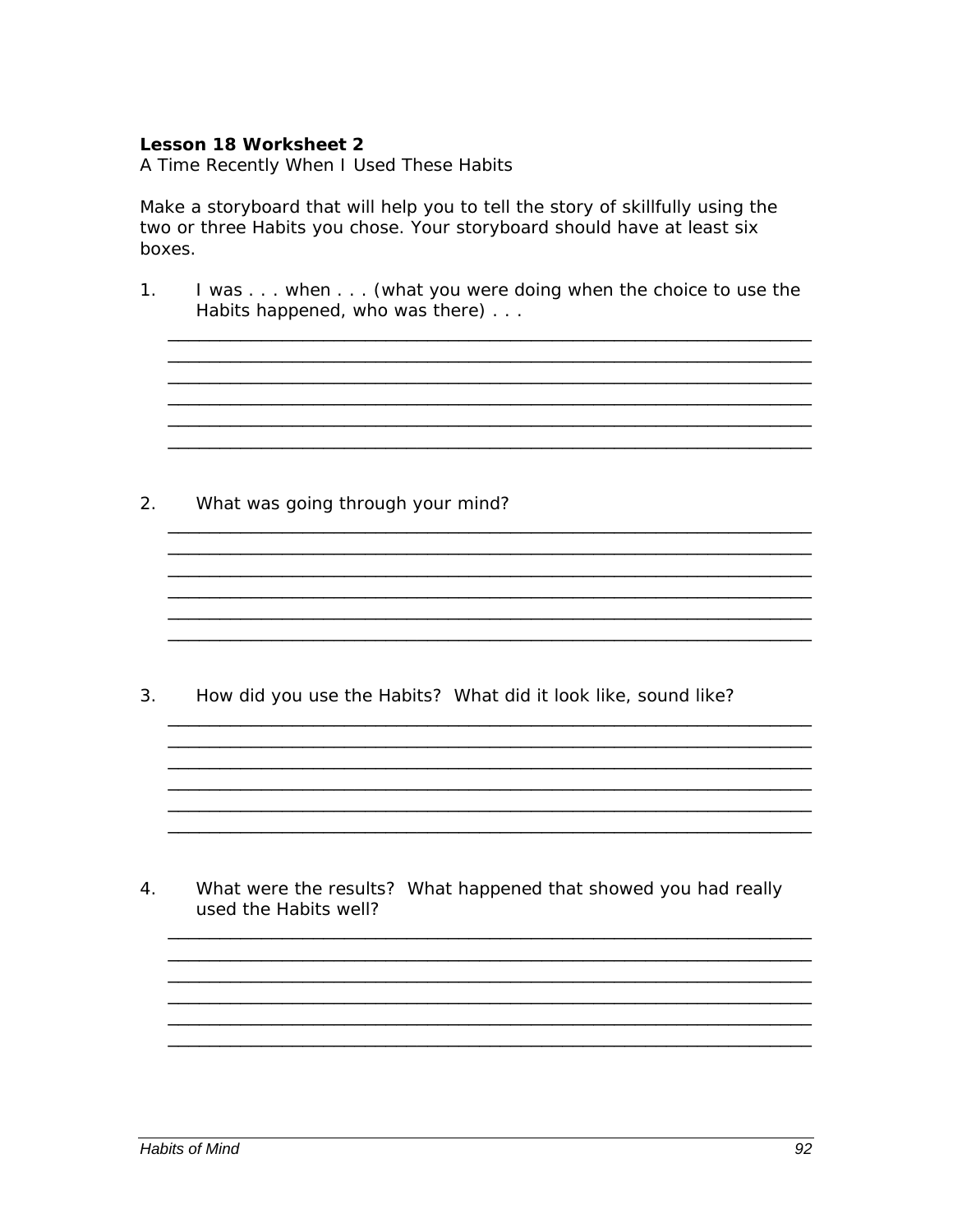Setting a Goal for Working on a Habit

 $1.$ Which Habit are you going to work on? <u> 1999 - 1999 - 1999 - 1999 - 1999 - 1999 - 1999 - 1999 - 1999 - 1999 - 1999 - 1999 - 1999 - 1999 - 1999 - 199</u> 2. What's one thing you can do to practice this Habit? 3. During what time period will you practice, and how many times? <u> 1980 - Johann John Stone, mars and de British and de British and de British and de British and de British an</u> 4. You may wish to think of one person to practice this Habit with. (Choose someone you trust.)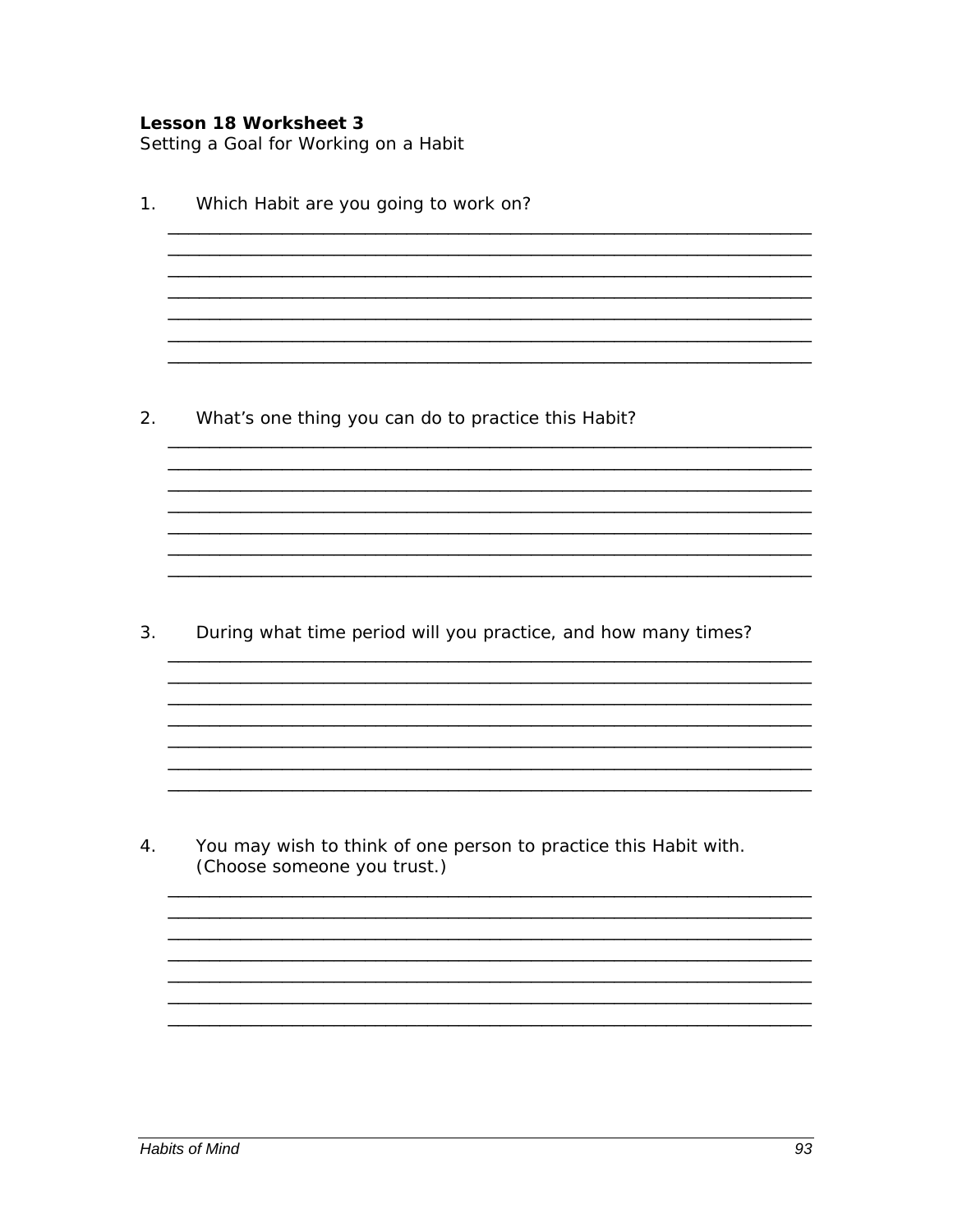Groups of Habits

This worksheet can be cut up so that teams can choose groups of Habits from a hat.

Persisting Thinking Flexibly Remaining Open to Continuous Learning

Listening with Understanding and Empathy Applying Past Knowledge to New Situations

Managing Impulsivity Gathering Data through All the Senses Finding Humor

Responding with Wonderment and Awe Remaining Open to Continuous Learning

Thinking about Thinking Taking Responsible Risks

Striving for Accuracy Remaining Open to Continuous Learning

Questioning and Posing Problems Creating, Imagining, Innovating Remaining Open to Continuous Learning

Thinking and Communicating with Clarity and Precision Thinking about Thinking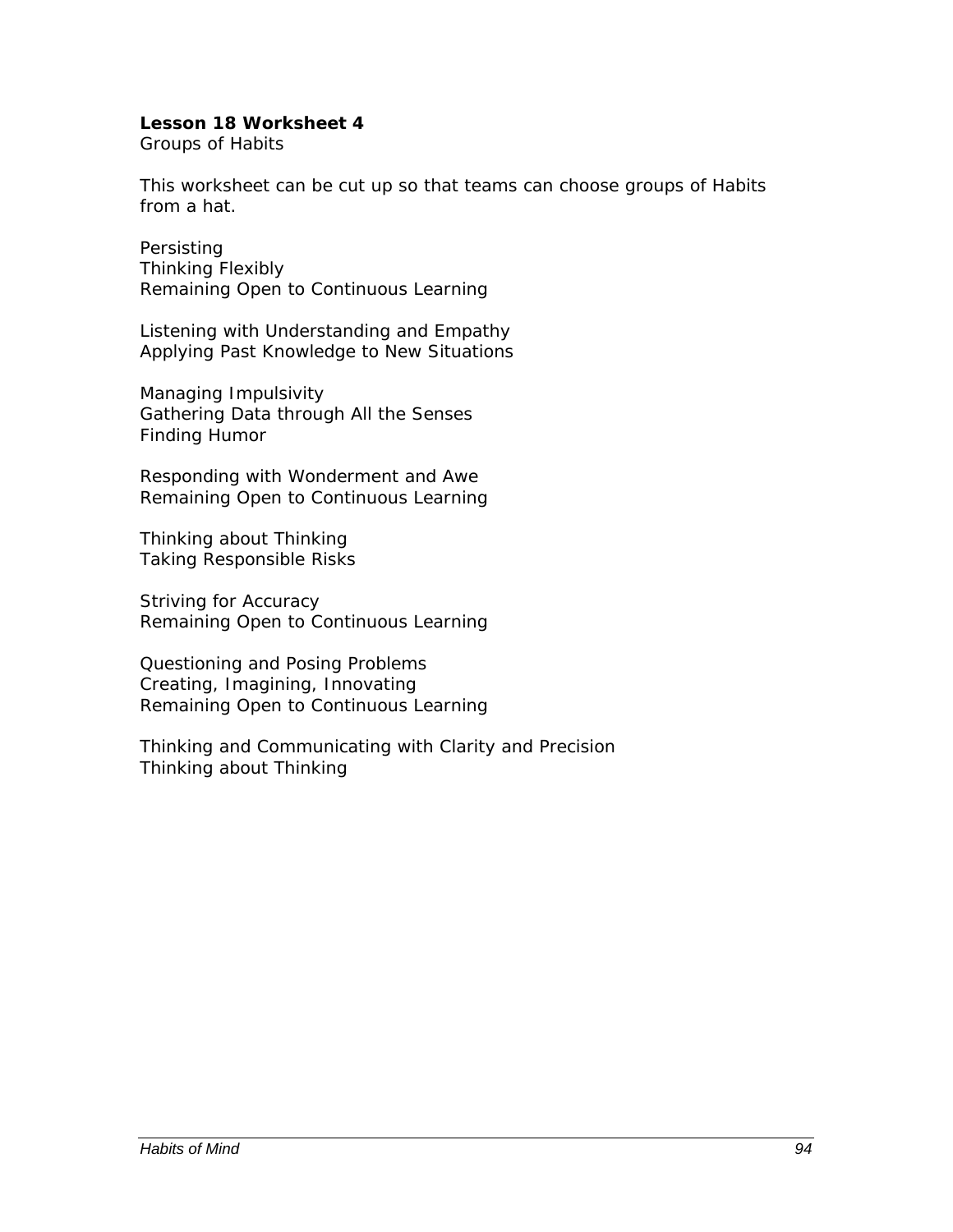## **Teaching Habits of Mind Lesson 19: Course Project**

## *Lesson Objectives:*

• Apply all the Habits of Mind to their work on a project.

## *Lesson Overview:*

This extended project engages students in the active use of all of the Habits. The end product is not the only goal. The process uses many or all of the Habits. Instructors have flexibility in defining the project. The project can be introduced at any time during the course, including at the end. In any case, the class time that students need will extend the course by several hours.

## *Materials:*

• Materials must be available and allowable in your facility.

## *Methodology:*

The project can be created by pairs of students, small groups of students or the entire group working together.

#### *Instructor Note*

It is ideal if students are involved in deciding what the project is. Choose a project that uses all or most of the Habits and involves communication and interdependence as it is being worked on.

## *Suggestions*:

Produce a play or series of skits. The play or skits can be written by the students or chosen by the students from options provided by the instructor. Students will be responsible for acting, producing, making any props, masks, costumes, or scenery they need. They also will be responsible for negotiating when and where it will be given and whom to invite. Programs and invitations will also be their responsibility.

Other possibilities:

- 1. Cartoon book
- 2. Board or card game
- 3. Mobile
- 4. Letters to a child
- 5. Collages
- 6. Quilt
- 7. Clock
- 8. Workbook (for example, Policy Development)
- 9. Self-analysis of a project
- 10.Children's book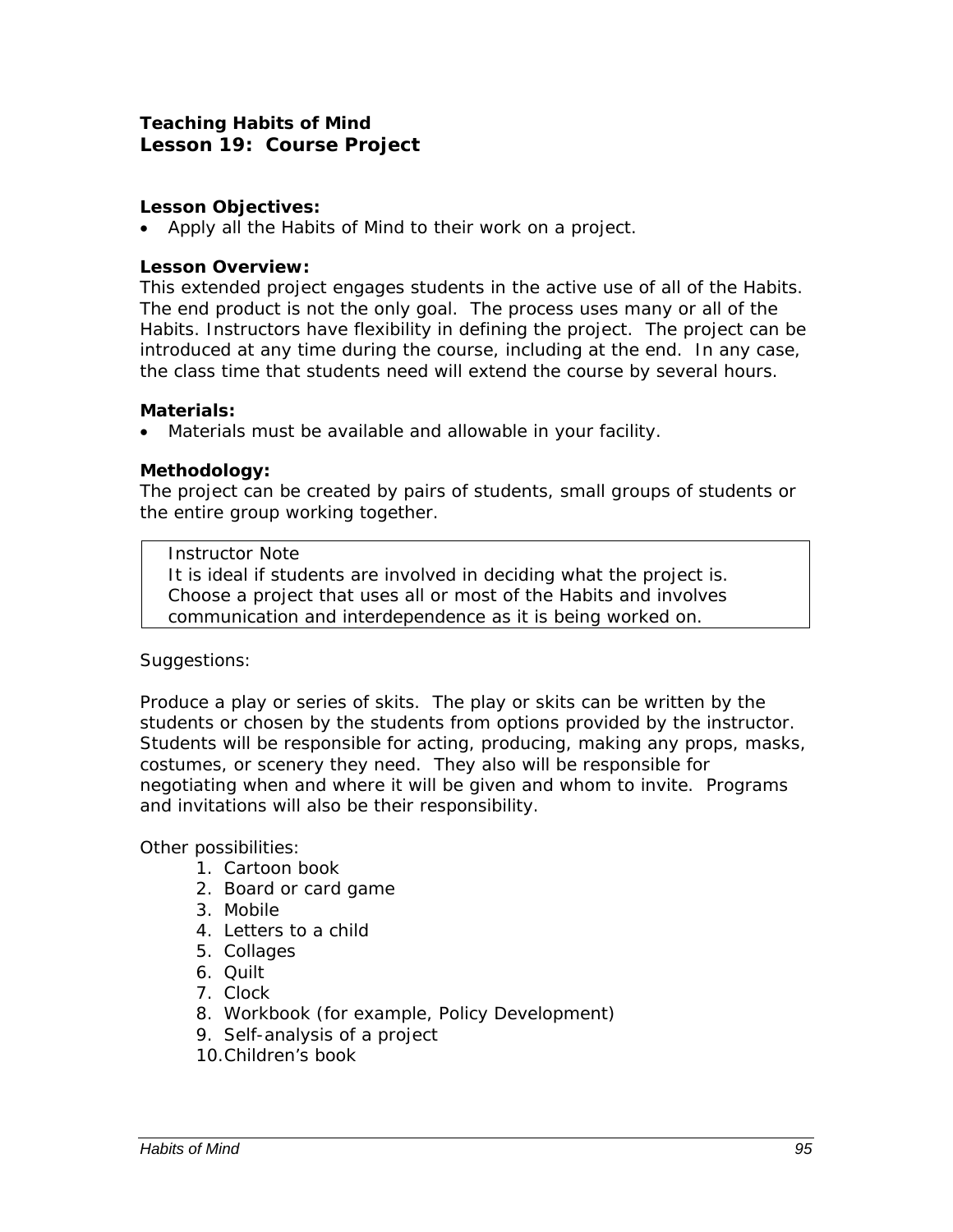*Instructor Note*  Throughout the project, help students reflect on the Habits they are using while they work. Encourage them to describe their experiences and learning in their portfolios or in alternative reflection activities.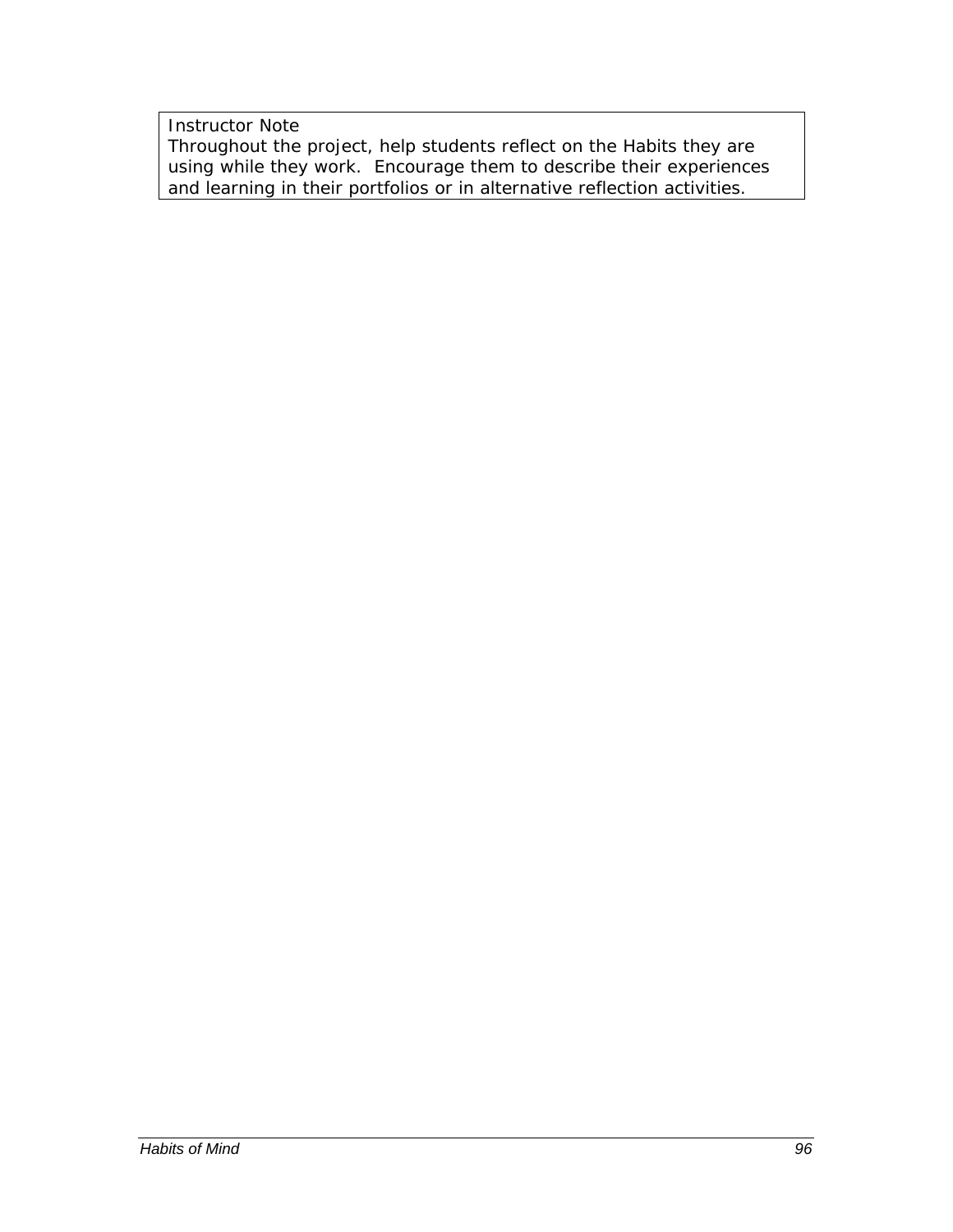## A**ppendix A**

Worksheets and handouts to be included as part of a student manual:

Lesson 1 PowerPoint Portfolio – printed for inclusion in binder Lesson 2 Worksheet 1: Reflective Journal Lesson 3 Worksheet 1: Learning Styles Chart Lesson 3 Worksheet 2: Goal Setting Lesson 3 Worksheet 3: Reflective Journal Lesson 4 Worksheet 1: Second Session Activity Lesson 4 Worksheet 2: S.O.D.A.S Worksheet Lesson 5 Worksheet 1: Persisting Puzzle Lesson 6 Worksheet Lesson 7 Worksheet 1: Jobs or Activities that Require Accuracy Lesson 10 Worksheet 1: Three Squares Bisecting Diagonal Line Lesson 10 Worksheet 2: Tolkien Map Lesson 10 Worksheet 3: Practice Dialogues for Communicating with Clarity and Precision Lesson 10 Worksheet 4: Reflecting on Your Circle of Influence Lesson 11 Worksheet 1: Thinking Interdependently to Make the Hollow Square Lesson 16 Worksheet 1: Habits of Mind and Acting Impulsively Lesson 16 Worksheet 2: Portfolio Journal Lesson 17 Worksheet 1: Deciding on Risks Lesson 18 Worksheet 1: Use of the Habits Right Now in Your Life Lesson 18 Worksheet 2: A Time Recently When I Used These Habits Lesson 18 Worksheet 3: Setting a Goal for Working on a Habit Lesson 18 Worksheet 4: Groups of Habits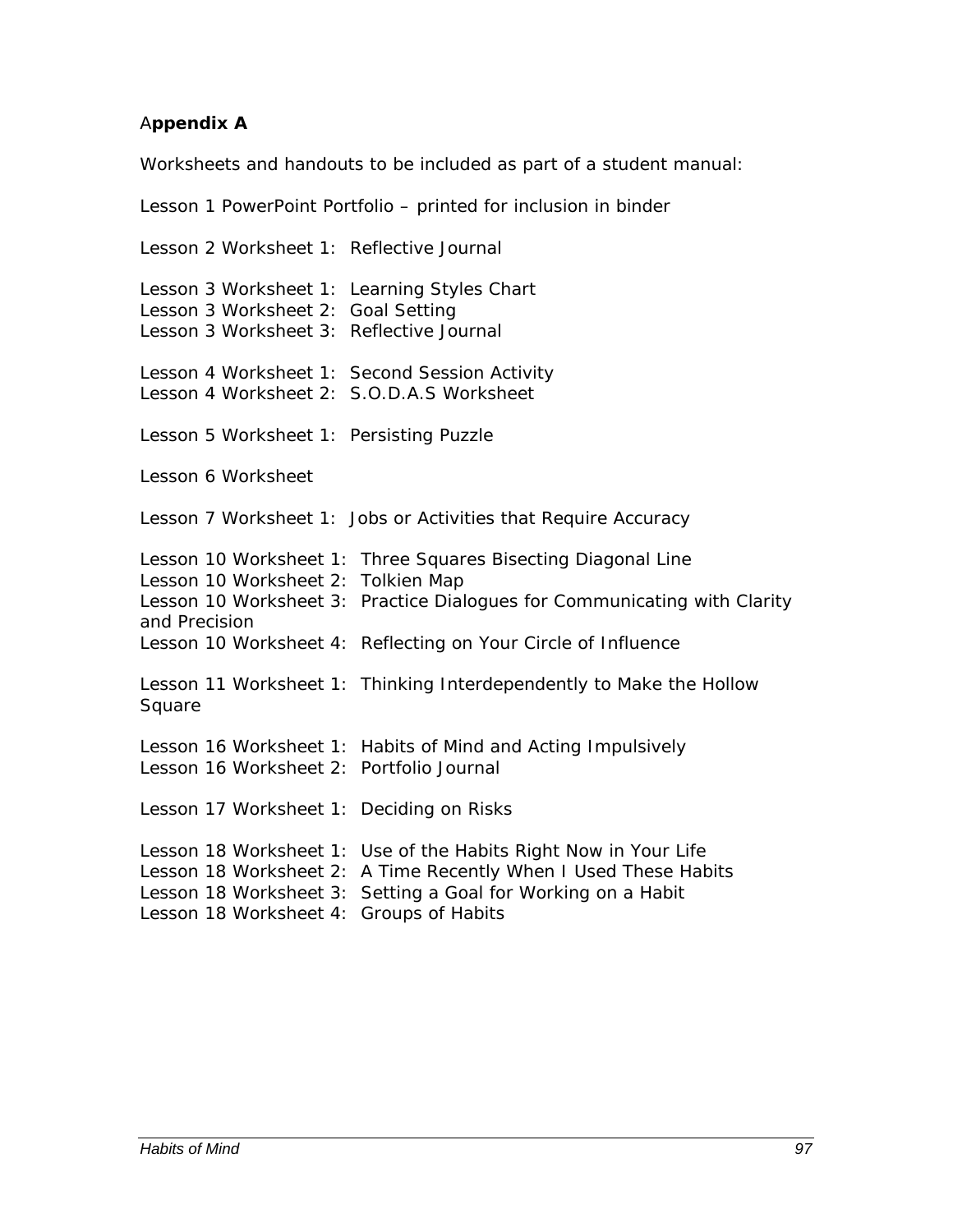| <b>HABIT</b>                                  |                                                                                            | $\overline{2}$                                                                                             | 3                                                                                                                                                                                                         | <b>Student Level</b> |
|-----------------------------------------------|--------------------------------------------------------------------------------------------|------------------------------------------------------------------------------------------------------------|-----------------------------------------------------------------------------------------------------------------------------------------------------------------------------------------------------------|----------------------|
| Thinks about Thinking                         | Gives examples of how he or<br>she thinks through problems                                 | Consistently and accurately<br>describes his/her thinking<br>process (over 3 or more<br>classes)           | Consistently reflects on own<br>thinking and is aware of how<br>this analysis is beneficial<br><b>OR</b><br>Reflects on others' different<br>ways of thinking                                             |                      |
| Remains Open to<br><b>Continuous Learning</b> | Identifies new topics of<br>interest or new skills to<br>pursue                            | Plans how to learn new skill<br>or about new subject                                                       | Identifies and makes plans for<br>new learning of at least three<br>areas                                                                                                                                 |                      |
| <b>Thinks Flexibly</b>                        | Identifies different<br>perspectives in five or more<br>situations                         | Identifies and considers<br>differing opinions                                                             | Seeks out different and<br>opposing points of view and<br>considers them rationally and<br>impartially                                                                                                    |                      |
| <b>Persists</b>                               | Shows determination in the<br>pursuit of a solution or uses<br>strategies to keep on track | Consistently shows<br>determination in the pursuit of<br>a solution or uses strategies<br>to keep on track | Consistently demonstrates<br>strong determination in the<br>pursuit of solutions, monitors<br>his or her level of<br>involvement, and develops<br>and uses a number of<br>strategies to keep self on task |                      |
| <b>Finds Humor</b>                            | Identifies situations where<br>humor helps a situation and<br>where it is not helpful      | Uses humor appropriately<br>and occasionally<br>inappropriately                                            | Uses humor consistently and<br>usually in an appropriate<br>manner                                                                                                                                        |                      |
| <b>Strives for Accuracy</b>                   | Identifies five instances of<br>inaccuracy and discusses<br>importance                     | Identifies personal areas<br>where accuracy is important<br>and how universal that<br>concern may be       | Adjusts effort for accuracy<br>with the level of relative<br>importance                                                                                                                                   |                      |

## **Appendix B: Lessons Rubric**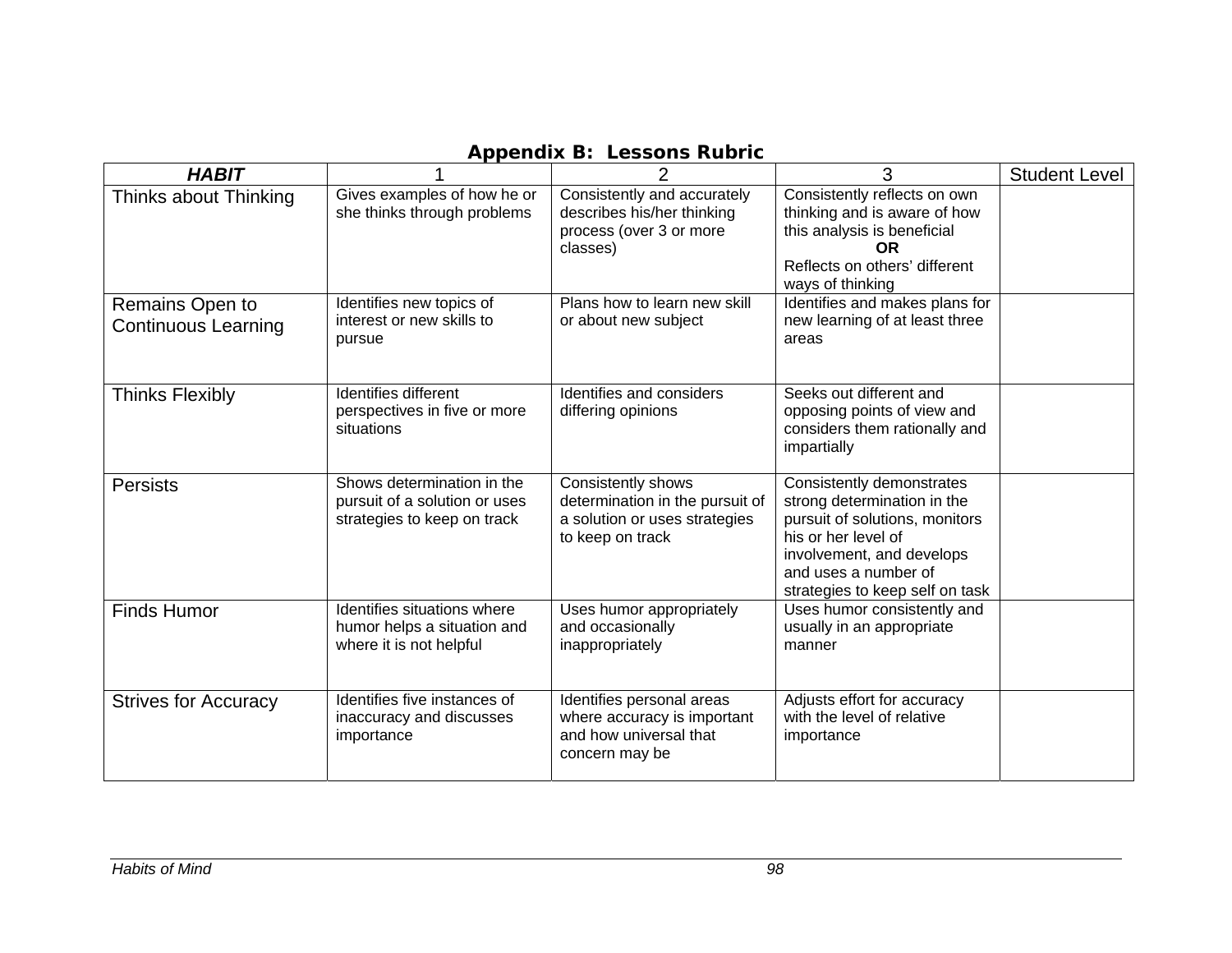| <b>HABIT</b>                                                    |                                                                                                                       | $\overline{2}$                                                                                   | 3                                                                                                                  | <b>Student Level</b> |
|-----------------------------------------------------------------|-----------------------------------------------------------------------------------------------------------------------|--------------------------------------------------------------------------------------------------|--------------------------------------------------------------------------------------------------------------------|----------------------|
| Gathers Data through All<br>the Senses                          | Identifies examples of data<br>from each of five senses                                                               | Identifies typical meanings or<br>preferences of data from all<br>five senses                    | Manages sensory information<br>by understanding and<br>expressing appropriately<br>using all five senses           |                      |
| Listens with<br>Understanding and<br>Empathy                    | Identifies and practices<br>effective listening                                                                       | Often listens effectively and<br>identifies barriers and own<br>ineffective listening strategies | Manages barriers to good<br>listening and exhibits<br>consistent listening                                         |                      |
| Thinks and<br>Communicates with<br><b>Clarity and Precision</b> | Recognizes need for clarity<br>and precision when<br>presented confusing or vague<br>information                      | Provides greater clarity of<br>precision on request or<br>recognizes need to                     | Consistently provides<br>sufficient clarity and precision<br>in a majority of class<br>situations                  |                      |
| Thinks Interdependently                                         | Participates in small/large-<br>group activities when<br>requested                                                    | Seeks outside assistance or<br>voluntarily participates in<br>small-group activities             | Consistently participates in<br>and completes tasks in a<br>small-group setting                                    |                      |
| Creates, Imagines, and<br>Innovates                             | Identifies characteristics of<br>creativity/innovations by<br>explaining CREATE FIRST<br>acronyms                     | Applies characteristics on one<br>or two occasions in class                                      | Consistently offers/expresses<br>ideas that reflect creative<br>characteristics of CREATE<br><b>FIRST</b>          |                      |
| Responds with<br><b>Wonderment and Awe</b>                      | Identifies 7 phenomena,<br>experiences, vistas, talents,<br>creations, etc. that inspire<br>wonder or awe.            | Reflects on experiences with<br>wonder and awe.                                                  | Anticipates, projects or<br>exhibits an attitude of wonder<br>and awe in response to ideas,<br>plans, experiences. |                      |
| Applies Past Knowledge<br>to New Situations                     | Identifies experiences that<br>resulted in significant learning<br>opportunities. Can articulate<br>what was learned. | Identifies factors to consider<br>when participating in a new<br>endeavor.                       | Consistently generates<br>factors/criteria necessary for<br>success in new undertakings.                           |                      |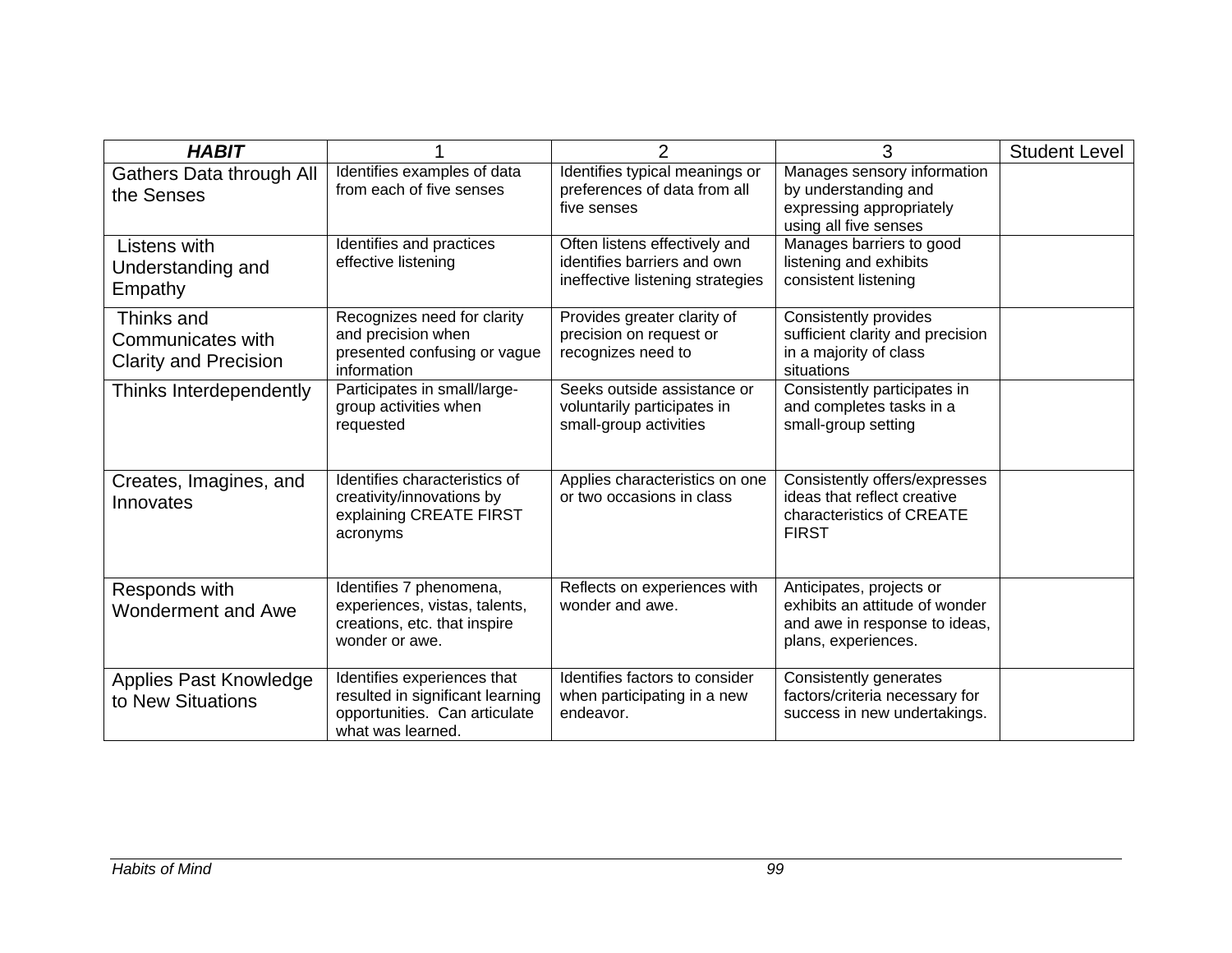| <b>HABIT</b>                             |                                                                  |                                                                                                                                                                 |                                                                                                                                                                     | <b>Student Level</b> |
|------------------------------------------|------------------------------------------------------------------|-----------------------------------------------------------------------------------------------------------------------------------------------------------------|---------------------------------------------------------------------------------------------------------------------------------------------------------------------|----------------------|
| <b>Questions and Poses</b><br>Problems   | Applies the SODAS problem<br>solving process to a specific       | Applies the SODAS problem<br>solving process to a specific                                                                                                      | Systematically applies<br>problem solving strategies to                                                                                                             |                      |
|                                          | scenario.                                                        | scenario.                                                                                                                                                       | scenarios encountered on a<br>regular basis.                                                                                                                        |                      |
| <b>Manages Impulsivity</b>               | Identifies a goal and sets<br>some steps to achieve the<br>goal. | In one challenging domain of<br>living, follows a carefully<br>crafted plan, monitoring<br>progress, identifying<br>obstacles and revising plan<br>as necessary | Across several domains of<br>daily living, follows a carefully<br>crafted plan, monitoring<br>progress, identifying<br>obstacles and revising plan<br>as necessary. |                      |
| <b>Takes Responsible</b><br><b>Risks</b> | Can perform a cost-benefit<br>analysis on a given example.       | Describes the degree of risk,<br>the value of the benefit to                                                                                                    | Independently makes<br>judgments about future                                                                                                                       |                      |
|                                          |                                                                  | many scenarios and makes<br>thoughtful decisions about the<br>risk.                                                                                             | actions and decisions, using<br>a cost-benefit analysis<br>methodology                                                                                              |                      |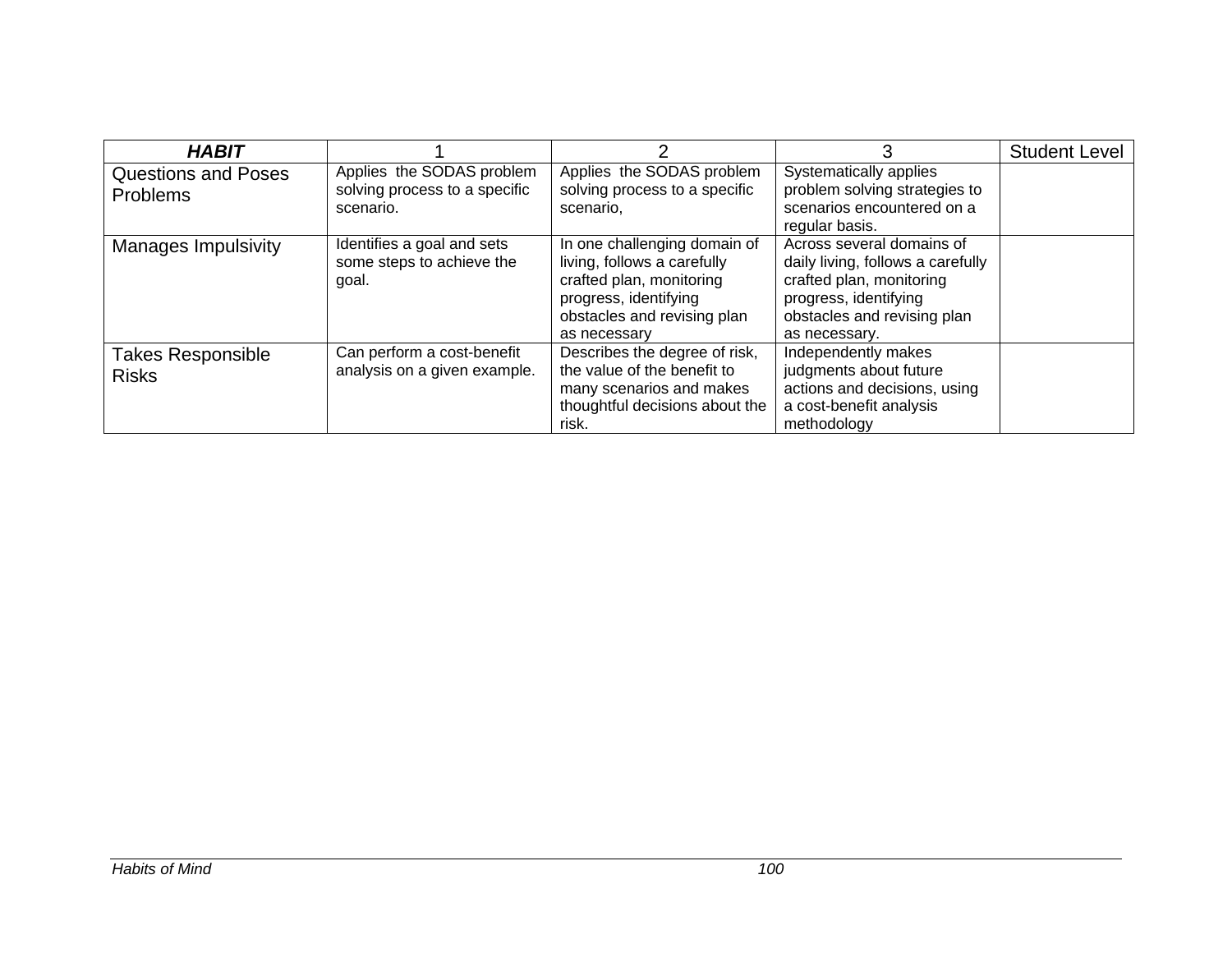## **Appendix C: Pre- and Post-Self-Assessment of Habits of Mind**

Name: \_\_\_\_\_\_\_\_\_\_\_\_\_\_\_\_\_\_\_\_\_\_\_\_\_\_\_ Date: \_\_\_\_\_\_\_\_\_\_\_\_\_\_\_\_\_\_\_

| 1. Thinking about Thinking<br>Work with a plan, talk to yourself | <b>Most of</b><br>the time | <b>Frequently Sometimes</b> | <b>Not Yet</b> |
|------------------------------------------------------------------|----------------------------|-----------------------------|----------------|
| I can describe my previous learning and                          |                            |                             |                |
| plan my learning to build upon it.                               |                            |                             |                |
| I can identify the areas of my learning                          |                            |                             |                |
| that I need to develop.                                          |                            |                             |                |
| I can describe the new learning that I will                      |                            |                             |                |
| be doing.                                                        |                            |                             |                |

| 2. Remaining Open to<br><b>Continuous Learning</b><br>life-long learning, self-evaluating | Most of<br>the time | Frequently | Sometimes | <b>Not Yet</b> |
|-------------------------------------------------------------------------------------------|---------------------|------------|-----------|----------------|
| Learning is very important to me.                                                         |                     |            |           |                |
| I am always looking to improve myself,<br>and the learning that I am doing.               |                     |            |           |                |
| I see learning as an ongoing challenge<br>throughout my life.                             |                     |            |           |                |

| 3. Thinking Flexibly<br>Open mind, many answers | Most of<br>the time | <b>Frequently</b> | Sometimes | <b>Not Yet</b> |
|-------------------------------------------------|---------------------|-------------------|-----------|----------------|
| I understand that there are different           |                     |                   |           |                |
| points of view on any one issue.                |                     |                   |           |                |
| I can put myself in the position of others      |                     |                   |           |                |
| to understand their point of view.              |                     |                   |           |                |
| When I encounter a problem in my                |                     |                   |           |                |
| learning and work, I can think of different     |                     |                   |           |                |
| ways of progressing.                            |                     |                   |           |                |

| 4. Persisting<br>Never give up, persevere, focus                                     | <b>Most</b><br>of the<br>time | Frequently | Sometimes | <b>Not Yet</b> |
|--------------------------------------------------------------------------------------|-------------------------------|------------|-----------|----------------|
| I work at a task until it is finished.                                               |                               |            |           |                |
| Those around me do not easily distract                                               |                               |            |           |                |
| me.                                                                                  |                               |            |           |                |
| If something isn't working, I don't just<br>give up, I think about different ways of |                               |            |           |                |
| solving the problem.                                                                 |                               |            |           |                |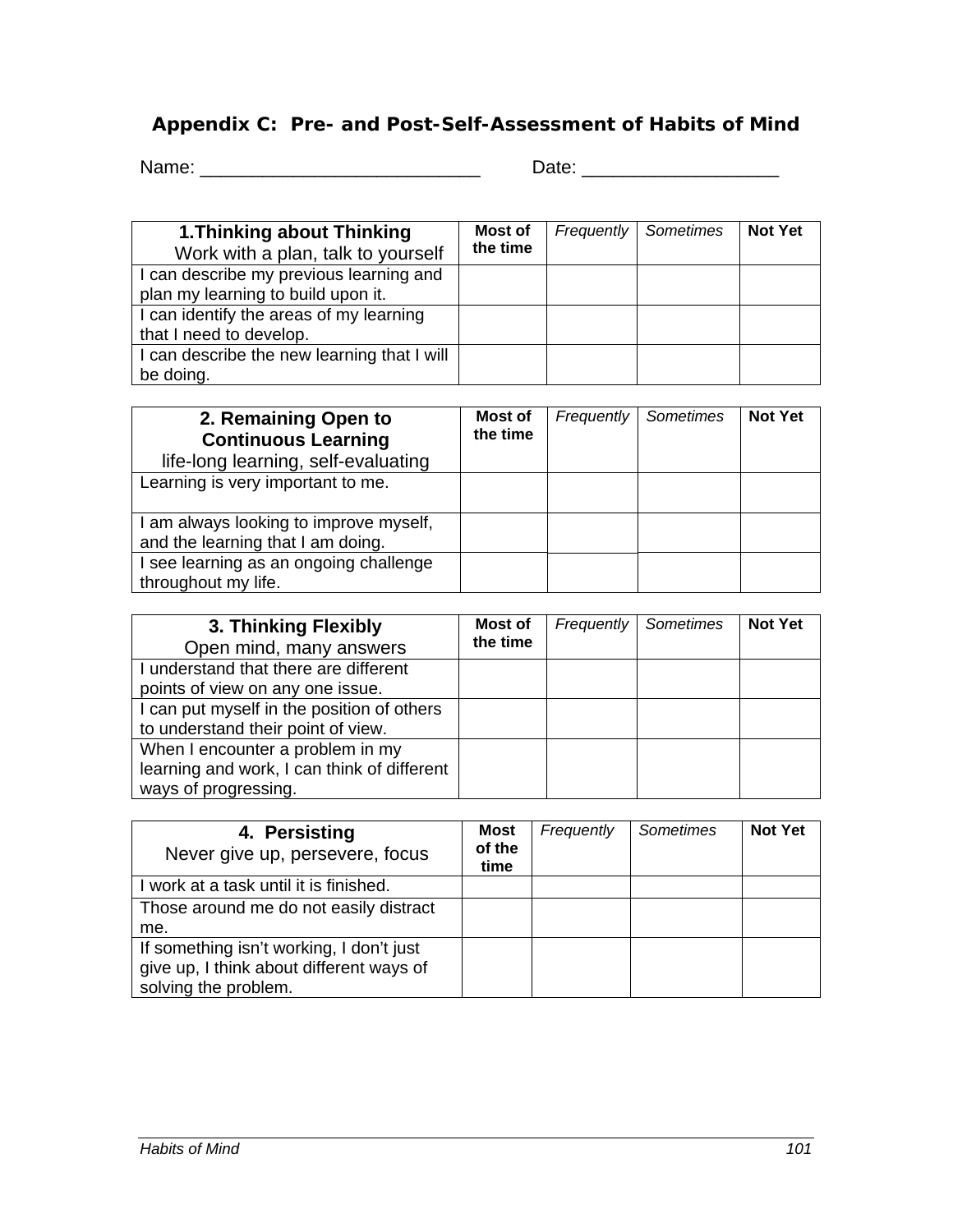| 5. Finding Humor<br>laugh at yourself, funny side, playful | Most of<br>the time | Frequently | Sometimes | <b>Not Yet</b> |
|------------------------------------------------------------|---------------------|------------|-----------|----------------|
| I can see the funny side of things that                    |                     |            |           |                |
| don't go as planned. I can laugh at                        |                     |            |           |                |
| myself.                                                    |                     |            |           |                |
| I enjoy a good laugh in relationships and                  |                     |            |           |                |
| at work.                                                   |                     |            |           |                |
| I don't laugh at other people (at                          |                     |            |           |                |
| someone else's expense); I laugh with                      |                     |            |           |                |
| them.                                                      |                     |            |           |                |

| 6. Striving for Accuracy:<br>check it, quality control                                             | Most of<br>the time | Frequently | Sometimes | <b>Not Yet</b> |
|----------------------------------------------------------------------------------------------------|---------------------|------------|-----------|----------------|
| I check that my information is accurate.                                                           |                     |            |           |                |
| I regularly review my plan to ensure the<br>work I am completing matches what has<br>been planned. |                     |            |           |                |
| I check and revise to ensure my writing<br>and math are clear and accurate.                        |                     |            |           |                |

| 7. Listening with Understanding and<br><b>Empathy: caring, attentive respect</b> | Most<br>of the<br>time | Frequently | Sometimes | <b>Not</b><br>Yet |
|----------------------------------------------------------------------------------|------------------------|------------|-----------|-------------------|
| I can listen to others without interrupting<br>them.                             |                        |            |           |                   |
| I listen to others and value their ideas.                                        |                        |            |           |                   |
| I listen to others and then contribute my<br>thoughts and ideas.                 |                        |            |           |                   |

| 8. Gathering Data through all the<br><b>Senses: sensing, sensitive, feeling</b>                  | <b>Most</b><br>of the<br>time | Frequently | Sometimes | <b>Not Yet</b> |
|--------------------------------------------------------------------------------------------------|-------------------------------|------------|-----------|----------------|
| I like to get actively involved in what is<br>going on around me, regardless of the<br>activity. |                               |            |           |                |
| I learn in many different ways.                                                                  |                               |            |           |                |

| 9. Thinking and Communicating<br>with Clarity and Precision: be                                      | Most of<br>the time | Frequently | Sometimes | <b>Not Yet</b> |
|------------------------------------------------------------------------------------------------------|---------------------|------------|-----------|----------------|
| correct                                                                                              |                     |            |           |                |
| I can give reasons for liking/disliking<br>such things as works of art.                              |                     |            |           |                |
| I can give reasons for agreeing/<br>disagreeing with a variety of opinions.                          |                     |            |           |                |
| When I communicate my thinking and<br>learning to others, I do it clearly and<br>without hesitation. |                     |            |           |                |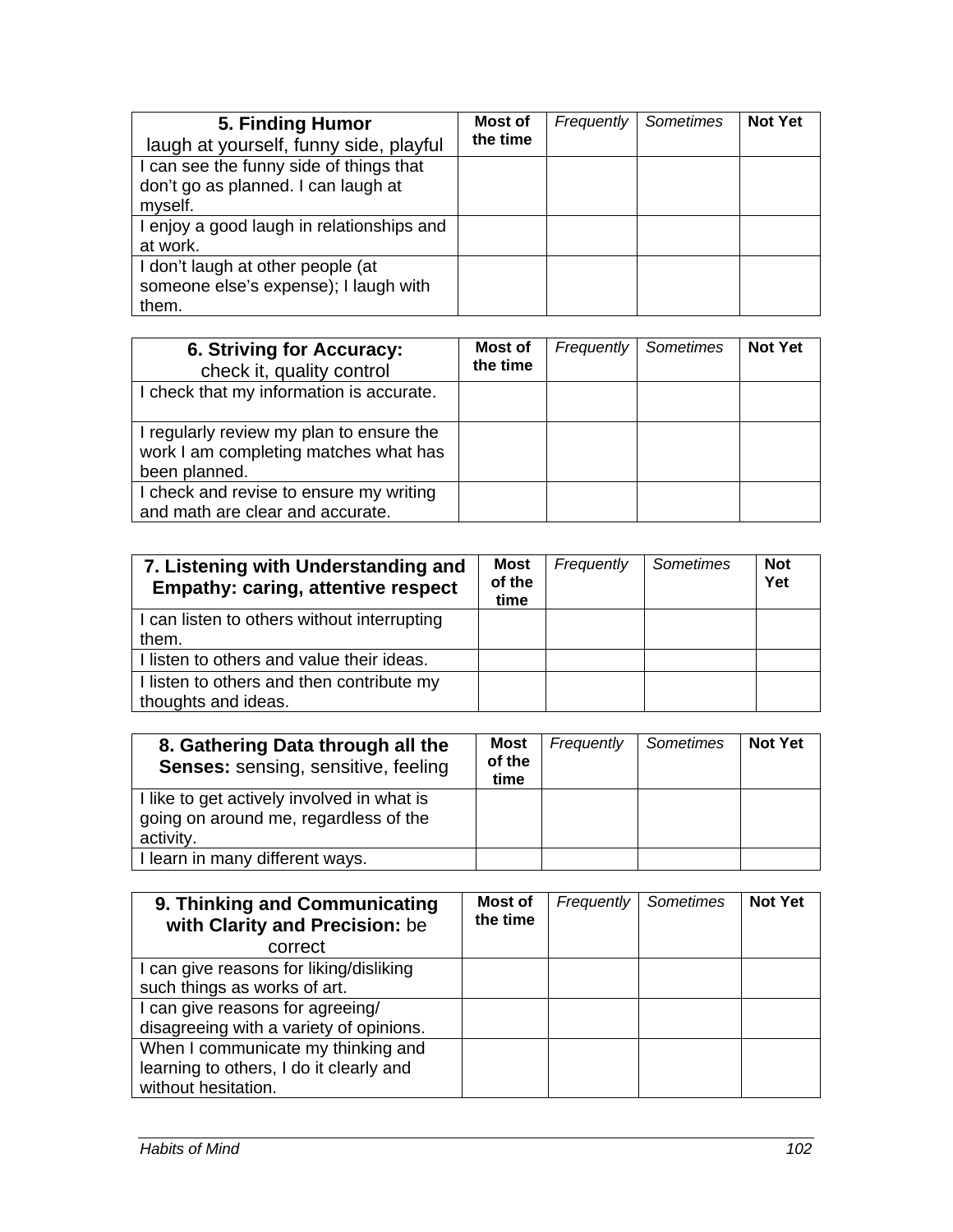| 10. Thinking Interdependently<br>co-operate, collaborate, teamwork | Most of<br>the time | Frequently | Sometimes | <b>Not Yet</b> |
|--------------------------------------------------------------------|---------------------|------------|-----------|----------------|
| I help with tasks that the group needs to                          |                     |            |           |                |
| perform.                                                           |                     |            |           |                |
| I listen to others when working in groups.                         |                     |            |           |                |
| I am happy to share my ideas with a                                |                     |            |           |                |
| group.                                                             |                     |            |           |                |
| I accept that when working in groups                               |                     |            |           |                |
| others may not always agree with what I                            |                     |            |           |                |
| have to say.                                                       |                     |            |           |                |

| 11. Creating, Imagining, and<br>Innovating<br>imagining, innovative, productive        | Most of<br>the time | Frequently | Sometimes | <b>Not Yet</b> |
|----------------------------------------------------------------------------------------|---------------------|------------|-----------|----------------|
| I am willing to try different approaches<br>when I am learning something new.          |                     |            |           |                |
| I can imagine the possibilities with my<br>learning.                                   |                     |            |           |                |
| I can see how learning changes the way<br>I think about things happening around<br>me. |                     |            |           |                |

| 12. Responding with Wonderment<br>and Awe: passionate, wondrous,                                  | Most of<br>the time | Frequently | Sometimes | <b>Not Yet</b> |
|---------------------------------------------------------------------------------------------------|---------------------|------------|-----------|----------------|
| surprise                                                                                          |                     |            |           |                |
| I often see the beauty in the things<br>around me, and I am comfortable<br>describing it as such. |                     |            |           |                |
| I like to stop and wonder about nature,<br>and about things that are happening<br>around me.      |                     |            |           |                |
| I enjoy finding things out and learning.                                                          |                     |            |           |                |

| 13. Applying Past Knowledge to<br><b>New Situations: prior knowledge</b>               | Most of<br>the time | Frequently | Sometimes | <b>Not Yet</b> |
|----------------------------------------------------------------------------------------|---------------------|------------|-----------|----------------|
| I can see how my new learning builds                                                   |                     |            |           |                |
| upon my previous learning experiences.                                                 |                     |            |           |                |
| I think about my previous learning<br>experiences when planning new learning<br>plans. |                     |            |           |                |
| I think about my previous learning and<br>how this affects my new learning.            |                     |            |           |                |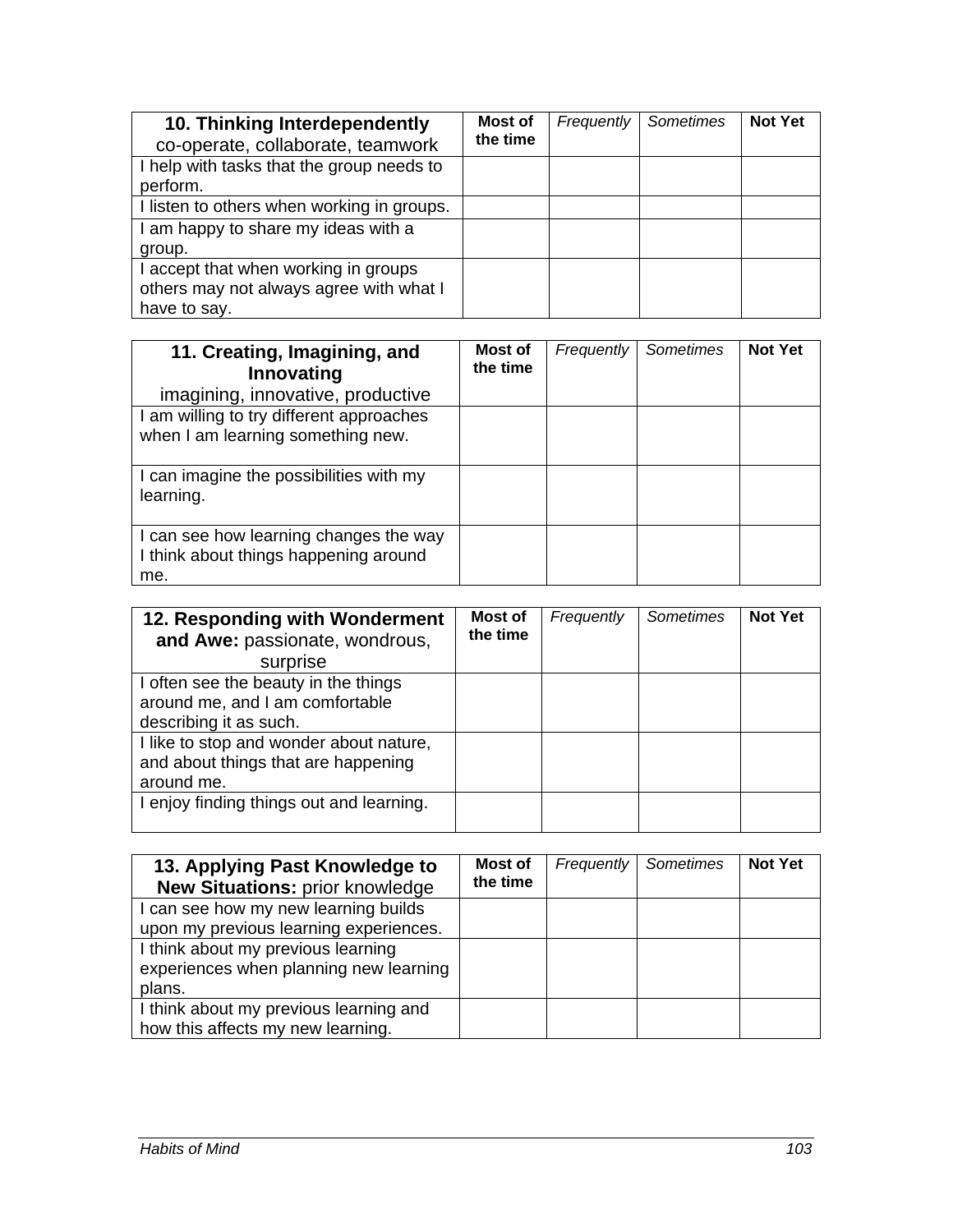| 14. Questioning and Posing<br>Problems: interested, curious | Most of<br>the time | <b>Frequently</b> | <b>Sometimes</b> | <b>Not Yet</b> |
|-------------------------------------------------------------|---------------------|-------------------|------------------|----------------|
| I can ask questions to seek                                 |                     |                   |                  |                |
| understanding of what I don't know.                         |                     |                   |                  |                |
| I enjoy discovering what I need to find                     |                     |                   |                  |                |
| out more about and planning new                             |                     |                   |                  |                |
| learning around this.                                       |                     |                   |                  |                |
| I look for different points of view or                      |                     |                   |                  |                |
| alternative answers to the questions I                      |                     |                   |                  |                |
| have posed.                                                 |                     |                   |                  |                |

| 15. Managing Impulsivity<br>Plan, think before you act | <b>Most</b><br>of the<br>time | Frequently | Sometimes | <b>Not Yet</b> |
|--------------------------------------------------------|-------------------------------|------------|-----------|----------------|
| I develop a plan before I start work and I             |                               |            |           |                |
| see the importance of this.                            |                               |            |           |                |
| I spend time thinking about ways of                    |                               |            |           |                |
| improving my learning plans.                           |                               |            |           |                |
| I refer to my plan often, and follow what I            |                               |            |           |                |
| have planned to do.                                    |                               |            |           |                |
| I accept suggestions/negotiations to                   |                               |            |           |                |
| improve my learning plans and my work.                 |                               |            |           |                |

| 16. Taking Responsible Risks<br>challenge, exploration,<br>adventuresome                       | Most of<br>the time | <b>Frequently</b> | Sometimes | <b>Not Yet</b> |
|------------------------------------------------------------------------------------------------|---------------------|-------------------|-----------|----------------|
| I try out new things/learning, even when<br>those around me are not willing to do the<br>same. |                     |                   |           |                |
| New challenges are what I look for in my<br>learning.                                          |                     |                   |           |                |
| I like to share my learning with those<br>around me.                                           |                     |                   |           |                |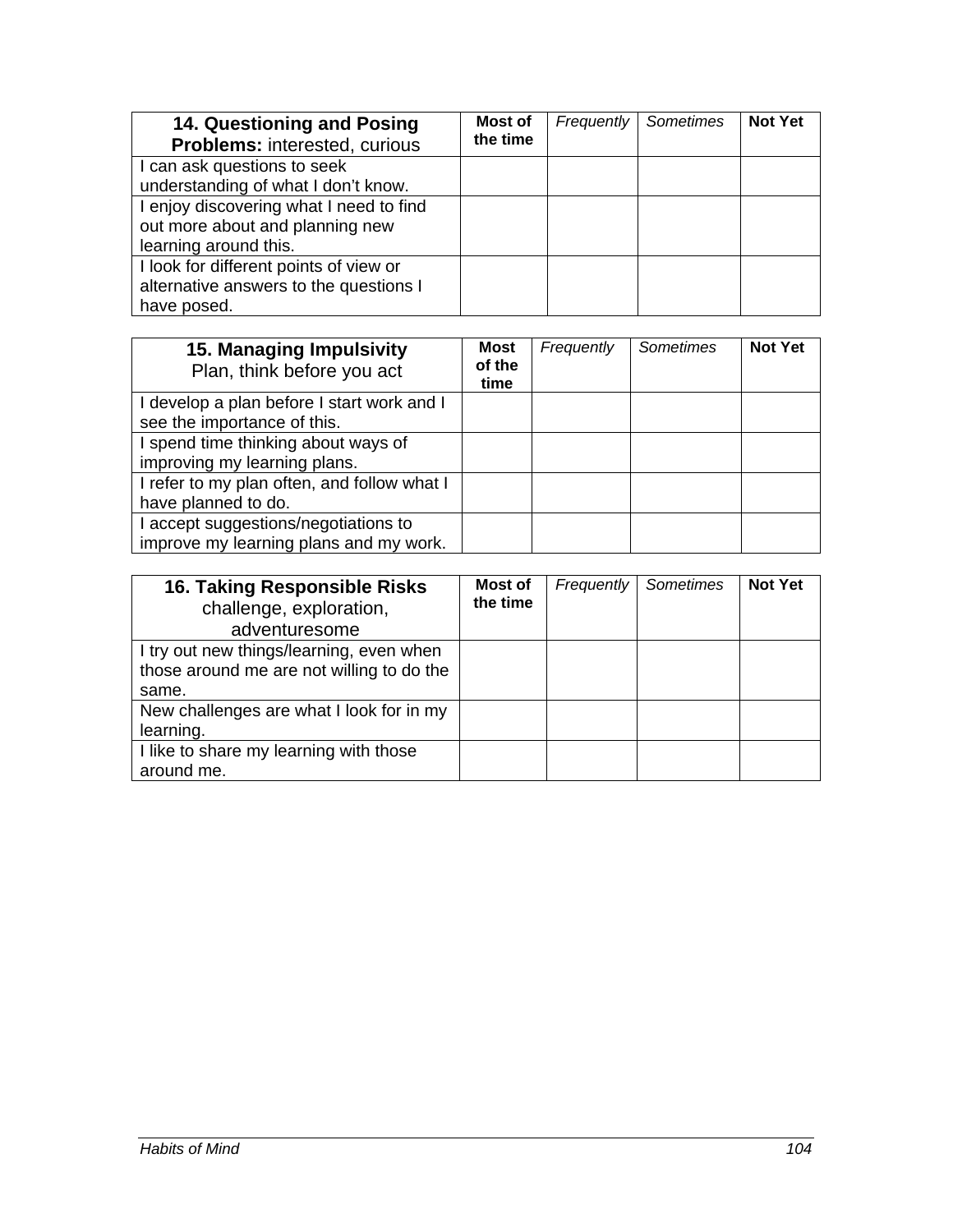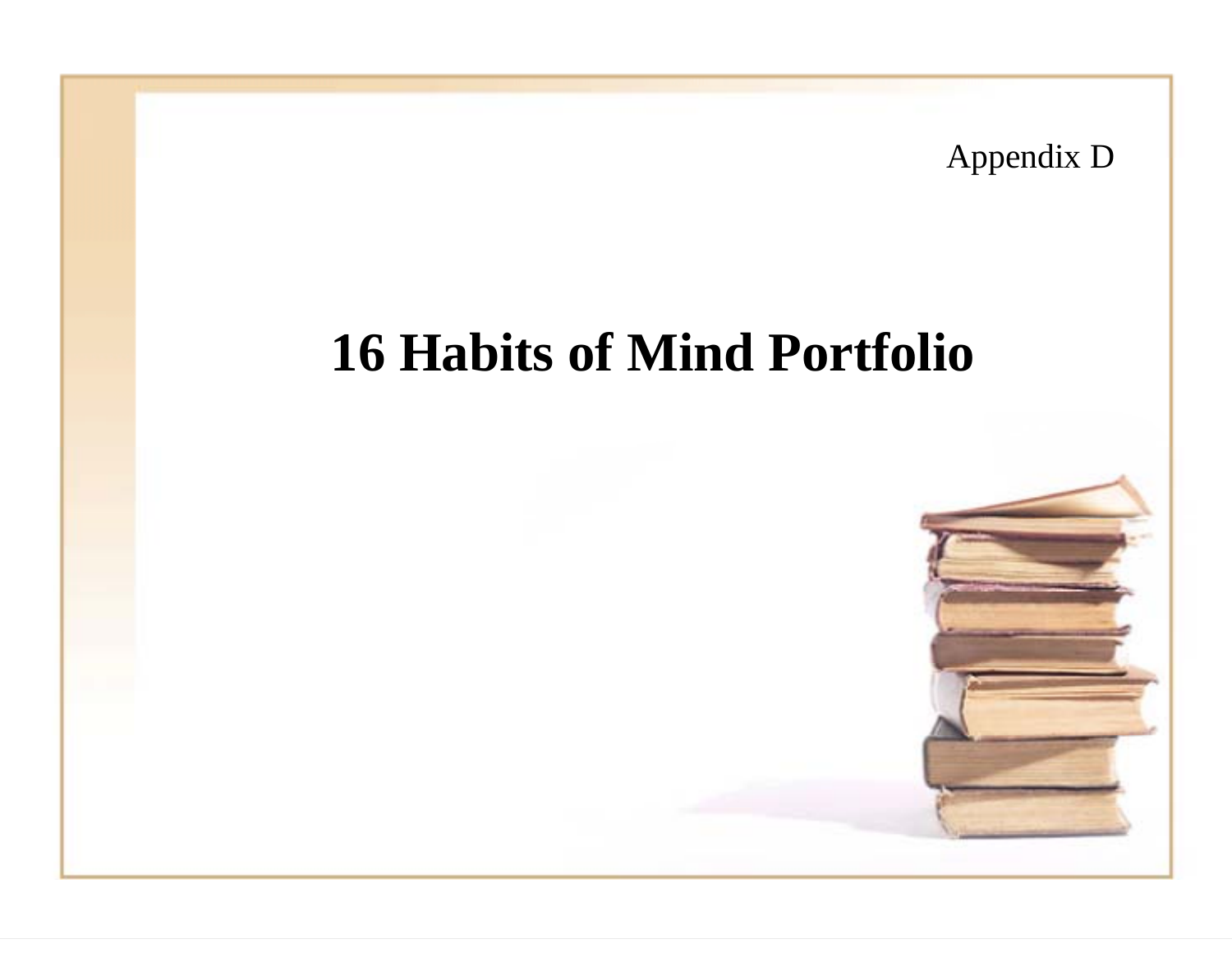# **Portfolio Instructions**

This portfolio will help you keep track of how you are using the 16 Habits.

After each lesson is introduced, you will have a chance to practice Thinking about Thinking by referring to that Habit and intentionally practicing it between classes.

Make entries under every Habit as you use it.

As you try out each Habit and reflect on it, you are showing the Habit of being Open to Continuous Learning. Ask yourself questions like:

- •What happened when I used the Habit?
- •So what: what does it mean?
- •What now: how will this learning help me on the living unit, in my job assignment, at school, and in the future?

Your instructor may give you additional questions to think about with each lesson.

Each portfolio page will have multiple entries because you will find that the Habits are frequently used together. As you try each new Habit, think about the other ones you are using as well.

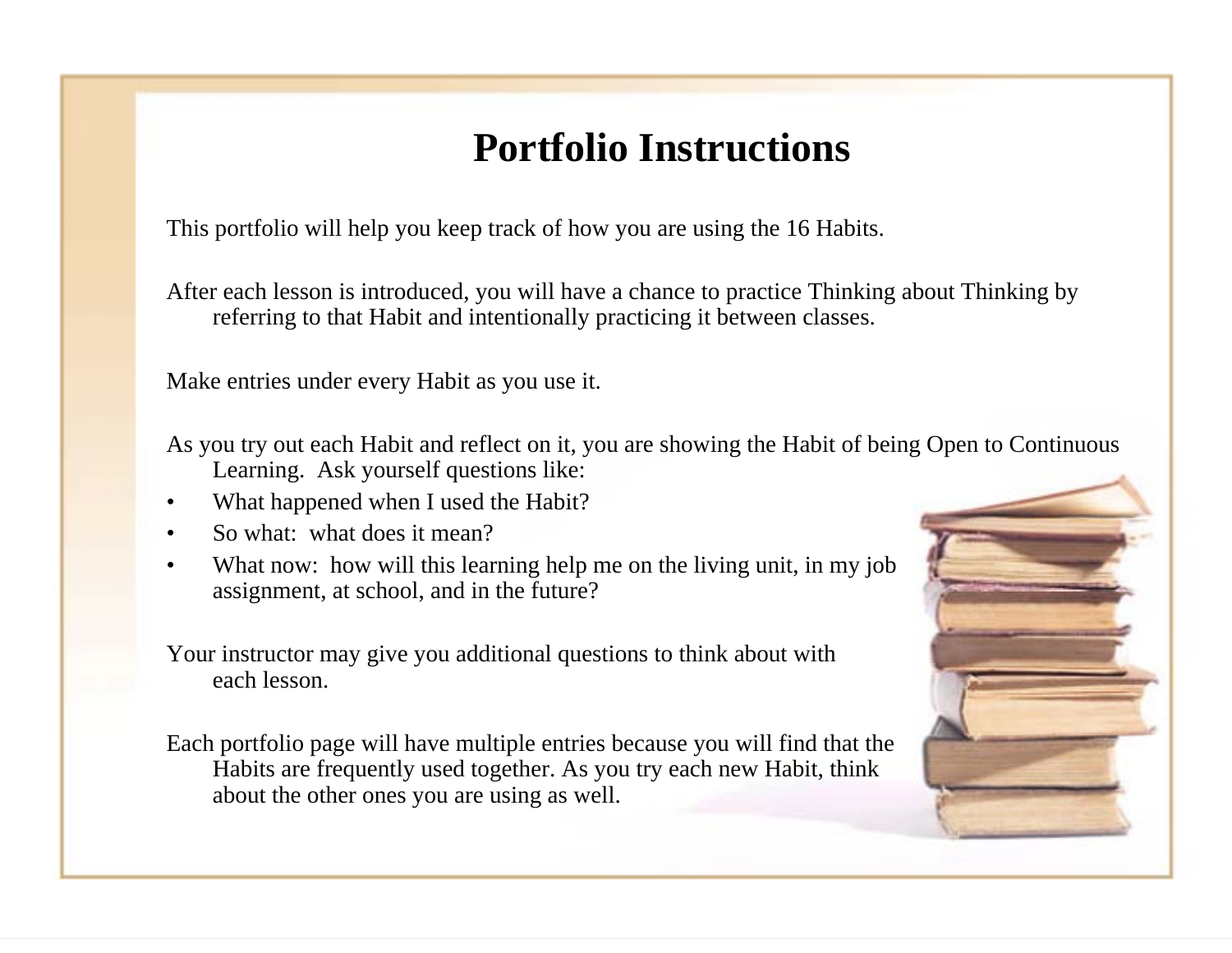## **Thinking about Thinking (Habit 1)**

- •Know your knowing
- • Be aware of your own thoughts, strategies, feelings, and actions
- •Know how they affect others

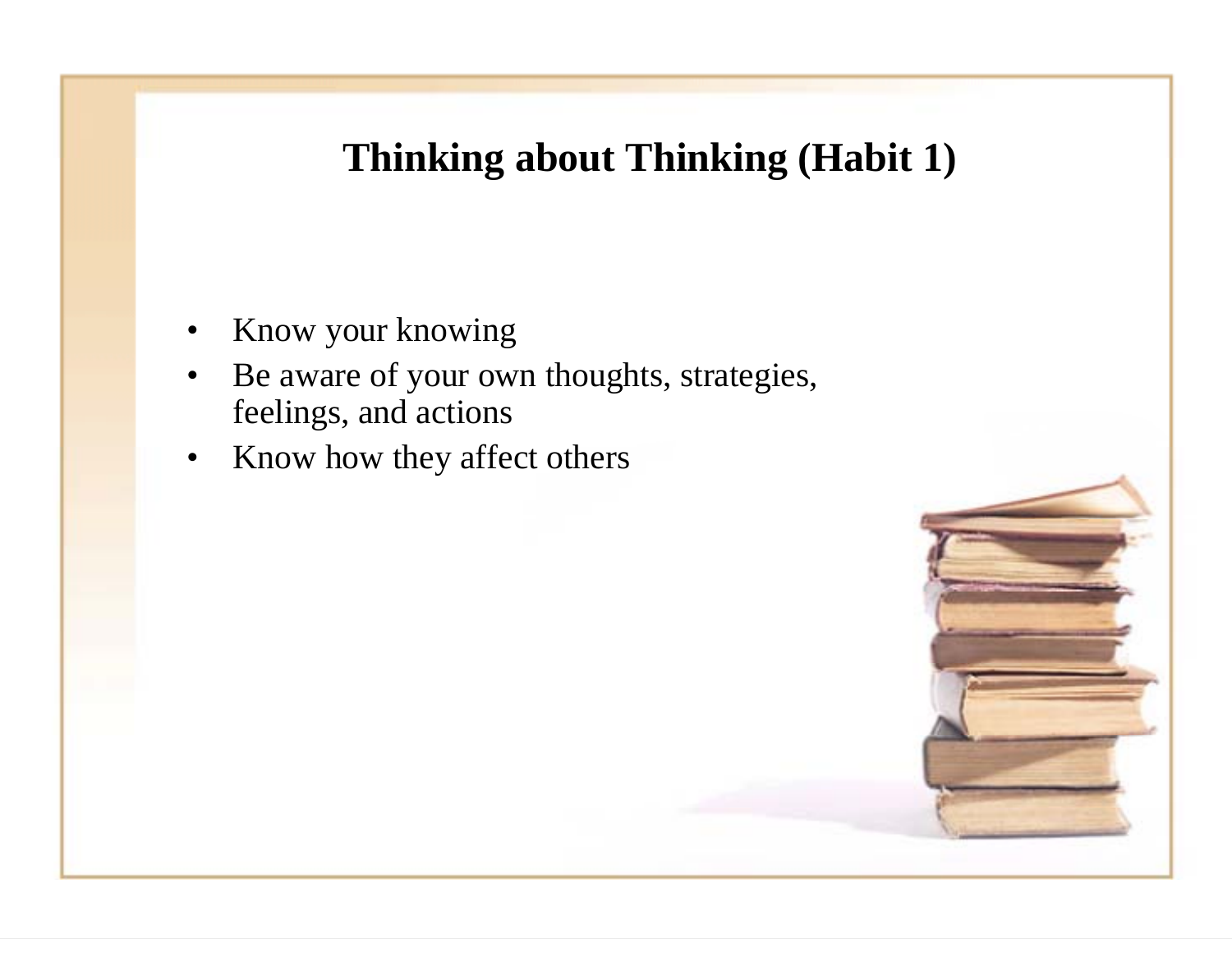# **Remaining Open to Continuous Learning (Habit 2)**

- $\bullet$ Learn from experiences
- • Be proud and humble enough to admit you don't know
- •Resist not caring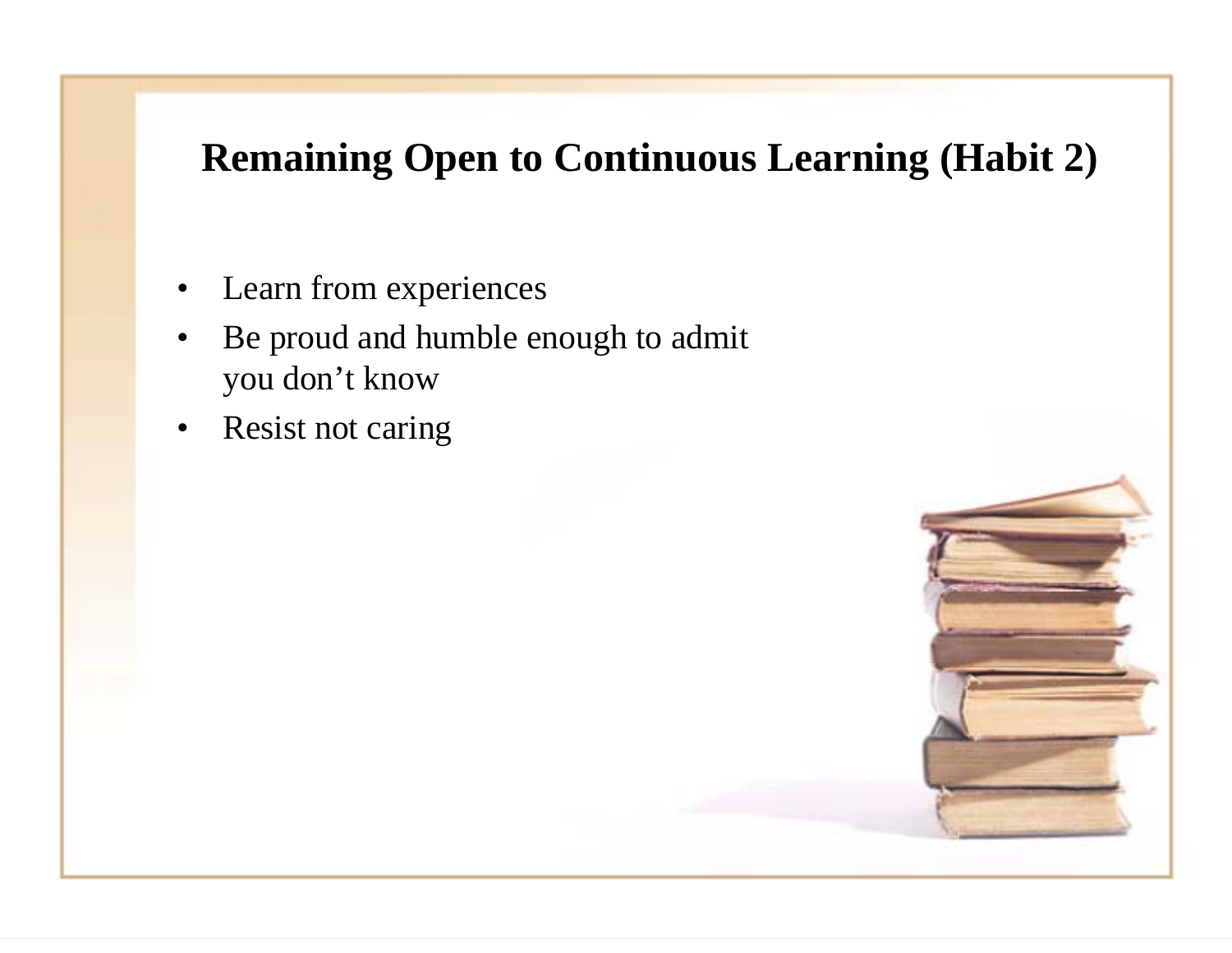## **Thinking Flexibly (Habit 3)**

- •Seeing things from other points of view
- •Seeing the big picture
- •Seeing the details
- •Starting at the end point and working backwards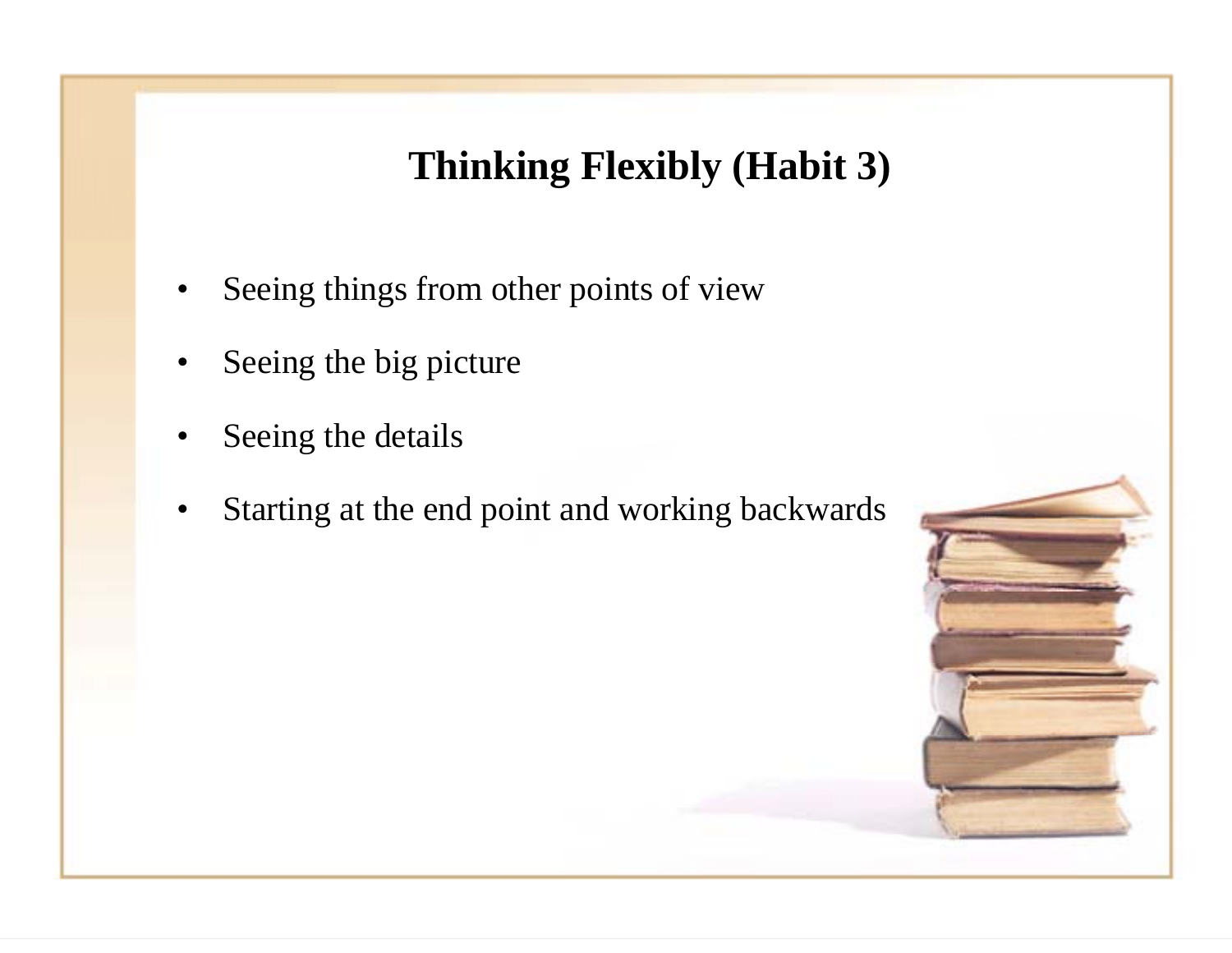# **Thinking Flexibly**

- $\bullet$ Look at a situation in another way
- •Change perspectives
- •Generate alternatives
- •Consider options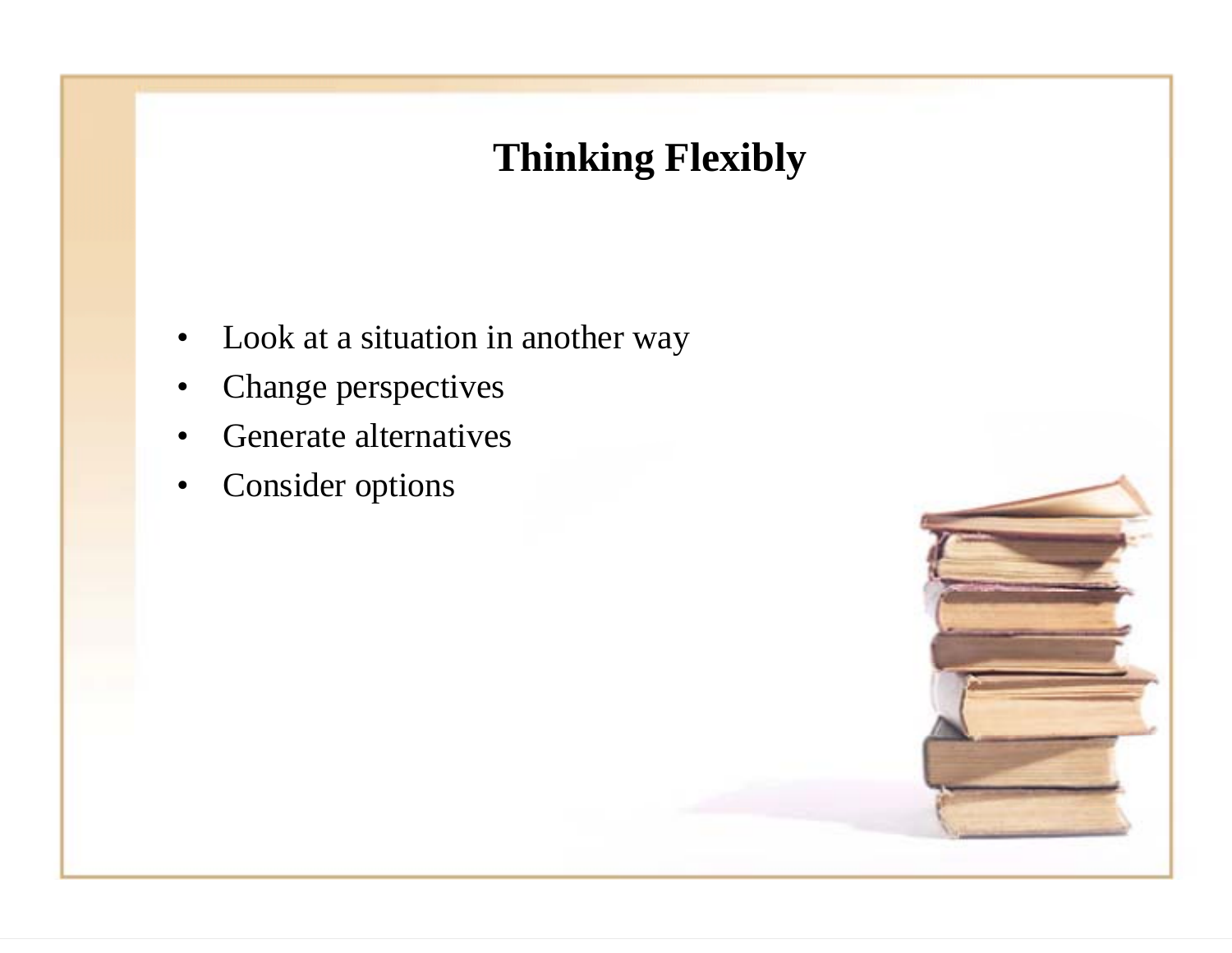## **Flexible Thinkers**

- •Change their minds as they receive new information
- •Use many ways to solve problems
- •Look at the big picture and pay attention to details
- •Use new approaches
- •Consider many points of view at the same time
- •Follow rules and predict the results of flouting them
- •Take a bird's-eye view to find themes
- • Ask questions to figure out why things are happening the way they are
- •Use their intuition
- • Tolerate confusion and things that aren't quite clear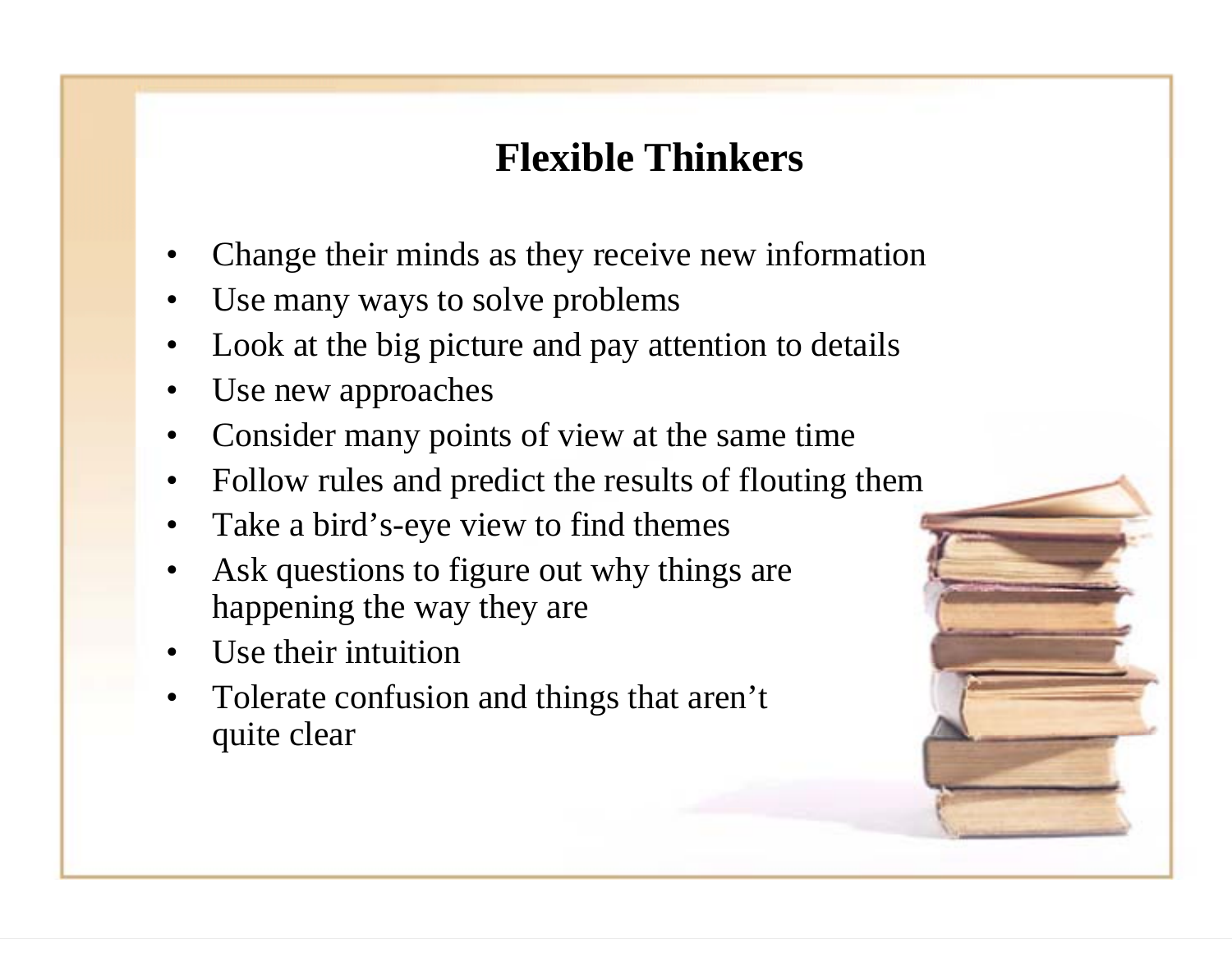# **Persisting (Habit 4)**

- •Sticking to it
- •Seeing a task through to completion
- •Remaining focused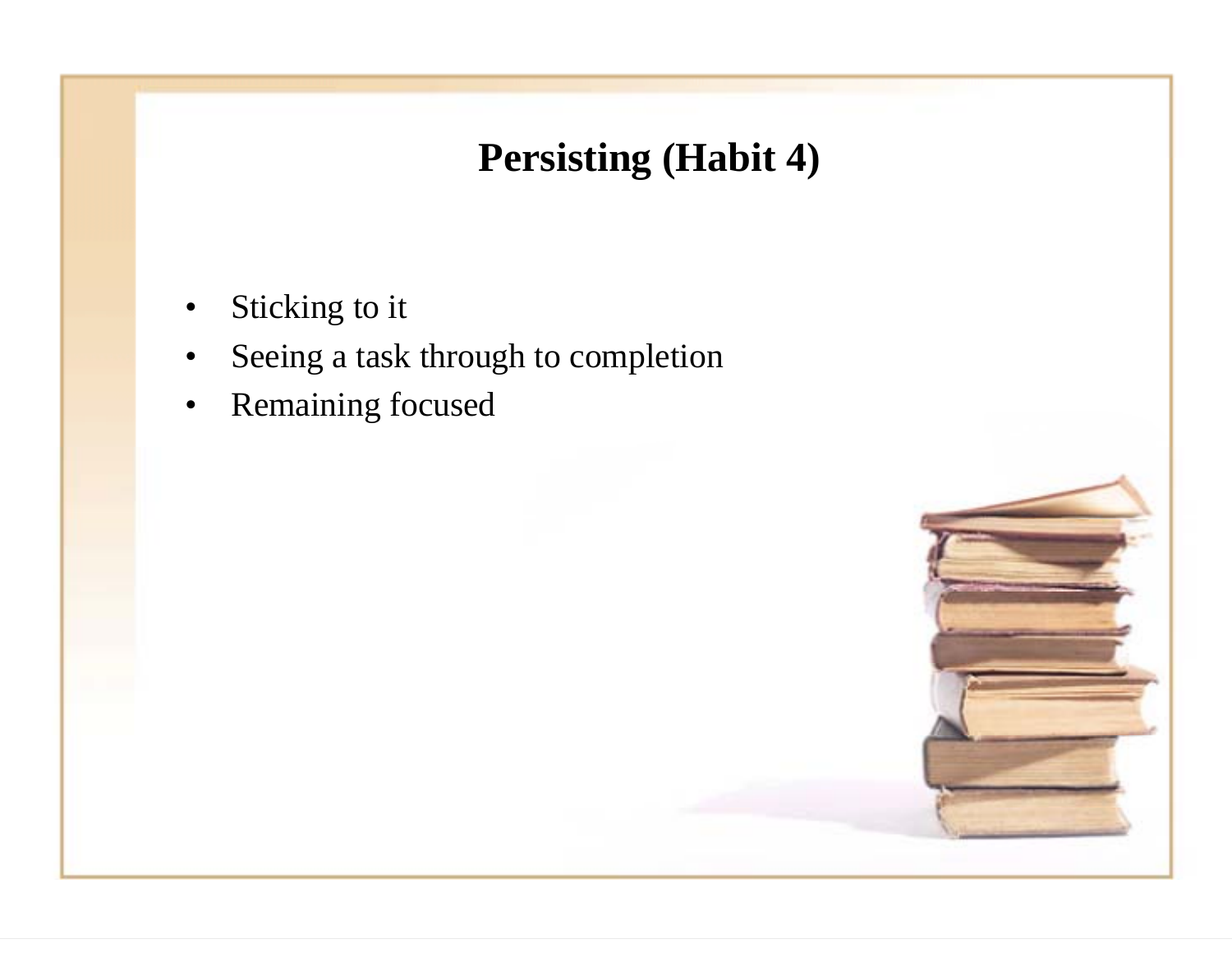## **Finding Humor (Habit 5)**

- •Laugh a little
- •Look for the whimsical, incongruous, and the unexpected in life
- •Laugh at yourself when you can

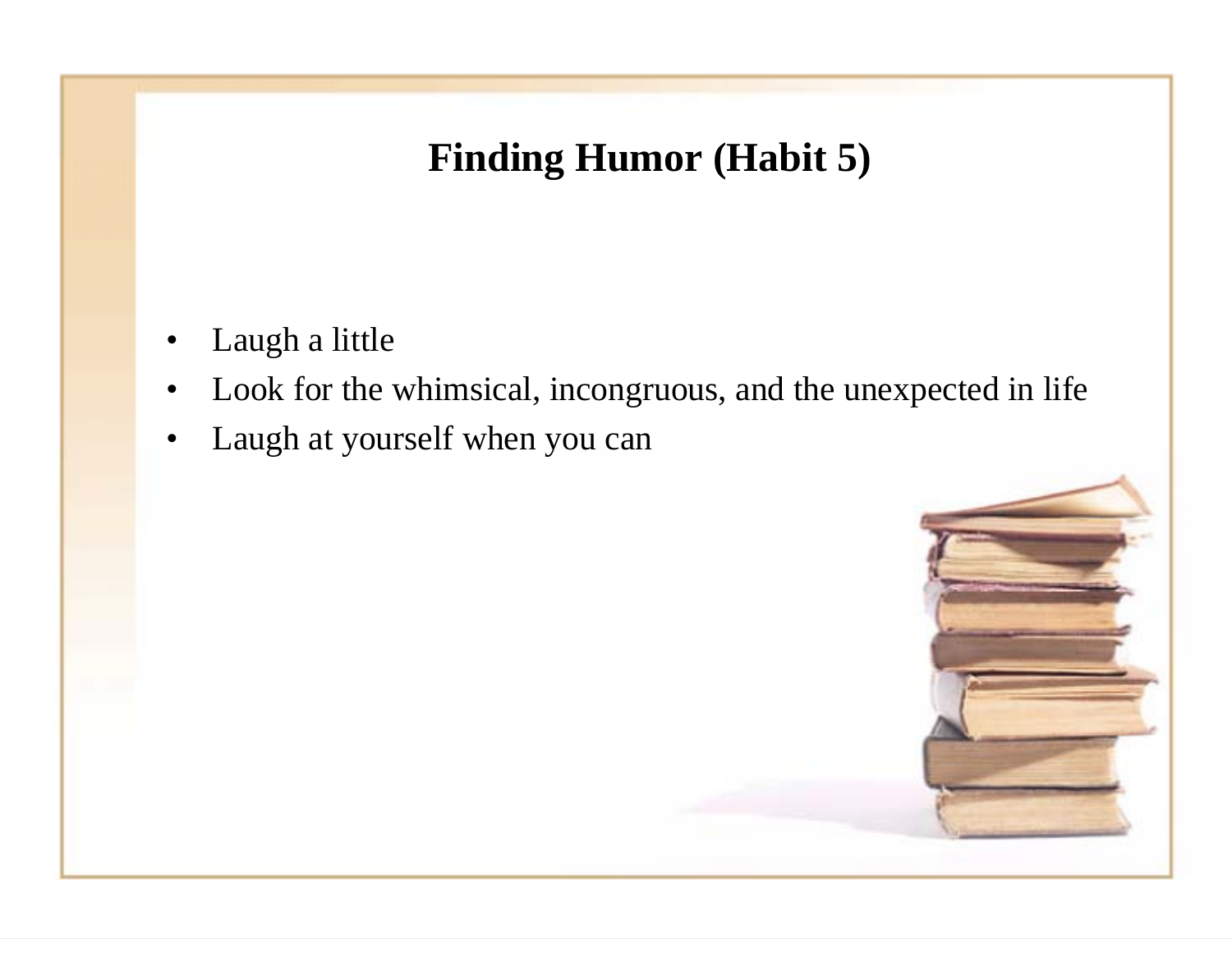#### **Striving for Accuracy (Habit 6)**

- •Check it again
- • Nurture a desire for exactness, fidelity, and craftsmanship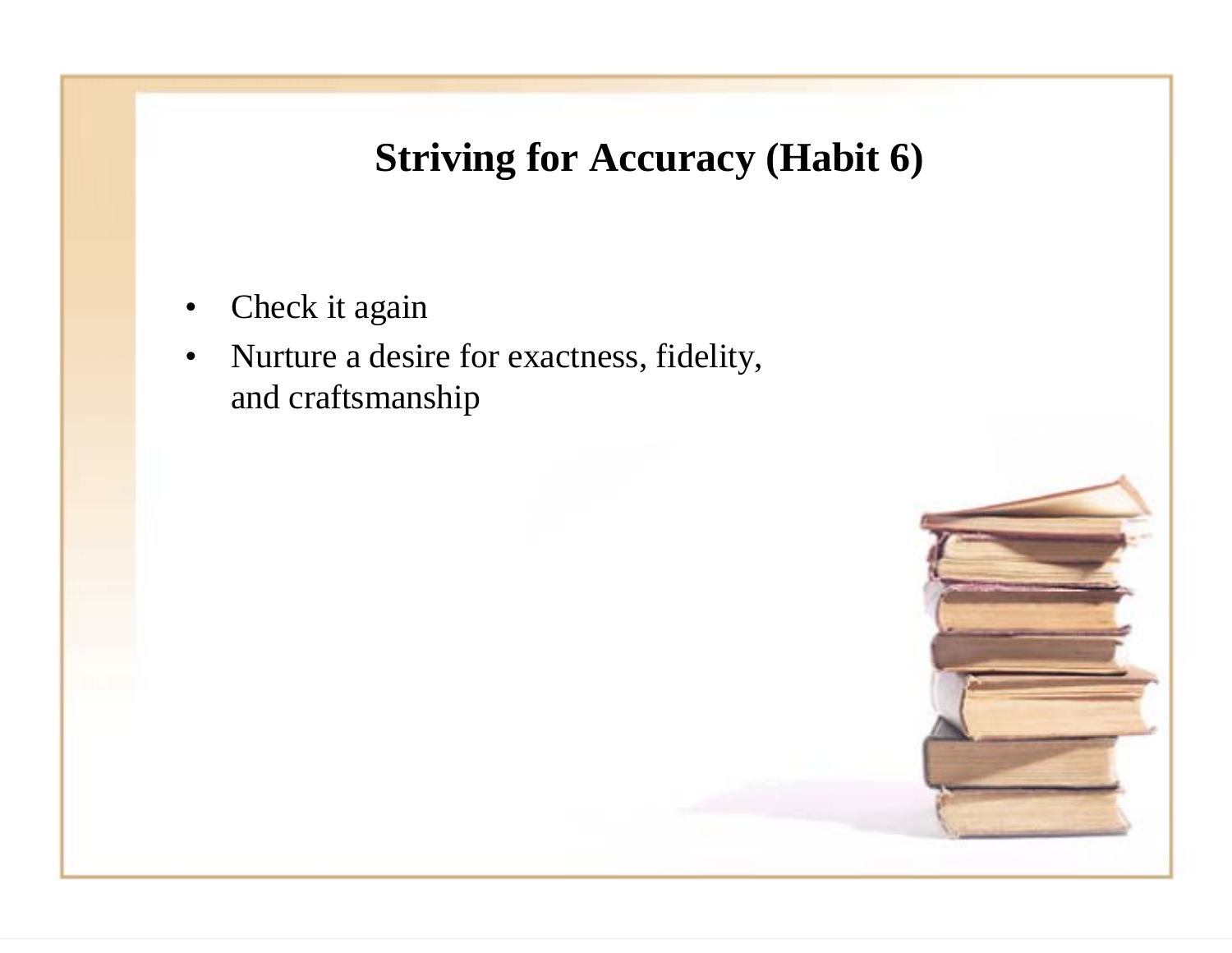#### **Listening with Understanding and Empathy (Habit 7)**

- •Seek to understand others
- • Devote mental energy to another person's thoughts and ideas
- • Hold your own thoughts at a distance in order to see another's point of view and emotions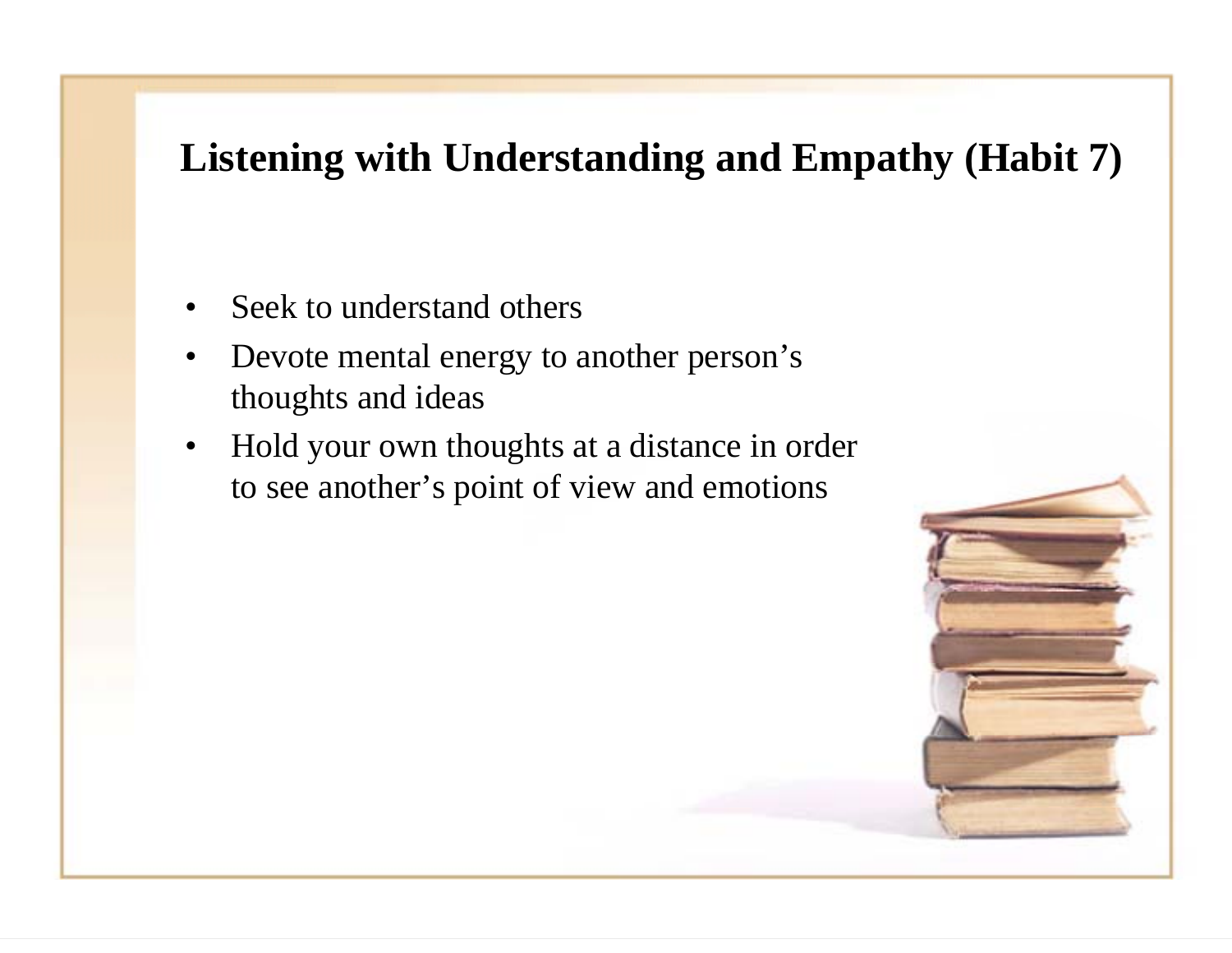#### **Gathering Data through All the Senses (Habit 8)**

- •Taste
- •Smell
- •Touch
- •Movement
- •Sound, hearing
- •Visual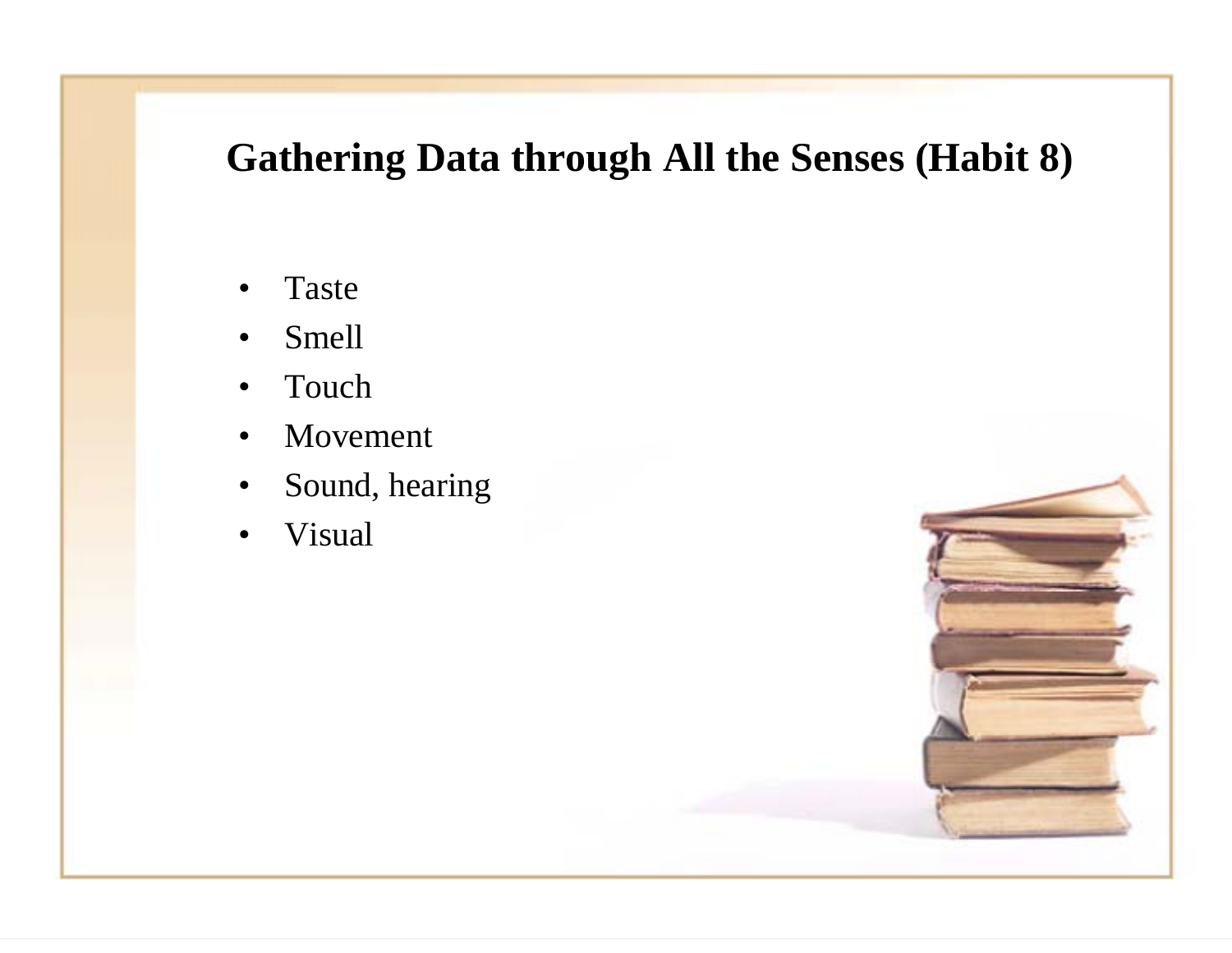# **Thinking and Communicating with Clarity and Precision (Habit 9)**

- •Be clear
- • Strive for accurate communication, both verbal and non-verbal
- •Avoid generalizations and distortions

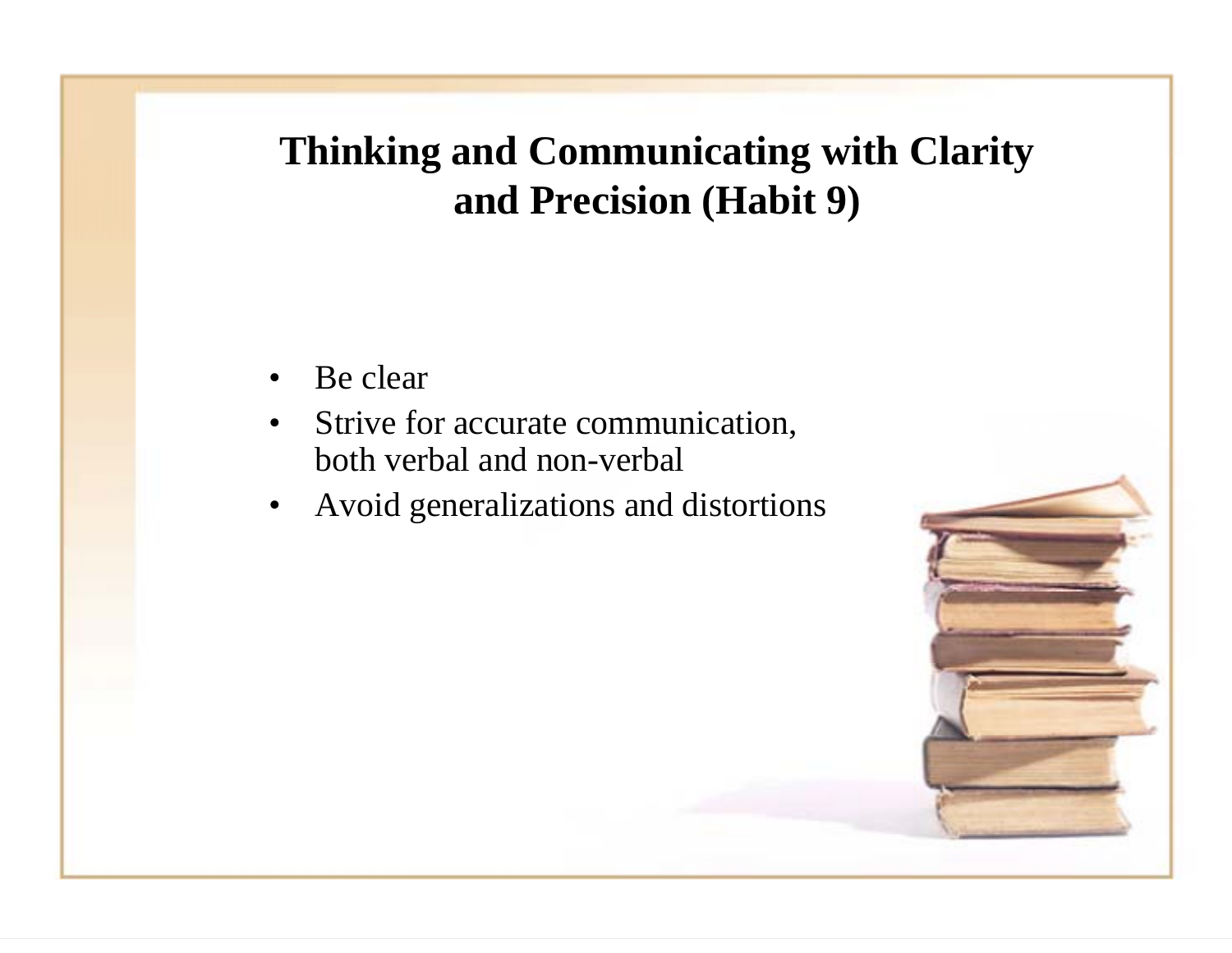# **Thinking Interdependently (Habit 10)**

- •Work together
- $\bullet$ Truly work with and learn from others

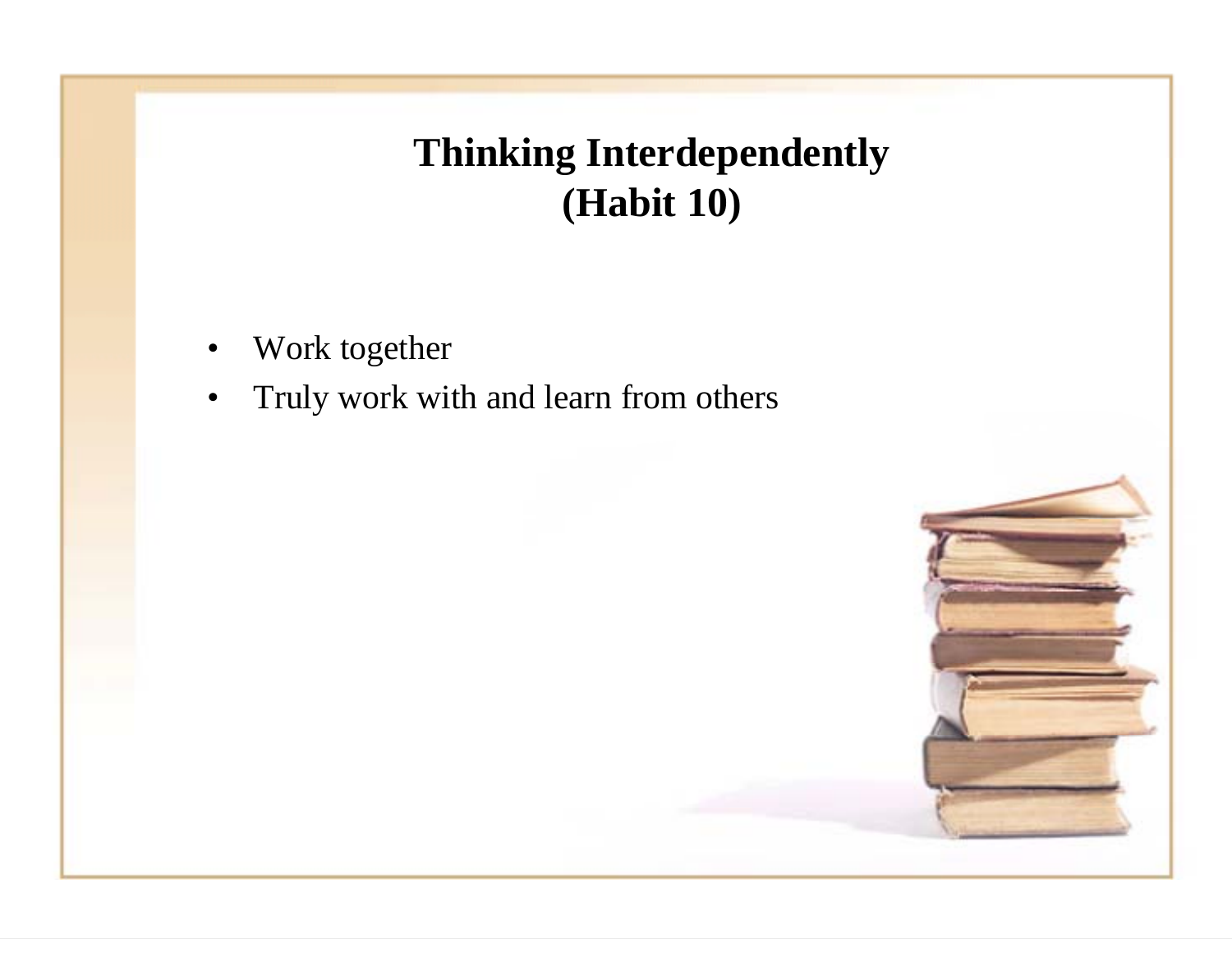### **Creating, Imagining, and Innovating (Habit 11)**

- •Try a different way
- •Generate novel ideas
- •Seek fluency and originality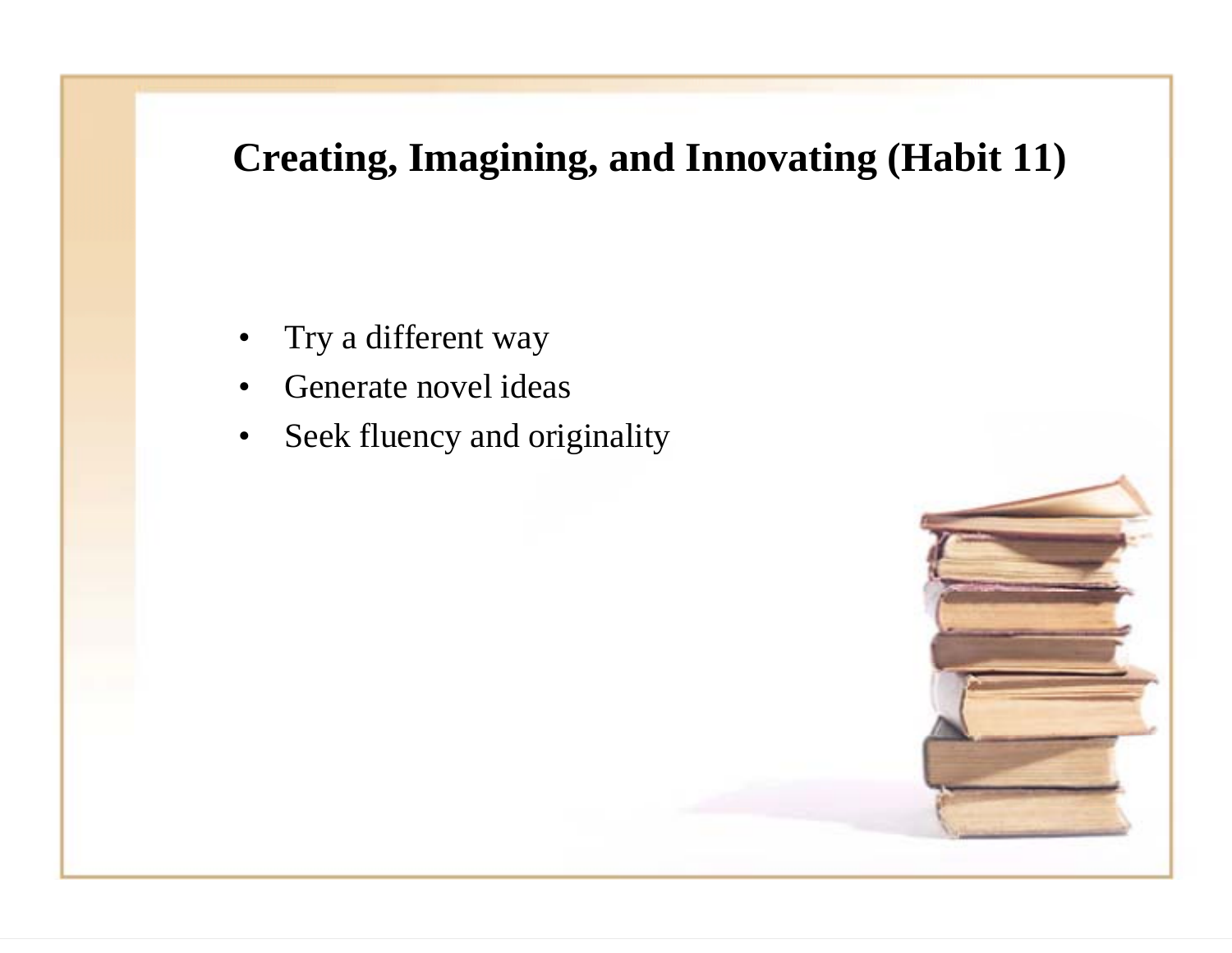#### **Creating, Imagining, and Innovating**

- •Look at the big picture
- •Look at the details
- •Explore possibilities
- •Be innovative
- •Stretch beyond what is comfortable
- •Express yourself
- •Respond to objects that appeal to you
- •Use all your senses
- •Link new unique ideas with old ones
- •Use different colors
- •Use different shapes
- •Create and visualize big
- •Take a different point of view
- •Arrange things in a new way
- •Reverse ideas

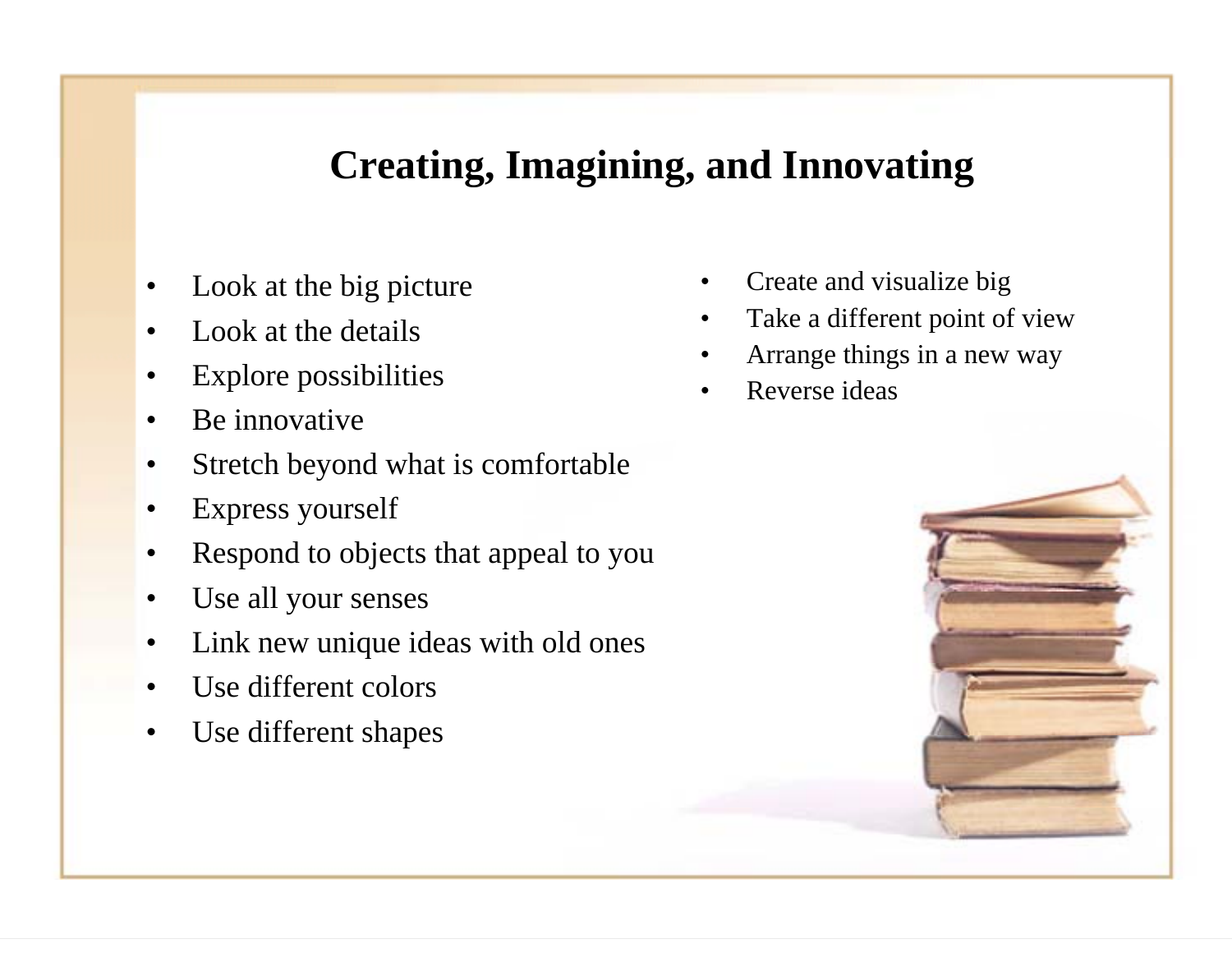**Responding with Wonderment and Awe (Habit 12)**

- •Be intrigued by the world's phenomena and beauty
- •Find what is awesome and mysterious

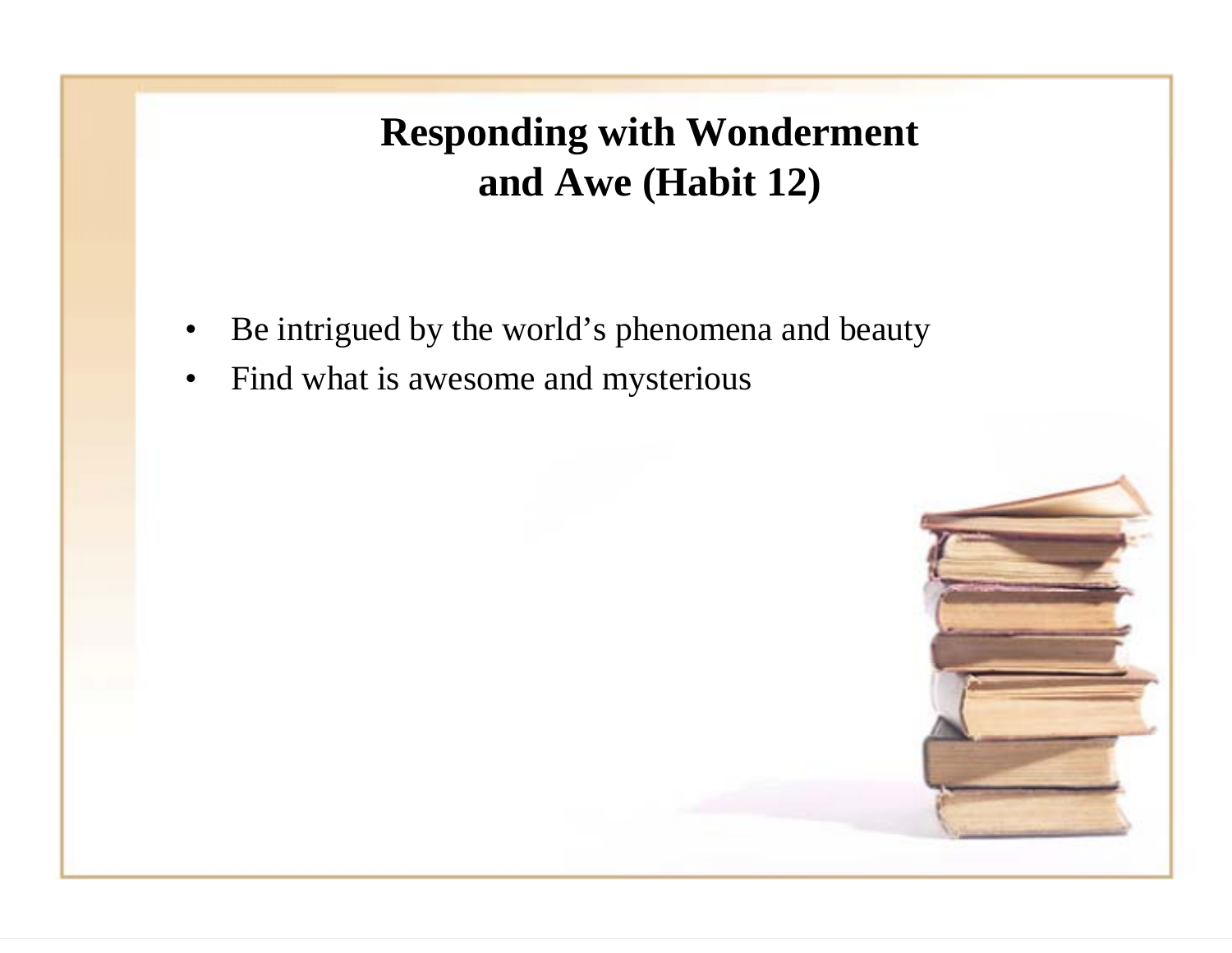# **Applying Past Knowledge to New Situations (Habit 13)**

- •Use what you learn
- •Access prior knowledge
- • Transfer knowledge beyond the situation in which it was learned

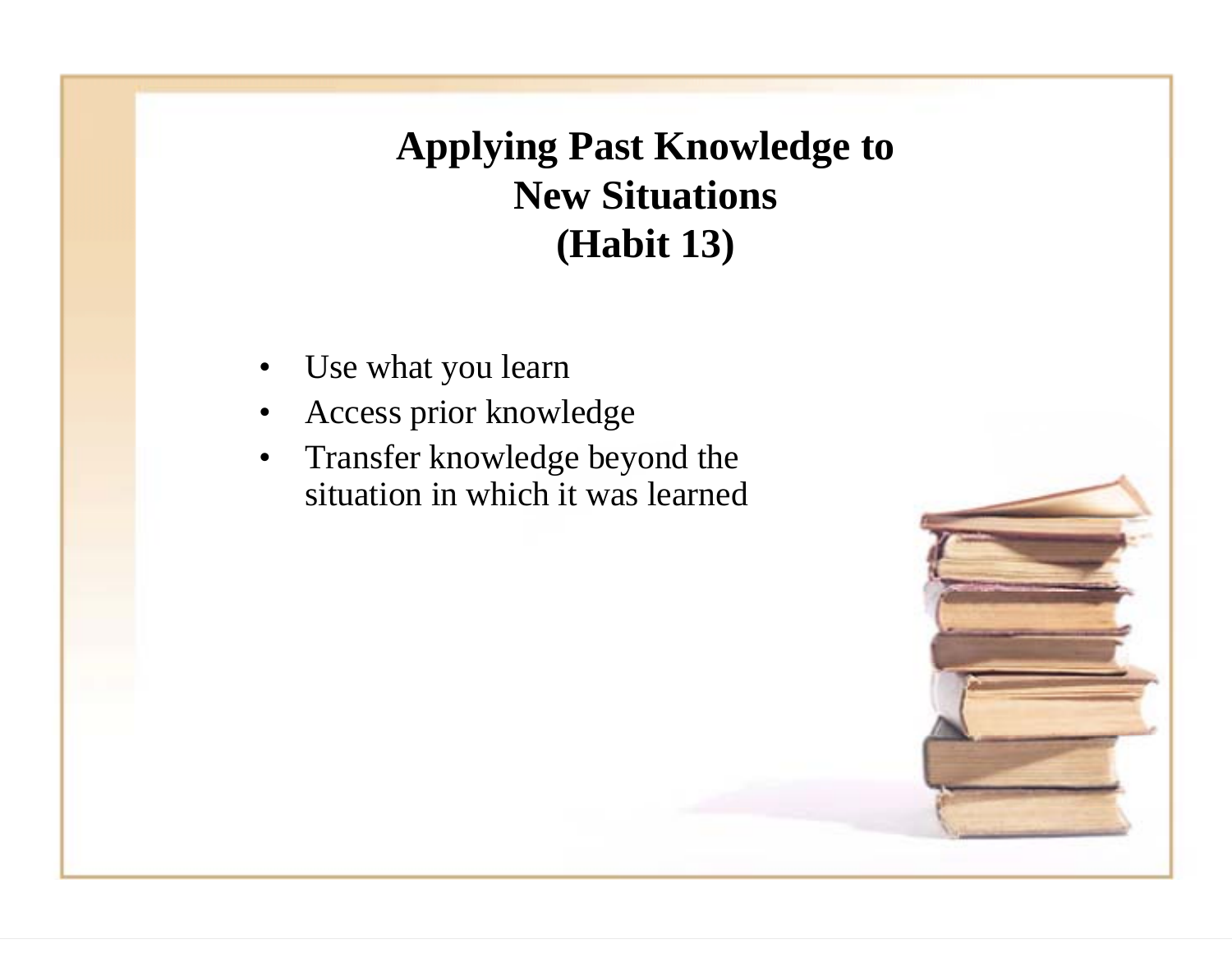#### **Questioning and Posing Problems (Habit 14)**

- •How do you know?
- •Develop a questioning attitude
- •Consider what information is needed
- •Choose strategies to get that information
- •Find problems to solve

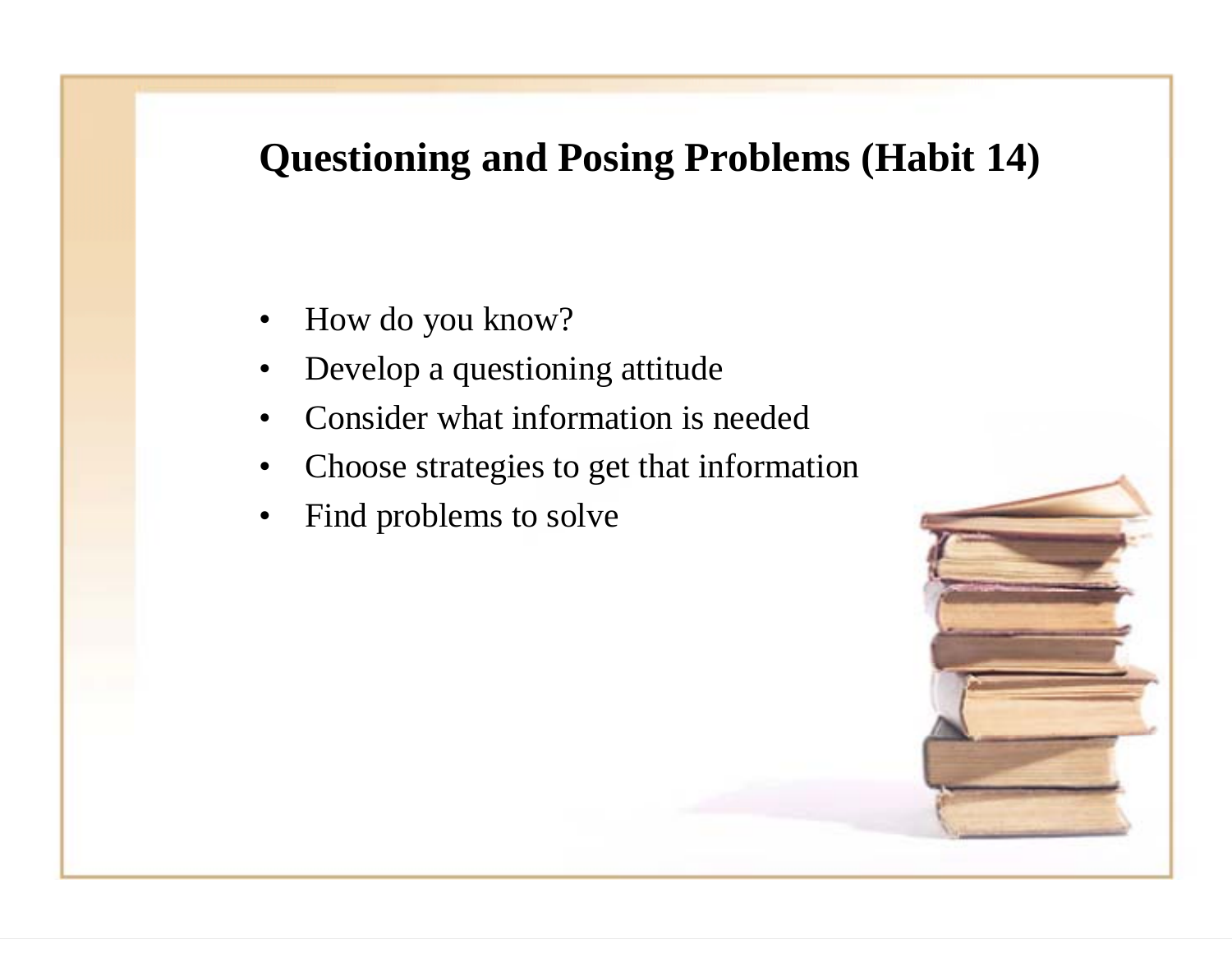## **Managing Impulsivity (Habit 15)**

- •Take your time
- $\bullet$ Think before you act
- •Remain calm
- •Be thoughtful
- •Be deliberate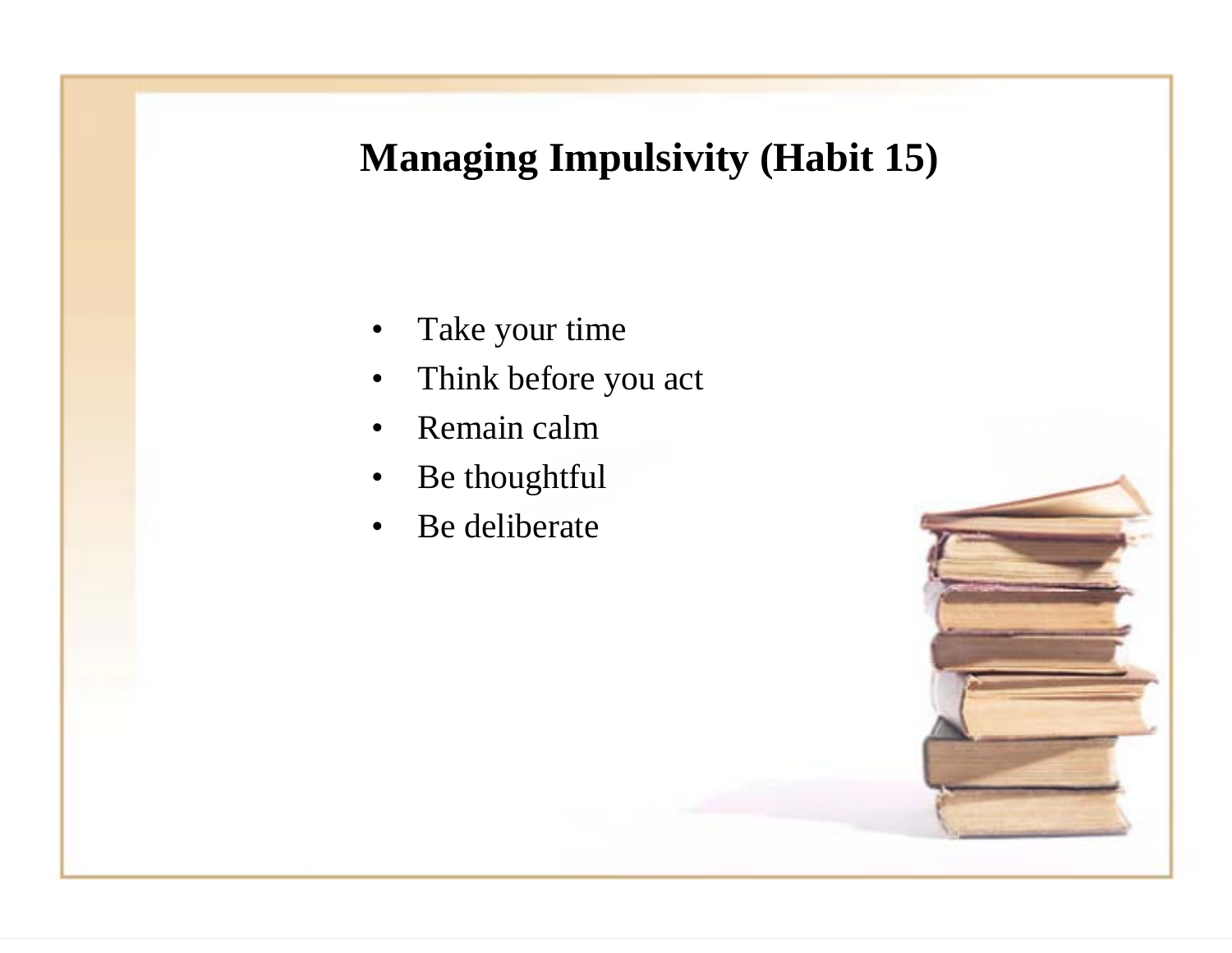# **Taking Responsible Risks (Habit 16)**

- •Venture out
- $\bullet$ Live on the edge of your competence